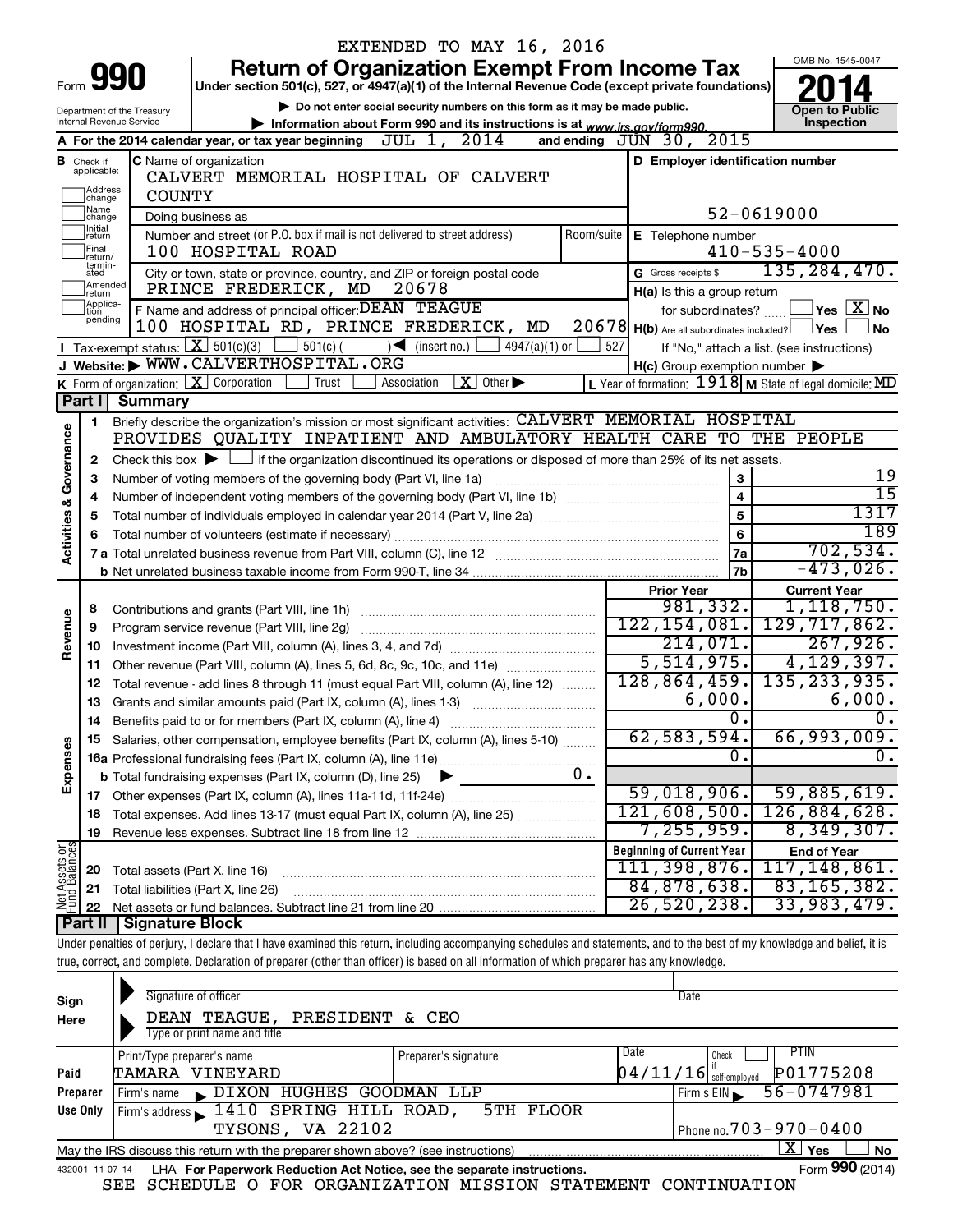| Part III   Statement of Program Service Accomplishments<br>Briefly describe the organization's mission:<br>1.<br>CALVERT MEMORIAL HOSPITAL PROVIDES QUALITY INPATIENT AND AMBULATORY<br>HEALTH CARE TO THE PEOPLE OF SOUTHERN MARYLAND THAT IS ACCESSIBLE,<br>COST-EFFECTIVE AND COMPASSIONATE.<br>CMH WORKS IN PARTNERSHIP WITH THE<br>COMMUNITY TO IMPROVE THE HEALTH STATUS OF ITS MEMBERS.<br>Did the organization undertake any significant program services during the year which were not listed on<br>$\mathbf{2}$<br>the prior Form 990 or 990-EZ?<br>If "Yes," describe these new services on Schedule O.<br>$\exists$ Yes $\boxed{\text{X}}$ No<br>Did the organization cease conducting, or make significant changes in how it conducts, any program services?<br>3<br>If "Yes," describe these changes on Schedule O.<br>Describe the organization's program service accomplishments for each of its three largest program services, as measured by expenses.<br>4<br>Section 501(c)(3) and 501(c)(4) organizations are required to report the amount of grants and allocations to others, the total expenses, and<br>revenue, if any, for each program service reported.<br>$6,000.$ (Revenue \$<br>129, 717, 862.<br>$110, 143, 029$ $\cdot$ including grants of \$<br>) (Expenses \$<br>4a l<br>(Code:<br>CALVERT MEMORIAL HOSPITAL'S MISSION IS FOR THE CHARITABLE PURPOSE OF<br>PROVIDING QUALITY INPATIENT AND AMBULATORY HEALTH CARE SERVICES TO THE<br>CITIZENS OF SOUTHERN MARYLAND THAT IS ACCESSIBLE, COST EFFECTIVE AND<br>COMPASSIONATE. THE HOSPITAL WORKS IN PARTNERSHIP WITH THE COMMUNITY TO<br>IMPROVE THE HEALTH STATUS OF ITS MEMBERS. THE HOSPITAL PROVIDES MEDICAL<br>SERVICES TO PATIENTS REGARDLESS OF RACE, CREED, SEX, NATIONAL ORIGIN,<br>HANDICAP, AGE OR ABILITY TO PAY. IN FY 2015, THE HOSPITAL SERVED 6,342<br>INPATIENTS, 134,338 OUTPATIENTS AND PROVIDED 42,489 EMERGENCY ROOM<br>VISITS. IN ADDITION TO THE INPATIENTS SERVED, THE HOSPITAL ALSO TREATED<br>2,834 MEDICAL OBSERVATION PATIENTS. FOR FY 2015, THE HOSPITAL FILED<br>WITH THE STATE OF MARYLAND A COMMUNITY BENEFIT REPORT THAT DOCUMENTED<br>\$16,781,438 IN COMMUNITY BENEFIT PROVIDED BY CALVERT MEMORIAL HOSPITAL.<br>$\left(\text{Code:} \right) \left(\text{Expenses } \$\right)$<br>including grants of \$<br>4b<br>) (Revenue \$<br>$\left(\text{Code:} \right)$ $\left(\text{Expenses $}\right)$<br>) (Revenue \$<br>4с<br>including grants of \$<br>Other program services (Describe in Schedule O.)<br>4d<br>(Expenses \$<br>(Revenue \$<br>including grants of \$<br>110, 143, 029.<br>Total program service expenses<br>4e<br>432002<br>SEE SCHEDULE O FOR CONTINUATION(S)<br>$11 - 07 - 14$ | CALVERT MEMORIAL HOSPITAL OF CALVERT<br>52-0619000<br><b>COUNTY</b><br>Page 2<br>Form 990 (2014) |
|--------------------------------------------------------------------------------------------------------------------------------------------------------------------------------------------------------------------------------------------------------------------------------------------------------------------------------------------------------------------------------------------------------------------------------------------------------------------------------------------------------------------------------------------------------------------------------------------------------------------------------------------------------------------------------------------------------------------------------------------------------------------------------------------------------------------------------------------------------------------------------------------------------------------------------------------------------------------------------------------------------------------------------------------------------------------------------------------------------------------------------------------------------------------------------------------------------------------------------------------------------------------------------------------------------------------------------------------------------------------------------------------------------------------------------------------------------------------------------------------------------------------------------------------------------------------------------------------------------------------------------------------------------------------------------------------------------------------------------------------------------------------------------------------------------------------------------------------------------------------------------------------------------------------------------------------------------------------------------------------------------------------------------------------------------------------------------------------------------------------------------------------------------------------------------------------------------------------------------------------------------------------------------------------------------------------------------------------------------------------------------------------------------------------------------------------------------------------------------------------------------------------------------------------------------------------------------------------------------------------------------------------------------------------------------------------------------------------------|--------------------------------------------------------------------------------------------------|
|                                                                                                                                                                                                                                                                                                                                                                                                                                                                                                                                                                                                                                                                                                                                                                                                                                                                                                                                                                                                                                                                                                                                                                                                                                                                                                                                                                                                                                                                                                                                                                                                                                                                                                                                                                                                                                                                                                                                                                                                                                                                                                                                                                                                                                                                                                                                                                                                                                                                                                                                                                                                                                                                                                                          |                                                                                                  |
|                                                                                                                                                                                                                                                                                                                                                                                                                                                                                                                                                                                                                                                                                                                                                                                                                                                                                                                                                                                                                                                                                                                                                                                                                                                                                                                                                                                                                                                                                                                                                                                                                                                                                                                                                                                                                                                                                                                                                                                                                                                                                                                                                                                                                                                                                                                                                                                                                                                                                                                                                                                                                                                                                                                          | $\overline{\mathbf{X}}$                                                                          |
|                                                                                                                                                                                                                                                                                                                                                                                                                                                                                                                                                                                                                                                                                                                                                                                                                                                                                                                                                                                                                                                                                                                                                                                                                                                                                                                                                                                                                                                                                                                                                                                                                                                                                                                                                                                                                                                                                                                                                                                                                                                                                                                                                                                                                                                                                                                                                                                                                                                                                                                                                                                                                                                                                                                          |                                                                                                  |
|                                                                                                                                                                                                                                                                                                                                                                                                                                                                                                                                                                                                                                                                                                                                                                                                                                                                                                                                                                                                                                                                                                                                                                                                                                                                                                                                                                                                                                                                                                                                                                                                                                                                                                                                                                                                                                                                                                                                                                                                                                                                                                                                                                                                                                                                                                                                                                                                                                                                                                                                                                                                                                                                                                                          |                                                                                                  |
|                                                                                                                                                                                                                                                                                                                                                                                                                                                                                                                                                                                                                                                                                                                                                                                                                                                                                                                                                                                                                                                                                                                                                                                                                                                                                                                                                                                                                                                                                                                                                                                                                                                                                                                                                                                                                                                                                                                                                                                                                                                                                                                                                                                                                                                                                                                                                                                                                                                                                                                                                                                                                                                                                                                          |                                                                                                  |
|                                                                                                                                                                                                                                                                                                                                                                                                                                                                                                                                                                                                                                                                                                                                                                                                                                                                                                                                                                                                                                                                                                                                                                                                                                                                                                                                                                                                                                                                                                                                                                                                                                                                                                                                                                                                                                                                                                                                                                                                                                                                                                                                                                                                                                                                                                                                                                                                                                                                                                                                                                                                                                                                                                                          |                                                                                                  |
|                                                                                                                                                                                                                                                                                                                                                                                                                                                                                                                                                                                                                                                                                                                                                                                                                                                                                                                                                                                                                                                                                                                                                                                                                                                                                                                                                                                                                                                                                                                                                                                                                                                                                                                                                                                                                                                                                                                                                                                                                                                                                                                                                                                                                                                                                                                                                                                                                                                                                                                                                                                                                                                                                                                          |                                                                                                  |
|                                                                                                                                                                                                                                                                                                                                                                                                                                                                                                                                                                                                                                                                                                                                                                                                                                                                                                                                                                                                                                                                                                                                                                                                                                                                                                                                                                                                                                                                                                                                                                                                                                                                                                                                                                                                                                                                                                                                                                                                                                                                                                                                                                                                                                                                                                                                                                                                                                                                                                                                                                                                                                                                                                                          |                                                                                                  |
|                                                                                                                                                                                                                                                                                                                                                                                                                                                                                                                                                                                                                                                                                                                                                                                                                                                                                                                                                                                                                                                                                                                                                                                                                                                                                                                                                                                                                                                                                                                                                                                                                                                                                                                                                                                                                                                                                                                                                                                                                                                                                                                                                                                                                                                                                                                                                                                                                                                                                                                                                                                                                                                                                                                          | $\sqrt{\mathsf{Yes}\ \mathbf{X}}$ No                                                             |
|                                                                                                                                                                                                                                                                                                                                                                                                                                                                                                                                                                                                                                                                                                                                                                                                                                                                                                                                                                                                                                                                                                                                                                                                                                                                                                                                                                                                                                                                                                                                                                                                                                                                                                                                                                                                                                                                                                                                                                                                                                                                                                                                                                                                                                                                                                                                                                                                                                                                                                                                                                                                                                                                                                                          |                                                                                                  |
|                                                                                                                                                                                                                                                                                                                                                                                                                                                                                                                                                                                                                                                                                                                                                                                                                                                                                                                                                                                                                                                                                                                                                                                                                                                                                                                                                                                                                                                                                                                                                                                                                                                                                                                                                                                                                                                                                                                                                                                                                                                                                                                                                                                                                                                                                                                                                                                                                                                                                                                                                                                                                                                                                                                          |                                                                                                  |
|                                                                                                                                                                                                                                                                                                                                                                                                                                                                                                                                                                                                                                                                                                                                                                                                                                                                                                                                                                                                                                                                                                                                                                                                                                                                                                                                                                                                                                                                                                                                                                                                                                                                                                                                                                                                                                                                                                                                                                                                                                                                                                                                                                                                                                                                                                                                                                                                                                                                                                                                                                                                                                                                                                                          |                                                                                                  |
|                                                                                                                                                                                                                                                                                                                                                                                                                                                                                                                                                                                                                                                                                                                                                                                                                                                                                                                                                                                                                                                                                                                                                                                                                                                                                                                                                                                                                                                                                                                                                                                                                                                                                                                                                                                                                                                                                                                                                                                                                                                                                                                                                                                                                                                                                                                                                                                                                                                                                                                                                                                                                                                                                                                          |                                                                                                  |
|                                                                                                                                                                                                                                                                                                                                                                                                                                                                                                                                                                                                                                                                                                                                                                                                                                                                                                                                                                                                                                                                                                                                                                                                                                                                                                                                                                                                                                                                                                                                                                                                                                                                                                                                                                                                                                                                                                                                                                                                                                                                                                                                                                                                                                                                                                                                                                                                                                                                                                                                                                                                                                                                                                                          |                                                                                                  |
|                                                                                                                                                                                                                                                                                                                                                                                                                                                                                                                                                                                                                                                                                                                                                                                                                                                                                                                                                                                                                                                                                                                                                                                                                                                                                                                                                                                                                                                                                                                                                                                                                                                                                                                                                                                                                                                                                                                                                                                                                                                                                                                                                                                                                                                                                                                                                                                                                                                                                                                                                                                                                                                                                                                          |                                                                                                  |
|                                                                                                                                                                                                                                                                                                                                                                                                                                                                                                                                                                                                                                                                                                                                                                                                                                                                                                                                                                                                                                                                                                                                                                                                                                                                                                                                                                                                                                                                                                                                                                                                                                                                                                                                                                                                                                                                                                                                                                                                                                                                                                                                                                                                                                                                                                                                                                                                                                                                                                                                                                                                                                                                                                                          |                                                                                                  |
|                                                                                                                                                                                                                                                                                                                                                                                                                                                                                                                                                                                                                                                                                                                                                                                                                                                                                                                                                                                                                                                                                                                                                                                                                                                                                                                                                                                                                                                                                                                                                                                                                                                                                                                                                                                                                                                                                                                                                                                                                                                                                                                                                                                                                                                                                                                                                                                                                                                                                                                                                                                                                                                                                                                          |                                                                                                  |
|                                                                                                                                                                                                                                                                                                                                                                                                                                                                                                                                                                                                                                                                                                                                                                                                                                                                                                                                                                                                                                                                                                                                                                                                                                                                                                                                                                                                                                                                                                                                                                                                                                                                                                                                                                                                                                                                                                                                                                                                                                                                                                                                                                                                                                                                                                                                                                                                                                                                                                                                                                                                                                                                                                                          |                                                                                                  |
|                                                                                                                                                                                                                                                                                                                                                                                                                                                                                                                                                                                                                                                                                                                                                                                                                                                                                                                                                                                                                                                                                                                                                                                                                                                                                                                                                                                                                                                                                                                                                                                                                                                                                                                                                                                                                                                                                                                                                                                                                                                                                                                                                                                                                                                                                                                                                                                                                                                                                                                                                                                                                                                                                                                          |                                                                                                  |
|                                                                                                                                                                                                                                                                                                                                                                                                                                                                                                                                                                                                                                                                                                                                                                                                                                                                                                                                                                                                                                                                                                                                                                                                                                                                                                                                                                                                                                                                                                                                                                                                                                                                                                                                                                                                                                                                                                                                                                                                                                                                                                                                                                                                                                                                                                                                                                                                                                                                                                                                                                                                                                                                                                                          |                                                                                                  |
|                                                                                                                                                                                                                                                                                                                                                                                                                                                                                                                                                                                                                                                                                                                                                                                                                                                                                                                                                                                                                                                                                                                                                                                                                                                                                                                                                                                                                                                                                                                                                                                                                                                                                                                                                                                                                                                                                                                                                                                                                                                                                                                                                                                                                                                                                                                                                                                                                                                                                                                                                                                                                                                                                                                          |                                                                                                  |
|                                                                                                                                                                                                                                                                                                                                                                                                                                                                                                                                                                                                                                                                                                                                                                                                                                                                                                                                                                                                                                                                                                                                                                                                                                                                                                                                                                                                                                                                                                                                                                                                                                                                                                                                                                                                                                                                                                                                                                                                                                                                                                                                                                                                                                                                                                                                                                                                                                                                                                                                                                                                                                                                                                                          |                                                                                                  |
|                                                                                                                                                                                                                                                                                                                                                                                                                                                                                                                                                                                                                                                                                                                                                                                                                                                                                                                                                                                                                                                                                                                                                                                                                                                                                                                                                                                                                                                                                                                                                                                                                                                                                                                                                                                                                                                                                                                                                                                                                                                                                                                                                                                                                                                                                                                                                                                                                                                                                                                                                                                                                                                                                                                          |                                                                                                  |
|                                                                                                                                                                                                                                                                                                                                                                                                                                                                                                                                                                                                                                                                                                                                                                                                                                                                                                                                                                                                                                                                                                                                                                                                                                                                                                                                                                                                                                                                                                                                                                                                                                                                                                                                                                                                                                                                                                                                                                                                                                                                                                                                                                                                                                                                                                                                                                                                                                                                                                                                                                                                                                                                                                                          |                                                                                                  |
|                                                                                                                                                                                                                                                                                                                                                                                                                                                                                                                                                                                                                                                                                                                                                                                                                                                                                                                                                                                                                                                                                                                                                                                                                                                                                                                                                                                                                                                                                                                                                                                                                                                                                                                                                                                                                                                                                                                                                                                                                                                                                                                                                                                                                                                                                                                                                                                                                                                                                                                                                                                                                                                                                                                          |                                                                                                  |
|                                                                                                                                                                                                                                                                                                                                                                                                                                                                                                                                                                                                                                                                                                                                                                                                                                                                                                                                                                                                                                                                                                                                                                                                                                                                                                                                                                                                                                                                                                                                                                                                                                                                                                                                                                                                                                                                                                                                                                                                                                                                                                                                                                                                                                                                                                                                                                                                                                                                                                                                                                                                                                                                                                                          |                                                                                                  |
|                                                                                                                                                                                                                                                                                                                                                                                                                                                                                                                                                                                                                                                                                                                                                                                                                                                                                                                                                                                                                                                                                                                                                                                                                                                                                                                                                                                                                                                                                                                                                                                                                                                                                                                                                                                                                                                                                                                                                                                                                                                                                                                                                                                                                                                                                                                                                                                                                                                                                                                                                                                                                                                                                                                          |                                                                                                  |
|                                                                                                                                                                                                                                                                                                                                                                                                                                                                                                                                                                                                                                                                                                                                                                                                                                                                                                                                                                                                                                                                                                                                                                                                                                                                                                                                                                                                                                                                                                                                                                                                                                                                                                                                                                                                                                                                                                                                                                                                                                                                                                                                                                                                                                                                                                                                                                                                                                                                                                                                                                                                                                                                                                                          |                                                                                                  |
|                                                                                                                                                                                                                                                                                                                                                                                                                                                                                                                                                                                                                                                                                                                                                                                                                                                                                                                                                                                                                                                                                                                                                                                                                                                                                                                                                                                                                                                                                                                                                                                                                                                                                                                                                                                                                                                                                                                                                                                                                                                                                                                                                                                                                                                                                                                                                                                                                                                                                                                                                                                                                                                                                                                          |                                                                                                  |
|                                                                                                                                                                                                                                                                                                                                                                                                                                                                                                                                                                                                                                                                                                                                                                                                                                                                                                                                                                                                                                                                                                                                                                                                                                                                                                                                                                                                                                                                                                                                                                                                                                                                                                                                                                                                                                                                                                                                                                                                                                                                                                                                                                                                                                                                                                                                                                                                                                                                                                                                                                                                                                                                                                                          |                                                                                                  |
|                                                                                                                                                                                                                                                                                                                                                                                                                                                                                                                                                                                                                                                                                                                                                                                                                                                                                                                                                                                                                                                                                                                                                                                                                                                                                                                                                                                                                                                                                                                                                                                                                                                                                                                                                                                                                                                                                                                                                                                                                                                                                                                                                                                                                                                                                                                                                                                                                                                                                                                                                                                                                                                                                                                          |                                                                                                  |
|                                                                                                                                                                                                                                                                                                                                                                                                                                                                                                                                                                                                                                                                                                                                                                                                                                                                                                                                                                                                                                                                                                                                                                                                                                                                                                                                                                                                                                                                                                                                                                                                                                                                                                                                                                                                                                                                                                                                                                                                                                                                                                                                                                                                                                                                                                                                                                                                                                                                                                                                                                                                                                                                                                                          |                                                                                                  |
|                                                                                                                                                                                                                                                                                                                                                                                                                                                                                                                                                                                                                                                                                                                                                                                                                                                                                                                                                                                                                                                                                                                                                                                                                                                                                                                                                                                                                                                                                                                                                                                                                                                                                                                                                                                                                                                                                                                                                                                                                                                                                                                                                                                                                                                                                                                                                                                                                                                                                                                                                                                                                                                                                                                          |                                                                                                  |
|                                                                                                                                                                                                                                                                                                                                                                                                                                                                                                                                                                                                                                                                                                                                                                                                                                                                                                                                                                                                                                                                                                                                                                                                                                                                                                                                                                                                                                                                                                                                                                                                                                                                                                                                                                                                                                                                                                                                                                                                                                                                                                                                                                                                                                                                                                                                                                                                                                                                                                                                                                                                                                                                                                                          |                                                                                                  |
|                                                                                                                                                                                                                                                                                                                                                                                                                                                                                                                                                                                                                                                                                                                                                                                                                                                                                                                                                                                                                                                                                                                                                                                                                                                                                                                                                                                                                                                                                                                                                                                                                                                                                                                                                                                                                                                                                                                                                                                                                                                                                                                                                                                                                                                                                                                                                                                                                                                                                                                                                                                                                                                                                                                          |                                                                                                  |
|                                                                                                                                                                                                                                                                                                                                                                                                                                                                                                                                                                                                                                                                                                                                                                                                                                                                                                                                                                                                                                                                                                                                                                                                                                                                                                                                                                                                                                                                                                                                                                                                                                                                                                                                                                                                                                                                                                                                                                                                                                                                                                                                                                                                                                                                                                                                                                                                                                                                                                                                                                                                                                                                                                                          |                                                                                                  |
|                                                                                                                                                                                                                                                                                                                                                                                                                                                                                                                                                                                                                                                                                                                                                                                                                                                                                                                                                                                                                                                                                                                                                                                                                                                                                                                                                                                                                                                                                                                                                                                                                                                                                                                                                                                                                                                                                                                                                                                                                                                                                                                                                                                                                                                                                                                                                                                                                                                                                                                                                                                                                                                                                                                          |                                                                                                  |
|                                                                                                                                                                                                                                                                                                                                                                                                                                                                                                                                                                                                                                                                                                                                                                                                                                                                                                                                                                                                                                                                                                                                                                                                                                                                                                                                                                                                                                                                                                                                                                                                                                                                                                                                                                                                                                                                                                                                                                                                                                                                                                                                                                                                                                                                                                                                                                                                                                                                                                                                                                                                                                                                                                                          |                                                                                                  |
|                                                                                                                                                                                                                                                                                                                                                                                                                                                                                                                                                                                                                                                                                                                                                                                                                                                                                                                                                                                                                                                                                                                                                                                                                                                                                                                                                                                                                                                                                                                                                                                                                                                                                                                                                                                                                                                                                                                                                                                                                                                                                                                                                                                                                                                                                                                                                                                                                                                                                                                                                                                                                                                                                                                          |                                                                                                  |
|                                                                                                                                                                                                                                                                                                                                                                                                                                                                                                                                                                                                                                                                                                                                                                                                                                                                                                                                                                                                                                                                                                                                                                                                                                                                                                                                                                                                                                                                                                                                                                                                                                                                                                                                                                                                                                                                                                                                                                                                                                                                                                                                                                                                                                                                                                                                                                                                                                                                                                                                                                                                                                                                                                                          |                                                                                                  |
|                                                                                                                                                                                                                                                                                                                                                                                                                                                                                                                                                                                                                                                                                                                                                                                                                                                                                                                                                                                                                                                                                                                                                                                                                                                                                                                                                                                                                                                                                                                                                                                                                                                                                                                                                                                                                                                                                                                                                                                                                                                                                                                                                                                                                                                                                                                                                                                                                                                                                                                                                                                                                                                                                                                          | Form 990 (2014)                                                                                  |
|                                                                                                                                                                                                                                                                                                                                                                                                                                                                                                                                                                                                                                                                                                                                                                                                                                                                                                                                                                                                                                                                                                                                                                                                                                                                                                                                                                                                                                                                                                                                                                                                                                                                                                                                                                                                                                                                                                                                                                                                                                                                                                                                                                                                                                                                                                                                                                                                                                                                                                                                                                                                                                                                                                                          |                                                                                                  |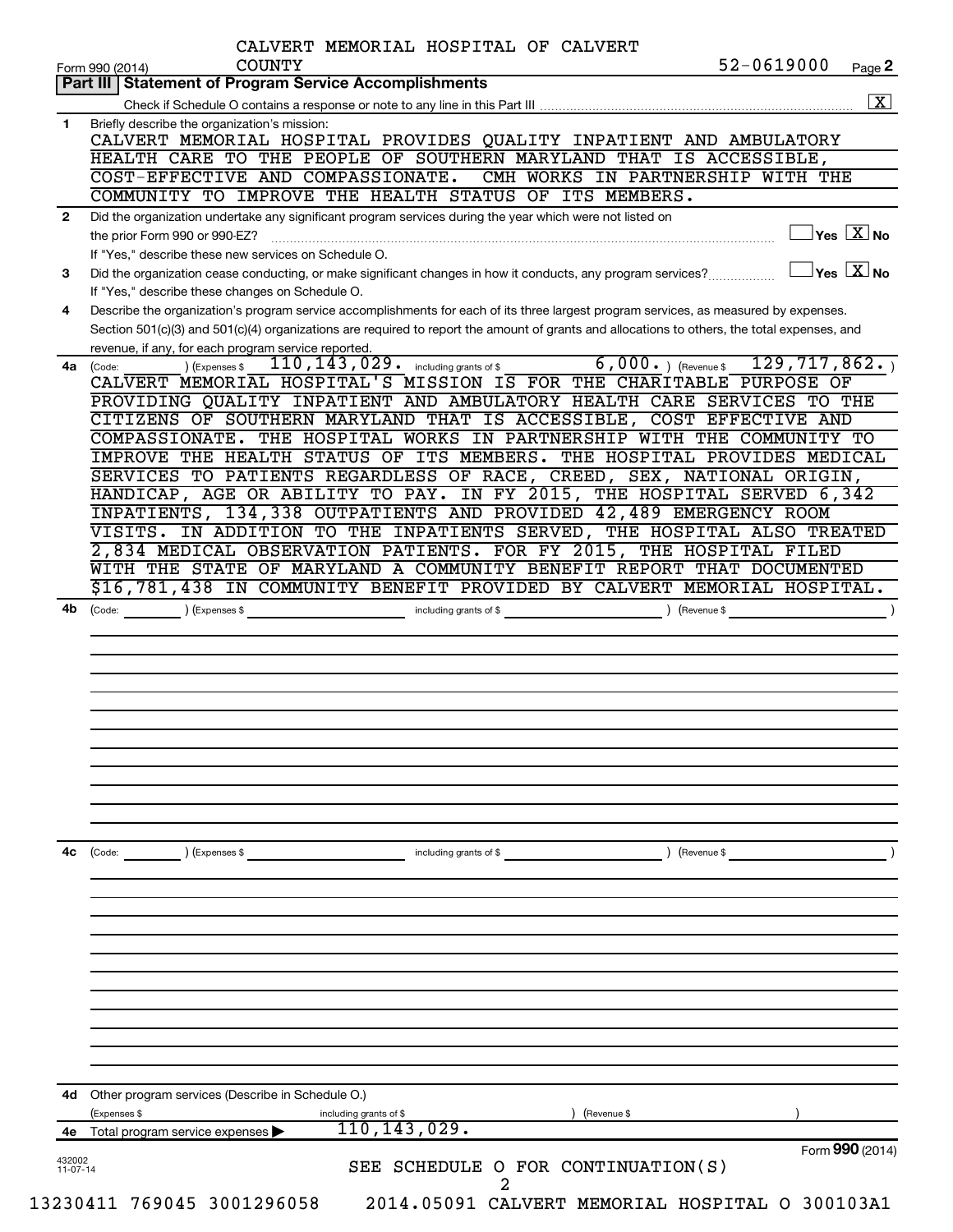**Part IV Checklist of Required Schedules**

|     |                                                                                                                                                                     |                 | Yes                   | No                      |
|-----|---------------------------------------------------------------------------------------------------------------------------------------------------------------------|-----------------|-----------------------|-------------------------|
| 1   | Is the organization described in section $501(c)(3)$ or $4947(a)(1)$ (other than a private foundation)?                                                             |                 |                       |                         |
|     |                                                                                                                                                                     | 1               | X                     |                         |
| 2   |                                                                                                                                                                     | $\overline{2}$  | $\overline{\text{x}}$ |                         |
| 3   | Did the organization engage in direct or indirect political campaign activities on behalf of or in opposition to candidates for                                     | 3               |                       | х                       |
| 4   | Section 501(c)(3) organizations. Did the organization engage in lobbying activities, or have a section 501(h) election in effect                                    | 4               |                       | х                       |
| 5   | Is the organization a section 501(c)(4), 501(c)(5), or 501(c)(6) organization that receives membership dues, assessments, or                                        |                 |                       |                         |
|     |                                                                                                                                                                     | 5               |                       | х                       |
| 6   | Did the organization maintain any donor advised funds or any similar funds or accounts for which donors have the right to                                           |                 |                       |                         |
|     | provide advice on the distribution or investment of amounts in such funds or accounts? If "Yes," complete Schedule D, Part I                                        | 6               |                       | x                       |
| 7   | Did the organization receive or hold a conservation easement, including easements to preserve open space,                                                           |                 |                       |                         |
|     | the environment, historic land areas, or historic structures? If "Yes," complete Schedule D, Part II                                                                | $\overline{7}$  |                       | х                       |
| 8   | Did the organization maintain collections of works of art, historical treasures, or other similar assets? If "Yes," complete                                        | 8               |                       | x                       |
| 9   | Did the organization report an amount in Part X, line 21, for escrow or custodial account liability; serve as a custodian for                                       |                 |                       |                         |
|     | amounts not listed in Part X; or provide credit counseling, debt management, credit repair, or debt negotiation services?<br>If "Yes," complete Schedule D, Part IV | 9               |                       | х                       |
| 10  | Did the organization, directly or through a related organization, hold assets in temporarily restricted endowments, permanent                                       |                 |                       |                         |
|     |                                                                                                                                                                     | 10              |                       | x                       |
| 11  | If the organization's answer to any of the following questions is "Yes," then complete Schedule D, Parts VI, VII, VIII, IX, or X<br>as applicable.                  |                 |                       |                         |
|     | a Did the organization report an amount for land, buildings, and equipment in Part X, line 10? If "Yes," complete Schedule D,                                       |                 |                       |                         |
|     | Part VI                                                                                                                                                             | 11a             | х                     |                         |
|     | <b>b</b> Did the organization report an amount for investments - other securities in Part X, line 12 that is 5% or more of its total                                |                 |                       |                         |
|     |                                                                                                                                                                     | 11 <sub>b</sub> |                       | x                       |
|     | c Did the organization report an amount for investments - program related in Part X, line 13 that is 5% or more of its total                                        |                 | х                     |                         |
|     | d Did the organization report an amount for other assets in Part X, line 15 that is 5% or more of its total assets reported in                                      | 11c             |                       |                         |
|     |                                                                                                                                                                     | 11d             | х                     |                         |
|     |                                                                                                                                                                     | 11e             | $\overline{\text{x}}$ |                         |
| f   | Did the organization's separate or consolidated financial statements for the tax year include a footnote that addresses                                             |                 |                       |                         |
|     | the organization's liability for uncertain tax positions under FIN 48 (ASC 740)? If "Yes," complete Schedule D, Part X                                              | 11f             | х                     |                         |
|     | 12a Did the organization obtain separate, independent audited financial statements for the tax year? If "Yes," complete                                             |                 |                       |                         |
|     | Schedule D, Parts XI and XII                                                                                                                                        | 12a             |                       | х                       |
|     | <b>b</b> Was the organization included in consolidated, independent audited financial statements for the tax year?                                                  |                 |                       |                         |
|     | If "Yes," and if the organization answered "No" to line 12a, then completing Schedule D, Parts XI and XII is optional                                               | 12b             | X                     |                         |
| 13  |                                                                                                                                                                     | 13              |                       | X                       |
| 14a |                                                                                                                                                                     | 14a             |                       | $\overline{\mathbf{x}}$ |
| b   | Did the organization have aggregate revenues or expenses of more than \$10,000 from grantmaking, fundraising, business,                                             |                 |                       |                         |
|     | investment, and program service activities outside the United States, or aggregate foreign investments valued at \$100,000                                          |                 |                       | х                       |
|     | Did the organization report on Part IX, column (A), line 3, more than \$5,000 of grants or other assistance to or for any                                           | 14b             |                       |                         |
| 15  |                                                                                                                                                                     | 15              |                       | х                       |
| 16  | Did the organization report on Part IX, column (A), line 3, more than \$5,000 of aggregate grants or other assistance to                                            |                 |                       |                         |
|     |                                                                                                                                                                     | 16              |                       | х                       |
| 17  | Did the organization report a total of more than \$15,000 of expenses for professional fundraising services on Part IX,                                             |                 |                       |                         |
|     |                                                                                                                                                                     | 17              |                       | х                       |
| 18  | Did the organization report more than \$15,000 total of fundraising event gross income and contributions on Part VIII, lines                                        |                 |                       | х                       |
|     | Did the organization report more than \$15,000 of gross income from gaming activities on Part VIII, line 9a? If "Yes,"                                              | 18              |                       |                         |
| 19  |                                                                                                                                                                     | 19              |                       | х                       |
|     | 20a Did the organization operate one or more hospital facilities? If "Yes," complete Schedule H                                                                     | 20a             | X                     |                         |
|     |                                                                                                                                                                     | 20 <sub>b</sub> | X                     |                         |

Form (2014) **990**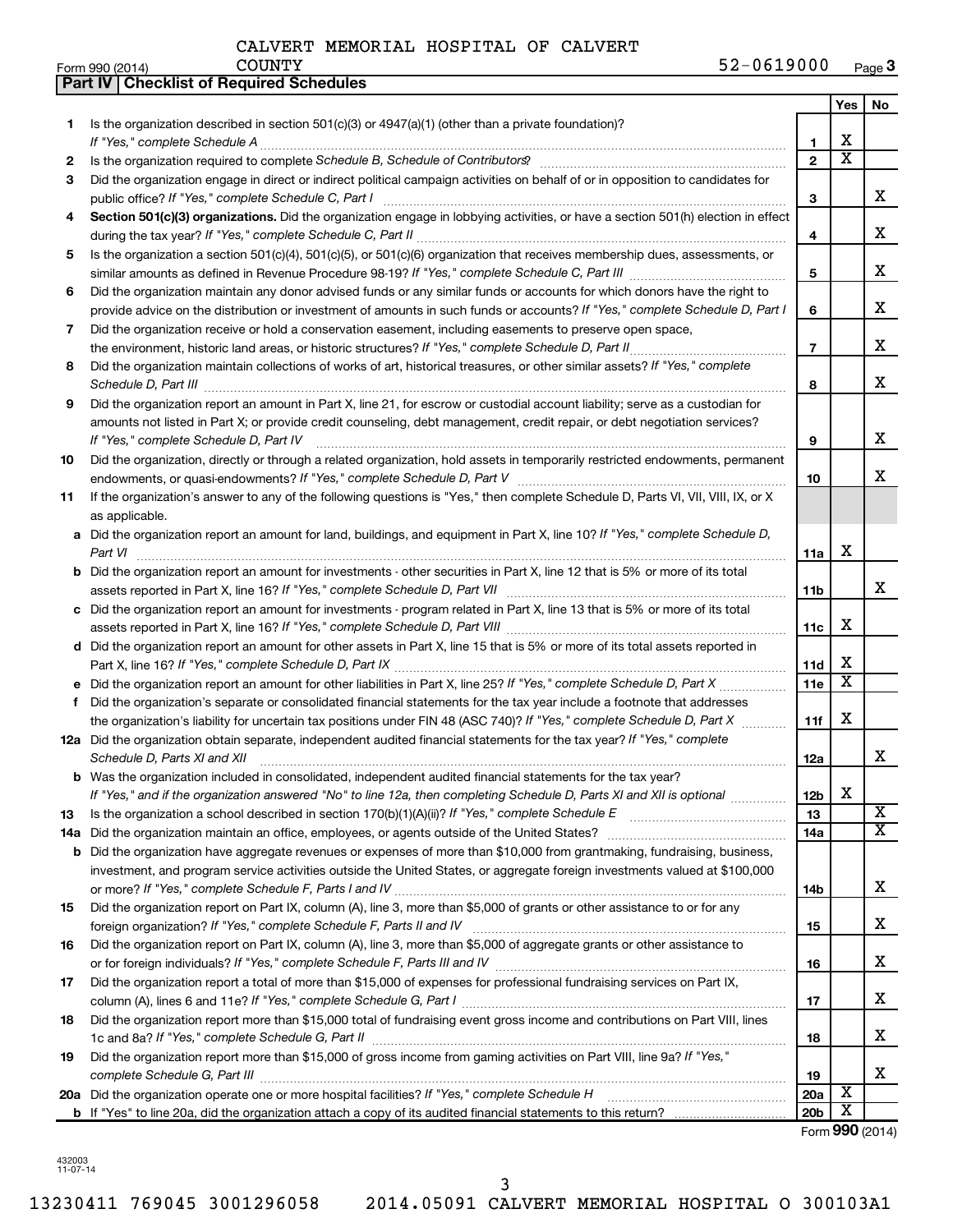| $52 - 0619000$<br>Page 4 |
|--------------------------|
|--------------------------|

|    | 52-0619000<br><b>COUNTY</b><br>Form 990 (2014)                                                                                      |                 |                         | Page 4                  |
|----|-------------------------------------------------------------------------------------------------------------------------------------|-----------------|-------------------------|-------------------------|
|    | <b>Part IV   Checklist of Required Schedules (continued)</b>                                                                        |                 |                         |                         |
|    |                                                                                                                                     |                 | <b>Yes</b>              | No                      |
| 21 | Did the organization report more than \$5,000 of grants or other assistance to any domestic organization or                         |                 |                         |                         |
|    |                                                                                                                                     | 21              |                         | х                       |
| 22 | Did the organization report more than \$5,000 of grants or other assistance to or for domestic individuals on                       |                 |                         |                         |
|    |                                                                                                                                     | 22              | х                       |                         |
| 23 | Did the organization answer "Yes" to Part VII, Section A, line 3, 4, or 5 about compensation of the organization's current          |                 |                         |                         |
|    | and former officers, directors, trustees, key employees, and highest compensated employees? If "Yes," complete                      |                 |                         |                         |
|    | Schedule J <b>Martin Communication Communication</b> Contract of the Communication Communication Communication Communication        | 23              | X                       |                         |
|    | 24a Did the organization have a tax-exempt bond issue with an outstanding principal amount of more than \$100,000 as of the         |                 |                         |                         |
|    | last day of the year, that was issued after December 31, 2002? If "Yes," answer lines 24b through 24d and complete                  |                 |                         |                         |
|    | Schedule K. If "No", go to line 25a                                                                                                 | 24a             | X                       |                         |
|    | <b>b</b> Did the organization invest any proceeds of tax-exempt bonds beyond a temporary period exception?                          | 24 <sub>b</sub> |                         | $\overline{\text{X}}$   |
|    | c Did the organization maintain an escrow account other than a refunding escrow at any time during the year to defease              |                 |                         |                         |
|    |                                                                                                                                     | 24c             |                         | х                       |
|    |                                                                                                                                     | 24d             |                         | $\overline{\mathtt{x}}$ |
|    | d Did the organization act as an "on behalf of" issuer for bonds outstanding at any time during the year?                           |                 |                         |                         |
|    | 25a Section 501(c)(3), 501(c)(4), and 501(c)(29) organizations. Did the organization engage in an excess benefit                    |                 |                         |                         |
|    |                                                                                                                                     | 25a             |                         | x                       |
|    | <b>b</b> Is the organization aware that it engaged in an excess benefit transaction with a disqualified person in a prior year, and |                 |                         |                         |
|    | that the transaction has not been reported on any of the organization's prior Forms 990 or 990-EZ? If "Yes," complete               |                 |                         |                         |
|    | Schedule L, Part I                                                                                                                  | 25 <sub>b</sub> |                         | x                       |
| 26 | Did the organization report any amount on Part X, line 5, 6, or 22 for receivables from or payables to any current or               |                 |                         |                         |
|    | former officers, directors, trustees, key employees, highest compensated employees, or disqualified persons? If "Yes,"              |                 |                         |                         |
|    | complete Schedule L, Part II                                                                                                        | 26              |                         | x                       |
| 27 | Did the organization provide a grant or other assistance to an officer, director, trustee, key employee, substantial                |                 |                         |                         |
|    | contributor or employee thereof, a grant selection committee member, or to a 35% controlled entity or family member                 |                 |                         |                         |
|    |                                                                                                                                     | 27              |                         | х                       |
| 28 | Was the organization a party to a business transaction with one of the following parties (see Schedule L, Part IV                   |                 |                         |                         |
|    | instructions for applicable filing thresholds, conditions, and exceptions):                                                         |                 |                         |                         |
|    | a A current or former officer, director, trustee, or key employee? If "Yes," complete Schedule L, Part IV                           | 28a             |                         | x                       |
|    | b A family member of a current or former officer, director, trustee, or key employee? If "Yes," complete Schedule L, Part IV        | 28 <sub>b</sub> |                         | $\overline{\mathtt{x}}$ |
|    | c An entity of which a current or former officer, director, trustee, or key employee (or a family member thereof) was an officer,   |                 |                         |                         |
|    | director, trustee, or direct or indirect owner? If "Yes," complete Schedule L, Part IV                                              | 28c             | х                       |                         |
| 29 |                                                                                                                                     | 29              |                         | $\overline{\mathbf{X}}$ |
| 30 | Did the organization receive contributions of art, historical treasures, or other similar assets, or qualified conservation         |                 |                         |                         |
|    |                                                                                                                                     | 30              |                         | х                       |
| 31 | Did the organization liquidate, terminate, or dissolve and cease operations?                                                        |                 |                         |                         |
|    | If "Yes," complete Schedule N, Part I                                                                                               | 31              |                         | x                       |
| 32 | Did the organization sell, exchange, dispose of, or transfer more than 25% of its net assets? If "Yes," complete                    |                 |                         |                         |
|    | Schedule N, Part II                                                                                                                 | 32              |                         | x                       |
| 33 | Did the organization own 100% of an entity disregarded as separate from the organization under Regulations                          |                 |                         |                         |
|    |                                                                                                                                     | 33              |                         | x                       |
| 34 | Was the organization related to any tax-exempt or taxable entity? If "Yes," complete Schedule R, Part II, III, or IV, and           |                 |                         |                         |
|    | Part V, line 1                                                                                                                      | 34              | х                       |                         |
|    |                                                                                                                                     | 35a             | $\overline{\mathbf{x}}$ |                         |
|    | b If "Yes" to line 35a, did the organization receive any payment from or engage in any transaction with a controlled entity         |                 |                         |                         |
|    |                                                                                                                                     | 35 <sub>b</sub> | x                       |                         |
| 36 | Section 501(c)(3) organizations. Did the organization make any transfers to an exempt non-charitable related organization?          |                 |                         |                         |
|    |                                                                                                                                     | 36              | х                       |                         |
|    | Did the organization conduct more than 5% of its activities through an entity that is not a related organization                    |                 |                         |                         |
| 37 |                                                                                                                                     | 37              |                         | x                       |
|    |                                                                                                                                     |                 |                         |                         |
| 38 | Did the organization complete Schedule O and provide explanations in Schedule O for Part VI, lines 11b and 19?                      |                 | х                       |                         |
|    |                                                                                                                                     | 38              |                         |                         |

Form (2014) **990**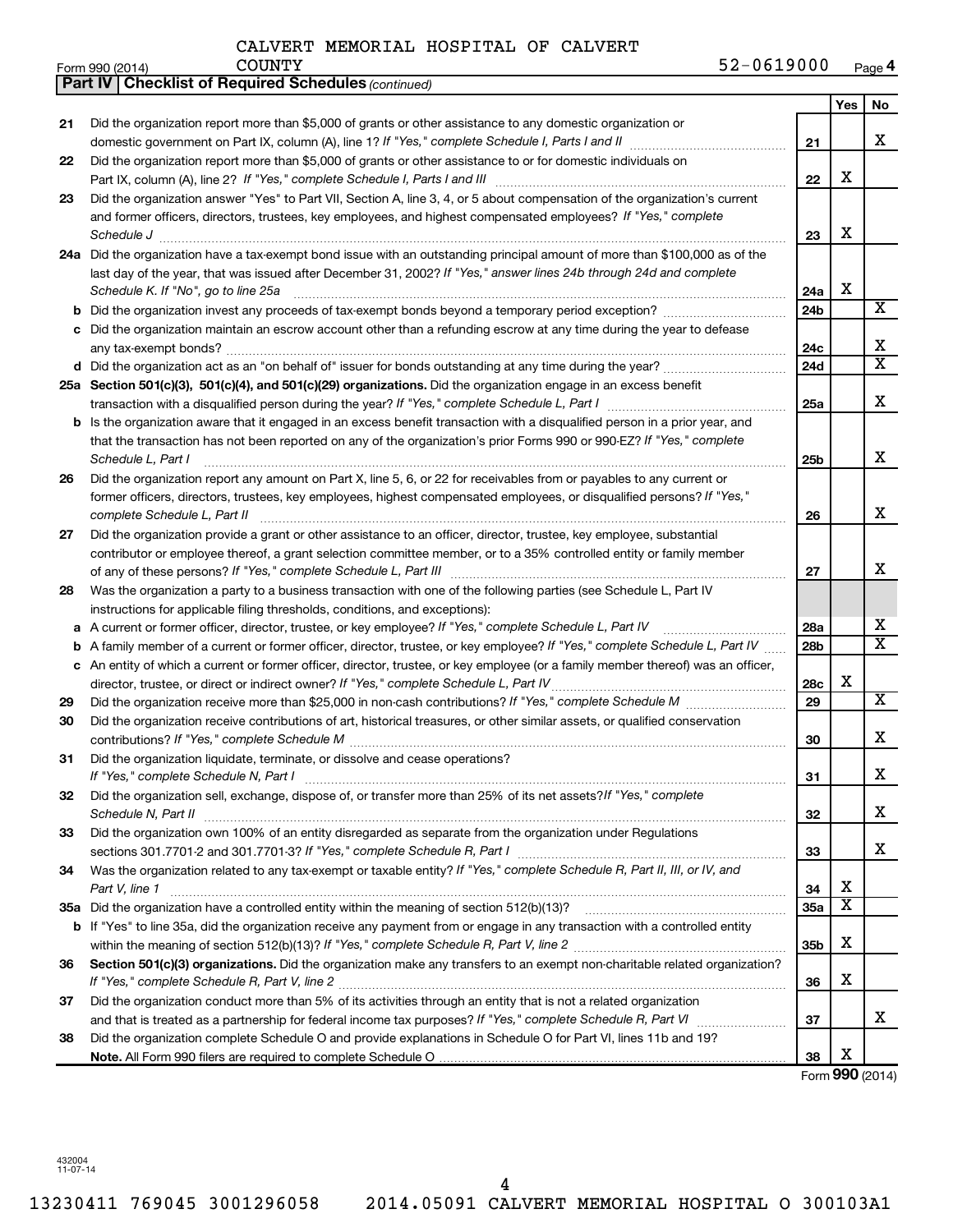|               | 52-0619000<br><b>COUNTY</b><br>Form 990 (2014)                                                                                                  |                 |                         | Page 5                |
|---------------|-------------------------------------------------------------------------------------------------------------------------------------------------|-----------------|-------------------------|-----------------------|
| <b>Part V</b> | <b>Statements Regarding Other IRS Filings and Tax Compliance</b>                                                                                |                 |                         |                       |
|               | Check if Schedule O contains a response or note to any line in this Part V                                                                      |                 |                         |                       |
|               |                                                                                                                                                 |                 | Yes                     | No                    |
|               | 158<br>1a                                                                                                                                       |                 |                         |                       |
| b             | ΩI<br>1 <sub>b</sub><br>Enter the number of Forms W-2G included in line 1a. Enter -0- if not applicable                                         |                 |                         |                       |
| с             | Did the organization comply with backup withholding rules for reportable payments to vendors and reportable gaming                              |                 |                         |                       |
|               |                                                                                                                                                 | 1c              | х                       |                       |
|               | 2a Enter the number of employees reported on Form W-3, Transmittal of Wage and Tax Statements,                                                  |                 |                         |                       |
|               | 1317<br>filed for the calendar year ending with or within the year covered by this return<br>2a                                                 |                 |                         |                       |
|               |                                                                                                                                                 | 2 <sub>b</sub>  | х                       |                       |
|               |                                                                                                                                                 |                 |                         |                       |
|               | 3a Did the organization have unrelated business gross income of \$1,000 or more during the year?                                                | 3a              | х                       |                       |
|               | <b>b</b> If "Yes," has it filed a Form 990-T for this year? If "No," to line 3b, provide an explanation in Schedule O                           | 3 <sub>b</sub>  | $\overline{\textbf{X}}$ |                       |
|               | 4a At any time during the calendar year, did the organization have an interest in, or a signature or other authority over, a                    |                 |                         |                       |
|               | financial account in a foreign country (such as a bank account, securities account, or other financial account)?                                |                 |                         | X                     |
|               |                                                                                                                                                 | 4a              |                         |                       |
|               | <b>b</b> If "Yes," enter the name of the foreign country: $\blacktriangleright$                                                                 |                 |                         |                       |
|               | See instructions for filing requirements for FinCEN Form 114, Report of Foreign Bank and Financial Accounts (FBAR).                             |                 |                         | х                     |
|               |                                                                                                                                                 | 5a              |                         | $\overline{\text{X}}$ |
| b             |                                                                                                                                                 | 5 <sub>b</sub>  |                         |                       |
| с             |                                                                                                                                                 | 5c              |                         |                       |
|               | 6a Does the organization have annual gross receipts that are normally greater than \$100,000, and did the organization solicit                  |                 |                         |                       |
|               |                                                                                                                                                 | 6а              |                         | X                     |
|               | <b>b</b> If "Yes," did the organization include with every solicitation an express statement that such contributions or gifts                   |                 |                         |                       |
|               |                                                                                                                                                 | 6b              |                         |                       |
| 7             | Organizations that may receive deductible contributions under section 170(c).                                                                   |                 |                         |                       |
| а             | Did the organization receive a payment in excess of \$75 made partly as a contribution and partly for goods and services provided to the payor? | 7a              |                         | х                     |
| b             |                                                                                                                                                 | 7b              |                         |                       |
|               | c Did the organization sell, exchange, or otherwise dispose of tangible personal property for which it was required                             |                 |                         |                       |
|               |                                                                                                                                                 | 7с              |                         | х                     |
|               | 7d                                                                                                                                              |                 |                         |                       |
| е             | Did the organization receive any funds, directly or indirectly, to pay premiums on a personal benefit contract?                                 | 7е              |                         | Х                     |
| f.            | Did the organization, during the year, pay premiums, directly or indirectly, on a personal benefit contract?                                    | 7f              |                         | $\overline{\text{X}}$ |
| g             | If the organization received a contribution of qualified intellectual property, did the organization file Form 8899 as required?                | 7g              |                         |                       |
| h             | If the organization received a contribution of cars, boats, airplanes, or other vehicles, did the organization file a Form 1098-C?              | 7h              |                         |                       |
| 8             | Sponsoring organizations maintaining donor advised funds. Did a donor advised fund maintained by the                                            |                 |                         |                       |
|               |                                                                                                                                                 | 8               |                         |                       |
|               | Sponsoring organizations maintaining donor advised funds.                                                                                       |                 |                         |                       |
| а             | Did the sponsoring organization make any taxable distributions under section 4966?                                                              | 9а              |                         |                       |
| b             | Did the sponsoring organization make a distribution to a donor, donor advisor, or related person?                                               | 9b              |                         |                       |
| 10            | Section 501(c)(7) organizations. Enter:                                                                                                         |                 |                         |                       |
| а             | 10a                                                                                                                                             |                 |                         |                       |
| b             | 10 <sub>b</sub><br>Gross receipts, included on Form 990, Part VIII, line 12, for public use of club facilities                                  |                 |                         |                       |
| 11            | Section 501(c)(12) organizations. Enter:                                                                                                        |                 |                         |                       |
| а             | 11a                                                                                                                                             |                 |                         |                       |
| b             | Gross income from other sources (Do not net amounts due or paid to other sources against                                                        |                 |                         |                       |
|               | 11b                                                                                                                                             |                 |                         |                       |
|               | 12a Section 4947(a)(1) non-exempt charitable trusts. Is the organization filing Form 990 in lieu of Form 1041?                                  | 12a             |                         |                       |
|               | <b>b</b> If "Yes," enter the amount of tax-exempt interest received or accrued during the year<br>12b                                           |                 |                         |                       |
| 13            | Section 501(c)(29) qualified nonprofit health insurance issuers.                                                                                |                 |                         |                       |
|               | a Is the organization licensed to issue qualified health plans in more than one state?                                                          | 13a             |                         |                       |
|               | Note. See the instructions for additional information the organization must report on Schedule O.                                               |                 |                         |                       |
|               | <b>b</b> Enter the amount of reserves the organization is required to maintain by the states in which the                                       |                 |                         |                       |
|               | 13b                                                                                                                                             |                 |                         |                       |
|               | 13 <sub>c</sub>                                                                                                                                 |                 |                         |                       |
|               | 14a Did the organization receive any payments for indoor tanning services during the tax year?                                                  | <b>14a</b>      |                         | х                     |
|               |                                                                                                                                                 | 14 <sub>b</sub> |                         |                       |
|               |                                                                                                                                                 |                 | <b>000 1001</b>         |                       |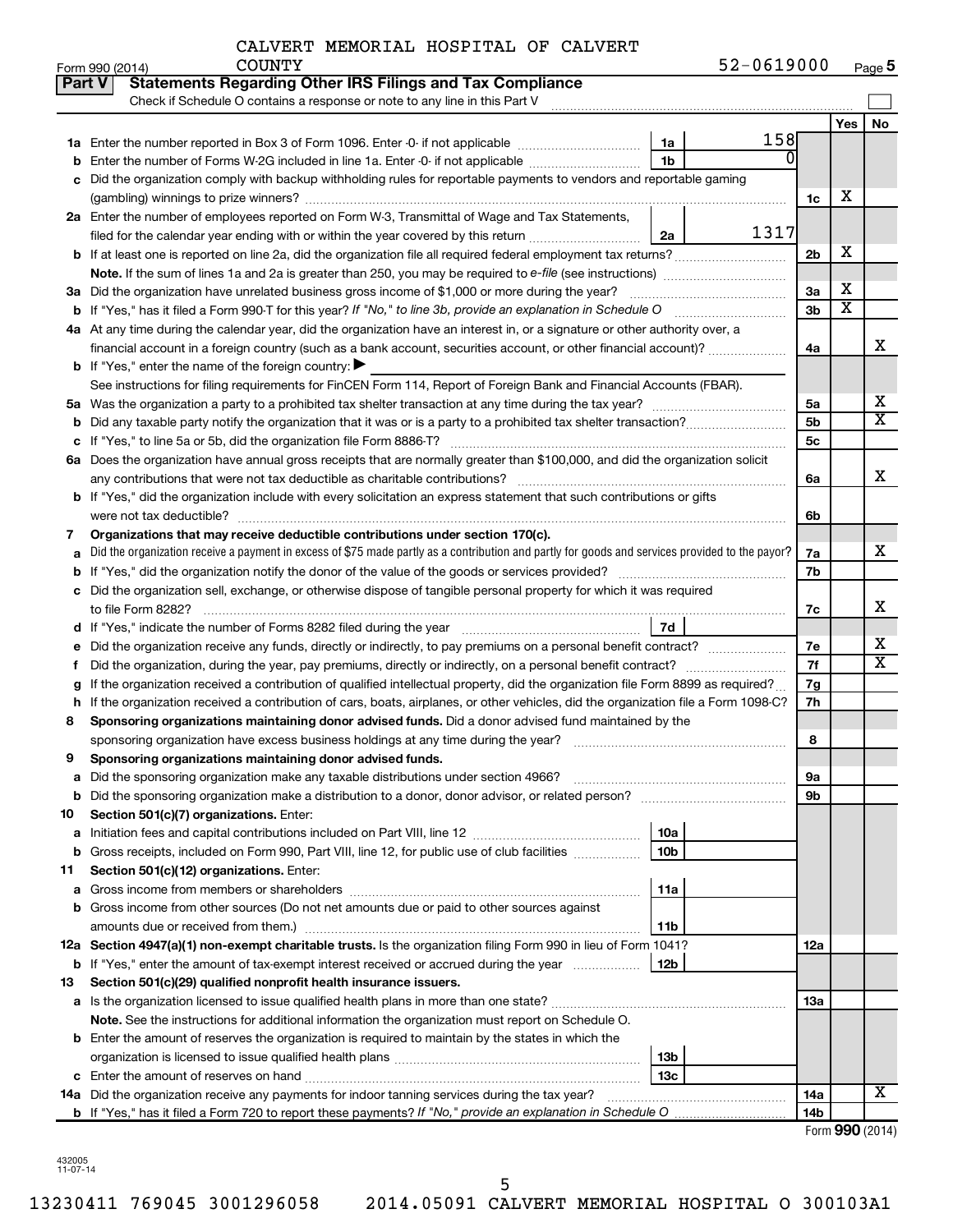|                                                                                                                                                                                                                                                                                                                                                                                                                                                                                                                                                                                                                                                                                                                                                                                                                                                                                                                                                                                                                                                                                                                                                                                                                                                                                                                                                                                                                                                                                                                                                                                                                                                                                                                                                                                                                                                                                                                                                                                                                                                                                                                                                                                                                                                                                                                                                                                                                                                                                                                                                                                                                                                                                                                                                                                                                                                                                                                                                                                                                                                                                                                                                                                                                                                                                                                                                                                                                                                                                                                                                                                                                                                                                                                                                                                                                                                                                                                                                                                                                                                                                                                                                                                                                                                                                                                                                                                                                                                                                                                                                                                                                                                                                                                                                                                                                                                                                                                                                                                                                                                                                |  |  |     |                                                    | Page $6$                |
|--------------------------------------------------------------------------------------------------------------------------------------------------------------------------------------------------------------------------------------------------------------------------------------------------------------------------------------------------------------------------------------------------------------------------------------------------------------------------------------------------------------------------------------------------------------------------------------------------------------------------------------------------------------------------------------------------------------------------------------------------------------------------------------------------------------------------------------------------------------------------------------------------------------------------------------------------------------------------------------------------------------------------------------------------------------------------------------------------------------------------------------------------------------------------------------------------------------------------------------------------------------------------------------------------------------------------------------------------------------------------------------------------------------------------------------------------------------------------------------------------------------------------------------------------------------------------------------------------------------------------------------------------------------------------------------------------------------------------------------------------------------------------------------------------------------------------------------------------------------------------------------------------------------------------------------------------------------------------------------------------------------------------------------------------------------------------------------------------------------------------------------------------------------------------------------------------------------------------------------------------------------------------------------------------------------------------------------------------------------------------------------------------------------------------------------------------------------------------------------------------------------------------------------------------------------------------------------------------------------------------------------------------------------------------------------------------------------------------------------------------------------------------------------------------------------------------------------------------------------------------------------------------------------------------------------------------------------------------------------------------------------------------------------------------------------------------------------------------------------------------------------------------------------------------------------------------------------------------------------------------------------------------------------------------------------------------------------------------------------------------------------------------------------------------------------------------------------------------------------------------------------------------------------------------------------------------------------------------------------------------------------------------------------------------------------------------------------------------------------------------------------------------------------------------------------------------------------------------------------------------------------------------------------------------------------------------------------------------------------------------------------------------------------------------------------------------------------------------------------------------------------------------------------------------------------------------------------------------------------------------------------------------------------------------------------------------------------------------------------------------------------------------------------------------------------------------------------------------------------------------------------------------------------------------------------------------------------------------------------------------------------------------------------------------------------------------------------------------------------------------------------------------------------------------------------------------------------------------------------------------------------------------------------------------------------------------------------------------------------------------------------------------------------------------------------------------------|--|--|-----|----------------------------------------------------|-------------------------|
|                                                                                                                                                                                                                                                                                                                                                                                                                                                                                                                                                                                                                                                                                                                                                                                                                                                                                                                                                                                                                                                                                                                                                                                                                                                                                                                                                                                                                                                                                                                                                                                                                                                                                                                                                                                                                                                                                                                                                                                                                                                                                                                                                                                                                                                                                                                                                                                                                                                                                                                                                                                                                                                                                                                                                                                                                                                                                                                                                                                                                                                                                                                                                                                                                                                                                                                                                                                                                                                                                                                                                                                                                                                                                                                                                                                                                                                                                                                                                                                                                                                                                                                                                                                                                                                                                                                                                                                                                                                                                                                                                                                                                                                                                                                                                                                                                                                                                                                                                                                                                                                                                |  |  |     |                                                    |                         |
|                                                                                                                                                                                                                                                                                                                                                                                                                                                                                                                                                                                                                                                                                                                                                                                                                                                                                                                                                                                                                                                                                                                                                                                                                                                                                                                                                                                                                                                                                                                                                                                                                                                                                                                                                                                                                                                                                                                                                                                                                                                                                                                                                                                                                                                                                                                                                                                                                                                                                                                                                                                                                                                                                                                                                                                                                                                                                                                                                                                                                                                                                                                                                                                                                                                                                                                                                                                                                                                                                                                                                                                                                                                                                                                                                                                                                                                                                                                                                                                                                                                                                                                                                                                                                                                                                                                                                                                                                                                                                                                                                                                                                                                                                                                                                                                                                                                                                                                                                                                                                                                                                |  |  |     |                                                    | $\overline{\mathbf{X}}$ |
| CALVERT MEMORIAL HOSPITAL OF CALVERT<br>52-0619000<br><b>COUNTY</b><br>Form 990 (2014)<br>Governance, Management, and Disclosure For each "Yes" response to lines 2 through 7b below, and for a "No" response<br>Part VI<br>to line 8a, 8b, or 10b below, describe the circumstances, processes, or changes in Schedule O. See instructions.<br><b>Section A. Governing Body and Management</b><br>19<br>1a Enter the number of voting members of the governing body at the end of the tax year <i>manumum</i><br>1a<br>If there are material differences in voting rights among members of the governing body, or if the governing<br>body delegated broad authority to an executive committee or similar committee, explain in Schedule O.<br>15<br>Enter the number of voting members included in line 1a, above, who are independent<br>1b<br>Did any officer, director, trustee, or key employee have a family relationship or a business relationship with any other<br>$\mathbf{2}$<br>officer, director, trustee, or key employee?<br>Did the organization delegate control over management duties customarily performed by or under the direct supervision<br>З<br>3<br>$\overline{\mathbf{4}}$<br>Did the organization make any significant changes to its governing documents since the prior Form 990 was filed?<br>4<br>5<br>5<br>6<br>6<br>Did the organization have members, stockholders, or other persons who had the power to elect or appoint one or<br>7a<br>7a<br>b Are any governance decisions of the organization reserved to (or subject to approval by) members, stockholders, or<br>persons other than the governing body?<br>7b<br>Did the organization contemporaneously document the meetings held or written actions undertaken during the year by the following:<br>8<br>8a<br>а<br>8b<br>Is there any officer, director, trustee, or key employee listed in Part VII, Section A, who cannot be reached at the<br>9<br>organization's mailing address? If "Yes," provide the names and addresses in Schedule O<br>9<br>Section B. Policies (This Section B requests information about policies not required by the Internal Revenue Code.)<br>b If "Yes," did the organization have written policies and procedures governing the activities of such chapters, affiliates,<br>11a Has the organization provided a complete copy of this Form 990 to all members of its governing body before filing the form?<br><b>b</b> Describe in Schedule O the process, if any, used by the organization to review this Form 990.<br>Did the organization have a written conflict of interest policy? If "No," go to line 13<br>12a<br>Were officers, directors, or trustees, and key employees required to disclose annually interests that could give rise to conflicts?<br>12 <sub>b</sub><br>c Did the organization regularly and consistently monitor and enforce compliance with the policy? If "Yes," describe<br>in Schedule O how this was done<br>13<br>Did the organization have a written whistleblower policy?<br>13<br>14<br>14<br>Did the process for determining compensation of the following persons include a review and approval by independent<br>15<br>persons, comparability data, and contemporaneous substantiation of the deliberation and decision?<br>The organization's CEO, Executive Director, or top management official manufactured content content of the organization's CEO, Executive Director, or top management official manufactured content of the original content of<br>15a<br>a<br>15 <sub>b</sub><br>If "Yes" to line 15a or 15b, describe the process in Schedule O (see instructions).<br>16a Did the organization invest in, contribute assets to, or participate in a joint venture or similar arrangement with a<br>taxable entity during the year?<br><b>16a</b><br><b>b</b> If "Yes," did the organization follow a written policy or procedure requiring the organization to evaluate its participation<br>in joint venture arrangements under applicable federal tax law, and take steps to safeguard the organization's<br>exempt status with respect to such arrangements?<br><b>Section C. Disclosure</b><br>List the states with which a copy of this Form 990 is required to be filed $\blacktriangleright$ MD<br>Section 6104 requires an organization to make its Forms 1023 (or 1024 if applicable), 990, and 990-T (Section 501(c)(3)s only) available<br>for public inspection. Indicate how you made these available. Check all that apply.<br>$ \mathbf{X} $ Upon request<br>Other (explain in Schedule O)<br>Own website<br>Another's website<br>Describe in Schedule O whether (and if so, how) the organization made its governing documents, conflict of interest policy, and financial<br>statements available to the public during the tax year.<br>State the name, address, and telephone number of the person who possesses the organization's books and records:<br>20<br>ROBERT KERTIS - 410-535-8241<br>20678<br>100 HOSPITAL ROAD, PRINCE FREDERICK, MD<br>432006 11-07-14 |  |  |     |                                                    |                         |
|                                                                                                                                                                                                                                                                                                                                                                                                                                                                                                                                                                                                                                                                                                                                                                                                                                                                                                                                                                                                                                                                                                                                                                                                                                                                                                                                                                                                                                                                                                                                                                                                                                                                                                                                                                                                                                                                                                                                                                                                                                                                                                                                                                                                                                                                                                                                                                                                                                                                                                                                                                                                                                                                                                                                                                                                                                                                                                                                                                                                                                                                                                                                                                                                                                                                                                                                                                                                                                                                                                                                                                                                                                                                                                                                                                                                                                                                                                                                                                                                                                                                                                                                                                                                                                                                                                                                                                                                                                                                                                                                                                                                                                                                                                                                                                                                                                                                                                                                                                                                                                                                                |  |  |     | Yes                                                | No                      |
|                                                                                                                                                                                                                                                                                                                                                                                                                                                                                                                                                                                                                                                                                                                                                                                                                                                                                                                                                                                                                                                                                                                                                                                                                                                                                                                                                                                                                                                                                                                                                                                                                                                                                                                                                                                                                                                                                                                                                                                                                                                                                                                                                                                                                                                                                                                                                                                                                                                                                                                                                                                                                                                                                                                                                                                                                                                                                                                                                                                                                                                                                                                                                                                                                                                                                                                                                                                                                                                                                                                                                                                                                                                                                                                                                                                                                                                                                                                                                                                                                                                                                                                                                                                                                                                                                                                                                                                                                                                                                                                                                                                                                                                                                                                                                                                                                                                                                                                                                                                                                                                                                |  |  |     |                                                    |                         |
|                                                                                                                                                                                                                                                                                                                                                                                                                                                                                                                                                                                                                                                                                                                                                                                                                                                                                                                                                                                                                                                                                                                                                                                                                                                                                                                                                                                                                                                                                                                                                                                                                                                                                                                                                                                                                                                                                                                                                                                                                                                                                                                                                                                                                                                                                                                                                                                                                                                                                                                                                                                                                                                                                                                                                                                                                                                                                                                                                                                                                                                                                                                                                                                                                                                                                                                                                                                                                                                                                                                                                                                                                                                                                                                                                                                                                                                                                                                                                                                                                                                                                                                                                                                                                                                                                                                                                                                                                                                                                                                                                                                                                                                                                                                                                                                                                                                                                                                                                                                                                                                                                |  |  |     |                                                    |                         |
|                                                                                                                                                                                                                                                                                                                                                                                                                                                                                                                                                                                                                                                                                                                                                                                                                                                                                                                                                                                                                                                                                                                                                                                                                                                                                                                                                                                                                                                                                                                                                                                                                                                                                                                                                                                                                                                                                                                                                                                                                                                                                                                                                                                                                                                                                                                                                                                                                                                                                                                                                                                                                                                                                                                                                                                                                                                                                                                                                                                                                                                                                                                                                                                                                                                                                                                                                                                                                                                                                                                                                                                                                                                                                                                                                                                                                                                                                                                                                                                                                                                                                                                                                                                                                                                                                                                                                                                                                                                                                                                                                                                                                                                                                                                                                                                                                                                                                                                                                                                                                                                                                |  |  |     |                                                    |                         |
|                                                                                                                                                                                                                                                                                                                                                                                                                                                                                                                                                                                                                                                                                                                                                                                                                                                                                                                                                                                                                                                                                                                                                                                                                                                                                                                                                                                                                                                                                                                                                                                                                                                                                                                                                                                                                                                                                                                                                                                                                                                                                                                                                                                                                                                                                                                                                                                                                                                                                                                                                                                                                                                                                                                                                                                                                                                                                                                                                                                                                                                                                                                                                                                                                                                                                                                                                                                                                                                                                                                                                                                                                                                                                                                                                                                                                                                                                                                                                                                                                                                                                                                                                                                                                                                                                                                                                                                                                                                                                                                                                                                                                                                                                                                                                                                                                                                                                                                                                                                                                                                                                |  |  |     |                                                    |                         |
| 2                                                                                                                                                                                                                                                                                                                                                                                                                                                                                                                                                                                                                                                                                                                                                                                                                                                                                                                                                                                                                                                                                                                                                                                                                                                                                                                                                                                                                                                                                                                                                                                                                                                                                                                                                                                                                                                                                                                                                                                                                                                                                                                                                                                                                                                                                                                                                                                                                                                                                                                                                                                                                                                                                                                                                                                                                                                                                                                                                                                                                                                                                                                                                                                                                                                                                                                                                                                                                                                                                                                                                                                                                                                                                                                                                                                                                                                                                                                                                                                                                                                                                                                                                                                                                                                                                                                                                                                                                                                                                                                                                                                                                                                                                                                                                                                                                                                                                                                                                                                                                                                                              |  |  |     |                                                    |                         |
|                                                                                                                                                                                                                                                                                                                                                                                                                                                                                                                                                                                                                                                                                                                                                                                                                                                                                                                                                                                                                                                                                                                                                                                                                                                                                                                                                                                                                                                                                                                                                                                                                                                                                                                                                                                                                                                                                                                                                                                                                                                                                                                                                                                                                                                                                                                                                                                                                                                                                                                                                                                                                                                                                                                                                                                                                                                                                                                                                                                                                                                                                                                                                                                                                                                                                                                                                                                                                                                                                                                                                                                                                                                                                                                                                                                                                                                                                                                                                                                                                                                                                                                                                                                                                                                                                                                                                                                                                                                                                                                                                                                                                                                                                                                                                                                                                                                                                                                                                                                                                                                                                |  |  |     |                                                    | х                       |
|                                                                                                                                                                                                                                                                                                                                                                                                                                                                                                                                                                                                                                                                                                                                                                                                                                                                                                                                                                                                                                                                                                                                                                                                                                                                                                                                                                                                                                                                                                                                                                                                                                                                                                                                                                                                                                                                                                                                                                                                                                                                                                                                                                                                                                                                                                                                                                                                                                                                                                                                                                                                                                                                                                                                                                                                                                                                                                                                                                                                                                                                                                                                                                                                                                                                                                                                                                                                                                                                                                                                                                                                                                                                                                                                                                                                                                                                                                                                                                                                                                                                                                                                                                                                                                                                                                                                                                                                                                                                                                                                                                                                                                                                                                                                                                                                                                                                                                                                                                                                                                                                                |  |  |     |                                                    | X                       |
|                                                                                                                                                                                                                                                                                                                                                                                                                                                                                                                                                                                                                                                                                                                                                                                                                                                                                                                                                                                                                                                                                                                                                                                                                                                                                                                                                                                                                                                                                                                                                                                                                                                                                                                                                                                                                                                                                                                                                                                                                                                                                                                                                                                                                                                                                                                                                                                                                                                                                                                                                                                                                                                                                                                                                                                                                                                                                                                                                                                                                                                                                                                                                                                                                                                                                                                                                                                                                                                                                                                                                                                                                                                                                                                                                                                                                                                                                                                                                                                                                                                                                                                                                                                                                                                                                                                                                                                                                                                                                                                                                                                                                                                                                                                                                                                                                                                                                                                                                                                                                                                                                |  |  |     |                                                    | $\overline{\textbf{x}}$ |
|                                                                                                                                                                                                                                                                                                                                                                                                                                                                                                                                                                                                                                                                                                                                                                                                                                                                                                                                                                                                                                                                                                                                                                                                                                                                                                                                                                                                                                                                                                                                                                                                                                                                                                                                                                                                                                                                                                                                                                                                                                                                                                                                                                                                                                                                                                                                                                                                                                                                                                                                                                                                                                                                                                                                                                                                                                                                                                                                                                                                                                                                                                                                                                                                                                                                                                                                                                                                                                                                                                                                                                                                                                                                                                                                                                                                                                                                                                                                                                                                                                                                                                                                                                                                                                                                                                                                                                                                                                                                                                                                                                                                                                                                                                                                                                                                                                                                                                                                                                                                                                                                                |  |  |     |                                                    | $\overline{\mathbf{X}}$ |
|                                                                                                                                                                                                                                                                                                                                                                                                                                                                                                                                                                                                                                                                                                                                                                                                                                                                                                                                                                                                                                                                                                                                                                                                                                                                                                                                                                                                                                                                                                                                                                                                                                                                                                                                                                                                                                                                                                                                                                                                                                                                                                                                                                                                                                                                                                                                                                                                                                                                                                                                                                                                                                                                                                                                                                                                                                                                                                                                                                                                                                                                                                                                                                                                                                                                                                                                                                                                                                                                                                                                                                                                                                                                                                                                                                                                                                                                                                                                                                                                                                                                                                                                                                                                                                                                                                                                                                                                                                                                                                                                                                                                                                                                                                                                                                                                                                                                                                                                                                                                                                                                                |  |  |     |                                                    | $\overline{\mathbf{X}}$ |
|                                                                                                                                                                                                                                                                                                                                                                                                                                                                                                                                                                                                                                                                                                                                                                                                                                                                                                                                                                                                                                                                                                                                                                                                                                                                                                                                                                                                                                                                                                                                                                                                                                                                                                                                                                                                                                                                                                                                                                                                                                                                                                                                                                                                                                                                                                                                                                                                                                                                                                                                                                                                                                                                                                                                                                                                                                                                                                                                                                                                                                                                                                                                                                                                                                                                                                                                                                                                                                                                                                                                                                                                                                                                                                                                                                                                                                                                                                                                                                                                                                                                                                                                                                                                                                                                                                                                                                                                                                                                                                                                                                                                                                                                                                                                                                                                                                                                                                                                                                                                                                                                                |  |  |     |                                                    |                         |
|                                                                                                                                                                                                                                                                                                                                                                                                                                                                                                                                                                                                                                                                                                                                                                                                                                                                                                                                                                                                                                                                                                                                                                                                                                                                                                                                                                                                                                                                                                                                                                                                                                                                                                                                                                                                                                                                                                                                                                                                                                                                                                                                                                                                                                                                                                                                                                                                                                                                                                                                                                                                                                                                                                                                                                                                                                                                                                                                                                                                                                                                                                                                                                                                                                                                                                                                                                                                                                                                                                                                                                                                                                                                                                                                                                                                                                                                                                                                                                                                                                                                                                                                                                                                                                                                                                                                                                                                                                                                                                                                                                                                                                                                                                                                                                                                                                                                                                                                                                                                                                                                                |  |  |     |                                                    | X                       |
|                                                                                                                                                                                                                                                                                                                                                                                                                                                                                                                                                                                                                                                                                                                                                                                                                                                                                                                                                                                                                                                                                                                                                                                                                                                                                                                                                                                                                                                                                                                                                                                                                                                                                                                                                                                                                                                                                                                                                                                                                                                                                                                                                                                                                                                                                                                                                                                                                                                                                                                                                                                                                                                                                                                                                                                                                                                                                                                                                                                                                                                                                                                                                                                                                                                                                                                                                                                                                                                                                                                                                                                                                                                                                                                                                                                                                                                                                                                                                                                                                                                                                                                                                                                                                                                                                                                                                                                                                                                                                                                                                                                                                                                                                                                                                                                                                                                                                                                                                                                                                                                                                |  |  |     |                                                    |                         |
|                                                                                                                                                                                                                                                                                                                                                                                                                                                                                                                                                                                                                                                                                                                                                                                                                                                                                                                                                                                                                                                                                                                                                                                                                                                                                                                                                                                                                                                                                                                                                                                                                                                                                                                                                                                                                                                                                                                                                                                                                                                                                                                                                                                                                                                                                                                                                                                                                                                                                                                                                                                                                                                                                                                                                                                                                                                                                                                                                                                                                                                                                                                                                                                                                                                                                                                                                                                                                                                                                                                                                                                                                                                                                                                                                                                                                                                                                                                                                                                                                                                                                                                                                                                                                                                                                                                                                                                                                                                                                                                                                                                                                                                                                                                                                                                                                                                                                                                                                                                                                                                                                |  |  |     |                                                    | X                       |
|                                                                                                                                                                                                                                                                                                                                                                                                                                                                                                                                                                                                                                                                                                                                                                                                                                                                                                                                                                                                                                                                                                                                                                                                                                                                                                                                                                                                                                                                                                                                                                                                                                                                                                                                                                                                                                                                                                                                                                                                                                                                                                                                                                                                                                                                                                                                                                                                                                                                                                                                                                                                                                                                                                                                                                                                                                                                                                                                                                                                                                                                                                                                                                                                                                                                                                                                                                                                                                                                                                                                                                                                                                                                                                                                                                                                                                                                                                                                                                                                                                                                                                                                                                                                                                                                                                                                                                                                                                                                                                                                                                                                                                                                                                                                                                                                                                                                                                                                                                                                                                                                                |  |  |     |                                                    |                         |
|                                                                                                                                                                                                                                                                                                                                                                                                                                                                                                                                                                                                                                                                                                                                                                                                                                                                                                                                                                                                                                                                                                                                                                                                                                                                                                                                                                                                                                                                                                                                                                                                                                                                                                                                                                                                                                                                                                                                                                                                                                                                                                                                                                                                                                                                                                                                                                                                                                                                                                                                                                                                                                                                                                                                                                                                                                                                                                                                                                                                                                                                                                                                                                                                                                                                                                                                                                                                                                                                                                                                                                                                                                                                                                                                                                                                                                                                                                                                                                                                                                                                                                                                                                                                                                                                                                                                                                                                                                                                                                                                                                                                                                                                                                                                                                                                                                                                                                                                                                                                                                                                                |  |  |     | X                                                  |                         |
|                                                                                                                                                                                                                                                                                                                                                                                                                                                                                                                                                                                                                                                                                                                                                                                                                                                                                                                                                                                                                                                                                                                                                                                                                                                                                                                                                                                                                                                                                                                                                                                                                                                                                                                                                                                                                                                                                                                                                                                                                                                                                                                                                                                                                                                                                                                                                                                                                                                                                                                                                                                                                                                                                                                                                                                                                                                                                                                                                                                                                                                                                                                                                                                                                                                                                                                                                                                                                                                                                                                                                                                                                                                                                                                                                                                                                                                                                                                                                                                                                                                                                                                                                                                                                                                                                                                                                                                                                                                                                                                                                                                                                                                                                                                                                                                                                                                                                                                                                                                                                                                                                |  |  |     | $\overline{\textbf{x}}$                            |                         |
|                                                                                                                                                                                                                                                                                                                                                                                                                                                                                                                                                                                                                                                                                                                                                                                                                                                                                                                                                                                                                                                                                                                                                                                                                                                                                                                                                                                                                                                                                                                                                                                                                                                                                                                                                                                                                                                                                                                                                                                                                                                                                                                                                                                                                                                                                                                                                                                                                                                                                                                                                                                                                                                                                                                                                                                                                                                                                                                                                                                                                                                                                                                                                                                                                                                                                                                                                                                                                                                                                                                                                                                                                                                                                                                                                                                                                                                                                                                                                                                                                                                                                                                                                                                                                                                                                                                                                                                                                                                                                                                                                                                                                                                                                                                                                                                                                                                                                                                                                                                                                                                                                |  |  |     |                                                    |                         |
|                                                                                                                                                                                                                                                                                                                                                                                                                                                                                                                                                                                                                                                                                                                                                                                                                                                                                                                                                                                                                                                                                                                                                                                                                                                                                                                                                                                                                                                                                                                                                                                                                                                                                                                                                                                                                                                                                                                                                                                                                                                                                                                                                                                                                                                                                                                                                                                                                                                                                                                                                                                                                                                                                                                                                                                                                                                                                                                                                                                                                                                                                                                                                                                                                                                                                                                                                                                                                                                                                                                                                                                                                                                                                                                                                                                                                                                                                                                                                                                                                                                                                                                                                                                                                                                                                                                                                                                                                                                                                                                                                                                                                                                                                                                                                                                                                                                                                                                                                                                                                                                                                |  |  |     |                                                    | x                       |
|                                                                                                                                                                                                                                                                                                                                                                                                                                                                                                                                                                                                                                                                                                                                                                                                                                                                                                                                                                                                                                                                                                                                                                                                                                                                                                                                                                                                                                                                                                                                                                                                                                                                                                                                                                                                                                                                                                                                                                                                                                                                                                                                                                                                                                                                                                                                                                                                                                                                                                                                                                                                                                                                                                                                                                                                                                                                                                                                                                                                                                                                                                                                                                                                                                                                                                                                                                                                                                                                                                                                                                                                                                                                                                                                                                                                                                                                                                                                                                                                                                                                                                                                                                                                                                                                                                                                                                                                                                                                                                                                                                                                                                                                                                                                                                                                                                                                                                                                                                                                                                                                                |  |  |     |                                                    |                         |
|                                                                                                                                                                                                                                                                                                                                                                                                                                                                                                                                                                                                                                                                                                                                                                                                                                                                                                                                                                                                                                                                                                                                                                                                                                                                                                                                                                                                                                                                                                                                                                                                                                                                                                                                                                                                                                                                                                                                                                                                                                                                                                                                                                                                                                                                                                                                                                                                                                                                                                                                                                                                                                                                                                                                                                                                                                                                                                                                                                                                                                                                                                                                                                                                                                                                                                                                                                                                                                                                                                                                                                                                                                                                                                                                                                                                                                                                                                                                                                                                                                                                                                                                                                                                                                                                                                                                                                                                                                                                                                                                                                                                                                                                                                                                                                                                                                                                                                                                                                                                                                                                                |  |  |     | Yes                                                | No                      |
|                                                                                                                                                                                                                                                                                                                                                                                                                                                                                                                                                                                                                                                                                                                                                                                                                                                                                                                                                                                                                                                                                                                                                                                                                                                                                                                                                                                                                                                                                                                                                                                                                                                                                                                                                                                                                                                                                                                                                                                                                                                                                                                                                                                                                                                                                                                                                                                                                                                                                                                                                                                                                                                                                                                                                                                                                                                                                                                                                                                                                                                                                                                                                                                                                                                                                                                                                                                                                                                                                                                                                                                                                                                                                                                                                                                                                                                                                                                                                                                                                                                                                                                                                                                                                                                                                                                                                                                                                                                                                                                                                                                                                                                                                                                                                                                                                                                                                                                                                                                                                                                                                |  |  | 10a |                                                    | х                       |
|                                                                                                                                                                                                                                                                                                                                                                                                                                                                                                                                                                                                                                                                                                                                                                                                                                                                                                                                                                                                                                                                                                                                                                                                                                                                                                                                                                                                                                                                                                                                                                                                                                                                                                                                                                                                                                                                                                                                                                                                                                                                                                                                                                                                                                                                                                                                                                                                                                                                                                                                                                                                                                                                                                                                                                                                                                                                                                                                                                                                                                                                                                                                                                                                                                                                                                                                                                                                                                                                                                                                                                                                                                                                                                                                                                                                                                                                                                                                                                                                                                                                                                                                                                                                                                                                                                                                                                                                                                                                                                                                                                                                                                                                                                                                                                                                                                                                                                                                                                                                                                                                                |  |  |     |                                                    |                         |
|                                                                                                                                                                                                                                                                                                                                                                                                                                                                                                                                                                                                                                                                                                                                                                                                                                                                                                                                                                                                                                                                                                                                                                                                                                                                                                                                                                                                                                                                                                                                                                                                                                                                                                                                                                                                                                                                                                                                                                                                                                                                                                                                                                                                                                                                                                                                                                                                                                                                                                                                                                                                                                                                                                                                                                                                                                                                                                                                                                                                                                                                                                                                                                                                                                                                                                                                                                                                                                                                                                                                                                                                                                                                                                                                                                                                                                                                                                                                                                                                                                                                                                                                                                                                                                                                                                                                                                                                                                                                                                                                                                                                                                                                                                                                                                                                                                                                                                                                                                                                                                                                                |  |  | 10b |                                                    |                         |
|                                                                                                                                                                                                                                                                                                                                                                                                                                                                                                                                                                                                                                                                                                                                                                                                                                                                                                                                                                                                                                                                                                                                                                                                                                                                                                                                                                                                                                                                                                                                                                                                                                                                                                                                                                                                                                                                                                                                                                                                                                                                                                                                                                                                                                                                                                                                                                                                                                                                                                                                                                                                                                                                                                                                                                                                                                                                                                                                                                                                                                                                                                                                                                                                                                                                                                                                                                                                                                                                                                                                                                                                                                                                                                                                                                                                                                                                                                                                                                                                                                                                                                                                                                                                                                                                                                                                                                                                                                                                                                                                                                                                                                                                                                                                                                                                                                                                                                                                                                                                                                                                                |  |  | 11a | X                                                  |                         |
|                                                                                                                                                                                                                                                                                                                                                                                                                                                                                                                                                                                                                                                                                                                                                                                                                                                                                                                                                                                                                                                                                                                                                                                                                                                                                                                                                                                                                                                                                                                                                                                                                                                                                                                                                                                                                                                                                                                                                                                                                                                                                                                                                                                                                                                                                                                                                                                                                                                                                                                                                                                                                                                                                                                                                                                                                                                                                                                                                                                                                                                                                                                                                                                                                                                                                                                                                                                                                                                                                                                                                                                                                                                                                                                                                                                                                                                                                                                                                                                                                                                                                                                                                                                                                                                                                                                                                                                                                                                                                                                                                                                                                                                                                                                                                                                                                                                                                                                                                                                                                                                                                |  |  |     |                                                    |                         |
|                                                                                                                                                                                                                                                                                                                                                                                                                                                                                                                                                                                                                                                                                                                                                                                                                                                                                                                                                                                                                                                                                                                                                                                                                                                                                                                                                                                                                                                                                                                                                                                                                                                                                                                                                                                                                                                                                                                                                                                                                                                                                                                                                                                                                                                                                                                                                                                                                                                                                                                                                                                                                                                                                                                                                                                                                                                                                                                                                                                                                                                                                                                                                                                                                                                                                                                                                                                                                                                                                                                                                                                                                                                                                                                                                                                                                                                                                                                                                                                                                                                                                                                                                                                                                                                                                                                                                                                                                                                                                                                                                                                                                                                                                                                                                                                                                                                                                                                                                                                                                                                                                |  |  | 12a | X                                                  |                         |
|                                                                                                                                                                                                                                                                                                                                                                                                                                                                                                                                                                                                                                                                                                                                                                                                                                                                                                                                                                                                                                                                                                                                                                                                                                                                                                                                                                                                                                                                                                                                                                                                                                                                                                                                                                                                                                                                                                                                                                                                                                                                                                                                                                                                                                                                                                                                                                                                                                                                                                                                                                                                                                                                                                                                                                                                                                                                                                                                                                                                                                                                                                                                                                                                                                                                                                                                                                                                                                                                                                                                                                                                                                                                                                                                                                                                                                                                                                                                                                                                                                                                                                                                                                                                                                                                                                                                                                                                                                                                                                                                                                                                                                                                                                                                                                                                                                                                                                                                                                                                                                                                                |  |  |     | $\overline{\textbf{x}}$                            |                         |
|                                                                                                                                                                                                                                                                                                                                                                                                                                                                                                                                                                                                                                                                                                                                                                                                                                                                                                                                                                                                                                                                                                                                                                                                                                                                                                                                                                                                                                                                                                                                                                                                                                                                                                                                                                                                                                                                                                                                                                                                                                                                                                                                                                                                                                                                                                                                                                                                                                                                                                                                                                                                                                                                                                                                                                                                                                                                                                                                                                                                                                                                                                                                                                                                                                                                                                                                                                                                                                                                                                                                                                                                                                                                                                                                                                                                                                                                                                                                                                                                                                                                                                                                                                                                                                                                                                                                                                                                                                                                                                                                                                                                                                                                                                                                                                                                                                                                                                                                                                                                                                                                                |  |  |     |                                                    |                         |
|                                                                                                                                                                                                                                                                                                                                                                                                                                                                                                                                                                                                                                                                                                                                                                                                                                                                                                                                                                                                                                                                                                                                                                                                                                                                                                                                                                                                                                                                                                                                                                                                                                                                                                                                                                                                                                                                                                                                                                                                                                                                                                                                                                                                                                                                                                                                                                                                                                                                                                                                                                                                                                                                                                                                                                                                                                                                                                                                                                                                                                                                                                                                                                                                                                                                                                                                                                                                                                                                                                                                                                                                                                                                                                                                                                                                                                                                                                                                                                                                                                                                                                                                                                                                                                                                                                                                                                                                                                                                                                                                                                                                                                                                                                                                                                                                                                                                                                                                                                                                                                                                                |  |  | 12c | $\mathbf X$                                        |                         |
|                                                                                                                                                                                                                                                                                                                                                                                                                                                                                                                                                                                                                                                                                                                                                                                                                                                                                                                                                                                                                                                                                                                                                                                                                                                                                                                                                                                                                                                                                                                                                                                                                                                                                                                                                                                                                                                                                                                                                                                                                                                                                                                                                                                                                                                                                                                                                                                                                                                                                                                                                                                                                                                                                                                                                                                                                                                                                                                                                                                                                                                                                                                                                                                                                                                                                                                                                                                                                                                                                                                                                                                                                                                                                                                                                                                                                                                                                                                                                                                                                                                                                                                                                                                                                                                                                                                                                                                                                                                                                                                                                                                                                                                                                                                                                                                                                                                                                                                                                                                                                                                                                |  |  |     | $\overline{\textbf{x}}$<br>$\overline{\textbf{x}}$ |                         |
|                                                                                                                                                                                                                                                                                                                                                                                                                                                                                                                                                                                                                                                                                                                                                                                                                                                                                                                                                                                                                                                                                                                                                                                                                                                                                                                                                                                                                                                                                                                                                                                                                                                                                                                                                                                                                                                                                                                                                                                                                                                                                                                                                                                                                                                                                                                                                                                                                                                                                                                                                                                                                                                                                                                                                                                                                                                                                                                                                                                                                                                                                                                                                                                                                                                                                                                                                                                                                                                                                                                                                                                                                                                                                                                                                                                                                                                                                                                                                                                                                                                                                                                                                                                                                                                                                                                                                                                                                                                                                                                                                                                                                                                                                                                                                                                                                                                                                                                                                                                                                                                                                |  |  |     |                                                    |                         |
|                                                                                                                                                                                                                                                                                                                                                                                                                                                                                                                                                                                                                                                                                                                                                                                                                                                                                                                                                                                                                                                                                                                                                                                                                                                                                                                                                                                                                                                                                                                                                                                                                                                                                                                                                                                                                                                                                                                                                                                                                                                                                                                                                                                                                                                                                                                                                                                                                                                                                                                                                                                                                                                                                                                                                                                                                                                                                                                                                                                                                                                                                                                                                                                                                                                                                                                                                                                                                                                                                                                                                                                                                                                                                                                                                                                                                                                                                                                                                                                                                                                                                                                                                                                                                                                                                                                                                                                                                                                                                                                                                                                                                                                                                                                                                                                                                                                                                                                                                                                                                                                                                |  |  |     |                                                    |                         |
|                                                                                                                                                                                                                                                                                                                                                                                                                                                                                                                                                                                                                                                                                                                                                                                                                                                                                                                                                                                                                                                                                                                                                                                                                                                                                                                                                                                                                                                                                                                                                                                                                                                                                                                                                                                                                                                                                                                                                                                                                                                                                                                                                                                                                                                                                                                                                                                                                                                                                                                                                                                                                                                                                                                                                                                                                                                                                                                                                                                                                                                                                                                                                                                                                                                                                                                                                                                                                                                                                                                                                                                                                                                                                                                                                                                                                                                                                                                                                                                                                                                                                                                                                                                                                                                                                                                                                                                                                                                                                                                                                                                                                                                                                                                                                                                                                                                                                                                                                                                                                                                                                |  |  |     | X                                                  |                         |
|                                                                                                                                                                                                                                                                                                                                                                                                                                                                                                                                                                                                                                                                                                                                                                                                                                                                                                                                                                                                                                                                                                                                                                                                                                                                                                                                                                                                                                                                                                                                                                                                                                                                                                                                                                                                                                                                                                                                                                                                                                                                                                                                                                                                                                                                                                                                                                                                                                                                                                                                                                                                                                                                                                                                                                                                                                                                                                                                                                                                                                                                                                                                                                                                                                                                                                                                                                                                                                                                                                                                                                                                                                                                                                                                                                                                                                                                                                                                                                                                                                                                                                                                                                                                                                                                                                                                                                                                                                                                                                                                                                                                                                                                                                                                                                                                                                                                                                                                                                                                                                                                                |  |  |     | $\overline{\text{x}}$                              |                         |
|                                                                                                                                                                                                                                                                                                                                                                                                                                                                                                                                                                                                                                                                                                                                                                                                                                                                                                                                                                                                                                                                                                                                                                                                                                                                                                                                                                                                                                                                                                                                                                                                                                                                                                                                                                                                                                                                                                                                                                                                                                                                                                                                                                                                                                                                                                                                                                                                                                                                                                                                                                                                                                                                                                                                                                                                                                                                                                                                                                                                                                                                                                                                                                                                                                                                                                                                                                                                                                                                                                                                                                                                                                                                                                                                                                                                                                                                                                                                                                                                                                                                                                                                                                                                                                                                                                                                                                                                                                                                                                                                                                                                                                                                                                                                                                                                                                                                                                                                                                                                                                                                                |  |  |     |                                                    |                         |
|                                                                                                                                                                                                                                                                                                                                                                                                                                                                                                                                                                                                                                                                                                                                                                                                                                                                                                                                                                                                                                                                                                                                                                                                                                                                                                                                                                                                                                                                                                                                                                                                                                                                                                                                                                                                                                                                                                                                                                                                                                                                                                                                                                                                                                                                                                                                                                                                                                                                                                                                                                                                                                                                                                                                                                                                                                                                                                                                                                                                                                                                                                                                                                                                                                                                                                                                                                                                                                                                                                                                                                                                                                                                                                                                                                                                                                                                                                                                                                                                                                                                                                                                                                                                                                                                                                                                                                                                                                                                                                                                                                                                                                                                                                                                                                                                                                                                                                                                                                                                                                                                                |  |  |     |                                                    |                         |
|                                                                                                                                                                                                                                                                                                                                                                                                                                                                                                                                                                                                                                                                                                                                                                                                                                                                                                                                                                                                                                                                                                                                                                                                                                                                                                                                                                                                                                                                                                                                                                                                                                                                                                                                                                                                                                                                                                                                                                                                                                                                                                                                                                                                                                                                                                                                                                                                                                                                                                                                                                                                                                                                                                                                                                                                                                                                                                                                                                                                                                                                                                                                                                                                                                                                                                                                                                                                                                                                                                                                                                                                                                                                                                                                                                                                                                                                                                                                                                                                                                                                                                                                                                                                                                                                                                                                                                                                                                                                                                                                                                                                                                                                                                                                                                                                                                                                                                                                                                                                                                                                                |  |  |     |                                                    | х                       |
|                                                                                                                                                                                                                                                                                                                                                                                                                                                                                                                                                                                                                                                                                                                                                                                                                                                                                                                                                                                                                                                                                                                                                                                                                                                                                                                                                                                                                                                                                                                                                                                                                                                                                                                                                                                                                                                                                                                                                                                                                                                                                                                                                                                                                                                                                                                                                                                                                                                                                                                                                                                                                                                                                                                                                                                                                                                                                                                                                                                                                                                                                                                                                                                                                                                                                                                                                                                                                                                                                                                                                                                                                                                                                                                                                                                                                                                                                                                                                                                                                                                                                                                                                                                                                                                                                                                                                                                                                                                                                                                                                                                                                                                                                                                                                                                                                                                                                                                                                                                                                                                                                |  |  |     |                                                    |                         |
|                                                                                                                                                                                                                                                                                                                                                                                                                                                                                                                                                                                                                                                                                                                                                                                                                                                                                                                                                                                                                                                                                                                                                                                                                                                                                                                                                                                                                                                                                                                                                                                                                                                                                                                                                                                                                                                                                                                                                                                                                                                                                                                                                                                                                                                                                                                                                                                                                                                                                                                                                                                                                                                                                                                                                                                                                                                                                                                                                                                                                                                                                                                                                                                                                                                                                                                                                                                                                                                                                                                                                                                                                                                                                                                                                                                                                                                                                                                                                                                                                                                                                                                                                                                                                                                                                                                                                                                                                                                                                                                                                                                                                                                                                                                                                                                                                                                                                                                                                                                                                                                                                |  |  |     |                                                    |                         |
|                                                                                                                                                                                                                                                                                                                                                                                                                                                                                                                                                                                                                                                                                                                                                                                                                                                                                                                                                                                                                                                                                                                                                                                                                                                                                                                                                                                                                                                                                                                                                                                                                                                                                                                                                                                                                                                                                                                                                                                                                                                                                                                                                                                                                                                                                                                                                                                                                                                                                                                                                                                                                                                                                                                                                                                                                                                                                                                                                                                                                                                                                                                                                                                                                                                                                                                                                                                                                                                                                                                                                                                                                                                                                                                                                                                                                                                                                                                                                                                                                                                                                                                                                                                                                                                                                                                                                                                                                                                                                                                                                                                                                                                                                                                                                                                                                                                                                                                                                                                                                                                                                |  |  |     |                                                    |                         |
|                                                                                                                                                                                                                                                                                                                                                                                                                                                                                                                                                                                                                                                                                                                                                                                                                                                                                                                                                                                                                                                                                                                                                                                                                                                                                                                                                                                                                                                                                                                                                                                                                                                                                                                                                                                                                                                                                                                                                                                                                                                                                                                                                                                                                                                                                                                                                                                                                                                                                                                                                                                                                                                                                                                                                                                                                                                                                                                                                                                                                                                                                                                                                                                                                                                                                                                                                                                                                                                                                                                                                                                                                                                                                                                                                                                                                                                                                                                                                                                                                                                                                                                                                                                                                                                                                                                                                                                                                                                                                                                                                                                                                                                                                                                                                                                                                                                                                                                                                                                                                                                                                |  |  |     |                                                    |                         |
|                                                                                                                                                                                                                                                                                                                                                                                                                                                                                                                                                                                                                                                                                                                                                                                                                                                                                                                                                                                                                                                                                                                                                                                                                                                                                                                                                                                                                                                                                                                                                                                                                                                                                                                                                                                                                                                                                                                                                                                                                                                                                                                                                                                                                                                                                                                                                                                                                                                                                                                                                                                                                                                                                                                                                                                                                                                                                                                                                                                                                                                                                                                                                                                                                                                                                                                                                                                                                                                                                                                                                                                                                                                                                                                                                                                                                                                                                                                                                                                                                                                                                                                                                                                                                                                                                                                                                                                                                                                                                                                                                                                                                                                                                                                                                                                                                                                                                                                                                                                                                                                                                |  |  | 16b |                                                    |                         |
|                                                                                                                                                                                                                                                                                                                                                                                                                                                                                                                                                                                                                                                                                                                                                                                                                                                                                                                                                                                                                                                                                                                                                                                                                                                                                                                                                                                                                                                                                                                                                                                                                                                                                                                                                                                                                                                                                                                                                                                                                                                                                                                                                                                                                                                                                                                                                                                                                                                                                                                                                                                                                                                                                                                                                                                                                                                                                                                                                                                                                                                                                                                                                                                                                                                                                                                                                                                                                                                                                                                                                                                                                                                                                                                                                                                                                                                                                                                                                                                                                                                                                                                                                                                                                                                                                                                                                                                                                                                                                                                                                                                                                                                                                                                                                                                                                                                                                                                                                                                                                                                                                |  |  |     |                                                    |                         |
|                                                                                                                                                                                                                                                                                                                                                                                                                                                                                                                                                                                                                                                                                                                                                                                                                                                                                                                                                                                                                                                                                                                                                                                                                                                                                                                                                                                                                                                                                                                                                                                                                                                                                                                                                                                                                                                                                                                                                                                                                                                                                                                                                                                                                                                                                                                                                                                                                                                                                                                                                                                                                                                                                                                                                                                                                                                                                                                                                                                                                                                                                                                                                                                                                                                                                                                                                                                                                                                                                                                                                                                                                                                                                                                                                                                                                                                                                                                                                                                                                                                                                                                                                                                                                                                                                                                                                                                                                                                                                                                                                                                                                                                                                                                                                                                                                                                                                                                                                                                                                                                                                |  |  |     |                                                    |                         |
| 17<br>18                                                                                                                                                                                                                                                                                                                                                                                                                                                                                                                                                                                                                                                                                                                                                                                                                                                                                                                                                                                                                                                                                                                                                                                                                                                                                                                                                                                                                                                                                                                                                                                                                                                                                                                                                                                                                                                                                                                                                                                                                                                                                                                                                                                                                                                                                                                                                                                                                                                                                                                                                                                                                                                                                                                                                                                                                                                                                                                                                                                                                                                                                                                                                                                                                                                                                                                                                                                                                                                                                                                                                                                                                                                                                                                                                                                                                                                                                                                                                                                                                                                                                                                                                                                                                                                                                                                                                                                                                                                                                                                                                                                                                                                                                                                                                                                                                                                                                                                                                                                                                                                                       |  |  |     |                                                    |                         |
|                                                                                                                                                                                                                                                                                                                                                                                                                                                                                                                                                                                                                                                                                                                                                                                                                                                                                                                                                                                                                                                                                                                                                                                                                                                                                                                                                                                                                                                                                                                                                                                                                                                                                                                                                                                                                                                                                                                                                                                                                                                                                                                                                                                                                                                                                                                                                                                                                                                                                                                                                                                                                                                                                                                                                                                                                                                                                                                                                                                                                                                                                                                                                                                                                                                                                                                                                                                                                                                                                                                                                                                                                                                                                                                                                                                                                                                                                                                                                                                                                                                                                                                                                                                                                                                                                                                                                                                                                                                                                                                                                                                                                                                                                                                                                                                                                                                                                                                                                                                                                                                                                |  |  |     |                                                    |                         |
|                                                                                                                                                                                                                                                                                                                                                                                                                                                                                                                                                                                                                                                                                                                                                                                                                                                                                                                                                                                                                                                                                                                                                                                                                                                                                                                                                                                                                                                                                                                                                                                                                                                                                                                                                                                                                                                                                                                                                                                                                                                                                                                                                                                                                                                                                                                                                                                                                                                                                                                                                                                                                                                                                                                                                                                                                                                                                                                                                                                                                                                                                                                                                                                                                                                                                                                                                                                                                                                                                                                                                                                                                                                                                                                                                                                                                                                                                                                                                                                                                                                                                                                                                                                                                                                                                                                                                                                                                                                                                                                                                                                                                                                                                                                                                                                                                                                                                                                                                                                                                                                                                |  |  |     |                                                    |                         |
| 19                                                                                                                                                                                                                                                                                                                                                                                                                                                                                                                                                                                                                                                                                                                                                                                                                                                                                                                                                                                                                                                                                                                                                                                                                                                                                                                                                                                                                                                                                                                                                                                                                                                                                                                                                                                                                                                                                                                                                                                                                                                                                                                                                                                                                                                                                                                                                                                                                                                                                                                                                                                                                                                                                                                                                                                                                                                                                                                                                                                                                                                                                                                                                                                                                                                                                                                                                                                                                                                                                                                                                                                                                                                                                                                                                                                                                                                                                                                                                                                                                                                                                                                                                                                                                                                                                                                                                                                                                                                                                                                                                                                                                                                                                                                                                                                                                                                                                                                                                                                                                                                                             |  |  |     |                                                    |                         |
|                                                                                                                                                                                                                                                                                                                                                                                                                                                                                                                                                                                                                                                                                                                                                                                                                                                                                                                                                                                                                                                                                                                                                                                                                                                                                                                                                                                                                                                                                                                                                                                                                                                                                                                                                                                                                                                                                                                                                                                                                                                                                                                                                                                                                                                                                                                                                                                                                                                                                                                                                                                                                                                                                                                                                                                                                                                                                                                                                                                                                                                                                                                                                                                                                                                                                                                                                                                                                                                                                                                                                                                                                                                                                                                                                                                                                                                                                                                                                                                                                                                                                                                                                                                                                                                                                                                                                                                                                                                                                                                                                                                                                                                                                                                                                                                                                                                                                                                                                                                                                                                                                |  |  |     |                                                    |                         |
|                                                                                                                                                                                                                                                                                                                                                                                                                                                                                                                                                                                                                                                                                                                                                                                                                                                                                                                                                                                                                                                                                                                                                                                                                                                                                                                                                                                                                                                                                                                                                                                                                                                                                                                                                                                                                                                                                                                                                                                                                                                                                                                                                                                                                                                                                                                                                                                                                                                                                                                                                                                                                                                                                                                                                                                                                                                                                                                                                                                                                                                                                                                                                                                                                                                                                                                                                                                                                                                                                                                                                                                                                                                                                                                                                                                                                                                                                                                                                                                                                                                                                                                                                                                                                                                                                                                                                                                                                                                                                                                                                                                                                                                                                                                                                                                                                                                                                                                                                                                                                                                                                |  |  |     |                                                    |                         |
|                                                                                                                                                                                                                                                                                                                                                                                                                                                                                                                                                                                                                                                                                                                                                                                                                                                                                                                                                                                                                                                                                                                                                                                                                                                                                                                                                                                                                                                                                                                                                                                                                                                                                                                                                                                                                                                                                                                                                                                                                                                                                                                                                                                                                                                                                                                                                                                                                                                                                                                                                                                                                                                                                                                                                                                                                                                                                                                                                                                                                                                                                                                                                                                                                                                                                                                                                                                                                                                                                                                                                                                                                                                                                                                                                                                                                                                                                                                                                                                                                                                                                                                                                                                                                                                                                                                                                                                                                                                                                                                                                                                                                                                                                                                                                                                                                                                                                                                                                                                                                                                                                |  |  |     |                                                    |                         |
|                                                                                                                                                                                                                                                                                                                                                                                                                                                                                                                                                                                                                                                                                                                                                                                                                                                                                                                                                                                                                                                                                                                                                                                                                                                                                                                                                                                                                                                                                                                                                                                                                                                                                                                                                                                                                                                                                                                                                                                                                                                                                                                                                                                                                                                                                                                                                                                                                                                                                                                                                                                                                                                                                                                                                                                                                                                                                                                                                                                                                                                                                                                                                                                                                                                                                                                                                                                                                                                                                                                                                                                                                                                                                                                                                                                                                                                                                                                                                                                                                                                                                                                                                                                                                                                                                                                                                                                                                                                                                                                                                                                                                                                                                                                                                                                                                                                                                                                                                                                                                                                                                |  |  |     | Form 990 (2014)                                    |                         |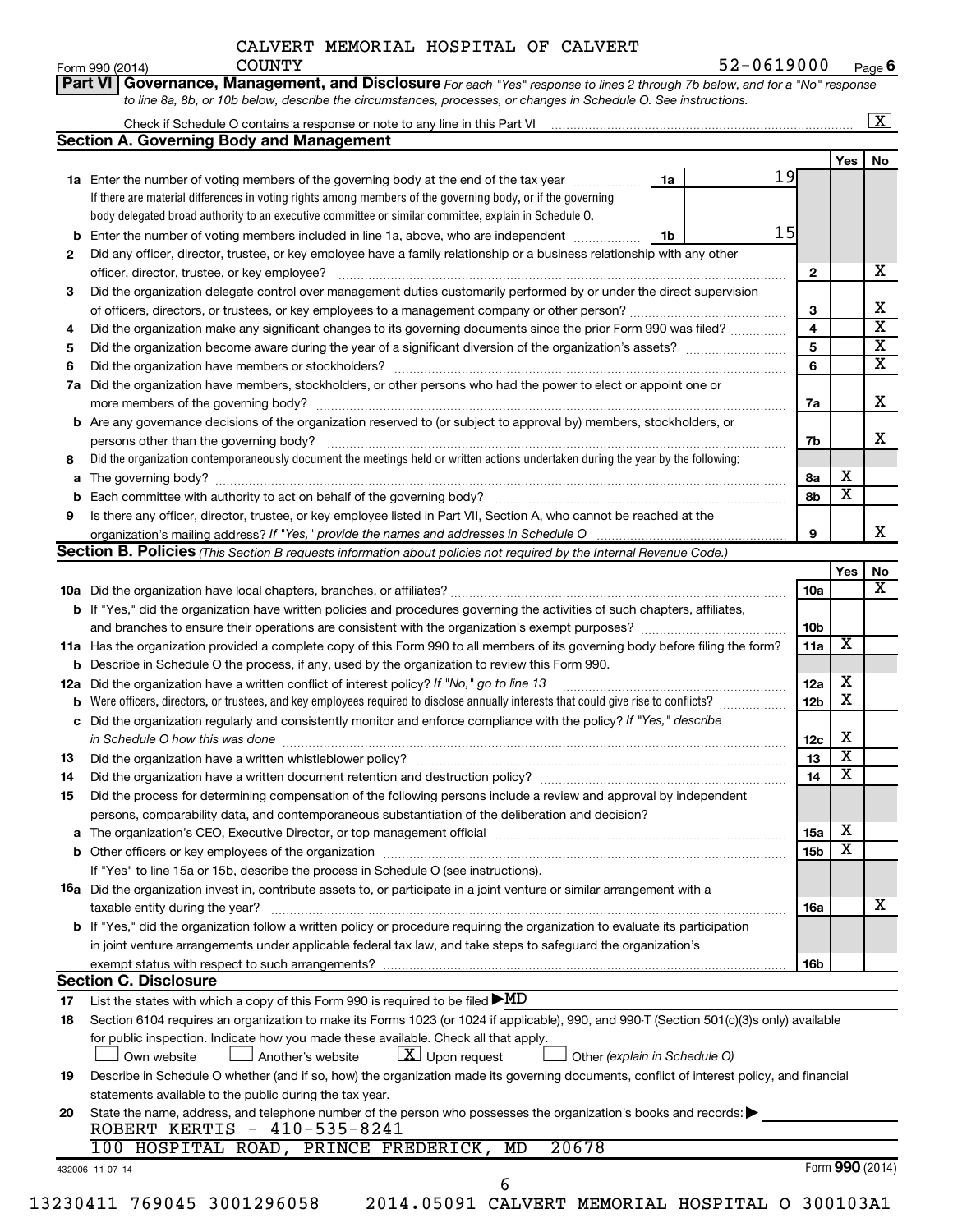| Form 990 (2014) | <b>COUNTY</b>                                                                              | 52-0619000 | Page 7 |
|-----------------|--------------------------------------------------------------------------------------------|------------|--------|
|                 | Part VII Compensation of Officers, Directors, Trustees, Key Employees, Highest Compensated |            |        |
|                 | <b>Employees, and Independent Contractors</b>                                              |            |        |
|                 | Check if Schedule O contains a response or note to any line in this Part VII               |            |        |

Check if Schedule O contains a response or note to any line in this Part VII

**Section A. Officers, Directors, Trustees, Key Employees, and Highest Compensated Employees**

**1a**  Complete this table for all persons required to be listed. Report compensation for the calendar year ending with or within the organization's tax year.

**•** List all of the organization's current officers, directors, trustees (whether individuals or organizations), regardless of amount of compensation. Enter -0- in columns  $(D)$ ,  $(E)$ , and  $(F)$  if no compensation was paid.

**•** List all of the organization's **current** key employees, if any. See instructions for definition of "key employee."

**•** List the organization's five current highest compensated employees (other than an officer, director, trustee, or key employee) who received reportable compensation (Box 5 of Form W-2 and/or Box 7 of Form 1099-MISC) of more than \$100,000 from the organization and any related organizations.

**•** List all of the organization's former officers, key employees, and highest compensated employees who received more than \$100,000 of reportable compensation from the organization and any related organizations.

**•** List all of the organization's former directors or trustees that received, in the capacity as a former director or trustee of the organization, more than \$10,000 of reportable compensation from the organization and any related organizations.

List persons in the following order: individual trustees or directors; institutional trustees; officers; key employees; highest compensated employees; and former such persons.

|  |  |  | Check this box if neither the organization nor any related organization compensated any current officer, director, or trustee. |  |  |
|--|--|--|--------------------------------------------------------------------------------------------------------------------------------|--|--|
|  |  |  |                                                                                                                                |  |  |

| (A)                         | (B)                  |                                |                                                                  | (C)         |              |                                 |        | (D)                             | (E)             | (F)                      |
|-----------------------------|----------------------|--------------------------------|------------------------------------------------------------------|-------------|--------------|---------------------------------|--------|---------------------------------|-----------------|--------------------------|
| Name and Title              | Average              |                                | (do not check more than one                                      | Position    |              |                                 |        | Reportable                      | Reportable      | Estimated                |
|                             | hours per            |                                | box, unless person is both an<br>officer and a director/trustee) |             |              |                                 |        | compensation                    | compensation    | amount of                |
|                             | week                 |                                |                                                                  |             |              |                                 |        | from                            | from related    | other                    |
|                             | (list any            |                                |                                                                  |             |              |                                 |        | the                             | organizations   | compensation             |
|                             | hours for<br>related |                                |                                                                  |             |              |                                 |        | organization<br>(W-2/1099-MISC) | (W-2/1099-MISC) | from the<br>organization |
|                             | organizations        |                                |                                                                  |             |              |                                 |        |                                 |                 | and related              |
|                             | below                | Individual trustee or director | nstitutional trustee                                             |             |              |                                 |        |                                 |                 | organizations            |
|                             | line)                |                                |                                                                  | Officer     | Key employee | Highest compensated<br>employee | Former |                                 |                 |                          |
| CLIFF STEWART<br>(1)        | 4.00                 |                                |                                                                  |             |              |                                 |        |                                 |                 |                          |
| <b>DIRECTOR</b>             | 4.00                 | $\mathbf X$                    |                                                                  |             |              |                                 |        | 0.                              | $\mathbf 0$ .   | 0.                       |
| <b>JOSEPH BOYD</b><br>(2)   | 1.00                 |                                |                                                                  |             |              |                                 |        |                                 |                 |                          |
| <b>DIRECTOR</b>             | 1.00                 | $\mathbf X$                    |                                                                  |             |              |                                 |        | $\mathbf 0$ .                   | $\mathbf 0$ .   | $\mathbf 0$ .            |
| (3)<br>KEVIN BETZ           | 1.00                 |                                |                                                                  |             |              |                                 |        |                                 |                 |                          |
| <b>DIRECTOR</b>             | 3.00                 | X                              |                                                                  |             |              |                                 |        | 0.                              | $\mathbf 0$     | 0.                       |
| KENNETH ABBOTT<br>(4)       | 1.00                 |                                |                                                                  |             |              |                                 |        |                                 |                 |                          |
| <b>DIRECTOR</b>             | 1.00                 | X                              |                                                                  |             |              |                                 |        | 32,956.                         | $\mathbf 0$ .   | $\mathbf 0$ .            |
| (5)<br>ERIC FRANKLIN        | 1.00                 |                                |                                                                  |             |              |                                 |        |                                 |                 |                          |
| <b>DIRECTOR</b>             | 3.00                 | $\mathbf X$                    |                                                                  |             |              |                                 |        | 0                               | $\mathbf 0$ .   | $\mathbf 0$ .            |
| (6)<br><b>UDAY PATEL</b>    | 1.00                 |                                |                                                                  |             |              |                                 |        |                                 |                 |                          |
| <b>DIRECTOR</b>             | 1.00                 | X                              |                                                                  |             |              |                                 |        | $\mathbf 0$ .                   | $\mathbf 0$ .   | $\mathbf 0$ .            |
| KEVIN NIETMANN<br>(7)       | 4.00                 |                                |                                                                  |             |              |                                 |        |                                 |                 |                          |
| CHAIRPERSON                 | 5.00                 | X                              |                                                                  | $\mathbf X$ |              |                                 |        | $\mathbf 0$                     | $\mathbf 0$     | $\mathbf 0$ .            |
| <b>MARSHA PLATER</b><br>(8) | 1.00                 |                                |                                                                  |             |              |                                 |        |                                 |                 |                          |
| <b>DIRECTOR</b>             | 1.00                 | X                              |                                                                  |             |              |                                 |        | $\mathbf 0$                     | $\mathbf 0$ .   | $\mathbf 0$ .            |
| (9)<br>SALLY SHOWALTER      | 1.00                 |                                |                                                                  |             |              |                                 |        |                                 |                 |                          |
| <b>DIRECTOR</b>             | 1.00                 | X                              |                                                                  |             |              |                                 |        | $\mathbf 0$ .                   | $\mathbf 0$ .   | $\mathbf 0$ .            |
| (10) JOHN POTTER            | 1.00                 |                                |                                                                  |             |              |                                 |        |                                 |                 |                          |
| <b>DIRECTOR</b>             | 2.00                 | X                              |                                                                  |             |              |                                 |        | $\mathbf 0$ .                   | $\mathbf 0$ .   | 0.                       |
| (11) JAMES XINIS            | 40.00                |                                |                                                                  |             |              |                                 |        |                                 |                 |                          |
| PRESIDENT AND CEO           | 8.00                 | $\mathbf X$                    |                                                                  | $\mathbf X$ |              |                                 |        | 588,567.                        | $\mathbf 0$ .   | 237,655.                 |
| (12) PETER DALY             | 1.00                 |                                |                                                                  |             |              |                                 |        |                                 |                 |                          |
| <b>SECRETARY</b>            | 1.00                 | X                              |                                                                  | $\mathbf X$ |              |                                 |        | $\mathbf 0$                     | $\mathbf 0$ .   | 0.                       |
| (13) SAM NAZZARO            | 2.00                 |                                |                                                                  |             |              |                                 |        |                                 |                 |                          |
| <b>DIRECTOR</b>             | 2.00                 | X                              |                                                                  |             |              |                                 |        | $\mathbf 0$                     | $\mathbf 0$ .   | $\mathbf 0$ .            |
| (14) CIARAN BROWNE          | 1.00                 |                                |                                                                  |             |              |                                 |        |                                 |                 |                          |
| <b>DIRECTOR</b>             | 1.00                 | X                              |                                                                  |             |              |                                 |        | 0.                              | $\mathbf 0$ .   | $\mathbf 0$ .            |
| (15) HENRY TRENTMAN         | 9.00                 |                                |                                                                  |             |              |                                 |        |                                 |                 |                          |
| VICE CHAIRPERSON            | 9.00                 | X                              |                                                                  | $\mathbf X$ |              |                                 |        | 0                               | $\mathbf 0$ .   | $\mathbf 0$ .            |
| (16) GYAN SURANA            | 1.00                 |                                |                                                                  |             |              |                                 |        |                                 |                 |                          |
| <b>DIRECTOR</b>             | 1.00                 | X                              |                                                                  |             |              |                                 |        | 0.                              | $\mathbf 0$ .   | 0.                       |
| (17) DEAN TEAGUE            | 40.00                |                                |                                                                  |             |              |                                 |        |                                 |                 |                          |
| PRESIDENT AND CEO           | 8.00                 | X                              |                                                                  | X           |              |                                 |        | 259,344.                        | 0.              | 22,105.                  |
| 432007 11-07-14             |                      |                                |                                                                  |             |              |                                 |        |                                 |                 | Form 990 (2014)          |

7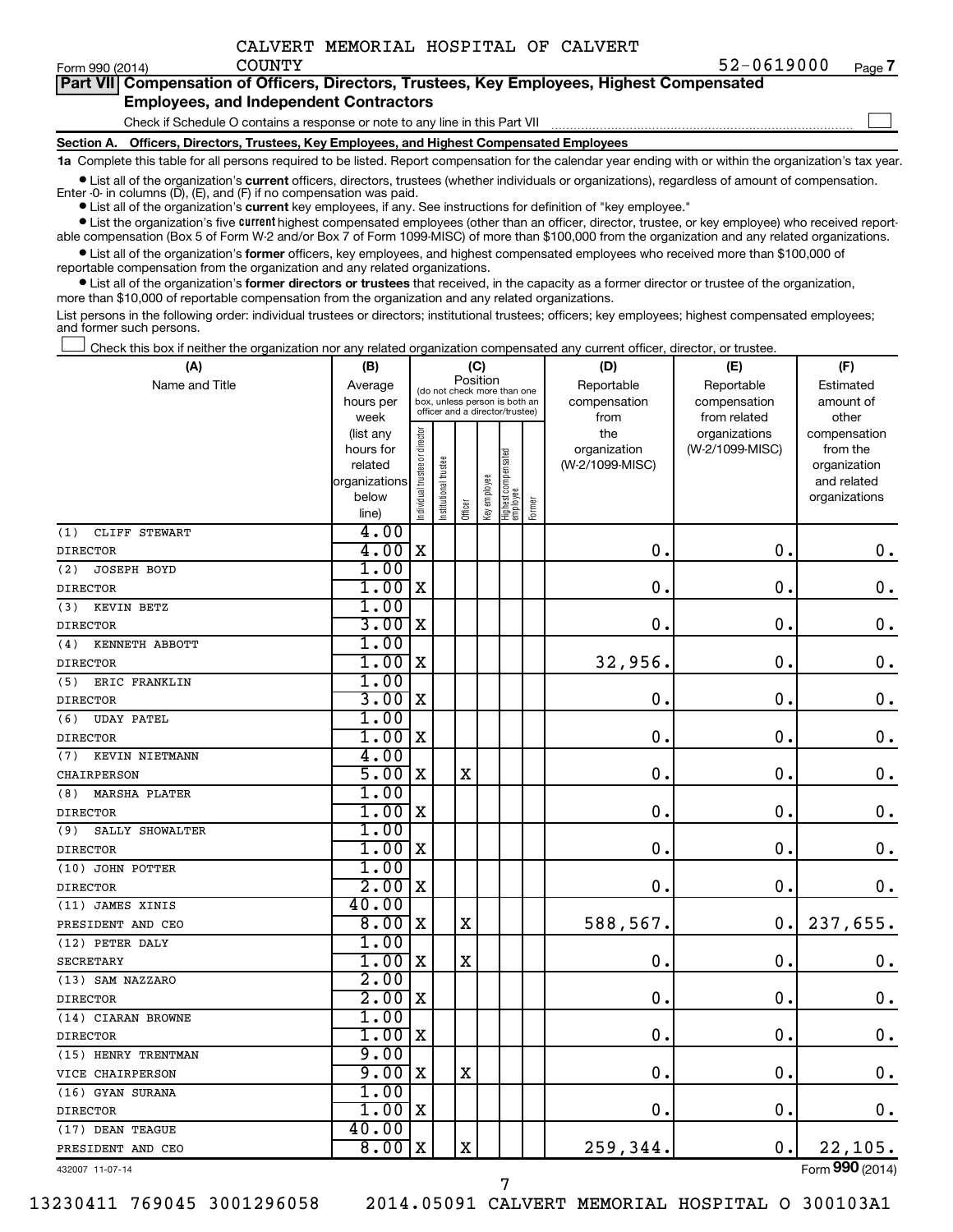**8**  $52 - 0619000$ 

Form (2014) **990**

| <b>COUNTY</b><br>Form 990 (2014)                                                                                                                                                                                                                                                                                                                            |                                                             |                                                                                                                    |                       |                         |   |                                  |                                                                                                |                                        | 52-0619000                       |                  |                                        | Page 8                                                                   |
|-------------------------------------------------------------------------------------------------------------------------------------------------------------------------------------------------------------------------------------------------------------------------------------------------------------------------------------------------------------|-------------------------------------------------------------|--------------------------------------------------------------------------------------------------------------------|-----------------------|-------------------------|---|----------------------------------|------------------------------------------------------------------------------------------------|----------------------------------------|----------------------------------|------------------|----------------------------------------|--------------------------------------------------------------------------|
| <b>Part VII</b><br>Section A. Officers, Directors, Trustees, Key Employees, and Highest Compensated Employees (continued)                                                                                                                                                                                                                                   |                                                             |                                                                                                                    |                       |                         |   |                                  |                                                                                                |                                        |                                  |                  |                                        |                                                                          |
| (A)<br>Name and title                                                                                                                                                                                                                                                                                                                                       | (B)<br>Average<br>hours per<br>week                         | (C)<br>Position<br>(do not check more than one<br>box, unless person is both an<br>officer and a director/trustee) |                       |                         |   |                                  | (D)<br>(E)<br>Reportable<br>Reportable<br>compensation<br>compensation<br>from related<br>from |                                        |                                  |                  | (F)<br>Estimated<br>amount of<br>other |                                                                          |
|                                                                                                                                                                                                                                                                                                                                                             | (list any<br>hours for<br>related<br>organizations<br>below | Individual trustee or director                                                                                     | Institutional trustee | Officer<br>Key employee |   | Highest compensated<br> employee | Former                                                                                         | the<br>organization<br>(W-2/1099-MISC) | organizations<br>(W-2/1099-MISC) |                  |                                        | compensation<br>from the<br>organization<br>and related<br>organizations |
| (18) TERRI WOLFLEY                                                                                                                                                                                                                                                                                                                                          | line)<br>1.00                                               |                                                                                                                    |                       |                         |   |                                  |                                                                                                |                                        |                                  |                  |                                        |                                                                          |
| <b>DIRECTOR</b>                                                                                                                                                                                                                                                                                                                                             | 2.00                                                        | X                                                                                                                  |                       |                         |   |                                  |                                                                                                | 0.                                     |                                  | 0.               |                                        | $0$ .                                                                    |
| (19) BARBARA ESTES                                                                                                                                                                                                                                                                                                                                          | 1.00                                                        |                                                                                                                    |                       |                         |   |                                  |                                                                                                |                                        |                                  |                  |                                        |                                                                          |
| <b>DIRECTOR</b>                                                                                                                                                                                                                                                                                                                                             | 1.00                                                        | X                                                                                                                  |                       |                         |   |                                  |                                                                                                | 19,333.                                |                                  | 0.               |                                        | 0.                                                                       |
| (20) RICHARD FLEMING                                                                                                                                                                                                                                                                                                                                        | 2.00                                                        |                                                                                                                    |                       |                         |   |                                  |                                                                                                |                                        |                                  |                  |                                        |                                                                          |
| <b>SECRETARY</b>                                                                                                                                                                                                                                                                                                                                            | 2.00                                                        | X                                                                                                                  |                       | X                       |   |                                  |                                                                                                | $\mathbf 0$ .                          |                                  | $\mathbf 0$ .    |                                        | 0.                                                                       |
| (21) DAVID SHOWERS                                                                                                                                                                                                                                                                                                                                          | 1.00                                                        |                                                                                                                    |                       |                         |   |                                  |                                                                                                |                                        |                                  |                  |                                        |                                                                          |
| <b>DIRECTOR</b>                                                                                                                                                                                                                                                                                                                                             | 1.00                                                        | X                                                                                                                  |                       |                         |   |                                  |                                                                                                | $\mathbf 0$ .                          |                                  | 0.               |                                        | $\mathbf 0$ .                                                            |
| (22) GEORGE GELLRICH                                                                                                                                                                                                                                                                                                                                        | 1.50                                                        |                                                                                                                    |                       |                         |   |                                  |                                                                                                |                                        |                                  |                  |                                        |                                                                          |
| <b>DIRECTOR</b>                                                                                                                                                                                                                                                                                                                                             | 1.50                                                        | X                                                                                                                  |                       |                         |   |                                  |                                                                                                | 0.                                     |                                  | 0.               |                                        | 0.                                                                       |
| (23) VARKEY MATHEW                                                                                                                                                                                                                                                                                                                                          | 1.00                                                        |                                                                                                                    |                       |                         |   |                                  |                                                                                                |                                        |                                  |                  |                                        |                                                                          |
| <b>DIRECTOR</b>                                                                                                                                                                                                                                                                                                                                             | 1.00                                                        | X                                                                                                                  |                       |                         |   |                                  |                                                                                                | 17,733.                                |                                  | 0.               |                                        | 0.                                                                       |
| (24) DONALD PARSONS JR                                                                                                                                                                                                                                                                                                                                      | 1.00                                                        |                                                                                                                    |                       |                         |   |                                  |                                                                                                |                                        |                                  |                  |                                        |                                                                          |
| TREASURER                                                                                                                                                                                                                                                                                                                                                   | 2.00                                                        | X                                                                                                                  |                       | X                       |   |                                  |                                                                                                | 0.                                     |                                  | $\mathbf 0$ .    |                                        | 0.                                                                       |
|                                                                                                                                                                                                                                                                                                                                                             | 40.00                                                       |                                                                                                                    |                       |                         |   |                                  |                                                                                                |                                        |                                  |                  |                                        |                                                                          |
| (25) ROBERT KERTIS                                                                                                                                                                                                                                                                                                                                          | 8.00                                                        |                                                                                                                    |                       | X                       |   |                                  |                                                                                                | 248,499.                               |                                  | 0.               |                                        | 34,040.                                                                  |
| VP FINANCE AND CFO                                                                                                                                                                                                                                                                                                                                          | 40.00                                                       |                                                                                                                    |                       |                         |   |                                  |                                                                                                |                                        |                                  |                  |                                        |                                                                          |
| (26) SUSAN DOHONY                                                                                                                                                                                                                                                                                                                                           |                                                             |                                                                                                                    |                       |                         | X |                                  |                                                                                                | 192,100.                               |                                  | 0.               |                                        | 60,699.                                                                  |
| VP CQO PERFORM IMPROVEMENT                                                                                                                                                                                                                                                                                                                                  |                                                             |                                                                                                                    |                       |                         |   |                                  |                                                                                                |                                        |                                  | $\overline{0}$ . |                                        | 354,499.                                                                 |
| 1,358,532.                                                                                                                                                                                                                                                                                                                                                  |                                                             |                                                                                                                    |                       |                         |   |                                  | $\overline{0}$ .                                                                               |                                        |                                  |                  |                                        |                                                                          |
| 1, 237, 967.                                                                                                                                                                                                                                                                                                                                                |                                                             |                                                                                                                    |                       |                         |   |                                  |                                                                                                | $\overline{0}$ .                       |                                  | 153, 717.        |                                        |                                                                          |
|                                                                                                                                                                                                                                                                                                                                                             |                                                             |                                                                                                                    |                       |                         |   |                                  |                                                                                                | 2,596,499.                             |                                  |                  |                                        | 508, 216.                                                                |
| Total number of individuals (including but not limited to those listed above) who received more than \$100,000 of reportable<br>$\mathbf{2}$<br>compensation from the organization $\blacktriangleright$                                                                                                                                                    |                                                             |                                                                                                                    |                       |                         |   |                                  |                                                                                                |                                        |                                  |                  |                                        | 63                                                                       |
|                                                                                                                                                                                                                                                                                                                                                             |                                                             |                                                                                                                    |                       |                         |   |                                  |                                                                                                |                                        |                                  |                  |                                        | <b>Yes</b><br>No                                                         |
| Did the organization list any former officer, director, or trustee, key employee, or highest compensated employee on<br>3<br>line 1a? If "Yes," complete Schedule J for such individual [11] manufacture manufacture in the set of the set of the set of the set of the set of the set of the set of the set of the set of the set of the set of the set of |                                                             |                                                                                                                    |                       |                         |   |                                  |                                                                                                |                                        |                                  |                  | 3                                      | x                                                                        |
| For any individual listed on line 1a, is the sum of reportable compensation and other compensation from the organization                                                                                                                                                                                                                                    |                                                             |                                                                                                                    |                       |                         |   |                                  |                                                                                                |                                        |                                  |                  |                                        |                                                                          |
|                                                                                                                                                                                                                                                                                                                                                             |                                                             |                                                                                                                    |                       |                         |   |                                  |                                                                                                |                                        |                                  |                  | 4                                      | х                                                                        |
| Did any person listed on line 1a receive or accrue compensation from any unrelated organization or individual for services<br>5                                                                                                                                                                                                                             |                                                             |                                                                                                                    |                       |                         |   |                                  |                                                                                                |                                        |                                  |                  |                                        |                                                                          |
|                                                                                                                                                                                                                                                                                                                                                             |                                                             |                                                                                                                    |                       |                         |   |                                  |                                                                                                |                                        |                                  |                  | 5                                      | x                                                                        |
| <b>Section B. Independent Contractors</b>                                                                                                                                                                                                                                                                                                                   |                                                             |                                                                                                                    |                       |                         |   |                                  |                                                                                                |                                        |                                  |                  |                                        |                                                                          |
| Complete this table for your five highest compensated independent contractors that received more than \$100,000 of compensation from<br>1.                                                                                                                                                                                                                  |                                                             |                                                                                                                    |                       |                         |   |                                  |                                                                                                |                                        |                                  |                  |                                        |                                                                          |
| the organization. Report compensation for the calendar year ending with or within the organization's tax year.                                                                                                                                                                                                                                              |                                                             |                                                                                                                    |                       |                         |   |                                  |                                                                                                |                                        |                                  |                  |                                        |                                                                          |
| (A)                                                                                                                                                                                                                                                                                                                                                         |                                                             |                                                                                                                    |                       |                         |   |                                  |                                                                                                | (B)                                    |                                  |                  | (C)                                    |                                                                          |
| Name and business address                                                                                                                                                                                                                                                                                                                                   |                                                             |                                                                                                                    |                       |                         |   |                                  |                                                                                                | Description of services                |                                  |                  | Compensation                           |                                                                          |
| TWIN CONTRACTING CORPORATION, 12700                                                                                                                                                                                                                                                                                                                         |                                                             |                                                                                                                    |                       |                         |   |                                  |                                                                                                |                                        |                                  |                  |                                        |                                                                          |
| SUNRISE VALLEY DRIVE, SUITE 100, RESTON,                                                                                                                                                                                                                                                                                                                    |                                                             |                                                                                                                    |                       |                         |   |                                  | <b>BUILDING CONTRACTOR</b>                                                                     |                                        |                                  |                  | 939,021.                               |                                                                          |
| MARYLAND INPATIENT CARE SPECIALISTS LLC,                                                                                                                                                                                                                                                                                                                    |                                                             |                                                                                                                    |                       |                         |   |                                  |                                                                                                |                                        |                                  |                  |                                        |                                                                          |
| 6934 AVIATION BLVD STE<br>B, GLEN BURNIE, MD                                                                                                                                                                                                                                                                                                                |                                                             |                                                                                                                    |                       |                         |   |                                  | HOSPITALIST                                                                                    |                                        |                                  |                  | 856,300.                               |                                                                          |
| EMERGENCY MEDICINE ASSOCIATES PA PC, 20010                                                                                                                                                                                                                                                                                                                  |                                                             |                                                                                                                    |                       |                         |   |                                  | <b>URGENT CARE</b>                                                                             |                                        |                                  |                  |                                        |                                                                          |
| CENTURY BLD STE 200, GERMANTOWN, MD 20874                                                                                                                                                                                                                                                                                                                   |                                                             |                                                                                                                    |                       |                         |   |                                  |                                                                                                | PHYSICIAN STAFF                        |                                  |                  |                                        | 451,654.                                                                 |
| UP TO DATE LAUNDRY, INC.                                                                                                                                                                                                                                                                                                                                    |                                                             |                                                                                                                    |                       |                         |   |                                  |                                                                                                |                                        |                                  |                  |                                        |                                                                          |
| 1221 DESOTO ROAD, BALTIMORE, MD 21223                                                                                                                                                                                                                                                                                                                       |                                                             |                                                                                                                    |                       |                         |   |                                  |                                                                                                | LAUNDRY SERVICES                       |                                  |                  |                                        | 411,997.                                                                 |
| TRANSCEND SERVICES, INC.                                                                                                                                                                                                                                                                                                                                    |                                                             |                                                                                                                    |                       |                         |   |                                  |                                                                                                | MEDICAL                                |                                  |                  |                                        |                                                                          |
| P.O. BOX 740209, ALTANTA, GA 30374                                                                                                                                                                                                                                                                                                                          |                                                             |                                                                                                                    |                       |                         |   |                                  |                                                                                                | TRANSCRIPTION SERVIC                   |                                  |                  |                                        | 362,149.                                                                 |
| Total number of independent contractors (including but not limited to those listed above) who received more than<br>2                                                                                                                                                                                                                                       |                                                             |                                                                                                                    |                       |                         |   |                                  |                                                                                                |                                        |                                  |                  |                                        |                                                                          |
| 32<br>\$100,000 of compensation from the organization >                                                                                                                                                                                                                                                                                                     |                                                             |                                                                                                                    |                       |                         |   |                                  |                                                                                                |                                        |                                  |                  |                                        |                                                                          |

8

SEE PART VII, SECTION A CONTINUATION SHEETS

432008 11-07-14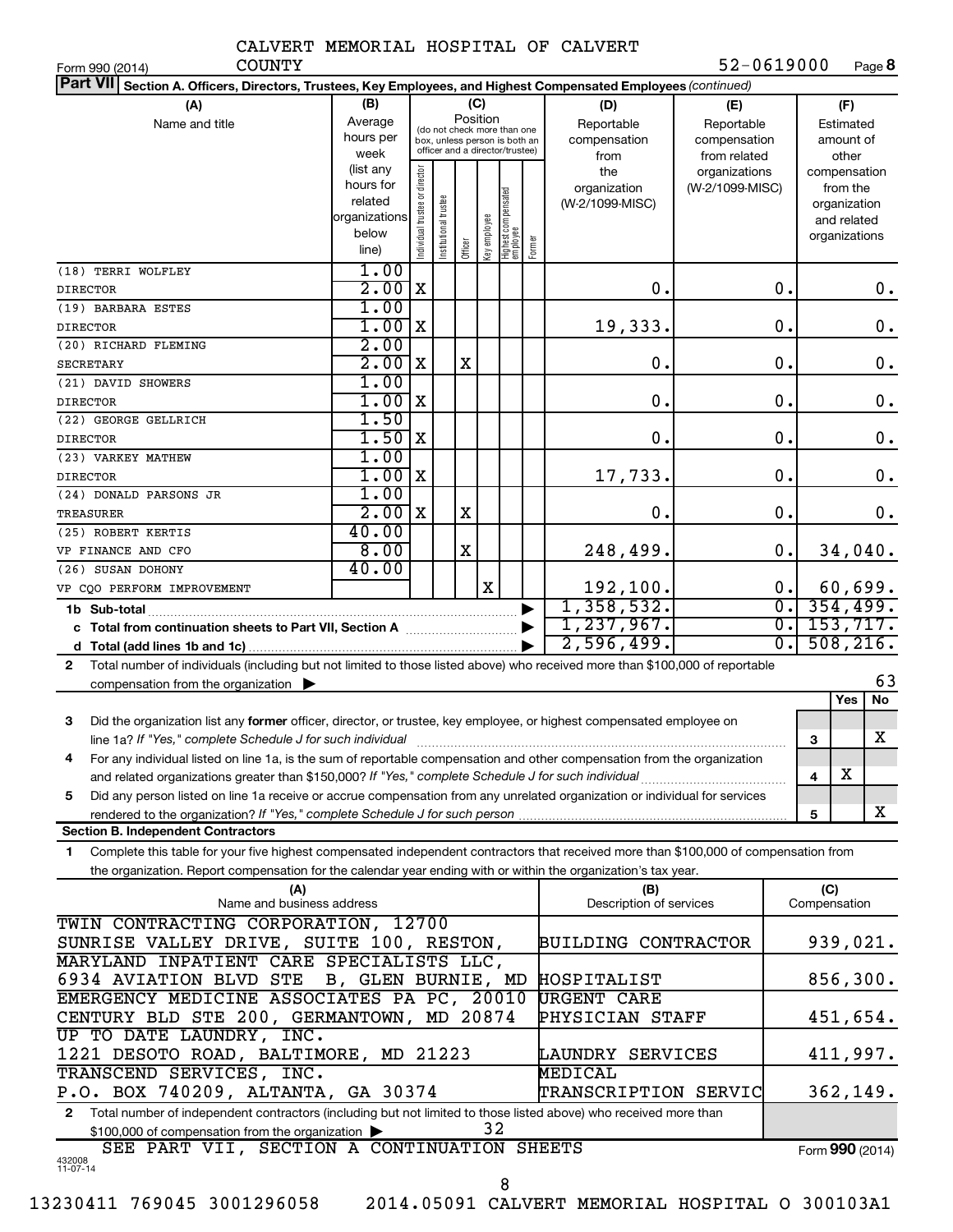COUNTY 52-0619000

| <b>COUNTY</b><br>Form 990                                                                                                 |                                       |                               |                       |                        |              |                              |        |                             | 52-0619000                                       |                                              |  |
|---------------------------------------------------------------------------------------------------------------------------|---------------------------------------|-------------------------------|-----------------------|------------------------|--------------|------------------------------|--------|-----------------------------|--------------------------------------------------|----------------------------------------------|--|
| <b>Part VII</b><br>Section A. Officers, Directors, Trustees, Key Employees, and Highest Compensated Employees (continued) |                                       |                               |                       |                        |              |                              |        |                             |                                                  |                                              |  |
| (A)                                                                                                                       | (B)                                   |                               |                       |                        | (C)          |                              |        | (D)                         | (E)                                              | (F)                                          |  |
| Name and title                                                                                                            | Average                               |                               |                       | Position               |              |                              |        | Reportable                  | Reportable                                       | Estimated                                    |  |
|                                                                                                                           | hours                                 |                               |                       | (check all that apply) |              |                              |        | compensation                | compensation                                     | amount of                                    |  |
|                                                                                                                           | per<br>week<br>(list any              |                               |                       |                        |              |                              |        | from<br>the<br>organization | from related<br>organizations<br>(W-2/1099-MISC) | other<br>compensation<br>from the            |  |
|                                                                                                                           | hours for<br>related<br>organizations | ndividual trustee or director | Institutional trustee |                        |              | Highest compensated employee |        | (W-2/1099-MISC)             |                                                  | organization<br>and related<br>organizations |  |
|                                                                                                                           | below<br>line)                        |                               |                       | Officer                | Key employee |                              | Former |                             |                                                  |                                              |  |
| (27) EDWARD GROGAN                                                                                                        | 40.00                                 |                               |                       |                        |              |                              |        |                             |                                                  |                                              |  |
| VP IT                                                                                                                     |                                       |                               |                       |                        | $\mathbf X$  |                              |        | 188,836.                    | 0.                                               | 28,179.                                      |  |
| (28) DIANE COUCHMAN                                                                                                       | 40.00                                 |                               |                       |                        |              |                              |        |                             |                                                  |                                              |  |
| VP CNO CLINICAL SERVICES                                                                                                  |                                       |                               |                       |                        | $\mathbf X$  |                              |        | 170,475.                    | 0.                                               | 29,451.                                      |  |
| (29) ANTHONY BLADEN                                                                                                       | 40.00                                 |                               |                       |                        |              |                              |        |                             |                                                  |                                              |  |
| VP OPERATIONS                                                                                                             |                                       |                               |                       |                        | $\mathbf X$  |                              |        | 188,265.                    | 0.                                               | 16,886.                                      |  |
| (30) SCOTT INTNER                                                                                                         | 40.00                                 |                               |                       |                        |              |                              |        |                             |                                                  |                                              |  |
| AVP BUS DEVEL CORP COMPLIANCE                                                                                             |                                       |                               |                       |                        |              | X                            |        | 143,601.                    | 0.                                               | 17,315.                                      |  |
| (31) KARA HARRER                                                                                                          | 40.00                                 |                               |                       |                        |              |                              |        |                             |                                                  |                                              |  |
| DIRECTOR OF PHARMACY                                                                                                      |                                       |                               |                       |                        |              | X                            |        | 151,735.                    | 0.                                               | 14,801.                                      |  |
| (32) LENORA PAINTER                                                                                                       | 40.00                                 |                               |                       |                        |              |                              |        |                             |                                                  |                                              |  |
| CHARGE NURSE                                                                                                              |                                       |                               |                       |                        |              | X                            |        | 136,251.                    | 0.                                               | 21,697.                                      |  |
| (33) MAUREEN MCCURRY                                                                                                      | 40.00                                 |                               |                       |                        |              |                              |        |                             |                                                  |                                              |  |
| CHARGE NURSE                                                                                                              |                                       |                               |                       |                        |              | $\mathbf X$                  |        | 129,278.                    | 0.                                               | 13,116.                                      |  |
| (34) JUSTYN MONACO                                                                                                        | 40.00                                 |                               |                       |                        |              |                              |        |                             |                                                  |                                              |  |
| REGISTERED NURSE                                                                                                          |                                       |                               |                       |                        |              | $\mathbf X$                  |        | 129,526.                    | 0.                                               | 12,272.                                      |  |
|                                                                                                                           |                                       |                               |                       |                        |              |                              |        |                             |                                                  |                                              |  |
|                                                                                                                           |                                       |                               |                       |                        |              |                              |        |                             |                                                  |                                              |  |
|                                                                                                                           |                                       |                               |                       |                        |              |                              |        |                             |                                                  |                                              |  |
|                                                                                                                           |                                       |                               |                       |                        |              |                              |        |                             |                                                  |                                              |  |
|                                                                                                                           |                                       |                               |                       |                        |              |                              |        |                             |                                                  |                                              |  |
|                                                                                                                           |                                       |                               |                       |                        |              |                              |        |                             |                                                  |                                              |  |
|                                                                                                                           |                                       |                               |                       |                        |              |                              |        |                             |                                                  |                                              |  |
|                                                                                                                           |                                       |                               |                       |                        |              |                              |        |                             |                                                  |                                              |  |
|                                                                                                                           |                                       |                               |                       |                        |              |                              |        |                             |                                                  |                                              |  |
|                                                                                                                           |                                       |                               |                       |                        |              |                              |        |                             |                                                  |                                              |  |
|                                                                                                                           |                                       |                               |                       |                        |              |                              |        |                             |                                                  |                                              |  |
|                                                                                                                           |                                       |                               |                       |                        |              |                              |        |                             |                                                  |                                              |  |
|                                                                                                                           |                                       |                               |                       |                        |              |                              |        |                             |                                                  |                                              |  |
|                                                                                                                           |                                       |                               |                       |                        |              |                              |        |                             |                                                  |                                              |  |
|                                                                                                                           |                                       |                               |                       |                        |              |                              |        |                             |                                                  |                                              |  |
|                                                                                                                           |                                       |                               |                       |                        |              |                              |        | 1,237,967.                  |                                                  | 153,717.                                     |  |

432201 05-01-14

9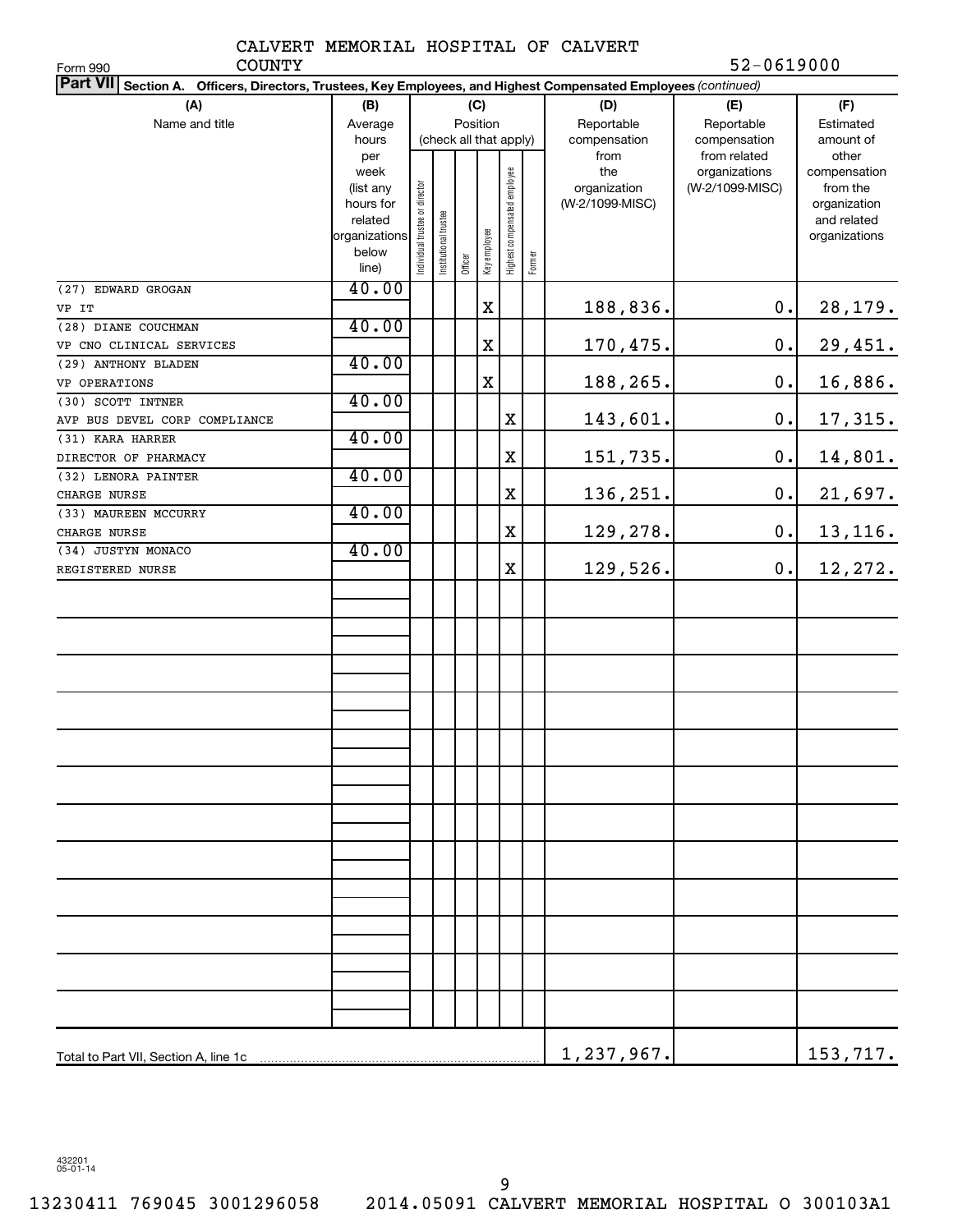|                                                           | <b>Part VIII</b> | <b>Statement of Revenue</b>                           |                |                      |                      |                                                 |                                         |                                                                    |
|-----------------------------------------------------------|------------------|-------------------------------------------------------|----------------|----------------------|----------------------|-------------------------------------------------|-----------------------------------------|--------------------------------------------------------------------|
|                                                           |                  |                                                       |                |                      |                      |                                                 |                                         |                                                                    |
|                                                           |                  |                                                       |                |                      | (A)<br>Total revenue | (B)<br>Related or<br>exempt function<br>revenue | (C)<br>Unrelated<br>business<br>revenue | (D)<br>Revenue excluded<br>from tax under<br>sections<br>512 - 514 |
|                                                           |                  | <b>1 a</b> Federated campaigns                        | 1a             | 22,500.              |                      |                                                 |                                         |                                                                    |
|                                                           |                  | <b>b</b> Membership dues                              | 1 <sub>b</sub> |                      |                      |                                                 |                                         |                                                                    |
|                                                           |                  | c Fundraising events                                  | 1c             |                      |                      |                                                 |                                         |                                                                    |
|                                                           |                  | d Related organizations                               | 1 <sub>d</sub> | 641,012.             |                      |                                                 |                                         |                                                                    |
|                                                           |                  | e Government grants (contributions)                   | 1e             | 351,984.             |                      |                                                 |                                         |                                                                    |
|                                                           |                  | f All other contributions, gifts, grants, and         |                |                      |                      |                                                 |                                         |                                                                    |
|                                                           |                  | similar amounts not included above                    | 1f             | 103,254.             |                      |                                                 |                                         |                                                                    |
|                                                           |                  | g Noncash contributions included in lines 1a-1f: \$   |                |                      |                      |                                                 |                                         |                                                                    |
| Contributions, Gifts, Grants<br>and Other Similar Amounts |                  |                                                       |                |                      | 1,118,750.           |                                                 |                                         |                                                                    |
|                                                           |                  |                                                       |                | <b>Business Code</b> |                      |                                                 |                                         |                                                                    |
|                                                           | 2 a              | OUTPATIENT REVENUE                                    |                |                      | 57, 519, 090.        | 57,519,090.                                     |                                         |                                                                    |
|                                                           | b                | INPATIENT REVENUE                                     |                |                      | 49,816,707.          | 49,816,707.                                     |                                         |                                                                    |
|                                                           |                  | EMERGENCY REVENUE                                     |                |                      | 20,707,447.          | 20,707,447.                                     |                                         |                                                                    |
|                                                           |                  | TRANSITIONAL CARE REVENUE                             |                |                      | 1,674,618.           | 1,674,618.                                      |                                         |                                                                    |
| Program Service<br>Revenue                                | е                |                                                       |                |                      |                      |                                                 |                                         |                                                                    |
|                                                           |                  | f All other program service revenue                   |                |                      |                      |                                                 |                                         |                                                                    |
|                                                           |                  |                                                       |                | ▶                    | 129, 717, 862.       |                                                 |                                         |                                                                    |
|                                                           | З                | Investment income (including dividends, interest, and |                |                      |                      |                                                 |                                         |                                                                    |
|                                                           |                  |                                                       |                |                      | 266,456.             |                                                 |                                         | 266,456.                                                           |
|                                                           | 4                | Income from investment of tax-exempt bond proceeds    |                |                      |                      |                                                 |                                         |                                                                    |
|                                                           | 5                |                                                       |                |                      |                      |                                                 |                                         |                                                                    |
|                                                           |                  |                                                       | (i) Real       | (ii) Personal        |                      |                                                 |                                         |                                                                    |
|                                                           |                  | <b>6 a</b> Gross rents                                | 40,650.        |                      |                      |                                                 |                                         |                                                                    |
|                                                           |                  | <b>b</b> Less: rental expenses                        | 50, 535.       |                      |                      |                                                 |                                         |                                                                    |
|                                                           |                  | c Rental income or (loss)                             | $-9,885.$      |                      |                      |                                                 |                                         |                                                                    |
|                                                           |                  | d Net rental income or (loss)                         |                |                      | $-9,885$ .           |                                                 | $-15,716.$                              | 5,831.                                                             |
|                                                           |                  | 7 a Gross amount from sales of                        | (i) Securities | (ii) Other           |                      |                                                 |                                         |                                                                    |
|                                                           |                  | assets other than inventory                           |                | 1,470                |                      |                                                 |                                         |                                                                    |
|                                                           |                  | <b>b</b> Less: cost or other basis                    |                |                      |                      |                                                 |                                         |                                                                    |
|                                                           |                  | and sales expenses                                    |                | 0.                   |                      |                                                 |                                         |                                                                    |
|                                                           |                  |                                                       |                | 1,470.               |                      |                                                 |                                         |                                                                    |
|                                                           |                  |                                                       |                | ▶                    | 1,470.               |                                                 |                                         | 1,470.                                                             |
|                                                           |                  | 8 a Gross income from fundraising events (not         |                |                      |                      |                                                 |                                         |                                                                    |
|                                                           |                  | including \$                                          | of             |                      |                      |                                                 |                                         |                                                                    |
|                                                           |                  | contributions reported on line 1c). See               |                |                      |                      |                                                 |                                         |                                                                    |
| <b>Other Revenue</b>                                      |                  |                                                       |                |                      |                      |                                                 |                                         |                                                                    |
|                                                           |                  |                                                       | b              |                      |                      |                                                 |                                         |                                                                    |
|                                                           |                  | c Net income or (loss) from fundraising events        |                | .                    |                      |                                                 |                                         |                                                                    |
|                                                           |                  | 9 a Gross income from gaming activities. See          |                |                      |                      |                                                 |                                         |                                                                    |
|                                                           |                  |                                                       | b              |                      |                      |                                                 |                                         |                                                                    |
|                                                           |                  | c Net income or (loss) from gaming activities         |                |                      |                      |                                                 |                                         |                                                                    |
|                                                           |                  | 10 a Gross sales of inventory, less returns           |                |                      |                      |                                                 |                                         |                                                                    |
|                                                           |                  |                                                       |                |                      |                      |                                                 |                                         |                                                                    |
|                                                           |                  |                                                       | b              |                      |                      |                                                 |                                         |                                                                    |
|                                                           |                  | c Net income or (loss) from sales of inventory        |                |                      |                      |                                                 |                                         |                                                                    |
|                                                           |                  | Miscellaneous Revenue                                 |                | <b>Business Code</b> |                      |                                                 |                                         |                                                                    |
|                                                           |                  | 11 a MISCELLANEOUS REVENUE                            |                |                      | 992,642.             | 992,642.                                        |                                         |                                                                    |
|                                                           |                  | <b>b</b> MEANINGFUL USE FUNDS                         |                |                      | 770,800.             | 770,800.                                        |                                         |                                                                    |
|                                                           |                  | C CAFETERIA SALES                                     |                |                      | 515,861.             | 515,861.                                        |                                         |                                                                    |
|                                                           |                  |                                                       |                |                      | 1,859,979.           | 1, 141, 729.                                    | 718,250,                                |                                                                    |
|                                                           |                  |                                                       |                |                      | 4, 139, 282.         |                                                 |                                         |                                                                    |
|                                                           | 12               |                                                       |                |                      | 135, 233, 935.       | 133, 138, 894.                                  | 702,534.                                | 273,757.                                                           |
| 432009<br>$11-07-14$                                      |                  |                                                       |                |                      |                      |                                                 |                                         | Form 990 (2014)                                                    |

10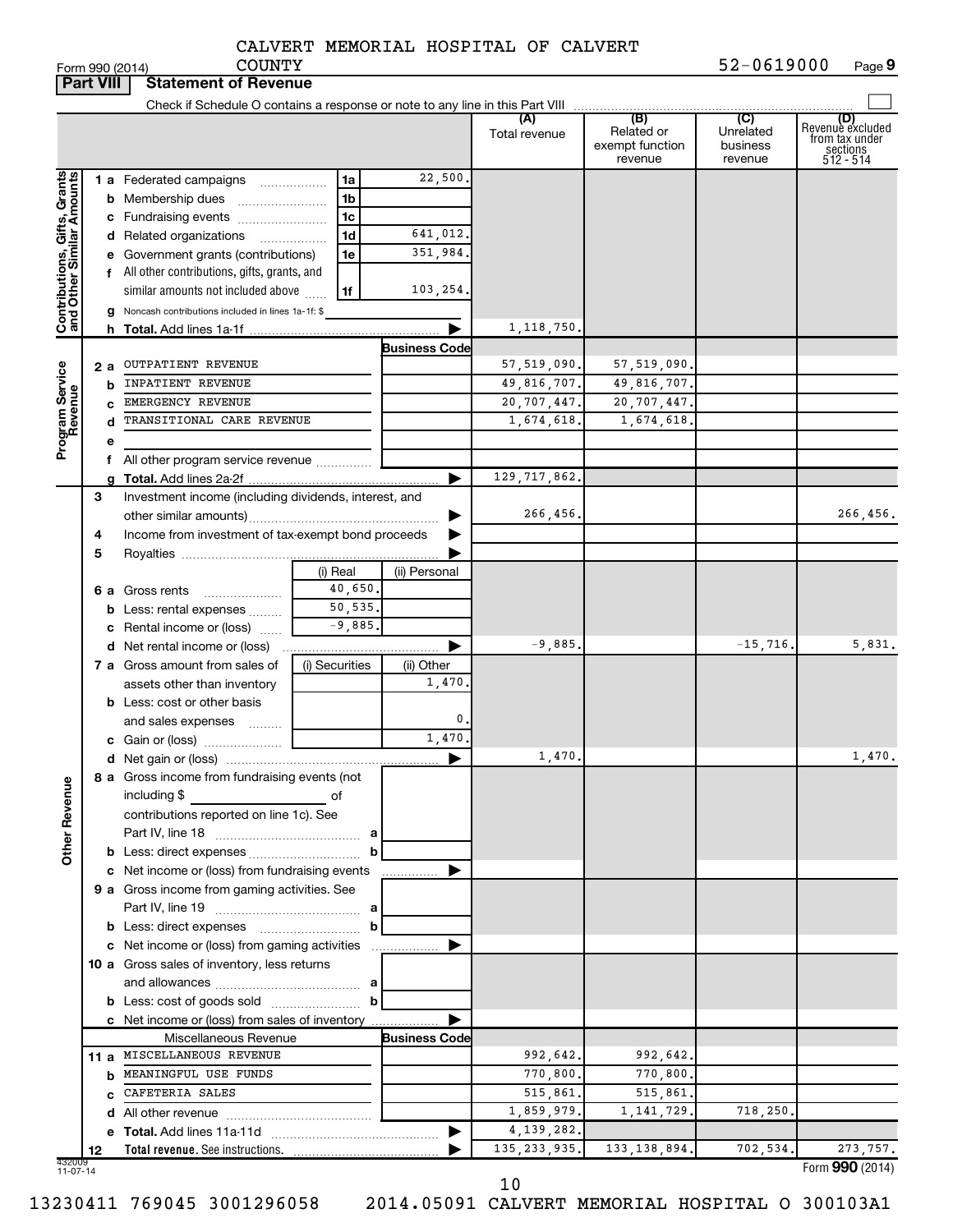|          | Part IX   Statement of Functional Expenses                                                                                                                                                                  |                          |                                                  |                                           |                                |
|----------|-------------------------------------------------------------------------------------------------------------------------------------------------------------------------------------------------------------|--------------------------|--------------------------------------------------|-------------------------------------------|--------------------------------|
|          | Section 501(c)(3) and 501(c)(4) organizations must complete all columns. All other organizations must complete column (A).                                                                                  |                          |                                                  |                                           |                                |
|          | Check if Schedule O contains a response or note to any line in this Part IX.                                                                                                                                |                          |                                                  |                                           |                                |
|          | Do not include amounts reported on lines 6b,<br>7b, 8b, 9b, and 10b of Part VIII.                                                                                                                           | (A)<br>Total expenses    | (B)<br>Program service<br>expenses               | (C)<br>Management and<br>general expenses | (D)<br>Fundraising<br>expenses |
| 1.       | Grants and other assistance to domestic organizations                                                                                                                                                       |                          |                                                  |                                           |                                |
|          | and domestic governments. See Part IV, line 21                                                                                                                                                              |                          |                                                  |                                           |                                |
| 2        | Grants and other assistance to domestic                                                                                                                                                                     |                          |                                                  |                                           |                                |
|          | individuals. See Part IV, line 22                                                                                                                                                                           | 6,000.                   | 6,000.                                           |                                           |                                |
| 3        | Grants and other assistance to foreign                                                                                                                                                                      |                          |                                                  |                                           |                                |
|          | organizations, foreign governments, and foreign                                                                                                                                                             |                          |                                                  |                                           |                                |
|          | individuals. See Part IV, lines 15 and 16                                                                                                                                                                   |                          |                                                  |                                           |                                |
| 4        | Benefits paid to or for members                                                                                                                                                                             |                          |                                                  |                                           |                                |
| 5        | Compensation of current officers, directors,                                                                                                                                                                | 2,525,715.               |                                                  |                                           |                                |
|          | trustees, and key employees                                                                                                                                                                                 |                          |                                                  | 2,525,715.                                |                                |
| 6        | Compensation not included above, to disqualified<br>persons (as defined under section 4958(f)(1)) and                                                                                                       |                          |                                                  |                                           |                                |
|          | persons described in section 4958(c)(3)(B)                                                                                                                                                                  |                          |                                                  |                                           |                                |
| 7        | 1.1.1.1.1.1.1                                                                                                                                                                                               | 51, 594, 108.            | 46, 296, 897.                                    | 5, 297, 211.                              |                                |
| 8        | Pension plan accruals and contributions (include                                                                                                                                                            |                          |                                                  |                                           |                                |
|          | section 401(k) and 403(b) employer contributions)                                                                                                                                                           |                          |                                                  | 417,216.                                  |                                |
| 9        | Other employee benefits                                                                                                                                                                                     |                          | $3,130,076.$ 2,712,860.<br>5,796,153. 4,958,329. | 837,824.                                  |                                |
| 10       |                                                                                                                                                                                                             | 3,946,957.               | 3,376,431.                                       | 570, 526.                                 |                                |
| 11       | Fees for services (non-employees):                                                                                                                                                                          |                          |                                                  |                                           |                                |
| a        |                                                                                                                                                                                                             | 533,012.                 | 533,012.                                         |                                           |                                |
| b        |                                                                                                                                                                                                             | 261, 350.                |                                                  | 261,350.                                  |                                |
| c        |                                                                                                                                                                                                             | 128, 273.                |                                                  | 128, 273.                                 |                                |
| d        |                                                                                                                                                                                                             |                          |                                                  |                                           |                                |
| e        | Professional fundraising services. See Part IV, line 17                                                                                                                                                     |                          |                                                  |                                           |                                |
| f        | Investment management fees                                                                                                                                                                                  |                          |                                                  |                                           |                                |
| a        | Other. (If line 11g amount exceeds 10% of line 25,                                                                                                                                                          |                          |                                                  |                                           |                                |
|          | column (A) amount, list line 11g expenses on Sch O.)                                                                                                                                                        | 5,884,408.               | 5,884,408.                                       |                                           |                                |
| 12       |                                                                                                                                                                                                             | 119,537.                 | 106, 122.                                        | 13,415.                                   |                                |
| 13       |                                                                                                                                                                                                             | $\overline{5,565,679.}$  | 4,922,004.                                       | 643,675.                                  |                                |
| 14       |                                                                                                                                                                                                             | 2,948,119.               | 2,854,369.                                       | 93,750.                                   |                                |
| 15       |                                                                                                                                                                                                             | 3, 217, 831.             | 2,928,739.                                       | 289,092.                                  |                                |
| 16       |                                                                                                                                                                                                             | 172,098.                 | 64,241.                                          | 107,857.                                  |                                |
| 17       | Travel                                                                                                                                                                                                      |                          |                                                  |                                           |                                |
| 18       | Payments of travel or entertainment expenses<br>for any federal, state, or local public officials                                                                                                           |                          |                                                  |                                           |                                |
| 19       | Conferences, conventions, and meetings                                                                                                                                                                      | 221,961.                 | 190, 355.                                        | 31,606.                                   |                                |
| 20       | Interest                                                                                                                                                                                                    | 1,990,405.               | 1,944,029.                                       | 46,376.                                   |                                |
| 21       |                                                                                                                                                                                                             |                          |                                                  |                                           |                                |
| 22       | Depreciation, depletion, and amortization                                                                                                                                                                   | 8,670,324.               | 8,550,801.                                       | 119,523.                                  |                                |
| 23       | Insurance                                                                                                                                                                                                   | 1, 185, 924.             | 724, 635.                                        | 461,289.                                  |                                |
| 24       | Other expenses. Itemize expenses not covered<br>above. (List miscellaneous expenses in line 24e. If line<br>24e amount exceeds 10% of line 25, column (A)<br>amount, list line 24e expenses on Schedule O.) |                          |                                                  |                                           |                                |
|          | a MEDICAL SUPPLIES                                                                                                                                                                                          | 16,788,332.              | 16,788,332.                                      |                                           |                                |
| b        | PURCHASED SERVICES                                                                                                                                                                                          | 4,853,416.               | 3,897,862.                                       | 955,554.                                  |                                |
| C        | REPAIRS AND MAINTENANCE                                                                                                                                                                                     | 2,835,036.<br>2,413,410. | 2,748,694.                                       | 86, 342.                                  |                                |
| d        | LOSS ON PENSION SETTLEM                                                                                                                                                                                     | 2,096,504.               | 654,909.                                         | 2,413,410.<br>1,441,595.                  |                                |
|          | e All other expenses                                                                                                                                                                                        | 126,884,628.110,143,029. |                                                  | 16,741,599.                               | $\overline{0}$ .               |
| 25<br>26 | Total functional expenses. Add lines 1 through 24e<br>Joint costs. Complete this line only if the organization                                                                                              |                          |                                                  |                                           |                                |
|          | reported in column (B) joint costs from a combined                                                                                                                                                          |                          |                                                  |                                           |                                |
|          | educational campaign and fundraising solicitation.                                                                                                                                                          |                          |                                                  |                                           |                                |
|          | Check here $\blacktriangleright$<br>if following SOP 98-2 (ASC 958-720)                                                                                                                                     |                          |                                                  |                                           |                                |

432010 11-07-14

Form (2014) **990**

11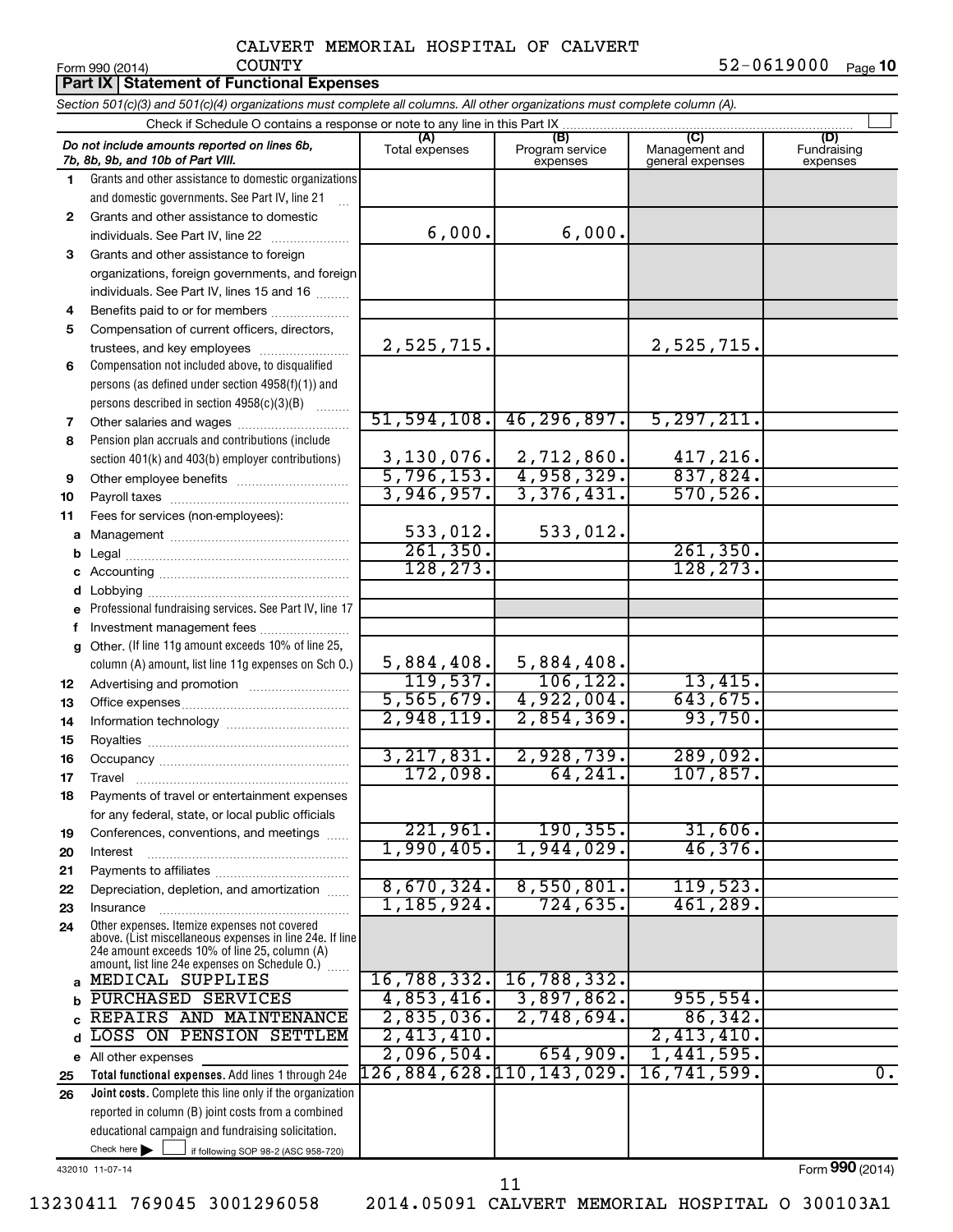|  | .rm QQN (2011) |  |
|--|----------------|--|

Form 990 (2014) COUNTY 52-0619000 <sub>Page</sub> 11

|                             |          | <b>Part X   Balance Sheet</b>                                                                                                              |                          |                 |                    |
|-----------------------------|----------|--------------------------------------------------------------------------------------------------------------------------------------------|--------------------------|-----------------|--------------------|
|                             |          |                                                                                                                                            |                          |                 |                    |
|                             |          |                                                                                                                                            | (A)<br>Beginning of year |                 | (B)<br>End of year |
|                             | 1        |                                                                                                                                            | 20, 245, 086.            | 1               | 21,803,990.        |
|                             | 2        |                                                                                                                                            |                          | $\mathbf{2}$    |                    |
|                             | 3        |                                                                                                                                            |                          | 3               |                    |
|                             | 4        |                                                                                                                                            | 12,917,080.              | $\overline{4}$  | 14,812,487.        |
|                             | 5        | Loans and other receivables from current and former officers, directors,                                                                   |                          |                 |                    |
|                             |          | trustees, key employees, and highest compensated employees. Complete                                                                       |                          |                 |                    |
|                             |          |                                                                                                                                            |                          | 5               |                    |
|                             | 6        | Loans and other receivables from other disqualified persons (as defined under                                                              |                          |                 |                    |
|                             |          | section 4958(f)(1)), persons described in section 4958(c)(3)(B), and contributing                                                          |                          |                 |                    |
|                             |          | employers and sponsoring organizations of section 501(c)(9) voluntary                                                                      |                          |                 |                    |
|                             |          | employees' beneficiary organizations (see instr). Complete Part II of Sch L                                                                |                          | 6               |                    |
| Assets                      | 7        |                                                                                                                                            |                          | 7               |                    |
|                             | 8        |                                                                                                                                            | 2,199,325.               | 8               | 2,321,599.         |
|                             | 9        | Prepaid expenses and deferred charges                                                                                                      | 1,522,100.               | $\mathbf{g}$    | 1,498,639.         |
|                             |          | 10a Land, buildings, and equipment: cost or other                                                                                          |                          |                 |                    |
|                             |          | basis. Complete Part VI of Schedule D    10a   160, 701, 777.                                                                              |                          |                 |                    |
|                             |          | $\overline{10b}$ 101, 434, 094.                                                                                                            | 57,400,154.              | 10 <sub>c</sub> | 59, 267, 683.      |
|                             | 11       |                                                                                                                                            | 1,717,563.               | 11              | 2,049,244.         |
|                             | 12       |                                                                                                                                            | 1, 118, 399.             | 12              | 495,548.           |
|                             | 13       |                                                                                                                                            | 6,570,717.               | 13              | 6,580,953.         |
|                             | 14       |                                                                                                                                            |                          | 14              |                    |
|                             | 15       |                                                                                                                                            | 7,708,452.               | 15              | 8,318,718.         |
|                             | 16       |                                                                                                                                            | 111, 398, 876.           | 16              | 117, 148, 861.     |
|                             | 17       |                                                                                                                                            | 14,618,621.              | 17              | 16,798,326.        |
|                             | 18       |                                                                                                                                            |                          | 18              |                    |
|                             | 19       |                                                                                                                                            | 48,203,062.              | 19              |                    |
|                             | 20       |                                                                                                                                            |                          | 20              | 47,083,495.        |
|                             | 21       | Escrow or custodial account liability. Complete Part IV of Schedule D                                                                      |                          | 21              |                    |
| Liabilities                 | 22       | Loans and other payables to current and former officers, directors, trustees,                                                              |                          |                 |                    |
|                             |          | key employees, highest compensated employees, and disqualified persons.                                                                    |                          |                 |                    |
|                             |          |                                                                                                                                            |                          | 22              |                    |
|                             | 23       | Secured mortgages and notes payable to unrelated third parties<br>.                                                                        |                          | 23<br>24        |                    |
|                             | 24<br>25 | Unsecured notes and loans payable to unrelated third parties<br>Other liabilities (including federal income tax, payables to related third |                          |                 |                    |
|                             |          | parties, and other liabilities not included on lines 17-24). Complete Part X of                                                            |                          |                 |                    |
|                             |          | Schedule D                                                                                                                                 | 22,056,955.              | 25              | 19,283,561.        |
|                             | 26       | Total liabilities. Add lines 17 through 25                                                                                                 | 84,878,638.              | 26              | 83, 165, 382.      |
|                             |          | Organizations that follow SFAS 117 (ASC 958), check here $\blacktriangleright \begin{array}{c} \boxed{X} \\ \end{array}$ and               |                          |                 |                    |
|                             |          | complete lines 27 through 29, and lines 33 and 34.                                                                                         |                          |                 |                    |
|                             | 27       |                                                                                                                                            | 25,081,835.              | 27              | 32,612,616.        |
|                             | 28       | Temporarily restricted net assets                                                                                                          | 398,481.                 | 28              | 341, 474.          |
|                             | 29       | Permanently restricted net assets                                                                                                          | 1,039,922.               | 29              | 1,029,389.         |
|                             |          | Organizations that do not follow SFAS 117 (ASC 958), check here $\blacktriangleright$                                                      |                          |                 |                    |
|                             |          | and complete lines 30 through 34.                                                                                                          |                          |                 |                    |
|                             | 30       |                                                                                                                                            |                          | 30              |                    |
| Net Assets or Fund Balances | 31       | Paid-in or capital surplus, or land, building, or equipment fund                                                                           |                          | 31              |                    |
|                             | 32       | Retained earnings, endowment, accumulated income, or other funds                                                                           |                          | 32              |                    |
|                             | 33       |                                                                                                                                            | 26, 520, 238.            | 33              | 33,983,479.        |
|                             | 34       |                                                                                                                                            | 111, 398, 876.           | 34              | 117, 148, 861.     |
|                             |          |                                                                                                                                            |                          |                 | Form 990 (2014)    |

432011 11-07-14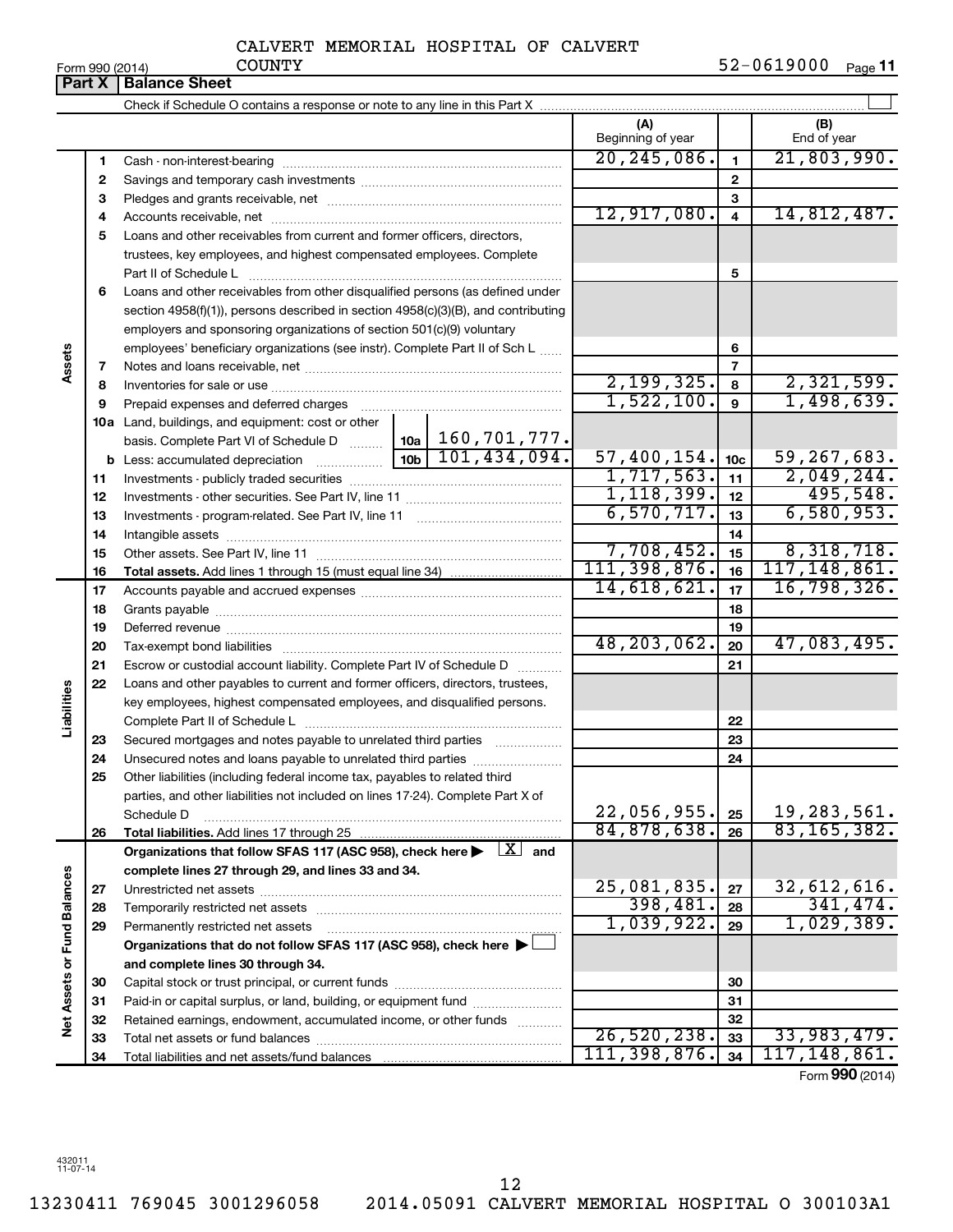|    | <b>COUNTY</b><br>Form 990 (2014)                                                                                                                                                                                               |                         | 52-0619000     |                |            | Page 12              |
|----|--------------------------------------------------------------------------------------------------------------------------------------------------------------------------------------------------------------------------------|-------------------------|----------------|----------------|------------|----------------------|
|    | Part XI   Reconciliation of Net Assets                                                                                                                                                                                         |                         |                |                |            |                      |
|    | Check if Schedule O contains a response or note to any line in this Part XI [11] [11] Check if Schedule O contains a response or note to any line in this Part XI                                                              |                         |                |                |            | $\boxed{\text{X}}$   |
|    |                                                                                                                                                                                                                                |                         |                |                |            |                      |
| 1  |                                                                                                                                                                                                                                | $\mathbf{1}$            | 135, 233, 935. |                |            |                      |
| 2  |                                                                                                                                                                                                                                | $\overline{2}$          | 126,884,628.   |                |            |                      |
| 3  |                                                                                                                                                                                                                                | 3                       |                |                |            | 8,349,307.           |
| 4  |                                                                                                                                                                                                                                | $\overline{\mathbf{4}}$ |                |                |            | 26, 520, 238.        |
| 5  |                                                                                                                                                                                                                                | 5                       |                |                |            | 88,302.              |
| 6  | Donated services and use of facilities                                                                                                                                                                                         | 6                       |                |                |            |                      |
| 7  | Investment expenses                                                                                                                                                                                                            | $\overline{7}$          |                |                |            |                      |
| 8  | Prior period adjustments                                                                                                                                                                                                       | 8                       |                |                |            |                      |
| 9  |                                                                                                                                                                                                                                | $\mathbf{9}$            |                |                |            | $-974, 368.$         |
| 10 | Net assets or fund balances at end of year. Combine lines 3 through 9 (must equal Part X, line 33,                                                                                                                             |                         |                |                |            |                      |
|    | column (B))                                                                                                                                                                                                                    | 10                      |                | 33,983,479.    |            |                      |
|    | Part XII Financial Statements and Reporting                                                                                                                                                                                    |                         |                |                |            |                      |
|    | Check if Schedule O contains a response or note to any line in this Part XII manufactured contains and contains a response or note to any line in this Part XII manufactured contains and contains and contains and contains a |                         |                |                |            | $\boxed{\textbf{X}}$ |
|    |                                                                                                                                                                                                                                |                         |                |                | <b>Yes</b> | No                   |
| 1  | Accounting method used to prepare the Form 990: $\Box$ Cash $\Box X$ Accrual<br>Other                                                                                                                                          |                         |                |                |            |                      |
|    | If the organization changed its method of accounting from a prior year or checked "Other," explain in Schedule O.                                                                                                              |                         |                |                |            |                      |
|    | 2a Were the organization's financial statements compiled or reviewed by an independent accountant?                                                                                                                             |                         |                | 2a             |            | x                    |
|    | If "Yes," check a box below to indicate whether the financial statements for the year were compiled or reviewed on a                                                                                                           |                         |                |                |            |                      |
|    | separate basis, consolidated basis, or both:                                                                                                                                                                                   |                         |                |                |            |                      |
|    | Separate basis<br>Consolidated basis<br>Both consolidated and separate basis                                                                                                                                                   |                         |                |                |            |                      |
|    |                                                                                                                                                                                                                                |                         |                | 2 <sub>b</sub> | х          |                      |
|    | If "Yes," check a box below to indicate whether the financial statements for the year were audited on a separate basis,                                                                                                        |                         |                |                |            |                      |
|    | consolidated basis, or both:                                                                                                                                                                                                   |                         |                |                |            |                      |
|    | $\lfloor \mathbf{X} \rfloor$ Consolidated basis<br>Both consolidated and separate basis<br>Separate basis                                                                                                                      |                         |                |                |            |                      |
|    | c If "Yes" to line 2a or 2b, does the organization have a committee that assumes responsibility for oversight of the audit,                                                                                                    |                         |                |                |            |                      |
|    |                                                                                                                                                                                                                                |                         |                | 2c             | x          |                      |
|    | If the organization changed either its oversight process or selection process during the tax year, explain in Schedule O.                                                                                                      |                         |                |                |            |                      |
|    | 3a As a result of a federal award, was the organization required to undergo an audit or audits as set forth in the Single Audit                                                                                                |                         |                |                |            |                      |
|    |                                                                                                                                                                                                                                |                         |                | За             |            | x                    |
|    | b If "Yes," did the organization undergo the required audit or audits? If the organization did not undergo the required audit                                                                                                  |                         |                |                |            |                      |
|    |                                                                                                                                                                                                                                |                         |                | 3 <sub>b</sub> |            |                      |

Form (2014) **990**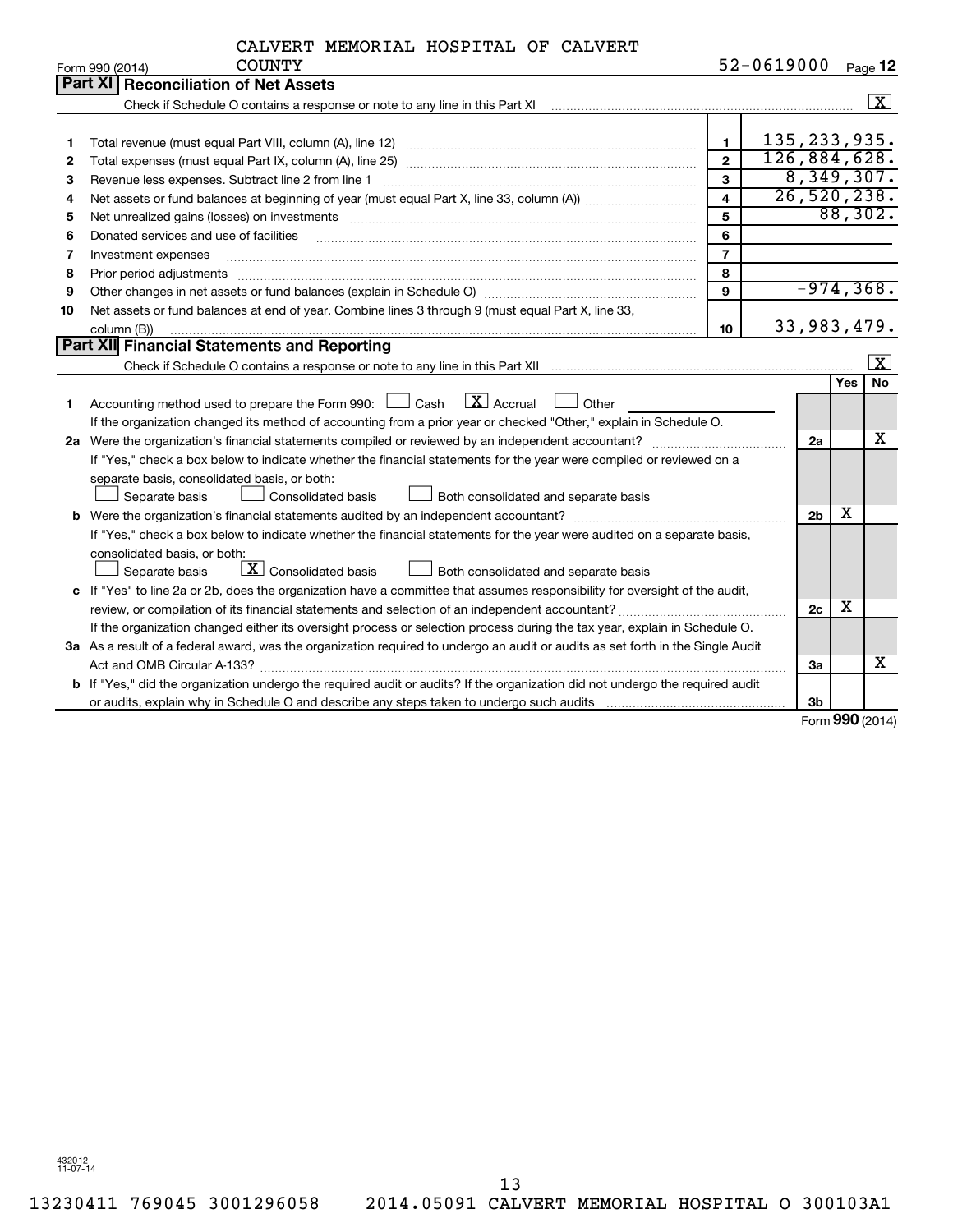| <b>SCHEDULE A</b>                                                                                                                                                                                                                                              |          |                                                                                                                         |                                            |    |                               |  | OMB No. 1545-0047                     |
|----------------------------------------------------------------------------------------------------------------------------------------------------------------------------------------------------------------------------------------------------------------|----------|-------------------------------------------------------------------------------------------------------------------------|--------------------------------------------|----|-------------------------------|--|---------------------------------------|
| (Form 990 or 990-EZ)                                                                                                                                                                                                                                           |          | <b>Public Charity Status and Public Support</b>                                                                         |                                            |    |                               |  |                                       |
|                                                                                                                                                                                                                                                                |          | Complete if the organization is a section 501(c)(3) organization or a section<br>4947(a)(1) nonexempt charitable trust. |                                            |    |                               |  |                                       |
| Department of the Treasury                                                                                                                                                                                                                                     |          | Attach to Form 990 or Form 990-EZ.                                                                                      |                                            |    |                               |  | <b>Open to Public</b>                 |
| Internal Revenue Service                                                                                                                                                                                                                                       |          | Information about Schedule A (Form 990 or 990-EZ) and its instructions is at www.irs.gov/form990.                       |                                            |    |                               |  | Inspection                            |
| Name of the organization                                                                                                                                                                                                                                       |          | CALVERT MEMORIAL HOSPITAL OF CALVERT                                                                                    |                                            |    |                               |  | <b>Employer identification number</b> |
| <b>COUNTY</b>                                                                                                                                                                                                                                                  |          |                                                                                                                         |                                            |    |                               |  | 52-0619000                            |
| Reason for Public Charity Status (All organizations must complete this part.) See instructions.<br>Part I                                                                                                                                                      |          |                                                                                                                         |                                            |    |                               |  |                                       |
| The organization is not a private foundation because it is: (For lines 1 through 11, check only one box.)                                                                                                                                                      |          |                                                                                                                         |                                            |    |                               |  |                                       |
| 1<br>A church, convention of churches, or association of churches described in section 170(b)(1)(A)(i).<br>2                                                                                                                                                   |          |                                                                                                                         |                                            |    |                               |  |                                       |
| A school described in section 170(b)(1)(A)(ii). (Attach Schedule E.)<br><u>X  </u><br>3<br>A hospital or a cooperative hospital service organization described in section 170(b)(1)(A)(iii).                                                                   |          |                                                                                                                         |                                            |    |                               |  |                                       |
| A medical research organization operated in conjunction with a hospital described in section 170(b)(1)(A)(iii). Enter the hospital's name,<br>4                                                                                                                |          |                                                                                                                         |                                            |    |                               |  |                                       |
| city, and state:                                                                                                                                                                                                                                               |          |                                                                                                                         |                                            |    |                               |  |                                       |
| An organization operated for the benefit of a college or university owned or operated by a governmental unit described in<br>5                                                                                                                                 |          |                                                                                                                         |                                            |    |                               |  |                                       |
| section 170(b)(1)(A)(iv). (Complete Part II.)                                                                                                                                                                                                                  |          |                                                                                                                         |                                            |    |                               |  |                                       |
| 6<br>A federal, state, or local government or governmental unit described in section 170(b)(1)(A)(v).                                                                                                                                                          |          |                                                                                                                         |                                            |    |                               |  |                                       |
| 7<br>An organization that normally receives a substantial part of its support from a governmental unit or from the general public described in                                                                                                                 |          |                                                                                                                         |                                            |    |                               |  |                                       |
| section 170(b)(1)(A)(vi). (Complete Part II.)                                                                                                                                                                                                                  |          |                                                                                                                         |                                            |    |                               |  |                                       |
| 8<br>A community trust described in section 170(b)(1)(A)(vi). (Complete Part II.)                                                                                                                                                                              |          |                                                                                                                         |                                            |    |                               |  |                                       |
| 9<br>An organization that normally receives: (1) more than 33 1/3% of its support from contributions, membership fees, and gross receipts from                                                                                                                 |          |                                                                                                                         |                                            |    |                               |  |                                       |
| activities related to its exempt functions - subject to certain exceptions, and (2) no more than 33 1/3% of its support from gross investment                                                                                                                  |          |                                                                                                                         |                                            |    |                               |  |                                       |
| income and unrelated business taxable income (less section 511 tax) from businesses acquired by the organization after June 30, 1975.                                                                                                                          |          |                                                                                                                         |                                            |    |                               |  |                                       |
| See section 509(a)(2). (Complete Part III.)<br>10                                                                                                                                                                                                              |          |                                                                                                                         |                                            |    |                               |  |                                       |
| An organization organized and operated exclusively to test for public safety. See section 509(a)(4).<br>11<br>An organization organized and operated exclusively for the benefit of, to perform the functions of, or to carry out the purposes of one or       |          |                                                                                                                         |                                            |    |                               |  |                                       |
| more publicly supported organizations described in section 509(a)(1) or section 509(a)(2). See section 509(a)(3). Check the box in                                                                                                                             |          |                                                                                                                         |                                            |    |                               |  |                                       |
| lines 11a through 11d that describes the type of supporting organization and complete lines 11e, 11f, and 11g.                                                                                                                                                 |          |                                                                                                                         |                                            |    |                               |  |                                       |
| Type I. A supporting organization operated, supervised, or controlled by its supported organization(s), typically by giving<br>a                                                                                                                               |          |                                                                                                                         |                                            |    |                               |  |                                       |
| the supported organization(s) the power to regularly appoint or elect a majority of the directors or trustees of the supporting                                                                                                                                |          |                                                                                                                         |                                            |    |                               |  |                                       |
| organization. You must complete Part IV, Sections A and B.                                                                                                                                                                                                     |          |                                                                                                                         |                                            |    |                               |  |                                       |
| b<br>Type II. A supporting organization supervised or controlled in connection with its supported organization(s), by having                                                                                                                                   |          |                                                                                                                         |                                            |    |                               |  |                                       |
| control or management of the supporting organization vested in the same persons that control or manage the supported                                                                                                                                           |          |                                                                                                                         |                                            |    |                               |  |                                       |
| organization(s). You must complete Part IV, Sections A and C.                                                                                                                                                                                                  |          |                                                                                                                         |                                            |    |                               |  |                                       |
| Type III functionally integrated. A supporting organization operated in connection with, and functionally integrated with,<br>c                                                                                                                                |          |                                                                                                                         |                                            |    |                               |  |                                       |
| its supported organization(s) (see instructions). You must complete Part IV, Sections A, D, and E.                                                                                                                                                             |          |                                                                                                                         |                                            |    |                               |  |                                       |
| d<br>Type III non-functionally integrated. A supporting organization operated in connection with its supported organization(s)<br>that is not functionally integrated. The organization generally must satisfy a distribution requirement and an attentiveness |          |                                                                                                                         |                                            |    |                               |  |                                       |
| requirement (see instructions). You must complete Part IV, Sections A and D, and Part V.                                                                                                                                                                       |          |                                                                                                                         |                                            |    |                               |  |                                       |
| Check this box if the organization received a written determination from the IRS that it is a Type I, Type II, Type III<br>е                                                                                                                                   |          |                                                                                                                         |                                            |    |                               |  |                                       |
| functionally integrated, or Type III non-functionally integrated supporting organization.                                                                                                                                                                      |          |                                                                                                                         |                                            |    |                               |  |                                       |
| f Enter the number of supported organizations                                                                                                                                                                                                                  |          |                                                                                                                         |                                            |    |                               |  |                                       |
| Provide the following information about the supported organization(s).                                                                                                                                                                                         |          |                                                                                                                         |                                            |    |                               |  |                                       |
| (i) Name of supported                                                                                                                                                                                                                                          | (ii) EIN | (iii) Type of organization<br>(described on lines 1-9                                                                   | (iv) Is the organization<br>listed in your |    | (v) Amount of monetary        |  | (vi) Amount of                        |
| organization                                                                                                                                                                                                                                                   |          | above or IRC section                                                                                                    | governing document?                        |    | support (see<br>Instructions) |  | other support (see<br>Instructions)   |
|                                                                                                                                                                                                                                                                |          | (see instructions))                                                                                                     | Yes                                        | No |                               |  |                                       |
|                                                                                                                                                                                                                                                                |          |                                                                                                                         |                                            |    |                               |  |                                       |
|                                                                                                                                                                                                                                                                |          |                                                                                                                         |                                            |    |                               |  |                                       |
|                                                                                                                                                                                                                                                                |          |                                                                                                                         |                                            |    |                               |  |                                       |
|                                                                                                                                                                                                                                                                |          |                                                                                                                         |                                            |    |                               |  |                                       |
|                                                                                                                                                                                                                                                                |          |                                                                                                                         |                                            |    |                               |  |                                       |
|                                                                                                                                                                                                                                                                |          |                                                                                                                         |                                            |    |                               |  |                                       |
|                                                                                                                                                                                                                                                                |          |                                                                                                                         |                                            |    |                               |  |                                       |
|                                                                                                                                                                                                                                                                |          |                                                                                                                         |                                            |    |                               |  |                                       |
|                                                                                                                                                                                                                                                                |          |                                                                                                                         |                                            |    |                               |  |                                       |
|                                                                                                                                                                                                                                                                |          |                                                                                                                         |                                            |    |                               |  |                                       |
| Total                                                                                                                                                                                                                                                          |          |                                                                                                                         |                                            |    |                               |  |                                       |
| LHA For Paperwork Reduction Act Notice, see the Instructions for<br>Form 990 or 990-EZ. 432021 09-17-14                                                                                                                                                        |          |                                                                                                                         |                                            |    |                               |  | Schedule A (Form 990 or 990-EZ) 2014  |

14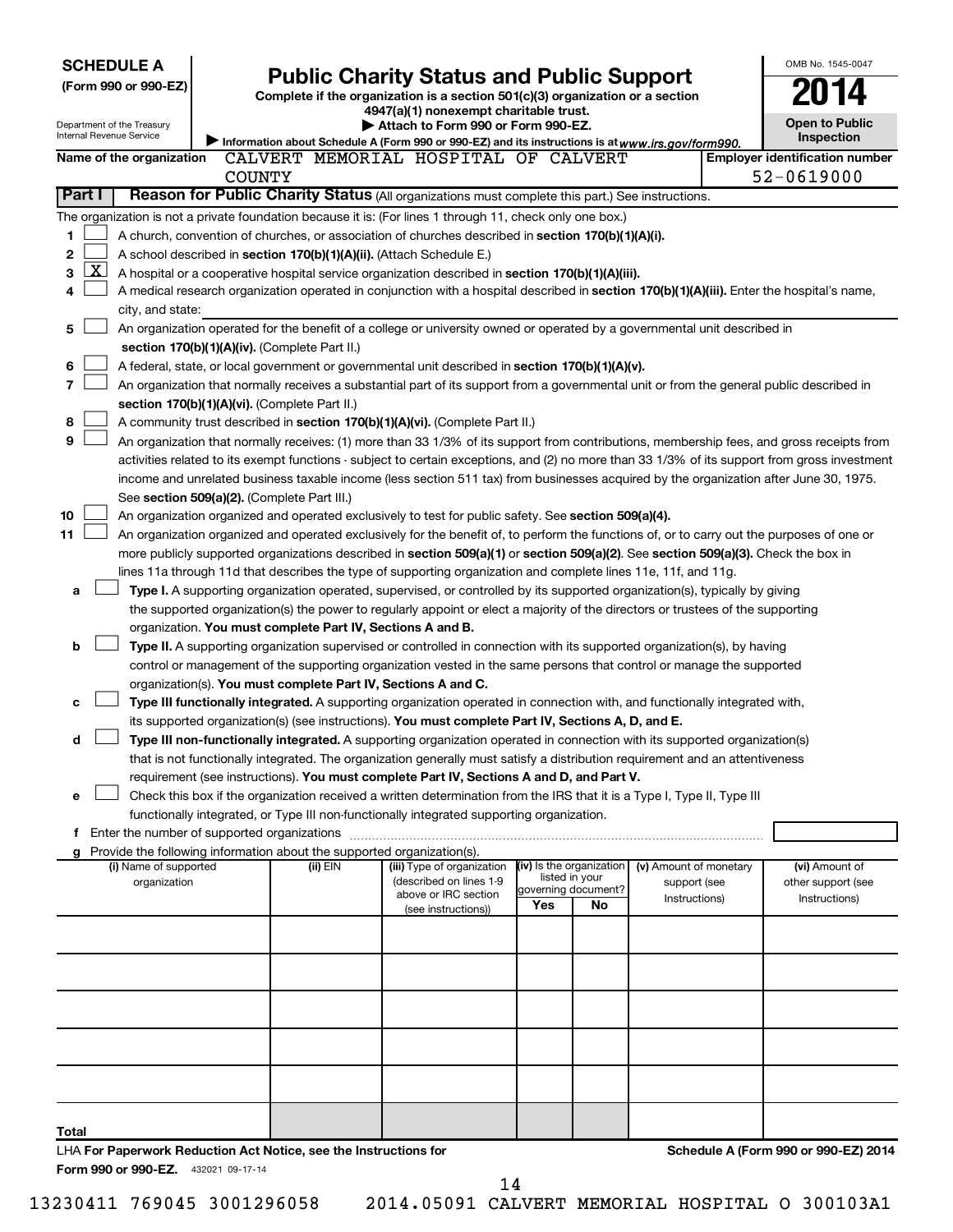# Schedule A (Form 990 or 990-EZ) 2014 COUNTY<br>| Part II | Support Schedule for Organiz

**2** COUNTY 52-0619000

(Complete only if you checked the box on line 5, 7, or 8 of Part I or if the organization failed to qualify under Part III. If the organization fails to qualify under the tests listed below, please complete Part III.) **Part II Support Schedule for Organizations Described in Sections 170(b)(1)(A)(iv) and 170(b)(1)(A)(vi)**

|   | <b>Section A. Public Support</b>                                                                                                           |          |          |            |            |                                      |           |
|---|--------------------------------------------------------------------------------------------------------------------------------------------|----------|----------|------------|------------|--------------------------------------|-----------|
|   | Calendar year (or fiscal year beginning in) $\blacktriangleright$                                                                          | (a) 2010 | (b) 2011 | $(c)$ 2012 | $(d)$ 2013 | (e) 2014                             | (f) Total |
|   | 1 Gifts, grants, contributions, and                                                                                                        |          |          |            |            |                                      |           |
|   | membership fees received. (Do not                                                                                                          |          |          |            |            |                                      |           |
|   | include any "unusual grants.")                                                                                                             |          |          |            |            |                                      |           |
|   | 2 Tax revenues levied for the organ-                                                                                                       |          |          |            |            |                                      |           |
|   | ization's benefit and either paid to                                                                                                       |          |          |            |            |                                      |           |
|   | or expended on its behalf                                                                                                                  |          |          |            |            |                                      |           |
|   | 3 The value of services or facilities                                                                                                      |          |          |            |            |                                      |           |
|   | furnished by a governmental unit to                                                                                                        |          |          |            |            |                                      |           |
|   | the organization without charge                                                                                                            |          |          |            |            |                                      |           |
|   | 4 Total. Add lines 1 through 3                                                                                                             |          |          |            |            |                                      |           |
|   | 5 The portion of total contributions                                                                                                       |          |          |            |            |                                      |           |
|   | by each person (other than a                                                                                                               |          |          |            |            |                                      |           |
|   | governmental unit or publicly                                                                                                              |          |          |            |            |                                      |           |
|   | supported organization) included                                                                                                           |          |          |            |            |                                      |           |
|   | on line 1 that exceeds 2% of the                                                                                                           |          |          |            |            |                                      |           |
|   | amount shown on line 11,                                                                                                                   |          |          |            |            |                                      |           |
|   | column (f)                                                                                                                                 |          |          |            |            |                                      |           |
|   | 6 Public support. Subtract line 5 from line 4.                                                                                             |          |          |            |            |                                      |           |
|   | <b>Section B. Total Support</b>                                                                                                            |          |          |            |            |                                      |           |
|   | Calendar year (or fiscal year beginning in) $\blacktriangleright$                                                                          | (a) 2010 | (b) 2011 | $(c)$ 2012 | $(d)$ 2013 | (e) 2014                             | (f) Total |
|   | 7 Amounts from line 4                                                                                                                      |          |          |            |            |                                      |           |
| 8 | Gross income from interest,                                                                                                                |          |          |            |            |                                      |           |
|   | dividends, payments received on                                                                                                            |          |          |            |            |                                      |           |
|   | securities loans, rents, royalties<br>and income from similar sources                                                                      |          |          |            |            |                                      |           |
|   | <b>9</b> Net income from unrelated business                                                                                                |          |          |            |            |                                      |           |
|   | activities, whether or not the                                                                                                             |          |          |            |            |                                      |           |
|   | business is regularly carried on                                                                                                           |          |          |            |            |                                      |           |
|   | 10 Other income. Do not include gain                                                                                                       |          |          |            |            |                                      |           |
|   | or loss from the sale of capital                                                                                                           |          |          |            |            |                                      |           |
|   | assets (Explain in Part VI.)                                                                                                               |          |          |            |            |                                      |           |
|   | 11 Total support. Add lines 7 through 10                                                                                                   |          |          |            |            |                                      |           |
|   | <b>12</b> Gross receipts from related activities, etc. (see instructions)                                                                  |          |          |            |            | 12                                   |           |
|   | 13 First five years. If the Form 990 is for the organization's first, second, third, fourth, or fifth tax year as a section 501(c)(3)      |          |          |            |            |                                      |           |
|   | organization, check this box and stop here                                                                                                 |          |          |            |            |                                      |           |
|   | <b>Section C. Computation of Public Support Percentage</b>                                                                                 |          |          |            |            |                                      |           |
|   |                                                                                                                                            |          |          |            |            | 14                                   | %         |
|   |                                                                                                                                            |          |          |            |            | 15                                   | %         |
|   | 16a 33 1/3% support test - 2014. If the organization did not check the box on line 13, and line 14 is 33 1/3% or more, check this box and  |          |          |            |            |                                      |           |
|   | stop here. The organization qualifies as a publicly supported organization                                                                 |          |          |            |            |                                      |           |
|   | b 33 1/3% support test - 2013. If the organization did not check a box on line 13 or 16a, and line 15 is 33 1/3% or more, check this box   |          |          |            |            |                                      |           |
|   |                                                                                                                                            |          |          |            |            |                                      |           |
|   | 17a 10% -facts-and-circumstances test - 2014. If the organization did not check a box on line 13, 16a, or 16b, and line 14 is 10% or more, |          |          |            |            |                                      |           |
|   | and if the organization meets the "facts-and-circumstances" test, check this box and stop here. Explain in Part VI how the organization    |          |          |            |            |                                      |           |
|   |                                                                                                                                            |          |          |            |            |                                      |           |
|   | b 10% -facts-and-circumstances test - 2013. If the organization did not check a box on line 13, 16a, 16b, or 17a, and line 15 is 10% or    |          |          |            |            |                                      |           |
|   | more, and if the organization meets the "facts-and-circumstances" test, check this box and stop here. Explain in Part VI how the           |          |          |            |            |                                      |           |
|   | organization meets the "facts-and-circumstances" test. The organization qualifies as a publicly supported organization                     |          |          |            |            |                                      |           |
|   | 18 Private foundation. If the organization did not check a box on line 13, 16a, 16b, 17a, or 17b, check this box and see instructions.     |          |          |            |            |                                      |           |
|   |                                                                                                                                            |          |          |            |            | Schedule A (Form 990 or 990-EZ) 2014 |           |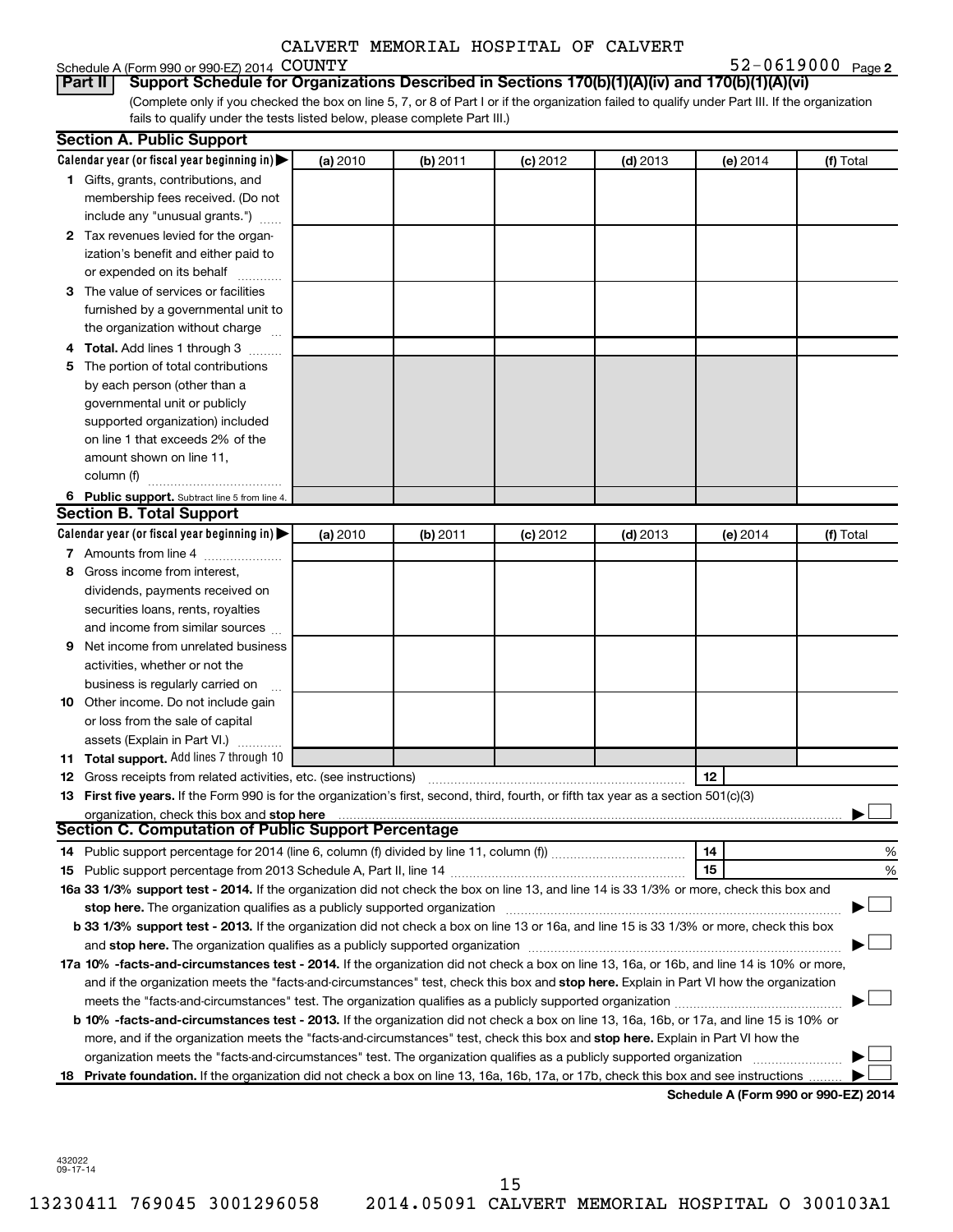## **Part III Support Schedule for Organizations Described in Section 509(a)(2)**

(Complete only if you checked the box on line 9 of Part I or if the organization failed to qualify under Part II. If the organization fails to qualify under the tests listed below, please complete Part II.)

| <b>Section A. Public Support</b>                                                                                                                                                 |          |          |            |            |                                      |           |
|----------------------------------------------------------------------------------------------------------------------------------------------------------------------------------|----------|----------|------------|------------|--------------------------------------|-----------|
| Calendar year (or fiscal year beginning in)                                                                                                                                      | (a) 2010 | (b) 2011 | $(c)$ 2012 | $(d)$ 2013 | (e) 2014                             | (f) Total |
| 1 Gifts, grants, contributions, and                                                                                                                                              |          |          |            |            |                                      |           |
| membership fees received. (Do not                                                                                                                                                |          |          |            |            |                                      |           |
| include any "unusual grants.")                                                                                                                                                   |          |          |            |            |                                      |           |
| 2 Gross receipts from admissions,<br>merchandise sold or services per-<br>formed, or facilities furnished in<br>any activity that is related to the                              |          |          |            |            |                                      |           |
| organization's tax-exempt purpose<br>3 Gross receipts from activities that                                                                                                       |          |          |            |            |                                      |           |
| are not an unrelated trade or bus-                                                                                                                                               |          |          |            |            |                                      |           |
| iness under section 513                                                                                                                                                          |          |          |            |            |                                      |           |
| 4 Tax revenues levied for the organ-                                                                                                                                             |          |          |            |            |                                      |           |
| ization's benefit and either paid to                                                                                                                                             |          |          |            |            |                                      |           |
| or expended on its behalf<br>.                                                                                                                                                   |          |          |            |            |                                      |           |
| 5 The value of services or facilities                                                                                                                                            |          |          |            |            |                                      |           |
| furnished by a governmental unit to                                                                                                                                              |          |          |            |            |                                      |           |
| the organization without charge                                                                                                                                                  |          |          |            |            |                                      |           |
| 6 Total. Add lines 1 through 5                                                                                                                                                   |          |          |            |            |                                      |           |
| 7a Amounts included on lines 1, 2, and                                                                                                                                           |          |          |            |            |                                      |           |
| 3 received from disqualified persons                                                                                                                                             |          |          |            |            |                                      |           |
| <b>b</b> Amounts included on lines 2 and 3 received<br>from other than disqualified persons that<br>exceed the greater of \$5,000 or 1% of the<br>amount on line 13 for the year |          |          |            |            |                                      |           |
| c Add lines 7a and 7b                                                                                                                                                            |          |          |            |            |                                      |           |
| 8 Public support (Subtract line 7c from line 6.)                                                                                                                                 |          |          |            |            |                                      |           |
| <b>Section B. Total Support</b>                                                                                                                                                  |          |          |            |            |                                      |           |
| Calendar year (or fiscal year beginning in)                                                                                                                                      | (a) 2010 | (b) 2011 | $(c)$ 2012 | $(d)$ 2013 | (e) 2014                             | (f) Total |
| 9 Amounts from line 6                                                                                                                                                            |          |          |            |            |                                      |           |
| <b>10a</b> Gross income from interest,<br>dividends, payments received on<br>securities loans, rents, royalties<br>and income from similar sources                               |          |          |            |            |                                      |           |
| <b>b</b> Unrelated business taxable income                                                                                                                                       |          |          |            |            |                                      |           |
| (less section 511 taxes) from businesses                                                                                                                                         |          |          |            |            |                                      |           |
| acquired after June 30, 1975<br>$\overline{\phantom{a}}$                                                                                                                         |          |          |            |            |                                      |           |
| c Add lines 10a and 10b                                                                                                                                                          |          |          |            |            |                                      |           |
| <b>11</b> Net income from unrelated business<br>activities not included in line 10b.<br>whether or not the business is<br>regularly carried on                                   |          |          |            |            |                                      |           |
| 12 Other income. Do not include gain<br>or loss from the sale of capital<br>assets (Explain in Part VI.)                                                                         |          |          |            |            |                                      |           |
| <b>13</b> Total support. (Add lines 9, 10c, 11, and 12.)                                                                                                                         |          |          |            |            |                                      |           |
| 14 First five years. If the Form 990 is for the organization's first, second, third, fourth, or fifth tax year as a section 501(c)(3) organization,                              |          |          |            |            |                                      |           |
| check this box and stop here                                                                                                                                                     |          |          |            |            |                                      |           |
| <b>Section C. Computation of Public Support Percentage</b>                                                                                                                       |          |          |            |            |                                      |           |
|                                                                                                                                                                                  |          |          |            |            | 15                                   | %         |
|                                                                                                                                                                                  |          |          |            |            | 16                                   | %         |
| Section D. Computation of Investment Income Percentage                                                                                                                           |          |          |            |            |                                      |           |
|                                                                                                                                                                                  |          |          |            |            | 17                                   | %         |
| 18 Investment income percentage from 2013 Schedule A, Part III, line 17                                                                                                          |          |          |            |            | 18                                   | %         |
| 19a 33 1/3% support tests - 2014. If the organization did not check the box on line 14, and line 15 is more than 33 1/3%, and line 17 is not                                     |          |          |            |            |                                      |           |
| more than 33 1/3%, check this box and stop here. The organization qualifies as a publicly supported organization                                                                 |          |          |            |            |                                      |           |
| b 33 1/3% support tests - 2013. If the organization did not check a box on line 14 or line 19a, and line 16 is more than 33 1/3%, and                                            |          |          |            |            |                                      |           |
| line 18 is not more than 33 1/3%, check this box and stop here. The organization qualifies as a publicly supported organization                                                  |          |          |            |            |                                      |           |
|                                                                                                                                                                                  |          |          |            |            |                                      |           |
| 432023 09-17-14                                                                                                                                                                  |          |          | 16         |            | Schedule A (Form 990 or 990-EZ) 2014 |           |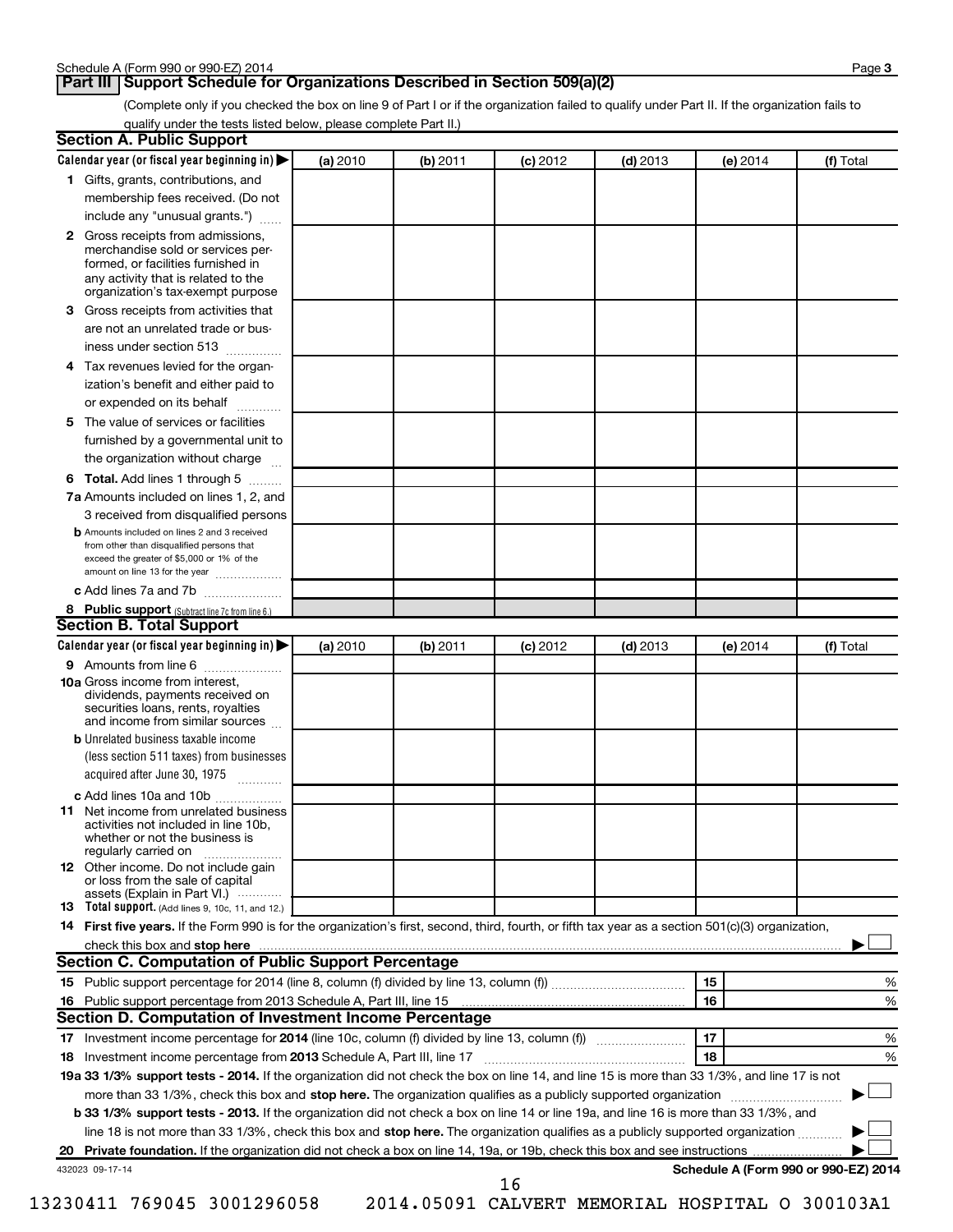**1**

**2**

**3a**

**3b**

**3c**

**4a**

**4b**

**4c**

**5a**

**5b 5c**

**6**

**7**

**8**

**9a**

**9b**

**9c**

**10a**

**10b**

**Yes No**

### Schedule A (Form 990 or 990-EZ) 2014 COUNTY **Part IV Supporting Organizations**

(Complete only if you checked a box on line 11 of Part I. If you checked 11a of Part I, complete Sections A and B. If you checked 11b of Part I, complete Sections A and C. If you checked 11c of Part I, complete Sections A, D, and E. If you checked 11d of Part I, complete Sections A and D, and complete Part V.)

#### **Section A. All Supporting Organizations**

- **1** Are all of the organization's supported organizations listed by name in the organization's governing documents? If "No" describe in  $_{\mathsf{Part}}$   $_{\mathsf{V}}$  how the supported organizations are designated. If designated by *class or purpose, describe the designation. If historic and continuing relationship, explain.*
- **2** Did the organization have any supported organization that does not have an IRS determination of status under section 509(a)(1) or (2)? If "Yes," explain in  $_{\sf Part}$   $_{\sf VI}$  how the organization determined that the supported *organization was described in section 509(a)(1) or (2).*
- **3a** Did the organization have a supported organization described in section 501(c)(4), (5), or (6)? If "Yes," answer *(b) and (c) below.*
- **b** Did the organization confirm that each supported organization qualified under section 501(c)(4), (5), or (6) and satisfied the public support tests under section 509(a)(2)? If "Yes," describe in  $_{\rm Part}$   $_{\rm VI}$  when and how the *organization made the determination.*
- **c** Did the organization ensure that all support to such organizations was used exclusively for section 170(c)(2) (B) purposes? If "Yes," explain in  $_{\mathsf{Part}}$   $_{\mathsf{V}}$  what controls the organization put in place to ensure such use.
- **4 a** *If* Was any supported organization not organized in the United States ("foreign supported organization")? *"Yes" and if you checked 11a or 11b in Part I, answer (b) and (c) below.*
- **b** Did the organization have ultimate control and discretion in deciding whether to make grants to the foreign supported organization? If "Yes," describe in Part VI how the organization had such control and discretion *despite being controlled or supervised by or in connection with its supported organizations.*
- **c** Did the organization support any foreign supported organization that does not have an IRS determination under sections 501(c)(3) and 509(a)(1) or (2)? If "Yes," ex*plain in*  $_{\sf Part}$  *v*J what controls the organization used *to ensure that all support to the foreign supported organization was used exclusively for section 170(c)(2)(B) purposes.*
- **5a** Did the organization add, substitute, or remove any supported organizations during the tax year? If "Yes," answer (b) and (c) below (if applicable). Also, provide detail in  $_{\mathsf{Part}}$   $_{\mathsf{V{\mathsf{I}}}}$ , including (i) the names and EIN *numbers of the supported organizations added, substituted, or removed, (ii) the reasons for each such action, (iii) the authority under the organization's organizing document authorizing such action, and (iv) how the action was accomplished (such as by amendment to the organizing document).*
- **b** Type I or Type II only. Was any added or substituted supported organization part of a class already designated in the organization's organizing document?
- **c Substitutions only.**  Was the substitution the result of an event beyond the organization's control?
- **6** Did the organization provide support (whether in the form of grants or the provision of services or facilities) to support or benefit one or more of the filing organization's supported organizations? If "Yes," provide detail in anyone other than (a) its supported organizations; (b) individuals that are part of the charitable class benefited by one or more of its supported organizations; or (c) other supporting organizations that also *Part VI.*
- **7** Did the organization provide a grant, loan, compensation, or other similar payment to a substantial controlled entity with regard to a substantial contributor? If "Yes," complete Part I of Schedule L (Form 990). contributor (defined in IRC 4958(c)(3)(C)), a family member of a substantial contributor, or a 35-percent
- **8** Did the organization make a loan to a disqualified person (as defined in section 4958) not described in line 7? *If "Yes," complete Part I of Schedule L (Form 990).*
- **9 a** Was the organization controlled directly or indirectly at any time during the tax year by one or more *If "Yes," provide detail in*  in section 509(a)(1) or (2))? *Part VI.* disqualified persons as defined in section 4946 (other than foundation managers and organizations described
- **b** Did one or more disqualified persons (as defined in line 9(a)) hold a controlling interest in any entity in which  *If "Yes," provide detail in*  the supporting organization had an interest? *Part VI.*
- **c** Did a disqualified person (as defined in line 9(a)) have an ownership interest in, or derive any personal benefit from, assets in which the supporting organization also had an interest? If "Yes," *provide detail in Part VI.*
- **10 a** Was the organization subject to the excess business holdings rules of IRC 4943 because of IRC 4943(f)  *If "Yes," answer (b) below.* organizations)? (regarding certain Type II supporting organizations, and all Type III non-functionally integrated supporting
	- **b** Did the organization have any excess business holdings in the tax year? (Use Schedule C, Form 4720, to *determine whether the organization had excess business holdings.)*

432024 09-17-14

**Schedule A (Form 990 or 990-EZ) 2014**

13230411 769045 3001296058 2014.05091 CALVERT MEMORIAL HOSPITAL O 300103A1

17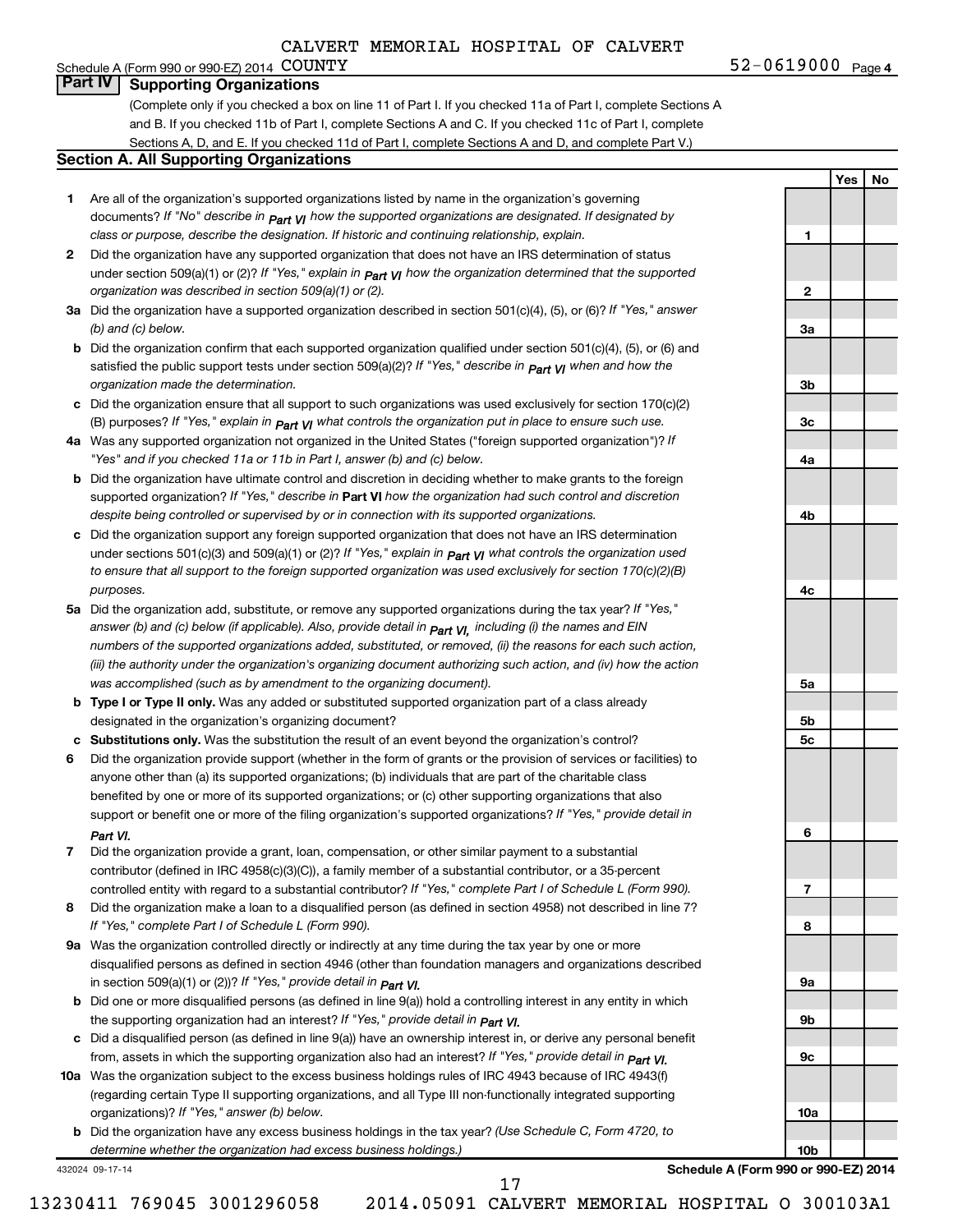|              |                | Schedule A (Form 990 or 990-EZ) 2014 COUNTY                                                                                        | 52-0619000 Page 5 |     |      |
|--------------|----------------|------------------------------------------------------------------------------------------------------------------------------------|-------------------|-----|------|
|              | <b>Part IV</b> | <b>Supporting Organizations (continued)</b>                                                                                        |                   |     |      |
|              |                |                                                                                                                                    |                   | Yes | No   |
| 11           |                | Has the organization accepted a gift or contribution from any of the following persons?                                            |                   |     |      |
|              |                | a A person who directly or indirectly controls, either alone or together with persons described in (b) and (c)                     |                   |     |      |
|              |                | below, the governing body of a supported organization?                                                                             | 11a               |     |      |
|              |                | <b>b</b> A family member of a person described in (a) above?                                                                       | 11 <sub>b</sub>   |     |      |
|              |                | c A 35% controlled entity of a person described in (a) or (b) above?If "Yes" to a, b, or c, provide detail in $P_{\text{art}}$ VI. | 11c               |     |      |
|              |                | <b>Section B. Type I Supporting Organizations</b>                                                                                  |                   |     |      |
|              |                |                                                                                                                                    |                   | Yes | No   |
|              |                | Did the directors, trustees, or membership of one or more supported organizations have the power to                                |                   |     |      |
|              |                | regularly appoint or elect at least a majority of the organization's directors or trustees at all times during the                 |                   |     |      |
|              |                | tax year? If "No," describe in $_{Part}$ $_{VI}$ how the supported organization(s) effectively operated, supervised, or            |                   |     |      |
|              |                | controlled the organization's activities. If the organization had more than one supported organization,                            |                   |     |      |
|              |                | describe how the powers to appoint and/or remove directors or trustees were allocated among the supported                          |                   |     |      |
|              |                | organizations and what conditions or restrictions, if any, applied to such powers during the tax year.                             |                   |     |      |
| $\mathbf{2}$ |                | Did the organization operate for the benefit of any supported organization other than the supported                                |                   |     |      |
|              |                | organization(s) that operated, supervised, or controlled the supporting organization? If "Yes," explain in                         |                   |     |      |
|              |                | Part VI how providing such benefit carried out the purposes of the supported organization(s) that operated,                        |                   |     |      |
|              |                | supervised, or controlled the supporting organization.                                                                             | $\mathbf{2}$      |     |      |
|              |                | <b>Section C. Type II Supporting Organizations</b>                                                                                 |                   |     |      |
|              |                |                                                                                                                                    |                   | Yes | ∣ No |

| Were a majority of the organization's directors or trustees during the tax year also a majority of the directors             |
|------------------------------------------------------------------------------------------------------------------------------|
| or trustees of each of the organization's supported organization(s)? If "No," describe in $P_{\text{part}}$ $V1$ how control |
| or management of the supporting organization was vested in the same persons that controlled or managed                       |
| the supported organization(s).                                                                                               |

| <b>Section D. Type III Supporting Organizations</b> |                                                                                                                              |              |     |    |  |  |
|-----------------------------------------------------|------------------------------------------------------------------------------------------------------------------------------|--------------|-----|----|--|--|
|                                                     |                                                                                                                              |              | Yes | No |  |  |
|                                                     | Did the organization provide to each of its supported organizations, by the last day of the fifth month of the               |              |     |    |  |  |
|                                                     | organization's tax year, (1) a written notice describing the type and amount of support provided during the prior tax        |              |     |    |  |  |
|                                                     | year, (2) a copy of the Form 990 that was most recently filed as of the date of notification, and (3) copies of the          |              |     |    |  |  |
|                                                     | organization's governing documents in effect on the date of notification, to the extent not previously provided?             |              |     |    |  |  |
| $\mathbf{2}$                                        | Were any of the organization's officers, directors, or trustees either (i) appointed or elected by the supported             |              |     |    |  |  |
|                                                     | organization(s) or (ii) serving on the governing body of a supported organization? If "No," explain in part VI how           |              |     |    |  |  |
|                                                     | the organization maintained a close and continuous working relationship with the supported organization(s).                  | $\mathbf{2}$ |     |    |  |  |
| 3                                                   | By reason of the relationship described in (2), did the organization's supported organizations have a                        |              |     |    |  |  |
|                                                     | significant voice in the organization's investment policies and in directing the use of the organization's                   |              |     |    |  |  |
|                                                     | income or assets at all times during the tax year? If "Yes," describe in $P_{\text{part}}$ $V_I$ the role the organization's |              |     |    |  |  |
|                                                     | supported organizations played in this regard.                                                                               | з            |     |    |  |  |

#### **Section E. Type III Functionally-Integrated Supporting Organizations**

|  | Check the box next to the method that the organization used to satisfy the Integral Part Test during the year(see instructions): |  |
|--|----------------------------------------------------------------------------------------------------------------------------------|--|
|--|----------------------------------------------------------------------------------------------------------------------------------|--|

- **a** The organization satisfied the Activities Test. Co*mplete <sub>line 2</sub> below.*  $\Box$
- **b** The organization is the parent of each of its supported organizations. Complete <sub>line</sub> 3 below.  $\Box$

|  | c $\Box$ The organization supported a governmental entity. Describe in Part VI how you supported a government entity (see instructions). |  |  |  |  |
|--|------------------------------------------------------------------------------------------------------------------------------------------|--|--|--|--|
|--|------------------------------------------------------------------------------------------------------------------------------------------|--|--|--|--|

**2** Activities Test.  *Answer (a) and (b) below.*

- **a** Did substantially all of the organization's activities during the tax year directly further the exempt purposes of the supported organization(s) to which the organization was responsive? If "Yes," then in *Part VI identify how these activities directly furthered their exempt purposes, how the organization was responsive to those supported organizations, and how the organization determined that these activities constituted substantially all of its activities. those supported organizations and explain*
- **b** Did the activities described in (a) constitute activities that, but for the organization's involvement, one or more of the organization's supported organization(s) would have been engaged in? If "Yes," ex*plain in part VI* the *reasons for the organization's position that its supported organization(s) would have engaged in these activities but for the organization's involvement.*
- **3** Parent of Supported Organizations. *Answer (a) and (b) below.*
- **a** Did the organization have the power to regularly appoint or elect a majority of the officers, directors, or trustees of each of the supported organizations? Provide details in *Part VI.*

**b** Did the organization exercise a substantial degree of direction over the policies, programs, and activities of each of its supported organizations? If "Yes," describe in *part γι the role played by the organization in this regard.* 

432025 09-17-14

**Schedule A (Form 990 or 990-EZ) 2014**

**2a**

**2b**

**3a**

**3b**

**1**

**Yes No**

18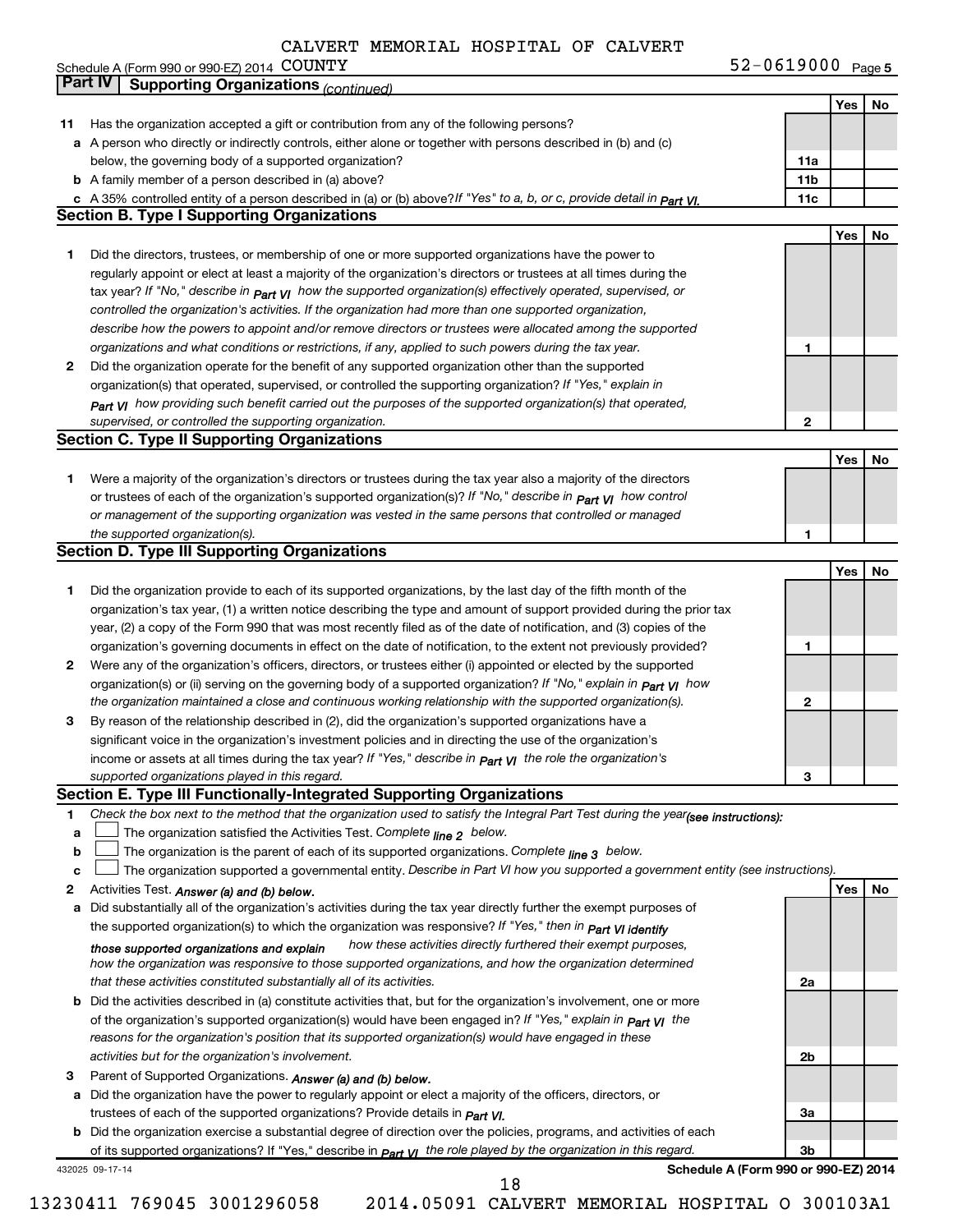| CALVERT MEMORIAL HOSPITAL OF CALVERT |  |  |  |  |  |
|--------------------------------------|--|--|--|--|--|
|--------------------------------------|--|--|--|--|--|

|                          | Schedule A (Form 990 or 990-EZ) 2014 COUNTY                                                                                   |                |                | 52-0619000 Page 6              |
|--------------------------|-------------------------------------------------------------------------------------------------------------------------------|----------------|----------------|--------------------------------|
|                          | <b>Part V</b><br>Type III Non-Functionally Integrated 509(a)(3) Supporting Organizations                                      |                |                |                                |
| 1                        | Check here if the organization satisfied the Integral Part Test as a qualifying trust on Nov. 20, 1970. See instructions. All |                |                |                                |
|                          | other Type III non-functionally integrated supporting organizations must complete Sections A through E.                       |                |                |                                |
|                          | Section A - Adjusted Net Income                                                                                               |                | (A) Prior Year | (B) Current Year<br>(optional) |
| 1                        | Net short-term capital gain                                                                                                   | 1              |                |                                |
| $\mathbf 2$              | Recoveries of prior-year distributions                                                                                        | $\mathbf 2$    |                |                                |
| 3                        | Other gross income (see instructions)                                                                                         | 3              |                |                                |
| 4                        | Add lines 1 through 3                                                                                                         | 4              |                |                                |
| 5                        | Depreciation and depletion                                                                                                    | 5              |                |                                |
| 6                        | Portion of operating expenses paid or incurred for production or                                                              |                |                |                                |
|                          | collection of gross income or for management, conservation, or                                                                |                |                |                                |
|                          | maintenance of property held for production of income (see instructions)                                                      | 6              |                |                                |
| $\overline{\phantom{a}}$ | Other expenses (see instructions)                                                                                             | $\overline{7}$ |                |                                |
| 8                        | <b>Adjusted Net Income</b> (subtract lines 5, 6 and 7 from line 4)                                                            | 8              |                |                                |
|                          | Section B - Minimum Asset Amount                                                                                              |                | (A) Prior Year | (B) Current Year<br>(optional) |
| $\mathbf{1}$             | Aggregate fair market value of all non-exempt-use assets (see                                                                 |                |                |                                |
|                          | instructions for short tax year or assets held for part of year):                                                             |                |                |                                |
|                          | <b>a</b> Average monthly value of securities                                                                                  | 1a             |                |                                |
|                          | <b>b</b> Average monthly cash balances                                                                                        | 1b             |                |                                |
|                          | c Fair market value of other non-exempt-use assets                                                                            | 1c             |                |                                |
|                          | <b>d</b> Total (add lines 1a, 1b, and 1c)                                                                                     | 1d             |                |                                |
|                          | <b>e</b> Discount claimed for blockage or other                                                                               |                |                |                                |
|                          | factors (explain in detail in Part VI):                                                                                       |                |                |                                |
| $\mathbf{2}$             | Acquisition indebtedness applicable to non-exempt-use assets                                                                  | $\mathbf{2}$   |                |                                |
| 3                        | Subtract line 2 from line 1d                                                                                                  | 3              |                |                                |
| 4                        | Cash deemed held for exempt use. Enter 1-1/2% of line 3 (for greater amount,                                                  |                |                |                                |
|                          | see instructions).                                                                                                            | 4              |                |                                |
| 5                        | Net value of non-exempt-use assets (subtract line 4 from line 3)                                                              | 5              |                |                                |
| 6                        | Multiply line 5 by .035                                                                                                       | 6              |                |                                |
| 7                        | Recoveries of prior-year distributions                                                                                        | $\overline{7}$ |                |                                |
| 8                        | Minimum Asset Amount (add line 7 to line 6)                                                                                   | 8              |                |                                |
|                          | <b>Section C - Distributable Amount</b>                                                                                       |                |                | <b>Current Year</b>            |
| 1                        | Adjusted net income for prior year (from Section A, line 8, Column A)                                                         | 1              |                |                                |
| 2                        | Enter 85% of line 1                                                                                                           | $\mathbf{2}$   |                |                                |
| З                        | Minimum asset amount for prior year (from Section B, line 8, Column A)                                                        | 3              |                |                                |
| 4                        | Enter greater of line 2 or line 3                                                                                             | 4              |                |                                |
| 5                        | Income tax imposed in prior year                                                                                              | 5              |                |                                |
| 6                        | <b>Distributable Amount.</b> Subtract line 5 from line 4, unless subject to                                                   |                |                |                                |
|                          | emergency temporary reduction (see instructions)                                                                              | 6              |                |                                |

**7** Check here if the current year is the organization's first as a non-functionally-integrated Type III supporting organization (see † instructions).

**Schedule A (Form 990 or 990-EZ) 2014**

432026 09-17-14

19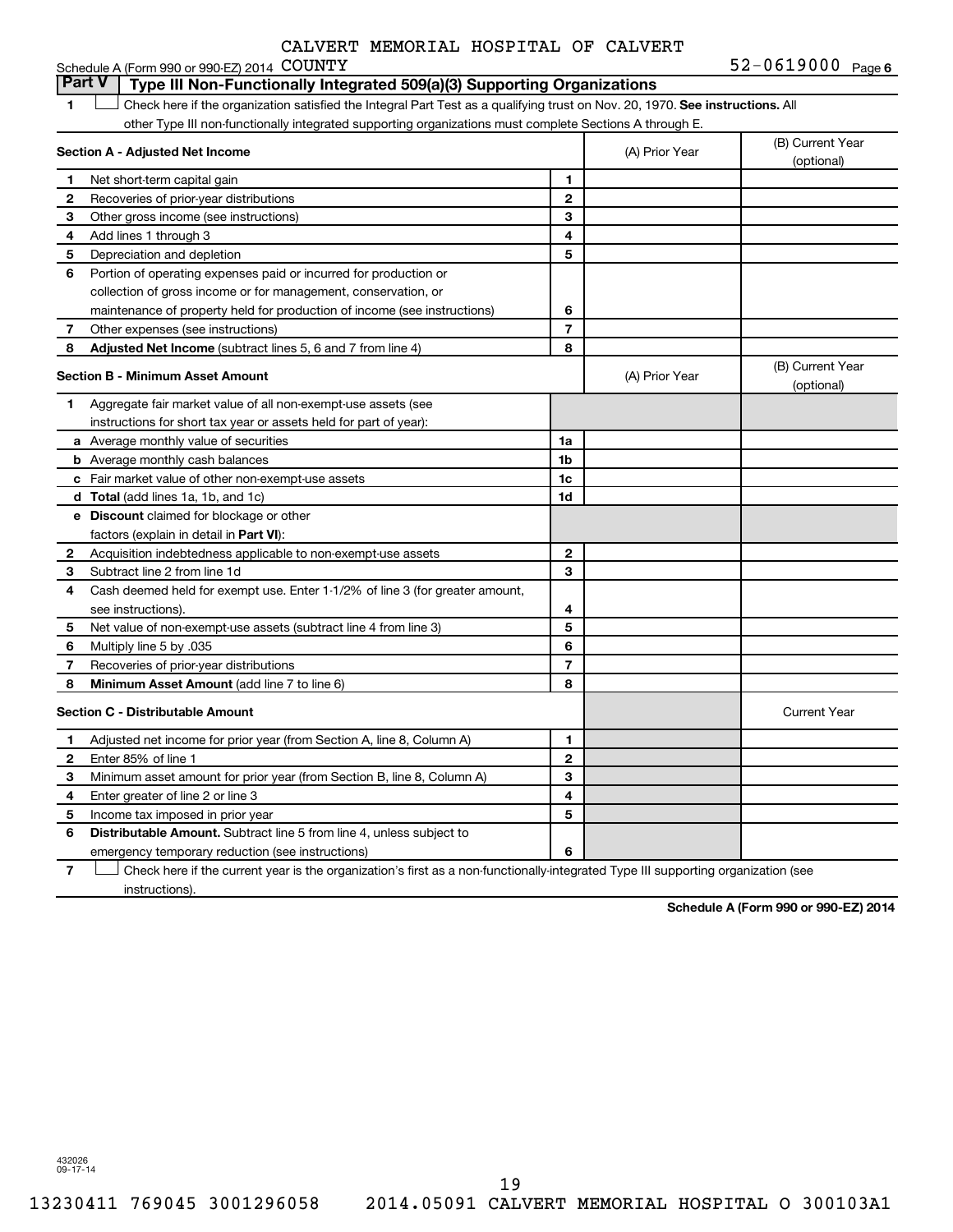|               | Schedule A (Form 990 or 990-EZ) 2014 COUNTY                                                |                             |                           | $52 - 0619000$ Page 7 |
|---------------|--------------------------------------------------------------------------------------------|-----------------------------|---------------------------|-----------------------|
| <b>Part V</b> | Type III Non-Functionally Integrated 509(a)(3) Supporting Organizations (continued)        |                             |                           |                       |
|               | <b>Section D - Distributions</b>                                                           |                             |                           | <b>Current Year</b>   |
| 1             | Amounts paid to supported organizations to accomplish exempt purposes                      |                             |                           |                       |
| 2             | Amounts paid to perform activity that directly furthers exempt purposes of supported       |                             |                           |                       |
|               | organizations, in excess of income from activity                                           |                             |                           |                       |
| 3             | Administrative expenses paid to accomplish exempt purposes of supported organizations      |                             |                           |                       |
| 4             | Amounts paid to acquire exempt-use assets                                                  |                             |                           |                       |
| 5             | Qualified set-aside amounts (prior IRS approval required)                                  |                             |                           |                       |
| 6             | Other distributions (describe in Part VI). See instructions.                               |                             |                           |                       |
| 7             | Total annual distributions. Add lines 1 through 6.                                         |                             |                           |                       |
| 8             | Distributions to attentive supported organizations to which the organization is responsive |                             |                           |                       |
|               | (provide details in Part VI). See instructions.                                            |                             |                           |                       |
| 9             | Distributable amount for 2014 from Section C, line 6                                       |                             |                           |                       |
| 10            | Line 8 amount divided by Line 9 amount                                                     |                             |                           |                       |
|               |                                                                                            | (i)                         | (ii)                      | (iii)                 |
|               | <b>Section E - Distribution Allocations (see instructions)</b>                             | <b>Excess Distributions</b> | <b>Underdistributions</b> | <b>Distributable</b>  |
|               |                                                                                            |                             | Pre-2014                  | Amount for 2014       |
| 1             | Distributable amount for 2014 from Section C, line 6                                       |                             |                           |                       |
| 2             | Underdistributions, if any, for years prior to 2014                                        |                             |                           |                       |
|               | (reasonable cause required-see instructions)                                               |                             |                           |                       |
| З             | Excess distributions carryover, if any, to 2014:                                           |                             |                           |                       |
| a             |                                                                                            |                             |                           |                       |
| b             |                                                                                            |                             |                           |                       |
| c             |                                                                                            |                             |                           |                       |
| d             |                                                                                            |                             |                           |                       |
|               | e From 2013                                                                                |                             |                           |                       |
|               | f Total of lines 3a through e                                                              |                             |                           |                       |
|               | g Applied to underdistributions of prior years                                             |                             |                           |                       |
|               | <b>h</b> Applied to 2014 distributable amount                                              |                             |                           |                       |
| Ť.            | Carryover from 2009 not applied (see instructions)                                         |                             |                           |                       |
|               | Remainder. Subtract lines 3g, 3h, and 3i from 3f.                                          |                             |                           |                       |
| 4             | Distributions for 2014 from Section D.                                                     |                             |                           |                       |
|               | line $7:$                                                                                  |                             |                           |                       |
|               | a Applied to underdistributions of prior years                                             |                             |                           |                       |
|               | <b>b</b> Applied to 2014 distributable amount                                              |                             |                           |                       |
|               | <b>c</b> Remainder. Subtract lines 4a and 4b from 4.                                       |                             |                           |                       |
| 5             | Remaining underdistributions for years prior to 2014, if                                   |                             |                           |                       |
|               | any. Subtract lines 3g and 4a from line 2 (if amount                                       |                             |                           |                       |
|               | greater than zero, see instructions).                                                      |                             |                           |                       |
| 6             | Remaining underdistributions for 2014. Subtract lines 3h                                   |                             |                           |                       |
|               | and 4b from line 1 (if amount greater than zero, see                                       |                             |                           |                       |
|               | instructions).                                                                             |                             |                           |                       |
| $\mathbf{7}$  | Excess distributions carryover to 2015. Add lines 3j                                       |                             |                           |                       |
|               | and 4c.                                                                                    |                             |                           |                       |
| 8             | Breakdown of line 7:                                                                       |                             |                           |                       |
| а             |                                                                                            |                             |                           |                       |
| b             |                                                                                            |                             |                           |                       |
| c             |                                                                                            |                             |                           |                       |
|               | d Excess from 2013                                                                         |                             |                           |                       |
|               | e Excess from 2014                                                                         |                             |                           |                       |

**Schedule A (Form 990 or 990-EZ) 2014**

432027 09-17-14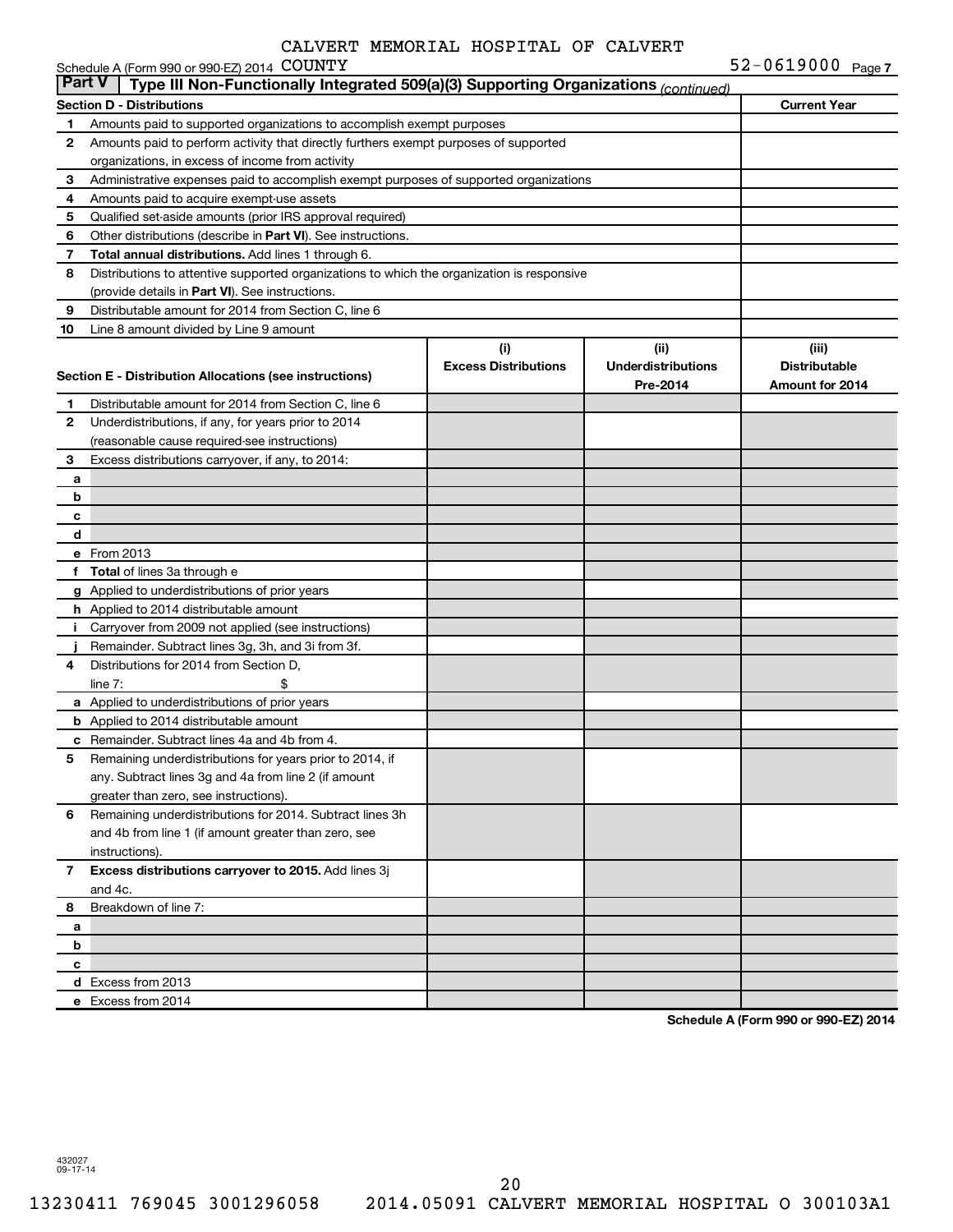| CALVERT MEMORIAL HOSPITAL OF CALVERT |  |  |
|--------------------------------------|--|--|
|--------------------------------------|--|--|

Schedule A (Form 990 or 990-EZ) 2014 COUNTY

| Also complete this part for any additional information. (See instructions). |                                      |
|-----------------------------------------------------------------------------|--------------------------------------|
|                                                                             |                                      |
|                                                                             |                                      |
|                                                                             |                                      |
|                                                                             |                                      |
|                                                                             |                                      |
|                                                                             |                                      |
|                                                                             |                                      |
|                                                                             |                                      |
|                                                                             |                                      |
|                                                                             |                                      |
|                                                                             |                                      |
|                                                                             |                                      |
|                                                                             |                                      |
|                                                                             |                                      |
|                                                                             |                                      |
|                                                                             |                                      |
|                                                                             |                                      |
|                                                                             |                                      |
|                                                                             |                                      |
|                                                                             |                                      |
|                                                                             |                                      |
|                                                                             |                                      |
|                                                                             |                                      |
|                                                                             |                                      |
|                                                                             |                                      |
|                                                                             |                                      |
|                                                                             |                                      |
|                                                                             |                                      |
|                                                                             |                                      |
|                                                                             |                                      |
|                                                                             |                                      |
|                                                                             |                                      |
|                                                                             |                                      |
|                                                                             |                                      |
|                                                                             |                                      |
|                                                                             |                                      |
|                                                                             |                                      |
|                                                                             |                                      |
|                                                                             |                                      |
|                                                                             |                                      |
|                                                                             |                                      |
|                                                                             |                                      |
|                                                                             |                                      |
|                                                                             |                                      |
|                                                                             |                                      |
| 432028 09-17-14                                                             | Schedule A (Form 990 or 990-EZ) 2014 |
|                                                                             | 21                                   |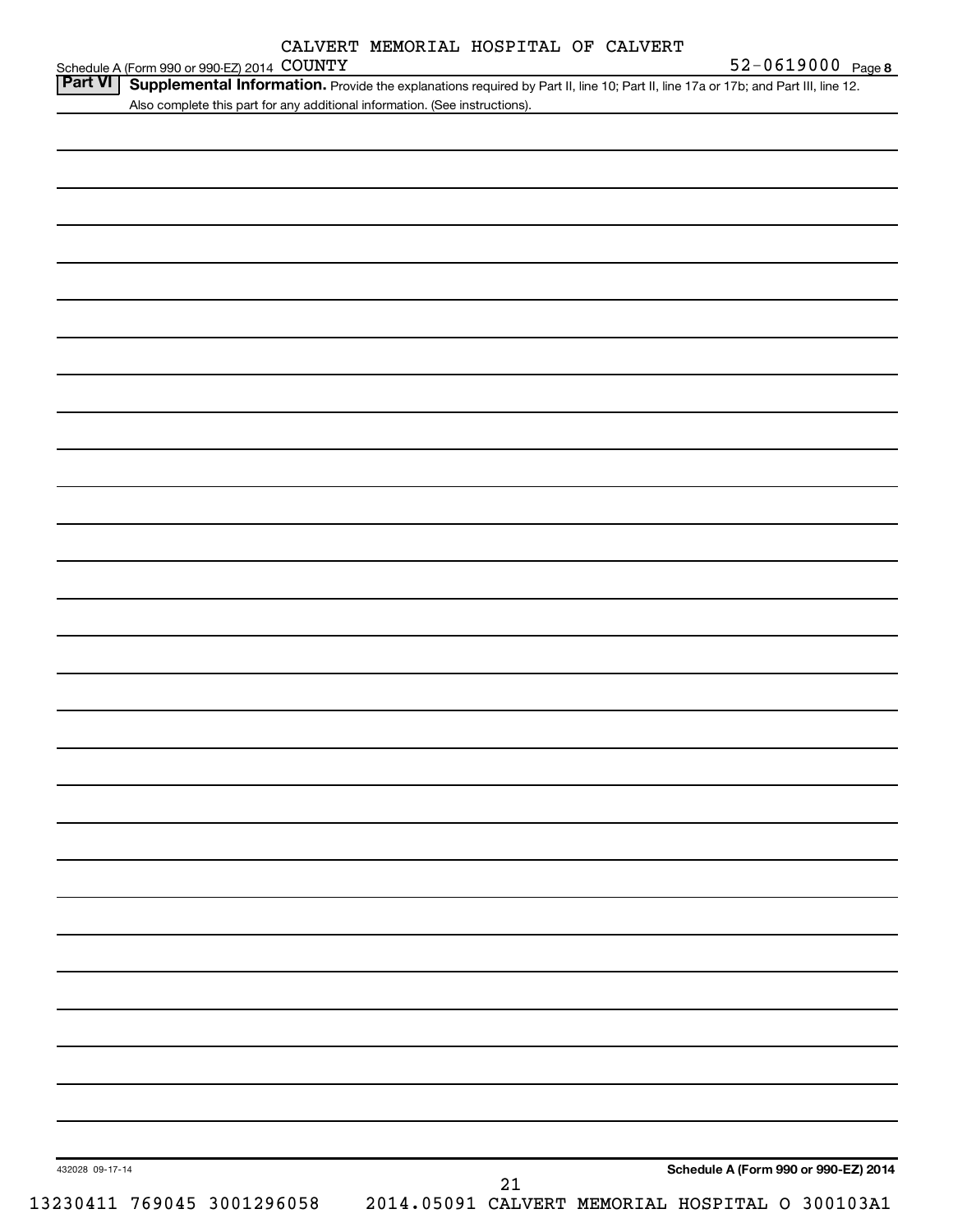|                | <b>SCHEDULE D</b>              |                                                                                                        | <b>Supplemental Financial Statements</b>                                                                                                                                                                                      |                          | OMB No. 1545-0047                                   |
|----------------|--------------------------------|--------------------------------------------------------------------------------------------------------|-------------------------------------------------------------------------------------------------------------------------------------------------------------------------------------------------------------------------------|--------------------------|-----------------------------------------------------|
| (Form 990)     |                                |                                                                                                        | Complete if the organization answered "Yes" to Form 990,                                                                                                                                                                      |                          |                                                     |
|                | Department of the Treasury     |                                                                                                        | Part IV, line 6, 7, 8, 9, 10, 11a, 11b, 11c, 11d, 11e, 11f, 12a, or 12b.<br>Attach to Form 990.                                                                                                                               |                          | Open to Public                                      |
|                | Internal Revenue Service       |                                                                                                        | Information about Schedule D (Form 990) and its instructions is at www.irs.gov/form990.                                                                                                                                       |                          | Inspection                                          |
|                | Name of the organization       | <b>COUNTY</b>                                                                                          | CALVERT MEMORIAL HOSPITAL OF CALVERT                                                                                                                                                                                          |                          | <b>Employer identification number</b><br>52-0619000 |
|                | Part I                         |                                                                                                        | Organizations Maintaining Donor Advised Funds or Other Similar Funds or Accounts. Complete if the                                                                                                                             |                          |                                                     |
|                |                                | organization answered "Yes" to Form 990, Part IV, line 6.                                              |                                                                                                                                                                                                                               |                          |                                                     |
|                |                                |                                                                                                        | (a) Donor advised funds                                                                                                                                                                                                       |                          | (b) Funds and other accounts                        |
| 1              |                                |                                                                                                        |                                                                                                                                                                                                                               |                          |                                                     |
| 2              |                                | Aggregate value of contributions to (during year)                                                      |                                                                                                                                                                                                                               |                          |                                                     |
| З              |                                |                                                                                                        |                                                                                                                                                                                                                               |                          |                                                     |
| 4              |                                |                                                                                                        |                                                                                                                                                                                                                               |                          |                                                     |
| 5              |                                |                                                                                                        | Did the organization inform all donors and donor advisors in writing that the assets held in donor advised funds                                                                                                              |                          |                                                     |
|                |                                |                                                                                                        |                                                                                                                                                                                                                               |                          | Yes<br><b>No</b>                                    |
| 6              |                                |                                                                                                        | Did the organization inform all grantees, donors, and donor advisors in writing that grant funds can be used only                                                                                                             |                          |                                                     |
|                |                                |                                                                                                        | for charitable purposes and not for the benefit of the donor or donor advisor, or for any other purpose conferring                                                                                                            |                          |                                                     |
|                | impermissible private benefit? |                                                                                                        |                                                                                                                                                                                                                               |                          | Yes<br>No                                           |
| Part II        |                                |                                                                                                        | Conservation Easements. Complete if the organization answered "Yes" to Form 990, Part IV, line 7.                                                                                                                             |                          |                                                     |
| 1              |                                | Purpose(s) of conservation easements held by the organization (check all that apply).                  |                                                                                                                                                                                                                               |                          |                                                     |
|                |                                | Preservation of land for public use (e.g., recreation or education)                                    | Preservation of a historically important land area                                                                                                                                                                            |                          |                                                     |
|                |                                | Protection of natural habitat                                                                          | Preservation of a certified historic structure                                                                                                                                                                                |                          |                                                     |
|                |                                | Preservation of open space                                                                             |                                                                                                                                                                                                                               |                          |                                                     |
| 2              |                                |                                                                                                        | Complete lines 2a through 2d if the organization held a qualified conservation contribution in the form of a conservation easement on the last                                                                                |                          |                                                     |
|                | day of the tax year.           |                                                                                                        |                                                                                                                                                                                                                               |                          |                                                     |
|                |                                |                                                                                                        |                                                                                                                                                                                                                               |                          | Held at the End of the Tax Year                     |
|                |                                |                                                                                                        |                                                                                                                                                                                                                               | 2a                       |                                                     |
| b              |                                |                                                                                                        |                                                                                                                                                                                                                               | 2b                       |                                                     |
|                |                                |                                                                                                        |                                                                                                                                                                                                                               | 2c                       |                                                     |
|                |                                |                                                                                                        | d Number of conservation easements included in (c) acquired after 8/17/06, and not on a historic structure                                                                                                                    |                          |                                                     |
|                |                                |                                                                                                        | listed in the National Register [111] [12] The Mational Register [11] Mathematic Material Mathematic Mathematic Mathematic Mathematic Mathematic Mathematic Mathematic Mathematic Mathematic Mathematic Mathematic Mathematic | 2d                       |                                                     |
| з              |                                |                                                                                                        | Number of conservation easements modified, transferred, released, extinguished, or terminated by the organization during the tax                                                                                              |                          |                                                     |
| 4              | $year \triangleright$          | Number of states where property subject to conservation easement is located $\blacktriangleright$      |                                                                                                                                                                                                                               |                          |                                                     |
| 5              |                                | Does the organization have a written policy regarding the periodic monitoring, inspection, handling of |                                                                                                                                                                                                                               |                          |                                                     |
|                |                                | violations, and enforcement of the conservation easements it holds?                                    |                                                                                                                                                                                                                               |                          | Yes<br><b>No</b>                                    |
| 6              |                                |                                                                                                        | Staff and volunteer hours devoted to monitoring, inspecting, and enforcing conservation easements during the year                                                                                                             |                          |                                                     |
| 7              |                                |                                                                                                        | Amount of expenses incurred in monitoring, inspecting, and enforcing conservation easements during the year $\triangleright$ \$                                                                                               |                          |                                                     |
| 8              |                                |                                                                                                        | Does each conservation easement reported on line 2(d) above satisfy the requirements of section 170(h)(4)(B)(i)                                                                                                               |                          |                                                     |
|                |                                |                                                                                                        |                                                                                                                                                                                                                               |                          | Yes<br>No                                           |
| 9              |                                |                                                                                                        | In Part XIII, describe how the organization reports conservation easements in its revenue and expense statement, and balance sheet, and                                                                                       |                          |                                                     |
|                |                                |                                                                                                        | include, if applicable, the text of the footnote to the organization's financial statements that describes the organization's accounting for                                                                                  |                          |                                                     |
|                | conservation easements.        |                                                                                                        |                                                                                                                                                                                                                               |                          |                                                     |
|                | Part III                       |                                                                                                        | Organizations Maintaining Collections of Art, Historical Treasures, or Other Similar Assets.                                                                                                                                  |                          |                                                     |
|                |                                | Complete if the organization answered "Yes" to Form 990, Part IV, line 8.                              |                                                                                                                                                                                                                               |                          |                                                     |
|                |                                |                                                                                                        | 1a If the organization elected, as permitted under SFAS 116 (ASC 958), not to report in its revenue statement and balance sheet works of art,                                                                                 |                          |                                                     |
|                |                                |                                                                                                        | historical treasures, or other similar assets held for public exhibition, education, or research in furtherance of public service, provide, in Part XIII,                                                                     |                          |                                                     |
|                |                                | the text of the footnote to its financial statements that describes these items.                       |                                                                                                                                                                                                                               |                          |                                                     |
|                |                                |                                                                                                        | <b>b</b> If the organization elected, as permitted under SFAS 116 (ASC 958), to report in its revenue statement and balance sheet works of art, historical                                                                    |                          |                                                     |
|                |                                |                                                                                                        | treasures, or other similar assets held for public exhibition, education, or research in furtherance of public service, provide the following amounts                                                                         |                          |                                                     |
|                | relating to these items:       |                                                                                                        |                                                                                                                                                                                                                               |                          |                                                     |
|                |                                |                                                                                                        | (i) Revenue included in Form 990, Part VIII, line 1 [2000] [2010] Contract the included in Form 990, Part VIII, line 1                                                                                                        |                          | - \$                                                |
|                |                                | (ii) Assets included in Form 990, Part X                                                               |                                                                                                                                                                                                                               | ► \$                     |                                                     |
| 2              |                                |                                                                                                        | If the organization received or held works of art, historical treasures, or other similar assets for financial gain, provide                                                                                                  |                          |                                                     |
|                |                                | the following amounts required to be reported under SFAS 116 (ASC 958) relating to these items:        |                                                                                                                                                                                                                               |                          |                                                     |
| а              |                                |                                                                                                        |                                                                                                                                                                                                                               | $\blacktriangleright$ \$ |                                                     |
|                |                                |                                                                                                        | b Assets included in Form 990, Part X [111] 1990, Assets include the State of State of State of State of State of State of State of State of State of State of State of State of State of State of State of State of State of |                          |                                                     |
|                |                                |                                                                                                        |                                                                                                                                                                                                                               |                          |                                                     |
| 432051         |                                | LHA For Paperwork Reduction Act Notice, see the Instructions for Form 990.                             |                                                                                                                                                                                                                               |                          | Schedule D (Form 990) 2014                          |
| $10 - 01 - 14$ |                                |                                                                                                        | 26                                                                                                                                                                                                                            |                          |                                                     |
|                |                                |                                                                                                        |                                                                                                                                                                                                                               |                          |                                                     |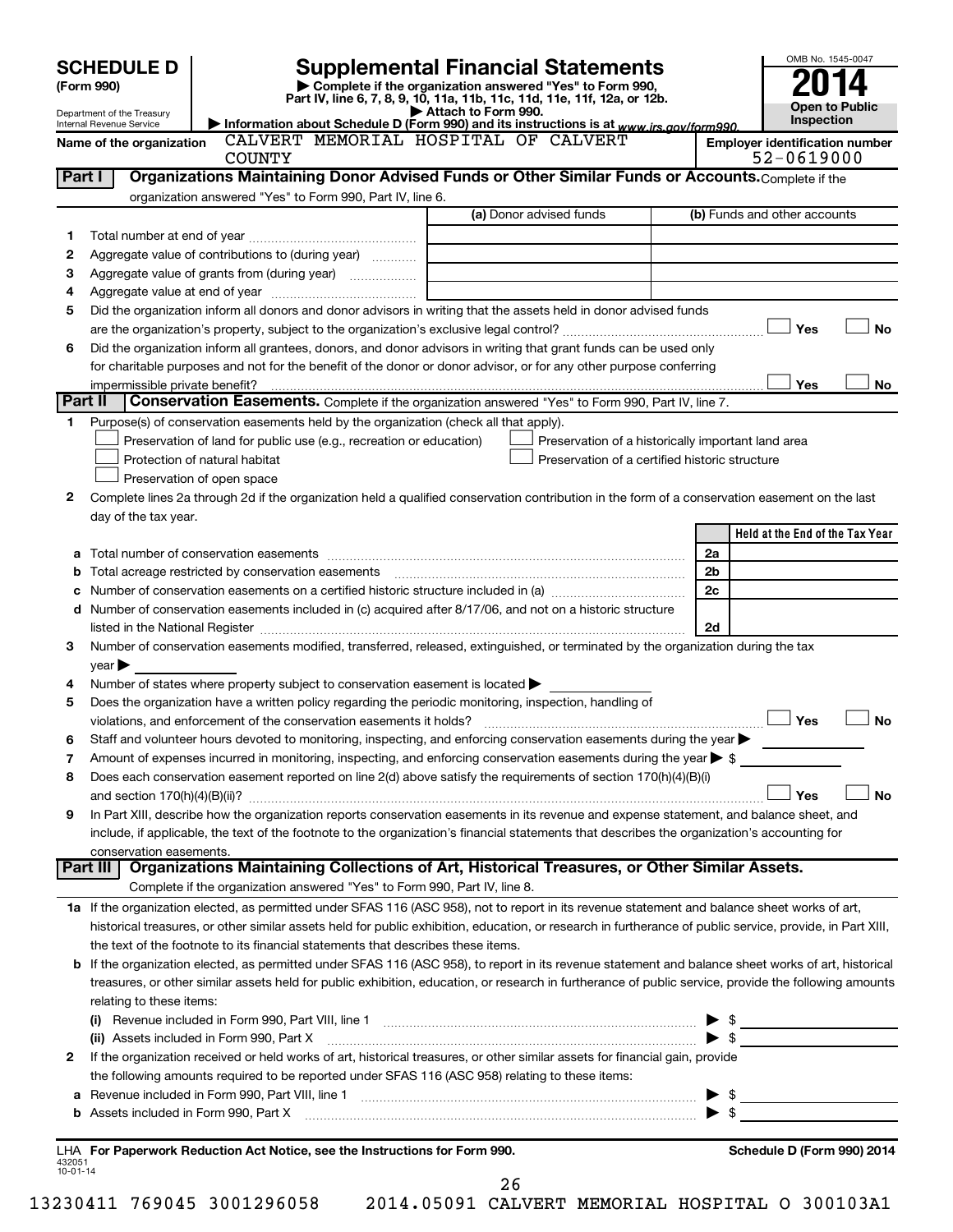| CALVERT MEMORIAL HOSPITAL OF CALVERT |  |  |  |  |
|--------------------------------------|--|--|--|--|
|--------------------------------------|--|--|--|--|

|               |                                                                                                                                                                                                                                | CALVERI MEMORIAL HOSPITAL OF CALVERT |   |                |                           |                                                         |        |                     |
|---------------|--------------------------------------------------------------------------------------------------------------------------------------------------------------------------------------------------------------------------------|--------------------------------------|---|----------------|---------------------------|---------------------------------------------------------|--------|---------------------|
|               | COUNTY<br>Schedule D (Form 990) 2014                                                                                                                                                                                           |                                      |   |                |                           |                                                         |        | 52-0619000 Page 2   |
| Part III      | Organizations Maintaining Collections of Art, Historical Treasures, or Other Similar Assets (continued)                                                                                                                        |                                      |   |                |                           |                                                         |        |                     |
| 3             | Using the organization's acquisition, accession, and other records, check any of the following that are a significant use of its collection items                                                                              |                                      |   |                |                           |                                                         |        |                     |
|               | (check all that apply):                                                                                                                                                                                                        |                                      |   |                |                           |                                                         |        |                     |
| a             | Public exhibition                                                                                                                                                                                                              | d                                    |   |                | Loan or exchange programs |                                                         |        |                     |
| b             | Scholarly research                                                                                                                                                                                                             | e                                    |   | Other          |                           |                                                         |        |                     |
| c             | Preservation for future generations                                                                                                                                                                                            |                                      |   |                |                           |                                                         |        |                     |
| 4             | Provide a description of the organization's collections and explain how they further the organization's exempt purpose in Part XIII.                                                                                           |                                      |   |                |                           |                                                         |        |                     |
| 5             | During the year, did the organization solicit or receive donations of art, historical treasures, or other similar assets                                                                                                       |                                      |   |                |                           |                                                         |        |                     |
|               |                                                                                                                                                                                                                                |                                      |   |                |                           |                                                         | Yes    | No                  |
|               | Part IV<br><b>Escrow and Custodial Arrangements.</b> Complete if the organization answered "Yes" to Form 990, Part IV, line 9, or                                                                                              |                                      |   |                |                           |                                                         |        |                     |
|               | reported an amount on Form 990, Part X, line 21.                                                                                                                                                                               |                                      |   |                |                           |                                                         |        |                     |
|               | 1a Is the organization an agent, trustee, custodian or other intermediary for contributions or other assets not included                                                                                                       |                                      |   |                |                           |                                                         |        |                     |
|               | on Form 990, Part X? [11] The Content of The Content of The Content of The Content of The Content of The Content of The Content of The Content of The Content of The Content of The Content of The Content of The Content of T |                                      |   |                |                           |                                                         | Yes    | <b>No</b>           |
|               | b If "Yes," explain the arrangement in Part XIII and complete the following table:                                                                                                                                             |                                      |   |                |                           |                                                         |        |                     |
|               |                                                                                                                                                                                                                                |                                      |   |                |                           |                                                         | Amount |                     |
|               |                                                                                                                                                                                                                                |                                      |   |                |                           |                                                         |        |                     |
|               | c Beginning balance                                                                                                                                                                                                            |                                      |   |                |                           | 1c                                                      |        |                     |
|               |                                                                                                                                                                                                                                |                                      |   |                |                           | 1d                                                      |        |                     |
|               | e Distributions during the year manufactured and contain an account of the year manufactured and the year manufactured and the year manufactured and the year manufactured and the year manufactured and the year manufactured |                                      |   |                |                           | 1e                                                      |        |                     |
| Ť             |                                                                                                                                                                                                                                |                                      |   |                |                           | 1f                                                      |        |                     |
|               | 2a Did the organization include an amount on Form 990, Part X, line 21, for escrow or custodial account liability?                                                                                                             |                                      |   |                |                           |                                                         | Yes    | No                  |
|               | b If "Yes," explain the arrangement in Part XIII. Check here if the explanation has been provided in Part XIII                                                                                                                 |                                      |   |                |                           |                                                         |        |                     |
| <b>Part V</b> | Endowment Funds. Complete if the organization answered "Yes" to Form 990, Part IV, line 10.                                                                                                                                    |                                      |   |                |                           |                                                         |        |                     |
|               |                                                                                                                                                                                                                                | (a) Current year                     |   | (b) Prior year |                           | (c) Two years back $\vert$ (d) Three years back $\vert$ |        | (e) Four years back |
|               | 1a Beginning of year balance                                                                                                                                                                                                   |                                      |   |                |                           |                                                         |        |                     |
|               |                                                                                                                                                                                                                                |                                      |   |                |                           |                                                         |        |                     |
|               | <b>c</b> Net investment earnings, gains, and losses                                                                                                                                                                            |                                      |   |                |                           |                                                         |        |                     |
|               |                                                                                                                                                                                                                                |                                      |   |                |                           |                                                         |        |                     |
|               | e Other expenditures for facilities                                                                                                                                                                                            |                                      |   |                |                           |                                                         |        |                     |
|               |                                                                                                                                                                                                                                |                                      |   |                |                           |                                                         |        |                     |
|               | f Administrative expenses <i></i>                                                                                                                                                                                              |                                      |   |                |                           |                                                         |        |                     |
| g             |                                                                                                                                                                                                                                |                                      |   |                |                           |                                                         |        |                     |
| 2             | Provide the estimated percentage of the current year end balance (line 1g, column (a)) held as:                                                                                                                                |                                      |   |                |                           |                                                         |        |                     |
|               | Board designated or quasi-endowment                                                                                                                                                                                            |                                      | % |                |                           |                                                         |        |                     |
| а             |                                                                                                                                                                                                                                | %                                    |   |                |                           |                                                         |        |                     |
|               | <b>b</b> Permanent endowment $\blacktriangleright$                                                                                                                                                                             |                                      |   |                |                           |                                                         |        |                     |
|               | <b>c</b> Temporarily restricted endowment $\blacktriangleright$                                                                                                                                                                | %                                    |   |                |                           |                                                         |        |                     |
|               | The percentages in lines 2a, 2b, and 2c should equal 100%.                                                                                                                                                                     |                                      |   |                |                           |                                                         |        |                     |
|               | 3a Are there endowment funds not in the possession of the organization that are held and administered for the organization                                                                                                     |                                      |   |                |                           |                                                         |        |                     |
|               | by:                                                                                                                                                                                                                            |                                      |   |                |                           |                                                         |        | Yes<br>No           |
|               |                                                                                                                                                                                                                                |                                      |   |                |                           |                                                         | 3a(i)  |                     |
|               |                                                                                                                                                                                                                                |                                      |   |                |                           |                                                         | 3a(ii) |                     |
|               |                                                                                                                                                                                                                                |                                      |   |                |                           |                                                         | 3b     |                     |
| 4             | Describe in Part XIII the intended uses of the organization's endowment funds.                                                                                                                                                 |                                      |   |                |                           |                                                         |        |                     |
|               | Land, Buildings, and Equipment.<br><b>Part VI</b>                                                                                                                                                                              |                                      |   |                |                           |                                                         |        |                     |
|               | Complete if the organization answered "Yes" to Form 990, Part IV, line 11a. See Form 990, Part X, line 10.                                                                                                                     |                                      |   |                |                           |                                                         |        |                     |
|               | Description of property                                                                                                                                                                                                        | (a) Cost or other                    |   |                | (b) Cost or other         | (c) Accumulated                                         |        | (d) Book value      |
|               |                                                                                                                                                                                                                                | basis (investment)                   |   |                | basis (other)             | depreciation                                            |        |                     |
|               |                                                                                                                                                                                                                                |                                      |   |                | 4,881,046.                |                                                         |        | 4,881,046.          |
|               |                                                                                                                                                                                                                                |                                      |   |                | 67, 170, 389.             | 36,853,835.                                             |        | 30, 316, 554.       |
|               |                                                                                                                                                                                                                                |                                      |   |                | 2,989,368.                | 2,706,716.                                              |        | 282, 652.           |
|               |                                                                                                                                                                                                                                |                                      |   |                | 77,457,160.               | 60,430,899.                                             |        | 17,026,261.         |
|               |                                                                                                                                                                                                                                |                                      |   |                | 8, 203, 814.              | 1,442,644.                                              |        | 6,761,170.          |
|               | Total. Add lines 1a through 1e. (Column (d) must equal Form 990, Part X, column (B), line 10c.)                                                                                                                                |                                      |   |                |                           |                                                         |        | 59, 267, 683.       |
|               |                                                                                                                                                                                                                                |                                      |   |                |                           |                                                         |        |                     |

**Schedule D (Form 990) 2014**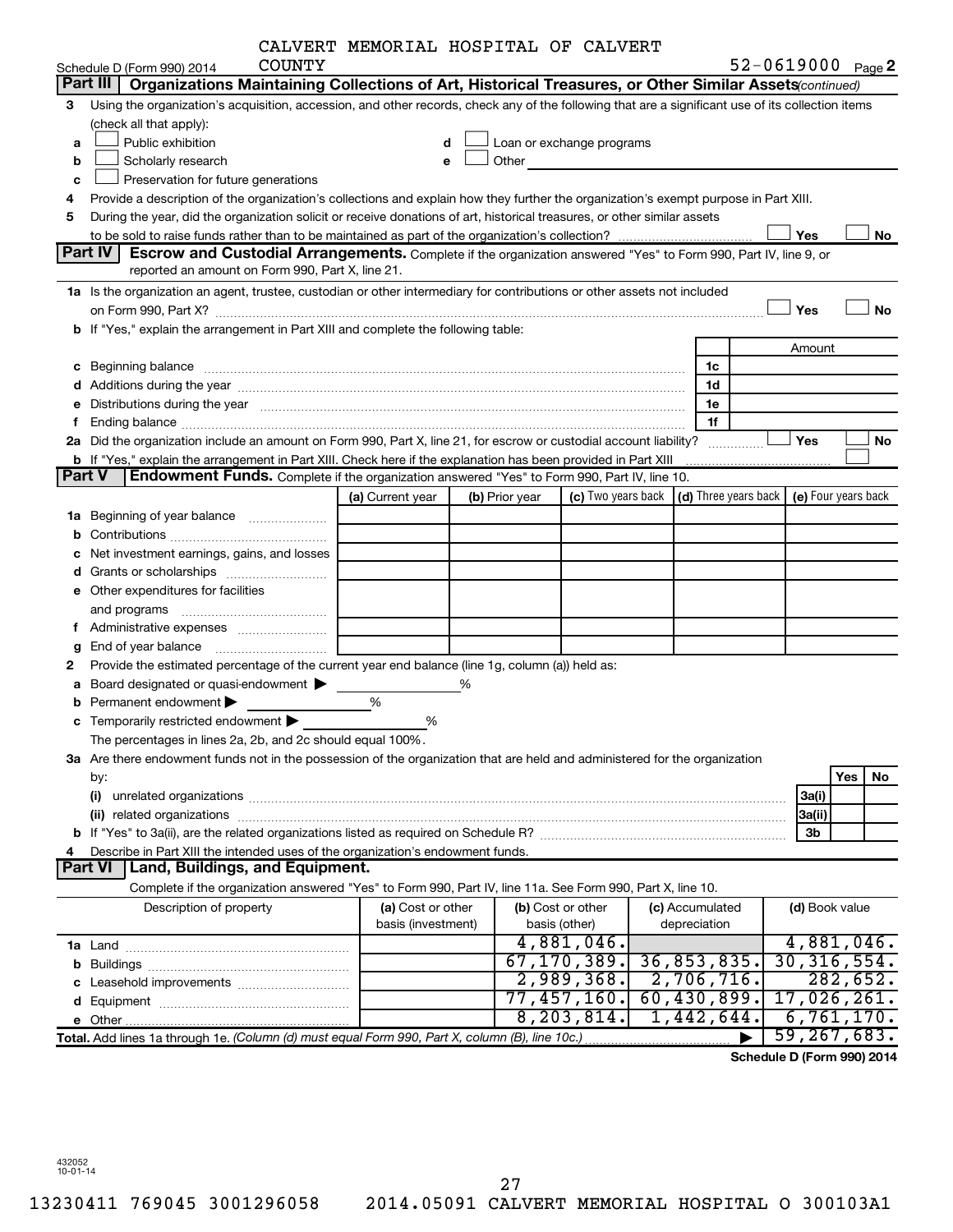|  | CALVERT MEMORIAL HOSPITAL OF CALVERT |  |
|--|--------------------------------------|--|
|  |                                      |  |

| <b>COUNTY</b><br>Schedule D (Form 990) 2014                                                                                                                                        |                 |                                                           | $52 - 0619000$ Page 3 |
|------------------------------------------------------------------------------------------------------------------------------------------------------------------------------------|-----------------|-----------------------------------------------------------|-----------------------|
| Part VII Investments - Other Securities.                                                                                                                                           |                 |                                                           |                       |
| Complete if the organization answered "Yes" to Form 990, Part IV, line 11b. See Form 990, Part X, line 12.                                                                         |                 |                                                           |                       |
| (a) Description of security or category (including name of security)                                                                                                               | (b) Book value  | (c) Method of valuation: Cost or end-of-year market value |                       |
|                                                                                                                                                                                    |                 |                                                           |                       |
|                                                                                                                                                                                    |                 |                                                           |                       |
| (3) Other                                                                                                                                                                          |                 |                                                           |                       |
|                                                                                                                                                                                    |                 |                                                           |                       |
| (A)                                                                                                                                                                                |                 |                                                           |                       |
| (B)                                                                                                                                                                                |                 |                                                           |                       |
| (C)                                                                                                                                                                                |                 |                                                           |                       |
| (D)                                                                                                                                                                                |                 |                                                           |                       |
| (E)                                                                                                                                                                                |                 |                                                           |                       |
| (F)                                                                                                                                                                                |                 |                                                           |                       |
| (G)                                                                                                                                                                                |                 |                                                           |                       |
| (H)                                                                                                                                                                                |                 |                                                           |                       |
| Total. (Col. (b) must equal Form 990, Part X, col. (B) line 12.) $\blacktriangleright$                                                                                             |                 |                                                           |                       |
| Part VIII Investments - Program Related.                                                                                                                                           |                 |                                                           |                       |
| Complete if the organization answered "Yes" to Form 990, Part IV, line 11c. See Form 990, Part X, line 13.                                                                         |                 |                                                           |                       |
| (a) Description of investment                                                                                                                                                      | (b) Book value  | (c) Method of valuation: Cost or end-of-year market value |                       |
| <b>INVESTMENT IN FOUNDATION</b>                                                                                                                                                    | 3,747,312.      | END-OF-YEAR MARKET VALUE                                  |                       |
| (1)                                                                                                                                                                                |                 |                                                           |                       |
| <b>INVESTMENT IN CPHA</b><br>(2)                                                                                                                                                   | 2,803,823.      | END-OF-YEAR MARKET VALUE                                  |                       |
| <b>INVESTMENT IN FREESTATE</b><br>(3)                                                                                                                                              | 20,452.         | END-OF-YEAR MARKET VALUE                                  |                       |
| <b>INVESTMENT IN MARYLAND</b><br>(4)                                                                                                                                               |                 |                                                           |                       |
| <b>ECARE</b><br>(5)                                                                                                                                                                | 9,366.          | END-OF-YEAR MARKET VALUE                                  |                       |
| (6)                                                                                                                                                                                |                 |                                                           |                       |
| (7)                                                                                                                                                                                |                 |                                                           |                       |
| (8)                                                                                                                                                                                |                 |                                                           |                       |
| (9)                                                                                                                                                                                |                 |                                                           |                       |
|                                                                                                                                                                                    | 6,580,953.      |                                                           |                       |
| Total. (Col. (b) must equal Form 990, Part X, col. (B) line 13.) $\blacktriangleright$<br>Part IX<br><b>Other Assets.</b>                                                          |                 |                                                           |                       |
|                                                                                                                                                                                    |                 |                                                           |                       |
| Complete if the organization answered "Yes" to Form 990, Part IV, line 11d. See Form 990, Part X, line 15.                                                                         |                 |                                                           |                       |
|                                                                                                                                                                                    | (a) Description |                                                           | (b) Book value        |
| LT BOND FINANCING COSTS<br>(1)                                                                                                                                                     |                 |                                                           | 620,684.              |
| <b>OTHER RECEIVABLES</b><br>(2)                                                                                                                                                    |                 |                                                           | 1,023,089.            |
| <b>GOODWILL</b><br>(3)                                                                                                                                                             |                 |                                                           | 15,000.               |
| MALPRACTICE INS RECOVERY<br>(4)                                                                                                                                                    |                 |                                                           | 4, 119, 512.          |
| DUE FROM RELATED PARTIES<br>(5)                                                                                                                                                    |                 |                                                           | 2,540,433.            |
| (6)                                                                                                                                                                                |                 |                                                           |                       |
|                                                                                                                                                                                    |                 |                                                           |                       |
| (7)                                                                                                                                                                                |                 |                                                           |                       |
| (8)                                                                                                                                                                                |                 |                                                           |                       |
| (9)                                                                                                                                                                                |                 |                                                           |                       |
| Total. (Column (b) must equal Form 990, Part X, col. (B) line 15.)                                                                                                                 |                 |                                                           | 8,318,718.            |
| <b>Other Liabilities.</b><br>Part X                                                                                                                                                |                 |                                                           |                       |
| Complete if the organization answered "Yes" to Form 990, Part IV, line 11e or 11f. See Form 990, Part X, line 25.                                                                  |                 |                                                           |                       |
| (a) Description of liability<br>1.                                                                                                                                                 |                 | (b) Book value                                            |                       |
| Federal income taxes<br>(1)                                                                                                                                                        |                 |                                                           |                       |
| EXECUTIVE 457B 457F PLANS<br>(2)                                                                                                                                                   |                 | 467,484.                                                  |                       |
| ADVANCES FROM THIRD PARTIES<br>(3)                                                                                                                                                 |                 | 4,361,930.                                                |                       |
| <b>ACCRUED PENSION COSTS</b><br>(4)                                                                                                                                                |                 | 8, 190, 339.                                              |                       |
| PROFESSIONAL LIABILITY<br>(5)                                                                                                                                                      |                 | 5,010,463.                                                |                       |
| OTHER LIABILITIES                                                                                                                                                                  |                 | 1, 253, 345.                                              |                       |
| (6)                                                                                                                                                                                |                 |                                                           |                       |
| (7)                                                                                                                                                                                |                 |                                                           |                       |
| (8)                                                                                                                                                                                |                 |                                                           |                       |
| (9)                                                                                                                                                                                |                 |                                                           |                       |
| Total. (Column (b) must equal Form 990, Part X, col. (B) line 25.)                                                                                                                 |                 | 19,283,561.                                               |                       |
| 2. Liability for uncertain tax positions. In Part XIII, provide the text of the footnote to the organization's financial statements that reports the                               |                 |                                                           |                       |
| organization's liability for uncertain tax positions under FIN 48 (ASC 740). Check here if the text of the footnote has been provided in Part XIII $\lfloor \underline{X} \rfloor$ |                 |                                                           |                       |
|                                                                                                                                                                                    |                 |                                                           |                       |

**Schedule D (Form 990) 2014**

432053 10-01-14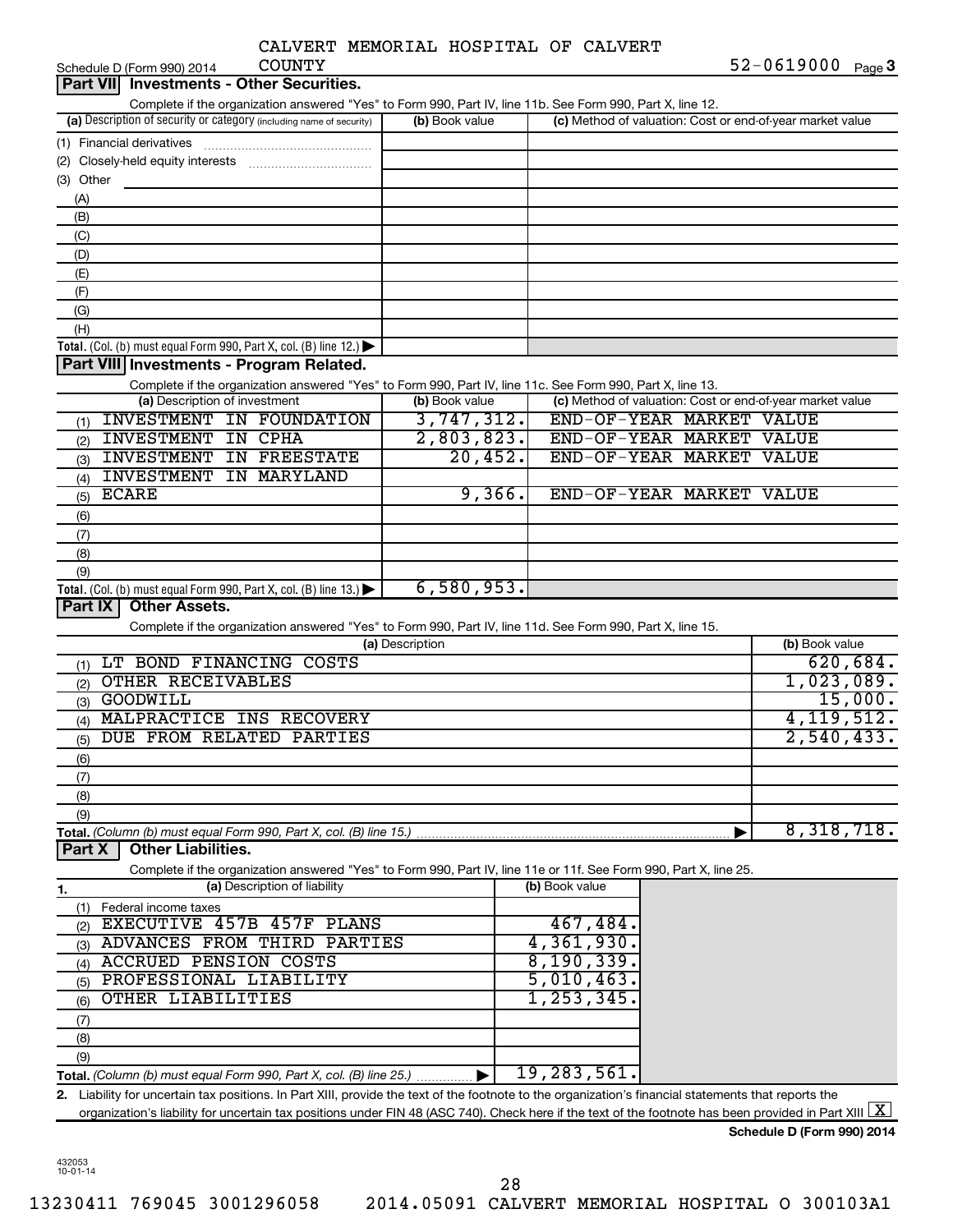|    | COUNTY<br>Schedule D (Form 990) 2014                                                                                                                                                                                                |                | $52 - 0619000$ Page 4 |
|----|-------------------------------------------------------------------------------------------------------------------------------------------------------------------------------------------------------------------------------------|----------------|-----------------------|
|    | Part XI   Reconciliation of Revenue per Audited Financial Statements With Revenue per Return.                                                                                                                                       |                |                       |
|    | Complete if the organization answered "Yes" to Form 990, Part IV, line 12a.                                                                                                                                                         |                |                       |
| 1. | Total revenue, gains, and other support per audited financial statements [11] [11] Total revenue, gains, and other support per audited financial statements                                                                         |                | $\mathbf{1}$          |
| 2  | Amounts included on line 1 but not on Form 990, Part VIII, line 12:                                                                                                                                                                 |                |                       |
| a  | Net unrealized gains (losses) on investments [111] [12] matter was uncontracted by the unrealized gains (losses) on investments                                                                                                     | 2a             |                       |
| b  |                                                                                                                                                                                                                                     | 2 <sub>b</sub> |                       |
| с  |                                                                                                                                                                                                                                     | 2c             |                       |
| d  |                                                                                                                                                                                                                                     | 2d             |                       |
| e  |                                                                                                                                                                                                                                     |                | 2e                    |
| З  |                                                                                                                                                                                                                                     |                | 3                     |
|    | Amounts included on Form 990, Part VIII, line 12, but not on line 1:                                                                                                                                                                |                |                       |
| a  |                                                                                                                                                                                                                                     | 4a             |                       |
| b  |                                                                                                                                                                                                                                     |                |                       |
|    | Add lines 4a and 4b                                                                                                                                                                                                                 |                | 4с                    |
| 5. |                                                                                                                                                                                                                                     |                | 5                     |
|    | Part XII Reconciliation of Expenses per Audited Financial Statements With Expenses per Return.                                                                                                                                      |                |                       |
|    | Complete if the organization answered "Yes" to Form 990, Part IV, line 12a.                                                                                                                                                         |                |                       |
| 1. |                                                                                                                                                                                                                                     |                | $\blacktriangleleft$  |
| 2  | Amounts included on line 1 but not on Form 990, Part IX, line 25:                                                                                                                                                                   |                |                       |
| a  |                                                                                                                                                                                                                                     | _2a            |                       |
| b  |                                                                                                                                                                                                                                     | 2 <sub>b</sub> |                       |
| с  |                                                                                                                                                                                                                                     | 2c             |                       |
|    |                                                                                                                                                                                                                                     |                |                       |
| e  | Add lines 2a through 2d <b>[10]</b> University of the contract of the state of the contract of the contract of the state of the state of the state of the state of the state of the state of the state of the state of the state of |                | <b>2e</b>             |
| 3  |                                                                                                                                                                                                                                     |                | 3                     |
| 4  | Amounts included on Form 990, Part IX, line 25, but not on line 1:                                                                                                                                                                  |                |                       |
| a  |                                                                                                                                                                                                                                     | 4а             |                       |
|    |                                                                                                                                                                                                                                     | 4b             |                       |
|    | Add lines 4a and 4b                                                                                                                                                                                                                 |                | 4c                    |
| 5  |                                                                                                                                                                                                                                     |                | 5                     |
|    | <b>Part XIII Supplemental Information.</b>                                                                                                                                                                                          |                |                       |

Provide the descriptions required for Part II, lines 3, 5, and 9; Part III, lines 1a and 4; Part IV, lines 1b and 2b; Part V, line 4; Part X, line 2; Part XI, lines 2d and 4b; and Part XII, lines 2d and 4b. Also complete this part to provide any additional information.

PART X, LINE 2:

| THE SYSTEM IS EXEMPT FROM FEDERAL INCOME TAX UNDER SECTION 501(C)(3)<br>OF       |
|----------------------------------------------------------------------------------|
| THE IRC AS A PUBLIC CHARITY. THE SYSTEM IS ENTITLED TO RELY ON THIS              |
| DETERMINATION AS LONG AS THERE ARE NO SUBSTANTIAL CHANGES<br>IN ITS              |
| CHARACTER, PURPOSES, OR METHODS OF OPERATION. MANAGEMENT HAS CONCLUDED           |
| THAT THERE HAVE BEEN NO SUCH CHANGES AND, THEREFORE, THE SYSTEM'S STATUS         |
| A PUBLIC CHARITY EXEMPT FROM FEDERAL INCOME TAXATION REMAINS IN EFFECT.          |
|                                                                                  |
| WHICH THE SYSTEM OPERATES ALSO PROVIDES GENERAL EXEMPTION<br>THE STATE<br>IN     |
| FROM STATE INCOME TAXATION FOR ORGANIZATIONS THAT ARE EXEMPT FROM FEDERAL        |
| INCOME TAXATION. HOWEVER, THE SYSTEM IS SUBJECT TO BOTH FEDERAL AND<br>STATE     |
| INCOME TAXATION AT CORPORATE TAX RATES<br>ON ITS UNRELATED BUSINESS INCOME.      |
| 432054<br>Schedule D (Form 990) 2014<br>$10 - 01 - 14$<br>29                     |
| 769045 3001296058 2014.05091 CALVERT<br>13230411<br>MEMORIAL HOSPITAL O 300103A1 |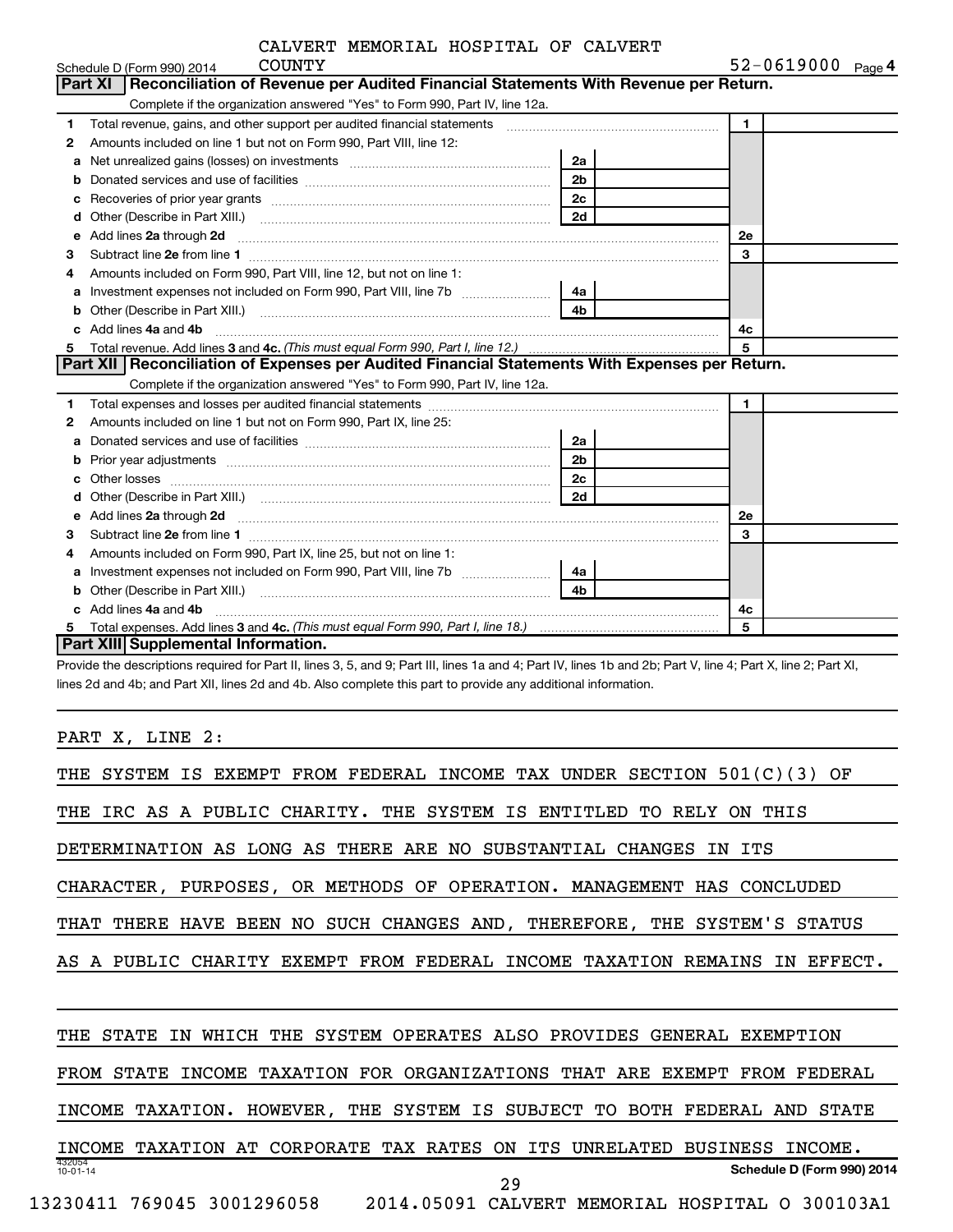| MEMORIAL HOSPITAL<br>OF             |           |        |
|-------------------------------------|-----------|--------|
| NUNTY<br>Schedule D (Form 990) 2014 | 2-0619000 | Page 5 |

*(continued)* **Part XIII Supplemental Information** 

EXEMPTION FROM OTHER STATE TAXES, SUCH AS REAL AND PERSONAL PROPERTY

TAXES, IS SEPARATELY DETERMINED.

THE SYSTEM HAD NO UNRECOGNIZED TAX BENEFITS OR SUCH AMOUNTS WERE IMMATERIAL DURING THE PERIODS PRESENTED. FOR TAX PERIODS WITH RESPECT TO WHICH NO UNRELATED BUSINESS INCOME WAS RECOGNIZED, NO TAX RETURN WAS REQUIRED. TAX PERIODS FOR WHICH NO RETURN IS FILED REMAIN OPEN FOR EXAMINATION INDEFINITELY. ALTHOUGH INFORMATION RETURNS WERE FILED, NO TAX RETURNS WERE FILED DURING 2015 AND 2014.

MANAGEMENT HAS ALSO CONSIDERED THE IMPACT OF UNRELATED BUSINESS ACTIVITIES AND HAS CONCLUDED THAT THE HOSPITAL IS NOT SUBJECT TO UNRELATED BUSINESS TAX OR ANY OTHER TAXES THAT COULD BE IMPOSED BY THE IRC OR STATE TAXING AUTHORITIES. AS SUCH, NO PROVISION IS MADE FOR INCOME TAXES AND NO ASSET OR LIABILITY HAS BEEN RECOGNIZED FOR DEFERRED TAXES.

432055 10-01-14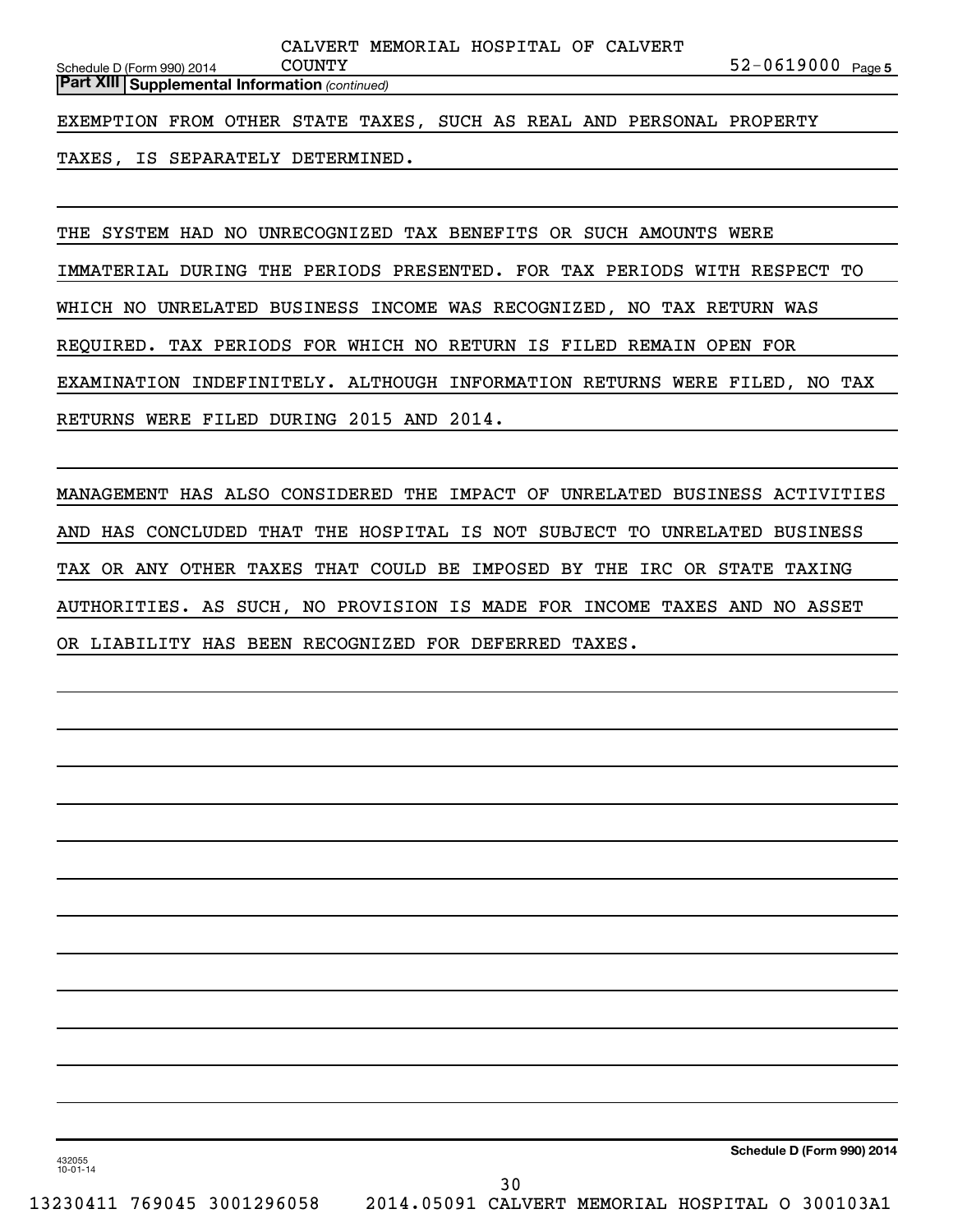| ▶ Complete if the organization answered "Yes" to Form 990, Part IV, question 20.<br>Attach to Form 990.<br>Open to Public<br>Department of the Treasury<br>> Information about Schedule H (Form 990) and its instructions is at www.irs.gov/form990.<br>Internal Revenue Service<br>Inspection<br>CALVERT MEMORIAL HOSPITAL OF CALVERT<br><b>Employer identification number</b><br>Name of the organization<br>52-0619000<br><b>COUNTY</b><br>Financial Assistance and Certain Other Community Benefits at Cost<br>Part I<br>Yes<br>No<br>х<br>1a<br>х<br>1 <sub>b</sub><br>2<br>facilities during the tax year.<br>Applied uniformly to most hospital facilities<br>Applied uniformly to all hospital facilities<br>Generally tailored to individual hospital facilities<br>З<br>Answer the following based on the financial assistance eligibility criteria that applied to the largest number of the organization's patients during the tax year.<br>a Did the organization use Federal Poverty Guidelines (FPG) as a factor in determining eligibility for providing free care?<br>х<br>За<br>$\mathbf{X}$ 200%<br>100%<br>150%<br>Other<br>%<br><b>b</b> Did the organization use FPG as a factor in determining eligibility for providing discounted care? If "Yes," indicate which<br>х<br>3b<br>$\mathbf{X}$ 300%<br>200%<br>250%<br>350%<br>400%<br>Other<br>%<br>c If the organization used factors other than FPG in determining eligibility, describe in Part VI the criteria used for determining<br>eligibility for free or discounted care. Include in the description whether the organization used an asset test or other<br>threshold, regardless of income, as a factor in determining eligibility for free or discounted care.<br>Did the organization's financial assistance policy that applied to the largest number of its patients during the tax year provide for free or discounted care to the<br>X<br>4<br>"medically indigent"?<br>$\overline{\textbf{x}}$<br>5a Did the organization budget amounts for free or discounted care provided under its financial assistance policy during the tax year?<br>5a<br>х<br>5 <sub>b</sub><br>c If "Yes" to line 5b, as a result of budget considerations, was the organization unable to provide free or discounted<br>5 <sub>c</sub><br>X<br>6a<br>$\overline{\textbf{x}}$<br>6b<br>Complete the following table using the worksheets provided in the Schedule H instructions. Do not submit these worksheets with the Schedule H.<br>Financial Assistance and Certain Other Community Benefits at Cost<br>7<br>(a) Number of<br>(b) Persons<br>(c) Total community<br>(d) Direct offsetting<br>(e) Net community<br>(f) Percent<br><b>Financial Assistance and</b><br>activities or<br>benefit expense<br>benefit expense<br>of total<br>served<br>revenue<br>programs (optional)<br>(optional)<br>expense<br><b>Means-Tested Government Programs</b><br>a Financial Assistance at cost (from<br>2.16%<br>2,735,944<br>2,735,944<br>Worksheet 1)<br><b>b</b> Medicaid (from Worksheet 3,<br>column a)<br>c Costs of other means-tested<br>government programs (from<br>Worksheet 3, column b)<br>d Total Financial Assistance and<br>2.16%<br>2,735,944.<br>2,735,944.<br>Means-Tested Government Programs<br><b>Other Benefits</b><br>e Community health<br>improvement services and<br>community benefit operations<br>13,660.<br>1.06%<br>1,349,380.<br>1,363,040.<br>(from Worksheet 4)<br>f Health professions education<br>851,472.<br>851,472.<br>.67%<br>(from Worksheet 5)<br>g Subsidized health services<br>8.24%<br>5,636,333.<br>10, 451, 424.<br>16,087,757.<br>(from Worksheet 6)<br><b>h</b> Research (from Worksheet 7)<br>i Cash and in-kind contributions<br>for community benefit (from<br>43,043.<br>43,043.<br>.03%<br>Worksheet 8)<br>10.00%<br>12,695,319.<br>18, 345, 312.<br>5,649,993.<br>j Total. Other Benefits<br>12.16%<br>15, 431, 263.<br>21,081,256.<br>5,649,993.<br>k Total. Add lines 7d and 7j | <b>SCHEDULE H</b><br>(Form 990) |  | <b>Hospitals</b> |  | OMB No. 1545-0047 |  |
|--------------------------------------------------------------------------------------------------------------------------------------------------------------------------------------------------------------------------------------------------------------------------------------------------------------------------------------------------------------------------------------------------------------------------------------------------------------------------------------------------------------------------------------------------------------------------------------------------------------------------------------------------------------------------------------------------------------------------------------------------------------------------------------------------------------------------------------------------------------------------------------------------------------------------------------------------------------------------------------------------------------------------------------------------------------------------------------------------------------------------------------------------------------------------------------------------------------------------------------------------------------------------------------------------------------------------------------------------------------------------------------------------------------------------------------------------------------------------------------------------------------------------------------------------------------------------------------------------------------------------------------------------------------------------------------------------------------------------------------------------------------------------------------------------------------------------------------------------------------------------------------------------------------------------------------------------------------------------------------------------------------------------------------------------------------------------------------------------------------------------------------------------------------------------------------------------------------------------------------------------------------------------------------------------------------------------------------------------------------------------------------------------------------------------------------------------------------------------------------------------------------------------------------------------------------------------------------------------------------------------------------------------------------------------------------------------------------------------------------------------------------------------------------------------------------------------------------------------------------------------------------------------------------------------------------------------------------------------------------------------------------------------------------------------------------------------------------------------------------------------------------------------------------------------------------------------------------------------------------------------------------------------------------------------------------------------------------------------------------------------------------------------------------------------------------------------------------------------------------------------------------------------------------------------------------------------------------------------------------------------------------------------------------------------------------------------------------------------------------------------------------------------------------------------------------------------------------------------------------------------------------------------------------------------------------------------------------------------------------------------------------|---------------------------------|--|------------------|--|-------------------|--|
|                                                                                                                                                                                                                                                                                                                                                                                                                                                                                                                                                                                                                                                                                                                                                                                                                                                                                                                                                                                                                                                                                                                                                                                                                                                                                                                                                                                                                                                                                                                                                                                                                                                                                                                                                                                                                                                                                                                                                                                                                                                                                                                                                                                                                                                                                                                                                                                                                                                                                                                                                                                                                                                                                                                                                                                                                                                                                                                                                                                                                                                                                                                                                                                                                                                                                                                                                                                                                                                                                                                                                                                                                                                                                                                                                                                                                                                                                                                                                                                                              |                                 |  |                  |  |                   |  |
|                                                                                                                                                                                                                                                                                                                                                                                                                                                                                                                                                                                                                                                                                                                                                                                                                                                                                                                                                                                                                                                                                                                                                                                                                                                                                                                                                                                                                                                                                                                                                                                                                                                                                                                                                                                                                                                                                                                                                                                                                                                                                                                                                                                                                                                                                                                                                                                                                                                                                                                                                                                                                                                                                                                                                                                                                                                                                                                                                                                                                                                                                                                                                                                                                                                                                                                                                                                                                                                                                                                                                                                                                                                                                                                                                                                                                                                                                                                                                                                                              |                                 |  |                  |  |                   |  |
|                                                                                                                                                                                                                                                                                                                                                                                                                                                                                                                                                                                                                                                                                                                                                                                                                                                                                                                                                                                                                                                                                                                                                                                                                                                                                                                                                                                                                                                                                                                                                                                                                                                                                                                                                                                                                                                                                                                                                                                                                                                                                                                                                                                                                                                                                                                                                                                                                                                                                                                                                                                                                                                                                                                                                                                                                                                                                                                                                                                                                                                                                                                                                                                                                                                                                                                                                                                                                                                                                                                                                                                                                                                                                                                                                                                                                                                                                                                                                                                                              |                                 |  |                  |  |                   |  |
|                                                                                                                                                                                                                                                                                                                                                                                                                                                                                                                                                                                                                                                                                                                                                                                                                                                                                                                                                                                                                                                                                                                                                                                                                                                                                                                                                                                                                                                                                                                                                                                                                                                                                                                                                                                                                                                                                                                                                                                                                                                                                                                                                                                                                                                                                                                                                                                                                                                                                                                                                                                                                                                                                                                                                                                                                                                                                                                                                                                                                                                                                                                                                                                                                                                                                                                                                                                                                                                                                                                                                                                                                                                                                                                                                                                                                                                                                                                                                                                                              |                                 |  |                  |  |                   |  |
|                                                                                                                                                                                                                                                                                                                                                                                                                                                                                                                                                                                                                                                                                                                                                                                                                                                                                                                                                                                                                                                                                                                                                                                                                                                                                                                                                                                                                                                                                                                                                                                                                                                                                                                                                                                                                                                                                                                                                                                                                                                                                                                                                                                                                                                                                                                                                                                                                                                                                                                                                                                                                                                                                                                                                                                                                                                                                                                                                                                                                                                                                                                                                                                                                                                                                                                                                                                                                                                                                                                                                                                                                                                                                                                                                                                                                                                                                                                                                                                                              |                                 |  |                  |  |                   |  |
|                                                                                                                                                                                                                                                                                                                                                                                                                                                                                                                                                                                                                                                                                                                                                                                                                                                                                                                                                                                                                                                                                                                                                                                                                                                                                                                                                                                                                                                                                                                                                                                                                                                                                                                                                                                                                                                                                                                                                                                                                                                                                                                                                                                                                                                                                                                                                                                                                                                                                                                                                                                                                                                                                                                                                                                                                                                                                                                                                                                                                                                                                                                                                                                                                                                                                                                                                                                                                                                                                                                                                                                                                                                                                                                                                                                                                                                                                                                                                                                                              |                                 |  |                  |  |                   |  |
|                                                                                                                                                                                                                                                                                                                                                                                                                                                                                                                                                                                                                                                                                                                                                                                                                                                                                                                                                                                                                                                                                                                                                                                                                                                                                                                                                                                                                                                                                                                                                                                                                                                                                                                                                                                                                                                                                                                                                                                                                                                                                                                                                                                                                                                                                                                                                                                                                                                                                                                                                                                                                                                                                                                                                                                                                                                                                                                                                                                                                                                                                                                                                                                                                                                                                                                                                                                                                                                                                                                                                                                                                                                                                                                                                                                                                                                                                                                                                                                                              |                                 |  |                  |  |                   |  |
|                                                                                                                                                                                                                                                                                                                                                                                                                                                                                                                                                                                                                                                                                                                                                                                                                                                                                                                                                                                                                                                                                                                                                                                                                                                                                                                                                                                                                                                                                                                                                                                                                                                                                                                                                                                                                                                                                                                                                                                                                                                                                                                                                                                                                                                                                                                                                                                                                                                                                                                                                                                                                                                                                                                                                                                                                                                                                                                                                                                                                                                                                                                                                                                                                                                                                                                                                                                                                                                                                                                                                                                                                                                                                                                                                                                                                                                                                                                                                                                                              |                                 |  |                  |  |                   |  |
|                                                                                                                                                                                                                                                                                                                                                                                                                                                                                                                                                                                                                                                                                                                                                                                                                                                                                                                                                                                                                                                                                                                                                                                                                                                                                                                                                                                                                                                                                                                                                                                                                                                                                                                                                                                                                                                                                                                                                                                                                                                                                                                                                                                                                                                                                                                                                                                                                                                                                                                                                                                                                                                                                                                                                                                                                                                                                                                                                                                                                                                                                                                                                                                                                                                                                                                                                                                                                                                                                                                                                                                                                                                                                                                                                                                                                                                                                                                                                                                                              |                                 |  |                  |  |                   |  |
|                                                                                                                                                                                                                                                                                                                                                                                                                                                                                                                                                                                                                                                                                                                                                                                                                                                                                                                                                                                                                                                                                                                                                                                                                                                                                                                                                                                                                                                                                                                                                                                                                                                                                                                                                                                                                                                                                                                                                                                                                                                                                                                                                                                                                                                                                                                                                                                                                                                                                                                                                                                                                                                                                                                                                                                                                                                                                                                                                                                                                                                                                                                                                                                                                                                                                                                                                                                                                                                                                                                                                                                                                                                                                                                                                                                                                                                                                                                                                                                                              |                                 |  |                  |  |                   |  |
|                                                                                                                                                                                                                                                                                                                                                                                                                                                                                                                                                                                                                                                                                                                                                                                                                                                                                                                                                                                                                                                                                                                                                                                                                                                                                                                                                                                                                                                                                                                                                                                                                                                                                                                                                                                                                                                                                                                                                                                                                                                                                                                                                                                                                                                                                                                                                                                                                                                                                                                                                                                                                                                                                                                                                                                                                                                                                                                                                                                                                                                                                                                                                                                                                                                                                                                                                                                                                                                                                                                                                                                                                                                                                                                                                                                                                                                                                                                                                                                                              |                                 |  |                  |  |                   |  |
|                                                                                                                                                                                                                                                                                                                                                                                                                                                                                                                                                                                                                                                                                                                                                                                                                                                                                                                                                                                                                                                                                                                                                                                                                                                                                                                                                                                                                                                                                                                                                                                                                                                                                                                                                                                                                                                                                                                                                                                                                                                                                                                                                                                                                                                                                                                                                                                                                                                                                                                                                                                                                                                                                                                                                                                                                                                                                                                                                                                                                                                                                                                                                                                                                                                                                                                                                                                                                                                                                                                                                                                                                                                                                                                                                                                                                                                                                                                                                                                                              |                                 |  |                  |  |                   |  |
|                                                                                                                                                                                                                                                                                                                                                                                                                                                                                                                                                                                                                                                                                                                                                                                                                                                                                                                                                                                                                                                                                                                                                                                                                                                                                                                                                                                                                                                                                                                                                                                                                                                                                                                                                                                                                                                                                                                                                                                                                                                                                                                                                                                                                                                                                                                                                                                                                                                                                                                                                                                                                                                                                                                                                                                                                                                                                                                                                                                                                                                                                                                                                                                                                                                                                                                                                                                                                                                                                                                                                                                                                                                                                                                                                                                                                                                                                                                                                                                                              |                                 |  |                  |  |                   |  |
|                                                                                                                                                                                                                                                                                                                                                                                                                                                                                                                                                                                                                                                                                                                                                                                                                                                                                                                                                                                                                                                                                                                                                                                                                                                                                                                                                                                                                                                                                                                                                                                                                                                                                                                                                                                                                                                                                                                                                                                                                                                                                                                                                                                                                                                                                                                                                                                                                                                                                                                                                                                                                                                                                                                                                                                                                                                                                                                                                                                                                                                                                                                                                                                                                                                                                                                                                                                                                                                                                                                                                                                                                                                                                                                                                                                                                                                                                                                                                                                                              |                                 |  |                  |  |                   |  |
|                                                                                                                                                                                                                                                                                                                                                                                                                                                                                                                                                                                                                                                                                                                                                                                                                                                                                                                                                                                                                                                                                                                                                                                                                                                                                                                                                                                                                                                                                                                                                                                                                                                                                                                                                                                                                                                                                                                                                                                                                                                                                                                                                                                                                                                                                                                                                                                                                                                                                                                                                                                                                                                                                                                                                                                                                                                                                                                                                                                                                                                                                                                                                                                                                                                                                                                                                                                                                                                                                                                                                                                                                                                                                                                                                                                                                                                                                                                                                                                                              |                                 |  |                  |  |                   |  |
|                                                                                                                                                                                                                                                                                                                                                                                                                                                                                                                                                                                                                                                                                                                                                                                                                                                                                                                                                                                                                                                                                                                                                                                                                                                                                                                                                                                                                                                                                                                                                                                                                                                                                                                                                                                                                                                                                                                                                                                                                                                                                                                                                                                                                                                                                                                                                                                                                                                                                                                                                                                                                                                                                                                                                                                                                                                                                                                                                                                                                                                                                                                                                                                                                                                                                                                                                                                                                                                                                                                                                                                                                                                                                                                                                                                                                                                                                                                                                                                                              |                                 |  |                  |  |                   |  |
|                                                                                                                                                                                                                                                                                                                                                                                                                                                                                                                                                                                                                                                                                                                                                                                                                                                                                                                                                                                                                                                                                                                                                                                                                                                                                                                                                                                                                                                                                                                                                                                                                                                                                                                                                                                                                                                                                                                                                                                                                                                                                                                                                                                                                                                                                                                                                                                                                                                                                                                                                                                                                                                                                                                                                                                                                                                                                                                                                                                                                                                                                                                                                                                                                                                                                                                                                                                                                                                                                                                                                                                                                                                                                                                                                                                                                                                                                                                                                                                                              |                                 |  |                  |  |                   |  |
|                                                                                                                                                                                                                                                                                                                                                                                                                                                                                                                                                                                                                                                                                                                                                                                                                                                                                                                                                                                                                                                                                                                                                                                                                                                                                                                                                                                                                                                                                                                                                                                                                                                                                                                                                                                                                                                                                                                                                                                                                                                                                                                                                                                                                                                                                                                                                                                                                                                                                                                                                                                                                                                                                                                                                                                                                                                                                                                                                                                                                                                                                                                                                                                                                                                                                                                                                                                                                                                                                                                                                                                                                                                                                                                                                                                                                                                                                                                                                                                                              |                                 |  |                  |  |                   |  |
|                                                                                                                                                                                                                                                                                                                                                                                                                                                                                                                                                                                                                                                                                                                                                                                                                                                                                                                                                                                                                                                                                                                                                                                                                                                                                                                                                                                                                                                                                                                                                                                                                                                                                                                                                                                                                                                                                                                                                                                                                                                                                                                                                                                                                                                                                                                                                                                                                                                                                                                                                                                                                                                                                                                                                                                                                                                                                                                                                                                                                                                                                                                                                                                                                                                                                                                                                                                                                                                                                                                                                                                                                                                                                                                                                                                                                                                                                                                                                                                                              |                                 |  |                  |  |                   |  |
|                                                                                                                                                                                                                                                                                                                                                                                                                                                                                                                                                                                                                                                                                                                                                                                                                                                                                                                                                                                                                                                                                                                                                                                                                                                                                                                                                                                                                                                                                                                                                                                                                                                                                                                                                                                                                                                                                                                                                                                                                                                                                                                                                                                                                                                                                                                                                                                                                                                                                                                                                                                                                                                                                                                                                                                                                                                                                                                                                                                                                                                                                                                                                                                                                                                                                                                                                                                                                                                                                                                                                                                                                                                                                                                                                                                                                                                                                                                                                                                                              |                                 |  |                  |  |                   |  |
|                                                                                                                                                                                                                                                                                                                                                                                                                                                                                                                                                                                                                                                                                                                                                                                                                                                                                                                                                                                                                                                                                                                                                                                                                                                                                                                                                                                                                                                                                                                                                                                                                                                                                                                                                                                                                                                                                                                                                                                                                                                                                                                                                                                                                                                                                                                                                                                                                                                                                                                                                                                                                                                                                                                                                                                                                                                                                                                                                                                                                                                                                                                                                                                                                                                                                                                                                                                                                                                                                                                                                                                                                                                                                                                                                                                                                                                                                                                                                                                                              |                                 |  |                  |  |                   |  |
|                                                                                                                                                                                                                                                                                                                                                                                                                                                                                                                                                                                                                                                                                                                                                                                                                                                                                                                                                                                                                                                                                                                                                                                                                                                                                                                                                                                                                                                                                                                                                                                                                                                                                                                                                                                                                                                                                                                                                                                                                                                                                                                                                                                                                                                                                                                                                                                                                                                                                                                                                                                                                                                                                                                                                                                                                                                                                                                                                                                                                                                                                                                                                                                                                                                                                                                                                                                                                                                                                                                                                                                                                                                                                                                                                                                                                                                                                                                                                                                                              |                                 |  |                  |  |                   |  |
|                                                                                                                                                                                                                                                                                                                                                                                                                                                                                                                                                                                                                                                                                                                                                                                                                                                                                                                                                                                                                                                                                                                                                                                                                                                                                                                                                                                                                                                                                                                                                                                                                                                                                                                                                                                                                                                                                                                                                                                                                                                                                                                                                                                                                                                                                                                                                                                                                                                                                                                                                                                                                                                                                                                                                                                                                                                                                                                                                                                                                                                                                                                                                                                                                                                                                                                                                                                                                                                                                                                                                                                                                                                                                                                                                                                                                                                                                                                                                                                                              |                                 |  |                  |  |                   |  |
|                                                                                                                                                                                                                                                                                                                                                                                                                                                                                                                                                                                                                                                                                                                                                                                                                                                                                                                                                                                                                                                                                                                                                                                                                                                                                                                                                                                                                                                                                                                                                                                                                                                                                                                                                                                                                                                                                                                                                                                                                                                                                                                                                                                                                                                                                                                                                                                                                                                                                                                                                                                                                                                                                                                                                                                                                                                                                                                                                                                                                                                                                                                                                                                                                                                                                                                                                                                                                                                                                                                                                                                                                                                                                                                                                                                                                                                                                                                                                                                                              |                                 |  |                  |  |                   |  |
|                                                                                                                                                                                                                                                                                                                                                                                                                                                                                                                                                                                                                                                                                                                                                                                                                                                                                                                                                                                                                                                                                                                                                                                                                                                                                                                                                                                                                                                                                                                                                                                                                                                                                                                                                                                                                                                                                                                                                                                                                                                                                                                                                                                                                                                                                                                                                                                                                                                                                                                                                                                                                                                                                                                                                                                                                                                                                                                                                                                                                                                                                                                                                                                                                                                                                                                                                                                                                                                                                                                                                                                                                                                                                                                                                                                                                                                                                                                                                                                                              |                                 |  |                  |  |                   |  |
|                                                                                                                                                                                                                                                                                                                                                                                                                                                                                                                                                                                                                                                                                                                                                                                                                                                                                                                                                                                                                                                                                                                                                                                                                                                                                                                                                                                                                                                                                                                                                                                                                                                                                                                                                                                                                                                                                                                                                                                                                                                                                                                                                                                                                                                                                                                                                                                                                                                                                                                                                                                                                                                                                                                                                                                                                                                                                                                                                                                                                                                                                                                                                                                                                                                                                                                                                                                                                                                                                                                                                                                                                                                                                                                                                                                                                                                                                                                                                                                                              |                                 |  |                  |  |                   |  |
|                                                                                                                                                                                                                                                                                                                                                                                                                                                                                                                                                                                                                                                                                                                                                                                                                                                                                                                                                                                                                                                                                                                                                                                                                                                                                                                                                                                                                                                                                                                                                                                                                                                                                                                                                                                                                                                                                                                                                                                                                                                                                                                                                                                                                                                                                                                                                                                                                                                                                                                                                                                                                                                                                                                                                                                                                                                                                                                                                                                                                                                                                                                                                                                                                                                                                                                                                                                                                                                                                                                                                                                                                                                                                                                                                                                                                                                                                                                                                                                                              |                                 |  |                  |  |                   |  |
|                                                                                                                                                                                                                                                                                                                                                                                                                                                                                                                                                                                                                                                                                                                                                                                                                                                                                                                                                                                                                                                                                                                                                                                                                                                                                                                                                                                                                                                                                                                                                                                                                                                                                                                                                                                                                                                                                                                                                                                                                                                                                                                                                                                                                                                                                                                                                                                                                                                                                                                                                                                                                                                                                                                                                                                                                                                                                                                                                                                                                                                                                                                                                                                                                                                                                                                                                                                                                                                                                                                                                                                                                                                                                                                                                                                                                                                                                                                                                                                                              |                                 |  |                  |  |                   |  |
|                                                                                                                                                                                                                                                                                                                                                                                                                                                                                                                                                                                                                                                                                                                                                                                                                                                                                                                                                                                                                                                                                                                                                                                                                                                                                                                                                                                                                                                                                                                                                                                                                                                                                                                                                                                                                                                                                                                                                                                                                                                                                                                                                                                                                                                                                                                                                                                                                                                                                                                                                                                                                                                                                                                                                                                                                                                                                                                                                                                                                                                                                                                                                                                                                                                                                                                                                                                                                                                                                                                                                                                                                                                                                                                                                                                                                                                                                                                                                                                                              |                                 |  |                  |  |                   |  |
|                                                                                                                                                                                                                                                                                                                                                                                                                                                                                                                                                                                                                                                                                                                                                                                                                                                                                                                                                                                                                                                                                                                                                                                                                                                                                                                                                                                                                                                                                                                                                                                                                                                                                                                                                                                                                                                                                                                                                                                                                                                                                                                                                                                                                                                                                                                                                                                                                                                                                                                                                                                                                                                                                                                                                                                                                                                                                                                                                                                                                                                                                                                                                                                                                                                                                                                                                                                                                                                                                                                                                                                                                                                                                                                                                                                                                                                                                                                                                                                                              |                                 |  |                  |  |                   |  |
|                                                                                                                                                                                                                                                                                                                                                                                                                                                                                                                                                                                                                                                                                                                                                                                                                                                                                                                                                                                                                                                                                                                                                                                                                                                                                                                                                                                                                                                                                                                                                                                                                                                                                                                                                                                                                                                                                                                                                                                                                                                                                                                                                                                                                                                                                                                                                                                                                                                                                                                                                                                                                                                                                                                                                                                                                                                                                                                                                                                                                                                                                                                                                                                                                                                                                                                                                                                                                                                                                                                                                                                                                                                                                                                                                                                                                                                                                                                                                                                                              |                                 |  |                  |  |                   |  |
|                                                                                                                                                                                                                                                                                                                                                                                                                                                                                                                                                                                                                                                                                                                                                                                                                                                                                                                                                                                                                                                                                                                                                                                                                                                                                                                                                                                                                                                                                                                                                                                                                                                                                                                                                                                                                                                                                                                                                                                                                                                                                                                                                                                                                                                                                                                                                                                                                                                                                                                                                                                                                                                                                                                                                                                                                                                                                                                                                                                                                                                                                                                                                                                                                                                                                                                                                                                                                                                                                                                                                                                                                                                                                                                                                                                                                                                                                                                                                                                                              |                                 |  |                  |  |                   |  |
|                                                                                                                                                                                                                                                                                                                                                                                                                                                                                                                                                                                                                                                                                                                                                                                                                                                                                                                                                                                                                                                                                                                                                                                                                                                                                                                                                                                                                                                                                                                                                                                                                                                                                                                                                                                                                                                                                                                                                                                                                                                                                                                                                                                                                                                                                                                                                                                                                                                                                                                                                                                                                                                                                                                                                                                                                                                                                                                                                                                                                                                                                                                                                                                                                                                                                                                                                                                                                                                                                                                                                                                                                                                                                                                                                                                                                                                                                                                                                                                                              |                                 |  |                  |  |                   |  |
|                                                                                                                                                                                                                                                                                                                                                                                                                                                                                                                                                                                                                                                                                                                                                                                                                                                                                                                                                                                                                                                                                                                                                                                                                                                                                                                                                                                                                                                                                                                                                                                                                                                                                                                                                                                                                                                                                                                                                                                                                                                                                                                                                                                                                                                                                                                                                                                                                                                                                                                                                                                                                                                                                                                                                                                                                                                                                                                                                                                                                                                                                                                                                                                                                                                                                                                                                                                                                                                                                                                                                                                                                                                                                                                                                                                                                                                                                                                                                                                                              |                                 |  |                  |  |                   |  |
|                                                                                                                                                                                                                                                                                                                                                                                                                                                                                                                                                                                                                                                                                                                                                                                                                                                                                                                                                                                                                                                                                                                                                                                                                                                                                                                                                                                                                                                                                                                                                                                                                                                                                                                                                                                                                                                                                                                                                                                                                                                                                                                                                                                                                                                                                                                                                                                                                                                                                                                                                                                                                                                                                                                                                                                                                                                                                                                                                                                                                                                                                                                                                                                                                                                                                                                                                                                                                                                                                                                                                                                                                                                                                                                                                                                                                                                                                                                                                                                                              |                                 |  |                  |  |                   |  |
|                                                                                                                                                                                                                                                                                                                                                                                                                                                                                                                                                                                                                                                                                                                                                                                                                                                                                                                                                                                                                                                                                                                                                                                                                                                                                                                                                                                                                                                                                                                                                                                                                                                                                                                                                                                                                                                                                                                                                                                                                                                                                                                                                                                                                                                                                                                                                                                                                                                                                                                                                                                                                                                                                                                                                                                                                                                                                                                                                                                                                                                                                                                                                                                                                                                                                                                                                                                                                                                                                                                                                                                                                                                                                                                                                                                                                                                                                                                                                                                                              |                                 |  |                  |  |                   |  |
|                                                                                                                                                                                                                                                                                                                                                                                                                                                                                                                                                                                                                                                                                                                                                                                                                                                                                                                                                                                                                                                                                                                                                                                                                                                                                                                                                                                                                                                                                                                                                                                                                                                                                                                                                                                                                                                                                                                                                                                                                                                                                                                                                                                                                                                                                                                                                                                                                                                                                                                                                                                                                                                                                                                                                                                                                                                                                                                                                                                                                                                                                                                                                                                                                                                                                                                                                                                                                                                                                                                                                                                                                                                                                                                                                                                                                                                                                                                                                                                                              |                                 |  |                  |  |                   |  |
|                                                                                                                                                                                                                                                                                                                                                                                                                                                                                                                                                                                                                                                                                                                                                                                                                                                                                                                                                                                                                                                                                                                                                                                                                                                                                                                                                                                                                                                                                                                                                                                                                                                                                                                                                                                                                                                                                                                                                                                                                                                                                                                                                                                                                                                                                                                                                                                                                                                                                                                                                                                                                                                                                                                                                                                                                                                                                                                                                                                                                                                                                                                                                                                                                                                                                                                                                                                                                                                                                                                                                                                                                                                                                                                                                                                                                                                                                                                                                                                                              |                                 |  |                  |  |                   |  |
|                                                                                                                                                                                                                                                                                                                                                                                                                                                                                                                                                                                                                                                                                                                                                                                                                                                                                                                                                                                                                                                                                                                                                                                                                                                                                                                                                                                                                                                                                                                                                                                                                                                                                                                                                                                                                                                                                                                                                                                                                                                                                                                                                                                                                                                                                                                                                                                                                                                                                                                                                                                                                                                                                                                                                                                                                                                                                                                                                                                                                                                                                                                                                                                                                                                                                                                                                                                                                                                                                                                                                                                                                                                                                                                                                                                                                                                                                                                                                                                                              |                                 |  |                  |  |                   |  |
|                                                                                                                                                                                                                                                                                                                                                                                                                                                                                                                                                                                                                                                                                                                                                                                                                                                                                                                                                                                                                                                                                                                                                                                                                                                                                                                                                                                                                                                                                                                                                                                                                                                                                                                                                                                                                                                                                                                                                                                                                                                                                                                                                                                                                                                                                                                                                                                                                                                                                                                                                                                                                                                                                                                                                                                                                                                                                                                                                                                                                                                                                                                                                                                                                                                                                                                                                                                                                                                                                                                                                                                                                                                                                                                                                                                                                                                                                                                                                                                                              |                                 |  |                  |  |                   |  |
|                                                                                                                                                                                                                                                                                                                                                                                                                                                                                                                                                                                                                                                                                                                                                                                                                                                                                                                                                                                                                                                                                                                                                                                                                                                                                                                                                                                                                                                                                                                                                                                                                                                                                                                                                                                                                                                                                                                                                                                                                                                                                                                                                                                                                                                                                                                                                                                                                                                                                                                                                                                                                                                                                                                                                                                                                                                                                                                                                                                                                                                                                                                                                                                                                                                                                                                                                                                                                                                                                                                                                                                                                                                                                                                                                                                                                                                                                                                                                                                                              |                                 |  |                  |  |                   |  |
|                                                                                                                                                                                                                                                                                                                                                                                                                                                                                                                                                                                                                                                                                                                                                                                                                                                                                                                                                                                                                                                                                                                                                                                                                                                                                                                                                                                                                                                                                                                                                                                                                                                                                                                                                                                                                                                                                                                                                                                                                                                                                                                                                                                                                                                                                                                                                                                                                                                                                                                                                                                                                                                                                                                                                                                                                                                                                                                                                                                                                                                                                                                                                                                                                                                                                                                                                                                                                                                                                                                                                                                                                                                                                                                                                                                                                                                                                                                                                                                                              |                                 |  |                  |  |                   |  |
|                                                                                                                                                                                                                                                                                                                                                                                                                                                                                                                                                                                                                                                                                                                                                                                                                                                                                                                                                                                                                                                                                                                                                                                                                                                                                                                                                                                                                                                                                                                                                                                                                                                                                                                                                                                                                                                                                                                                                                                                                                                                                                                                                                                                                                                                                                                                                                                                                                                                                                                                                                                                                                                                                                                                                                                                                                                                                                                                                                                                                                                                                                                                                                                                                                                                                                                                                                                                                                                                                                                                                                                                                                                                                                                                                                                                                                                                                                                                                                                                              |                                 |  |                  |  |                   |  |
|                                                                                                                                                                                                                                                                                                                                                                                                                                                                                                                                                                                                                                                                                                                                                                                                                                                                                                                                                                                                                                                                                                                                                                                                                                                                                                                                                                                                                                                                                                                                                                                                                                                                                                                                                                                                                                                                                                                                                                                                                                                                                                                                                                                                                                                                                                                                                                                                                                                                                                                                                                                                                                                                                                                                                                                                                                                                                                                                                                                                                                                                                                                                                                                                                                                                                                                                                                                                                                                                                                                                                                                                                                                                                                                                                                                                                                                                                                                                                                                                              |                                 |  |                  |  |                   |  |
|                                                                                                                                                                                                                                                                                                                                                                                                                                                                                                                                                                                                                                                                                                                                                                                                                                                                                                                                                                                                                                                                                                                                                                                                                                                                                                                                                                                                                                                                                                                                                                                                                                                                                                                                                                                                                                                                                                                                                                                                                                                                                                                                                                                                                                                                                                                                                                                                                                                                                                                                                                                                                                                                                                                                                                                                                                                                                                                                                                                                                                                                                                                                                                                                                                                                                                                                                                                                                                                                                                                                                                                                                                                                                                                                                                                                                                                                                                                                                                                                              |                                 |  |                  |  |                   |  |
|                                                                                                                                                                                                                                                                                                                                                                                                                                                                                                                                                                                                                                                                                                                                                                                                                                                                                                                                                                                                                                                                                                                                                                                                                                                                                                                                                                                                                                                                                                                                                                                                                                                                                                                                                                                                                                                                                                                                                                                                                                                                                                                                                                                                                                                                                                                                                                                                                                                                                                                                                                                                                                                                                                                                                                                                                                                                                                                                                                                                                                                                                                                                                                                                                                                                                                                                                                                                                                                                                                                                                                                                                                                                                                                                                                                                                                                                                                                                                                                                              |                                 |  |                  |  |                   |  |
|                                                                                                                                                                                                                                                                                                                                                                                                                                                                                                                                                                                                                                                                                                                                                                                                                                                                                                                                                                                                                                                                                                                                                                                                                                                                                                                                                                                                                                                                                                                                                                                                                                                                                                                                                                                                                                                                                                                                                                                                                                                                                                                                                                                                                                                                                                                                                                                                                                                                                                                                                                                                                                                                                                                                                                                                                                                                                                                                                                                                                                                                                                                                                                                                                                                                                                                                                                                                                                                                                                                                                                                                                                                                                                                                                                                                                                                                                                                                                                                                              |                                 |  |                  |  |                   |  |
|                                                                                                                                                                                                                                                                                                                                                                                                                                                                                                                                                                                                                                                                                                                                                                                                                                                                                                                                                                                                                                                                                                                                                                                                                                                                                                                                                                                                                                                                                                                                                                                                                                                                                                                                                                                                                                                                                                                                                                                                                                                                                                                                                                                                                                                                                                                                                                                                                                                                                                                                                                                                                                                                                                                                                                                                                                                                                                                                                                                                                                                                                                                                                                                                                                                                                                                                                                                                                                                                                                                                                                                                                                                                                                                                                                                                                                                                                                                                                                                                              |                                 |  |                  |  |                   |  |
|                                                                                                                                                                                                                                                                                                                                                                                                                                                                                                                                                                                                                                                                                                                                                                                                                                                                                                                                                                                                                                                                                                                                                                                                                                                                                                                                                                                                                                                                                                                                                                                                                                                                                                                                                                                                                                                                                                                                                                                                                                                                                                                                                                                                                                                                                                                                                                                                                                                                                                                                                                                                                                                                                                                                                                                                                                                                                                                                                                                                                                                                                                                                                                                                                                                                                                                                                                                                                                                                                                                                                                                                                                                                                                                                                                                                                                                                                                                                                                                                              |                                 |  |                  |  |                   |  |
|                                                                                                                                                                                                                                                                                                                                                                                                                                                                                                                                                                                                                                                                                                                                                                                                                                                                                                                                                                                                                                                                                                                                                                                                                                                                                                                                                                                                                                                                                                                                                                                                                                                                                                                                                                                                                                                                                                                                                                                                                                                                                                                                                                                                                                                                                                                                                                                                                                                                                                                                                                                                                                                                                                                                                                                                                                                                                                                                                                                                                                                                                                                                                                                                                                                                                                                                                                                                                                                                                                                                                                                                                                                                                                                                                                                                                                                                                                                                                                                                              |                                 |  |                  |  |                   |  |
|                                                                                                                                                                                                                                                                                                                                                                                                                                                                                                                                                                                                                                                                                                                                                                                                                                                                                                                                                                                                                                                                                                                                                                                                                                                                                                                                                                                                                                                                                                                                                                                                                                                                                                                                                                                                                                                                                                                                                                                                                                                                                                                                                                                                                                                                                                                                                                                                                                                                                                                                                                                                                                                                                                                                                                                                                                                                                                                                                                                                                                                                                                                                                                                                                                                                                                                                                                                                                                                                                                                                                                                                                                                                                                                                                                                                                                                                                                                                                                                                              |                                 |  |                  |  |                   |  |

432091 12-29-14 **For Paperwork Reduction Act Notice, see the Instructions for Form 990. Schedule H (Form 990) 2014** LHA 31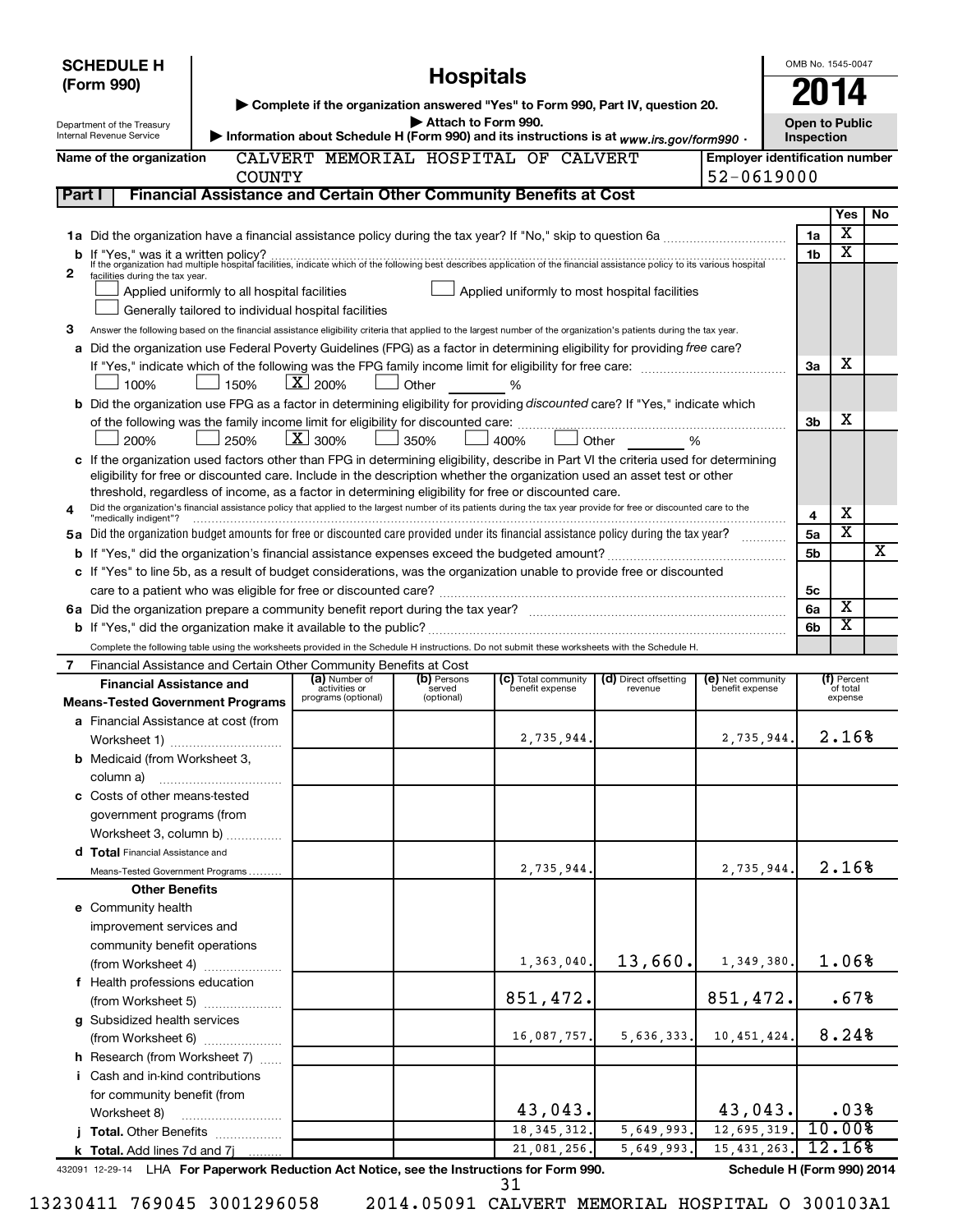Schedule H (Form 990) 2014 COUNTY

**2** COUNTY 52-0619000

**Part II** | Community Building Activities Complete this table if the organization conducted any community building activities during the

|                    | tax year, and describe in Part VI how its community building activities promoted the health of the communities it serves.                                        |                                                       |                                  |                                              |                                  |                                            |           |                                 |    |
|--------------------|------------------------------------------------------------------------------------------------------------------------------------------------------------------|-------------------------------------------------------|----------------------------------|----------------------------------------------|----------------------------------|--------------------------------------------|-----------|---------------------------------|----|
|                    |                                                                                                                                                                  | (a) Number of<br>activities or programs<br>(optional) | (b) Persons<br>served (optional) | $(c)$ Total<br>community<br>building expense | (d) Direct<br>offsetting revenue | $(e)$ Net<br>community<br>building expense |           | (f) Percent of<br>total expense |    |
| 1                  | Physical improvements and housing                                                                                                                                |                                                       |                                  |                                              |                                  |                                            |           |                                 |    |
| 2                  | Economic development                                                                                                                                             |                                                       |                                  |                                              |                                  |                                            |           |                                 |    |
| 3                  | Community support                                                                                                                                                |                                                       |                                  |                                              |                                  |                                            |           |                                 |    |
| 4                  | Environmental improvements                                                                                                                                       |                                                       |                                  |                                              |                                  |                                            |           |                                 |    |
| 5                  | Leadership development and                                                                                                                                       |                                                       |                                  |                                              |                                  |                                            |           |                                 |    |
|                    | training for community members                                                                                                                                   |                                                       |                                  | 28,244.                                      |                                  | 28, 244.                                   |           | .02%                            |    |
| 6                  | Coalition building                                                                                                                                               |                                                       |                                  | 84,554.                                      |                                  | 84,554.                                    |           | .07%                            |    |
| 7                  | Community health improvement                                                                                                                                     |                                                       |                                  |                                              |                                  |                                            |           |                                 |    |
|                    | advocacy                                                                                                                                                         |                                                       |                                  | 29,804.                                      |                                  | 29,804.                                    |           | .02%                            |    |
| 8                  | Workforce development                                                                                                                                            |                                                       |                                  |                                              |                                  |                                            |           |                                 |    |
| 9                  | Other                                                                                                                                                            |                                                       |                                  |                                              |                                  |                                            |           |                                 |    |
| 10                 | Total                                                                                                                                                            |                                                       |                                  | 142,602.                                     |                                  | 142,602.                                   |           | .11%                            |    |
|                    | Part III<br><b>Bad Debt, Medicare, &amp; Collection Practices</b>                                                                                                |                                                       |                                  |                                              |                                  |                                            |           |                                 |    |
|                    | <b>Section A. Bad Debt Expense</b>                                                                                                                               |                                                       |                                  |                                              |                                  |                                            |           | Yes                             | No |
| 1                  | Did the organization report bad debt expense in accordance with Healthcare Financial Management Association                                                      |                                                       |                                  |                                              |                                  |                                            |           |                                 |    |
|                    |                                                                                                                                                                  |                                                       |                                  |                                              |                                  |                                            | 1.        | X                               |    |
| 2                  | Enter the amount of the organization's bad debt expense. Explain in Part VI the                                                                                  |                                                       |                                  |                                              |                                  |                                            |           |                                 |    |
|                    | methodology used by the organization to estimate this amount mathodology used by the organization to estimate this amount                                        |                                                       |                                  |                                              | $\mathbf{2}$                     | 880,849.                                   |           |                                 |    |
| З                  | Enter the estimated amount of the organization's bad debt expense attributable to                                                                                |                                                       |                                  |                                              |                                  |                                            |           |                                 |    |
|                    | patients eligible under the organization's financial assistance policy. Explain in Part VI the                                                                   |                                                       |                                  |                                              |                                  |                                            |           |                                 |    |
|                    | methodology used by the organization to estimate this amount and the rationale, if any,                                                                          |                                                       |                                  |                                              |                                  |                                            |           |                                 |    |
|                    | for including this portion of bad debt as community benefit                                                                                                      |                                                       |                                  |                                              | 3                                |                                            |           |                                 |    |
| 4                  | Provide in Part VI the text of the footnote to the organization's financial statements that describes bad debt                                                   |                                                       |                                  |                                              |                                  |                                            |           |                                 |    |
|                    | expense or the page number on which this footnote is contained in the attached financial statements.                                                             |                                                       |                                  |                                              |                                  |                                            |           |                                 |    |
|                    | <b>Section B. Medicare</b>                                                                                                                                       |                                                       |                                  |                                              |                                  |                                            |           |                                 |    |
| 5                  | Enter total revenue received from Medicare (including DSH and IME)                                                                                               |                                                       |                                  |                                              | $5\phantom{.0}$                  | $50,579,255$ .                             |           |                                 |    |
| 6                  | Enter Medicare allowable costs of care relating to payments on line 5 [111] [11] [11] Enter Medicare allowable costs of care relating to payments on line 5      |                                                       |                                  |                                              | $\overline{6}$                   | 35,883,926.                                |           |                                 |    |
| 7                  |                                                                                                                                                                  |                                                       |                                  |                                              | $\overline{7}$                   | 14,695,329.                                |           |                                 |    |
| 8                  | Describe in Part VI the extent to which any shortfall reported in line 7 should be treated as community benefit.                                                 |                                                       |                                  |                                              |                                  |                                            |           |                                 |    |
|                    | Also describe in Part VI the costing methodology or source used to determine the amount reported on line 6.                                                      |                                                       |                                  |                                              |                                  |                                            |           |                                 |    |
|                    | Check the box that describes the method used:                                                                                                                    |                                                       |                                  |                                              |                                  |                                            |           |                                 |    |
|                    | Cost accounting system                                                                                                                                           | Cost to charge ratio                                  |                                  | $\boxed{\mathbf{X}}$ Other                   |                                  |                                            |           |                                 |    |
|                    | <b>Section C. Collection Practices</b>                                                                                                                           |                                                       |                                  |                                              |                                  |                                            |           |                                 |    |
|                    |                                                                                                                                                                  |                                                       |                                  |                                              |                                  |                                            | <b>9a</b> | х                               |    |
|                    | b If "Yes," did the organization's collection policy that applied to the largest number of its patients during the tax year contain provisions on the            |                                                       |                                  |                                              |                                  |                                            |           |                                 |    |
|                    |                                                                                                                                                                  |                                                       |                                  |                                              |                                  |                                            | 9b        | X                               |    |
|                    | Management Companies and Joint Ventures (owned 10% or more by officers, directors, trustees, key employees, and physicians - see instructions)<br><b>Part IV</b> |                                                       |                                  |                                              |                                  |                                            |           |                                 |    |
|                    | (a) Name of entity                                                                                                                                               |                                                       | (b) Description of primary       |                                              | (c) Organization's               | (d) Officers, direct-                      |           | (e) Physicians'                 |    |
|                    |                                                                                                                                                                  |                                                       | activity of entity               |                                              | profit % or stock                | ors, trustees, or                          |           | profit % or                     |    |
|                    |                                                                                                                                                                  |                                                       |                                  |                                              | ownership %                      | key employees'<br>profit % or stock        |           | stock                           |    |
|                    |                                                                                                                                                                  |                                                       |                                  |                                              |                                  | ownership %                                |           | ownership %                     |    |
|                    |                                                                                                                                                                  |                                                       |                                  |                                              |                                  |                                            |           |                                 |    |
|                    |                                                                                                                                                                  |                                                       |                                  |                                              |                                  |                                            |           |                                 |    |
|                    |                                                                                                                                                                  |                                                       |                                  |                                              |                                  |                                            |           |                                 |    |
|                    |                                                                                                                                                                  |                                                       |                                  |                                              |                                  |                                            |           |                                 |    |
|                    |                                                                                                                                                                  |                                                       |                                  |                                              |                                  |                                            |           |                                 |    |
|                    |                                                                                                                                                                  |                                                       |                                  |                                              |                                  |                                            |           |                                 |    |
|                    |                                                                                                                                                                  |                                                       |                                  |                                              |                                  |                                            |           |                                 |    |
|                    |                                                                                                                                                                  |                                                       |                                  |                                              |                                  |                                            |           |                                 |    |
|                    |                                                                                                                                                                  |                                                       |                                  |                                              |                                  |                                            |           |                                 |    |
|                    |                                                                                                                                                                  |                                                       |                                  |                                              |                                  |                                            |           |                                 |    |
|                    |                                                                                                                                                                  |                                                       |                                  |                                              |                                  |                                            |           |                                 |    |
|                    |                                                                                                                                                                  |                                                       |                                  |                                              |                                  |                                            |           |                                 |    |
|                    |                                                                                                                                                                  |                                                       |                                  |                                              |                                  |                                            |           |                                 |    |
| 432092<br>12-29-14 |                                                                                                                                                                  |                                                       |                                  |                                              |                                  | Schedule H (Form 990) 2014                 |           |                                 |    |

432092 12-29-14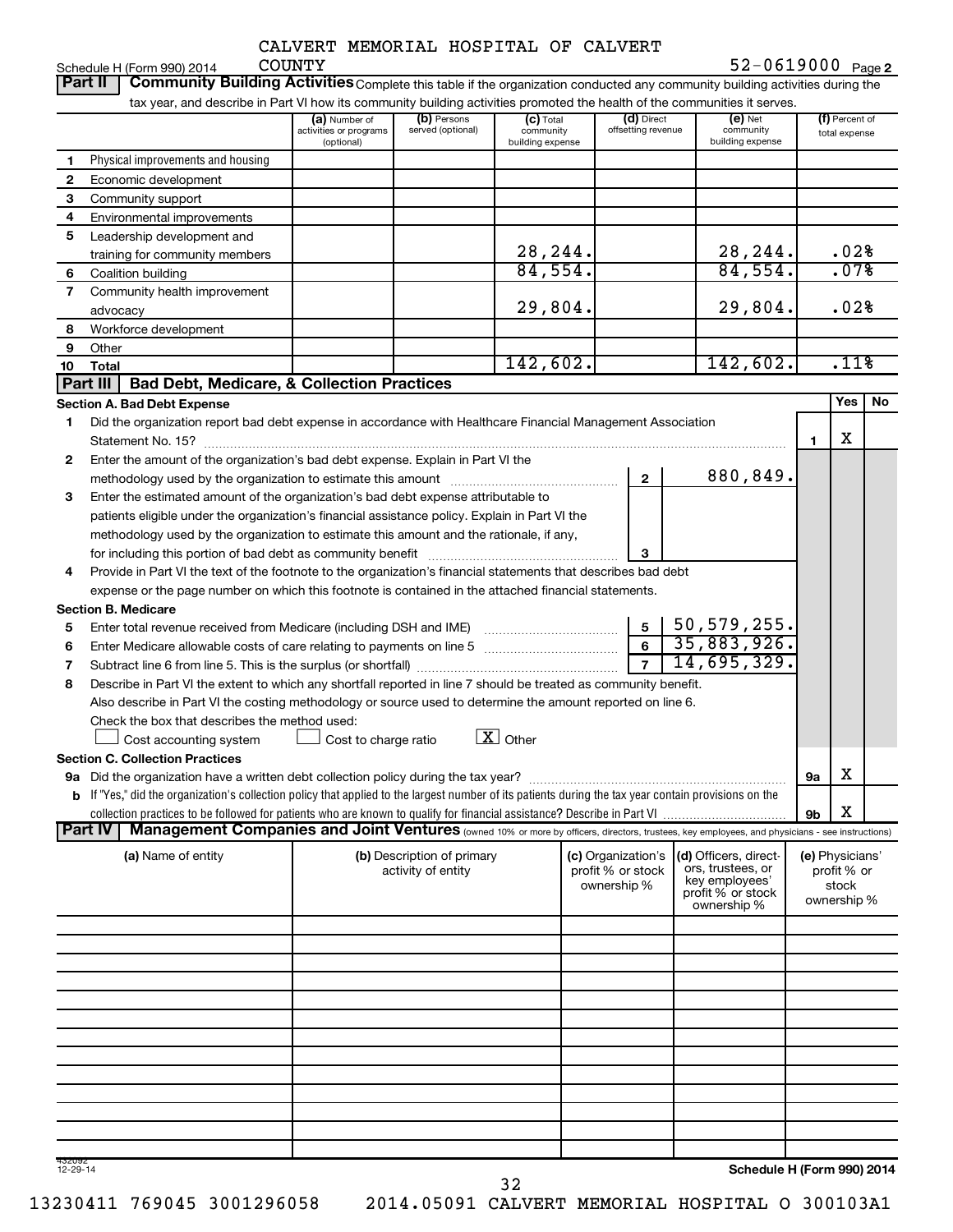$52 - 0619000$ 

| Schedule H (Form 990) 2014<br><b>COUNTY</b><br><b>Facility Information</b><br>Part V       |                   |                         |                     |                   |                                                              |             |          | $52 - 0619000$ Page 3      |           |
|--------------------------------------------------------------------------------------------|-------------------|-------------------------|---------------------|-------------------|--------------------------------------------------------------|-------------|----------|----------------------------|-----------|
|                                                                                            |                   |                         |                     |                   |                                                              |             |          |                            |           |
| <b>Section A. Hospital Facilities</b><br>(list in order of size, from largest to smallest) |                   |                         |                     |                   |                                                              |             |          |                            |           |
|                                                                                            |                   |                         |                     |                   |                                                              |             |          |                            |           |
| How many hospital facilities did the organization operate<br>1<br>during the tax year?     |                   |                         |                     |                   |                                                              |             |          |                            |           |
| Name, address, primary website address, and state license number                           | Licensed hospital | Gen. medical & surgical | Children's hospital | Teaching hospital | Oritical access hospital<br>Research facility<br>ER-24 hours |             |          |                            | Facility  |
| (and if a group return, the name and EIN of the subordinate hospital                       |                   |                         |                     |                   |                                                              |             | ER-other |                            | reporting |
| organization that operates the hospital facility)                                          |                   |                         |                     |                   |                                                              |             |          | Other (describe)           | group     |
| 1 CALVERT MEMORIAL HOSPITAL                                                                |                   |                         |                     |                   |                                                              |             |          |                            |           |
| 100 HOSPITAL ROAD                                                                          |                   |                         |                     |                   |                                                              |             |          |                            |           |
| PRINCE FREDERICK, MD 20678                                                                 |                   |                         |                     |                   |                                                              |             |          | SKILLED NURSING            |           |
|                                                                                            |                   |                         |                     |                   |                                                              |             |          | FAC, URGENT CARE           |           |
|                                                                                            |                   | X X                     |                     |                   |                                                              | $\mathbf X$ |          | CTRS, FAMILY PRAC          |           |
|                                                                                            |                   |                         |                     |                   |                                                              |             |          |                            |           |
|                                                                                            |                   |                         |                     |                   |                                                              |             |          |                            |           |
|                                                                                            |                   |                         |                     |                   |                                                              |             |          |                            |           |
|                                                                                            |                   |                         |                     |                   |                                                              |             |          |                            |           |
|                                                                                            |                   |                         |                     |                   |                                                              |             |          |                            |           |
|                                                                                            |                   |                         |                     |                   |                                                              |             |          |                            |           |
|                                                                                            |                   |                         |                     |                   |                                                              |             |          |                            |           |
|                                                                                            |                   |                         |                     |                   |                                                              |             |          |                            |           |
|                                                                                            |                   |                         |                     |                   |                                                              |             |          |                            |           |
|                                                                                            |                   |                         |                     |                   |                                                              |             |          |                            |           |
|                                                                                            |                   |                         |                     |                   |                                                              |             |          |                            |           |
|                                                                                            |                   |                         |                     |                   |                                                              |             |          |                            |           |
|                                                                                            |                   |                         |                     |                   |                                                              |             |          |                            |           |
|                                                                                            |                   |                         |                     |                   |                                                              |             |          |                            |           |
|                                                                                            |                   |                         |                     |                   |                                                              |             |          |                            |           |
|                                                                                            |                   |                         |                     |                   |                                                              |             |          |                            |           |
|                                                                                            |                   |                         |                     |                   |                                                              |             |          |                            |           |
|                                                                                            |                   |                         |                     |                   |                                                              |             |          |                            |           |
|                                                                                            |                   |                         |                     |                   |                                                              |             |          |                            |           |
|                                                                                            |                   |                         |                     |                   |                                                              |             |          |                            |           |
|                                                                                            |                   |                         |                     |                   |                                                              |             |          |                            |           |
|                                                                                            |                   |                         |                     |                   |                                                              |             |          |                            |           |
|                                                                                            |                   |                         |                     |                   |                                                              |             |          |                            |           |
|                                                                                            |                   |                         |                     |                   |                                                              |             |          |                            |           |
|                                                                                            |                   |                         |                     |                   |                                                              |             |          |                            |           |
|                                                                                            |                   |                         |                     |                   |                                                              |             |          |                            |           |
|                                                                                            |                   |                         |                     |                   |                                                              |             |          |                            |           |
|                                                                                            |                   |                         |                     |                   |                                                              |             |          |                            |           |
|                                                                                            |                   |                         |                     |                   |                                                              |             |          |                            |           |
|                                                                                            |                   |                         |                     |                   |                                                              |             |          |                            |           |
|                                                                                            |                   |                         |                     |                   |                                                              |             |          |                            |           |
|                                                                                            |                   |                         |                     |                   |                                                              |             |          |                            |           |
|                                                                                            |                   |                         |                     |                   |                                                              |             |          |                            |           |
|                                                                                            |                   |                         |                     |                   |                                                              |             |          |                            |           |
|                                                                                            |                   |                         |                     |                   |                                                              |             |          |                            |           |
|                                                                                            |                   |                         |                     |                   |                                                              |             |          |                            |           |
|                                                                                            |                   |                         |                     |                   |                                                              |             |          |                            |           |
|                                                                                            |                   |                         |                     |                   |                                                              |             |          |                            |           |
|                                                                                            |                   |                         |                     |                   |                                                              |             |          |                            |           |
|                                                                                            |                   |                         |                     |                   |                                                              |             |          |                            |           |
|                                                                                            |                   |                         |                     |                   |                                                              |             |          |                            |           |
|                                                                                            |                   |                         |                     |                   |                                                              |             |          |                            |           |
| 432093 12-29-14                                                                            |                   |                         |                     |                   |                                                              |             |          | Schedule H (Form 990) 2014 |           |
| ココ                                                                                         |                   |                         |                     |                   |                                                              |             |          |                            |           |

13230411 769045 3001296058 2014.05091 CALVERT MEMORIAL HOSPITAL O 300103A1

33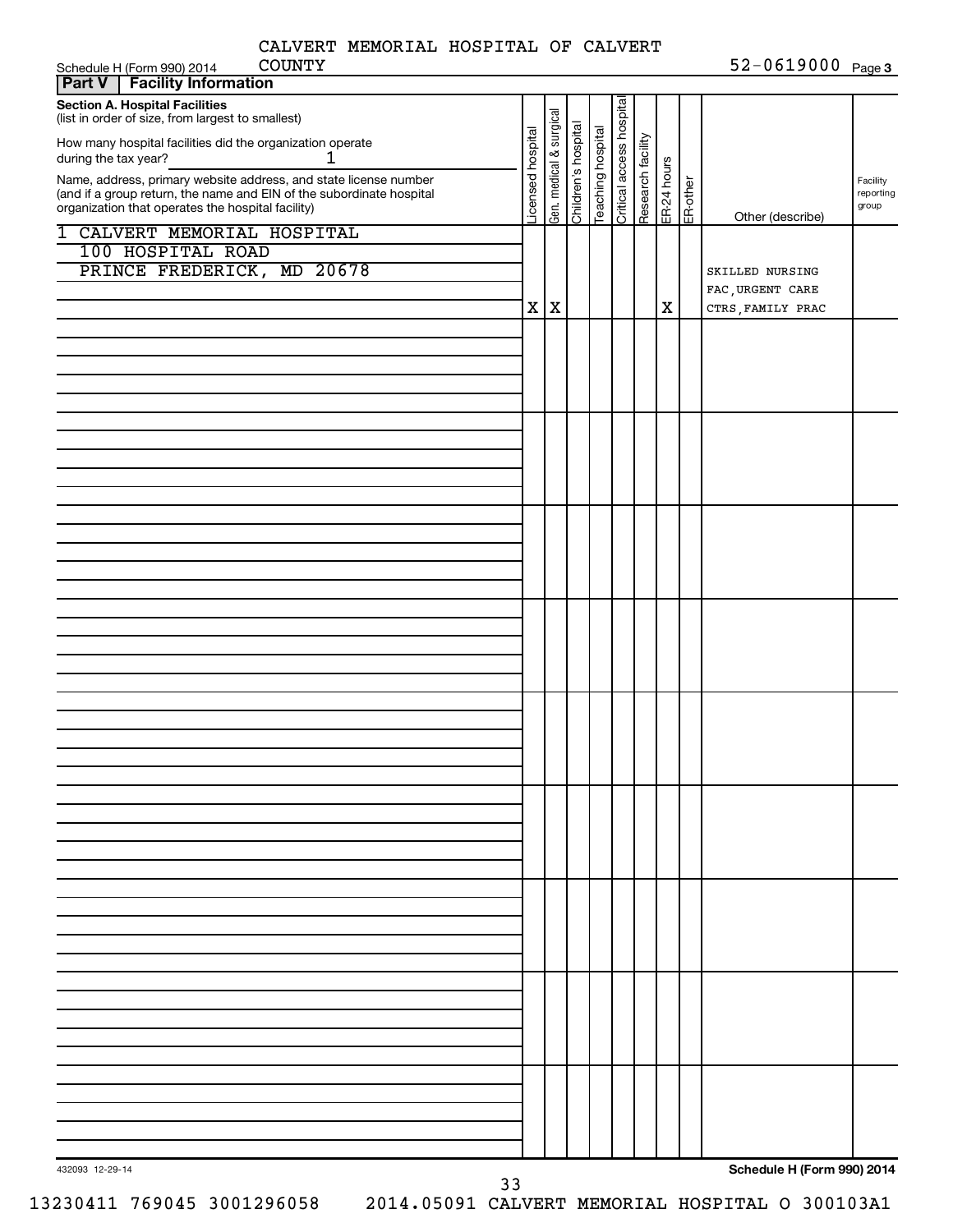| CALVERT MEMORIAL HOSPITAL OF CALVERT |  |  |  |
|--------------------------------------|--|--|--|
|--------------------------------------|--|--|--|

Schedule H (Form 990) 2014 COUNTY

## **Part V** | Facility Information (continued)

(Complete a separate Section B for each of the hospital facilities or facility reporting groups listed in Part V, Section A)

#### **Name of hospital facility or letter of facility reporting group** CALVERT MEMORIAL HOSPITAL

## **Line number of hospital facility, or line numbers of hospital**

| facilities in a facility reporting group (from Part V, Section A): $\;\;\bot\;$ |  |
|---------------------------------------------------------------------------------|--|
|                                                                                 |  |

|                                               |                                                                                                                                             |                 | Yes                     | No |  |  |
|-----------------------------------------------|---------------------------------------------------------------------------------------------------------------------------------------------|-----------------|-------------------------|----|--|--|
|                                               | <b>Community Health Needs Assessment</b>                                                                                                    |                 |                         |    |  |  |
|                                               | 1 Was the hospital facility first licensed, registered, or similarly recognized by a State as a hospital facility in the                    |                 |                         |    |  |  |
|                                               | current tax year or the immediately preceding tax year?                                                                                     | 1               |                         | х  |  |  |
|                                               | 2 Was the hospital facility acquired or placed into service as a tax-exempt hospital in the current tax year or                             |                 |                         |    |  |  |
|                                               |                                                                                                                                             | $\mathbf{2}$    |                         | х  |  |  |
| 3                                             | During the tax year or either of the two immediately preceding tax years, did the hospital facility conduct a                               |                 |                         |    |  |  |
|                                               |                                                                                                                                             | 3               | х                       |    |  |  |
|                                               | If "Yes," indicate what the CHNA report describes (check all that apply):                                                                   |                 |                         |    |  |  |
| a                                             | $\lfloor x \rfloor$<br>A definition of the community served by the hospital facility                                                        |                 |                         |    |  |  |
| b                                             | $\mathbf{X}$<br>Demographics of the community                                                                                               |                 |                         |    |  |  |
| c                                             | $\lfloor x \rfloor$<br>Existing health care facilities and resources within the community that are available to respond to the health needs |                 |                         |    |  |  |
|                                               | of the community                                                                                                                            |                 |                         |    |  |  |
| d                                             | $\lfloor x \rfloor$<br>How data was obtained                                                                                                |                 |                         |    |  |  |
| е                                             | $\lfloor x \rfloor$<br>The significant health needs of the community                                                                        |                 |                         |    |  |  |
|                                               | Primary and chronic disease needs and other health issues of uninsured persons, low-income persons, and minority                            |                 |                         |    |  |  |
|                                               | groups                                                                                                                                      |                 |                         |    |  |  |
| g                                             | $\mathbf{X}$<br>The process for identifying and prioritizing community health needs and services to meet the community health needs         |                 |                         |    |  |  |
| h                                             | $\lfloor x \rfloor$<br>The process for consulting with persons representing the community's interests                                       |                 |                         |    |  |  |
|                                               | Information gaps that limit the hospital facility's ability to assess the community's health needs                                          |                 |                         |    |  |  |
|                                               | Other (describe in Section C)                                                                                                               |                 |                         |    |  |  |
|                                               | $20 \t14$<br>Indicate the tax year the hospital facility last conducted a CHNA:                                                             |                 |                         |    |  |  |
| 5                                             | In conducting its most recent CHNA, did the hospital facility take into account input from persons who represent the broad                  |                 |                         |    |  |  |
|                                               | interests of the community served by the hospital facility, including those with special knowledge of or expertise in public                |                 |                         |    |  |  |
|                                               | health? If "Yes," describe in Section C how the hospital facility took into account input from persons who represent the                    |                 |                         |    |  |  |
|                                               |                                                                                                                                             | 5               | х                       |    |  |  |
|                                               | 6a Was the hospital facility's CHNA conducted with one or more other hospital facilities? If "Yes," list the other                          |                 |                         |    |  |  |
|                                               |                                                                                                                                             | 6a              |                         | х  |  |  |
| b                                             | Was the hospital facility's CHNA conducted with one or more organizations other than hospital facilities? If "Yes,"                         |                 |                         |    |  |  |
|                                               | list the other organizations in Section C                                                                                                   | 6b              | х                       |    |  |  |
| 7                                             |                                                                                                                                             | $\overline{7}$  | $\overline{\mathtt{x}}$ |    |  |  |
|                                               | If "Yes," indicate how the CHNA report was made widely available (check all that apply):                                                    |                 |                         |    |  |  |
| a                                             | $\lfloor \mathbf{X} \rfloor$ Hospital facility's website (list url): $\texttt{WWW.CALVERTHOSPITAL\texttt{-}ORG}$                            |                 |                         |    |  |  |
| b                                             | Other website (list url):                                                                                                                   |                 |                         |    |  |  |
| с                                             | Made a paper copy available for public inspection without charge at the hospital facility                                                   |                 |                         |    |  |  |
|                                               | $X$ Other (describe in Section C)                                                                                                           |                 |                         |    |  |  |
|                                               | Did the hospital facility adopt an implementation strategy to meet the significant community health needs                                   |                 |                         |    |  |  |
|                                               |                                                                                                                                             | 8               | Χ                       |    |  |  |
| 9                                             | Indicate the tax year the hospital facility last adopted an implementation strategy: 20 $14$                                                |                 |                         |    |  |  |
|                                               |                                                                                                                                             | 10              | х                       |    |  |  |
|                                               | WWW.CALVERTHOSPITAL.ORG<br>a If "Yes," (list url):                                                                                          |                 |                         |    |  |  |
|                                               |                                                                                                                                             | 10 <sub>b</sub> |                         | х  |  |  |
|                                               | 11 Describe in Section C how the hospital facility is addressing the significant needs identified in its most                               |                 |                         |    |  |  |
|                                               | recently conducted CHNA and any such needs that are not being addressed together with the reasons why                                       |                 |                         |    |  |  |
|                                               | such needs are not being addressed.                                                                                                         |                 |                         |    |  |  |
|                                               | 12a Did the organization incur an excise tax under section 4959 for the hospital facility's failure to conduct a                            |                 |                         |    |  |  |
|                                               | CHNA as required by section $501(r)(3)$ ?                                                                                                   | 12a             |                         | х  |  |  |
|                                               |                                                                                                                                             | 12 <sub>b</sub> |                         |    |  |  |
|                                               | c If "Yes" to line 12b, what is the total amount of section 4959 excise tax the organization reported on Form 4720                          |                 |                         |    |  |  |
|                                               | for all of its hospital facilities? \$                                                                                                      |                 |                         |    |  |  |
| Schedule H (Form 990) 2014<br>432094 12-29-14 |                                                                                                                                             |                 |                         |    |  |  |

34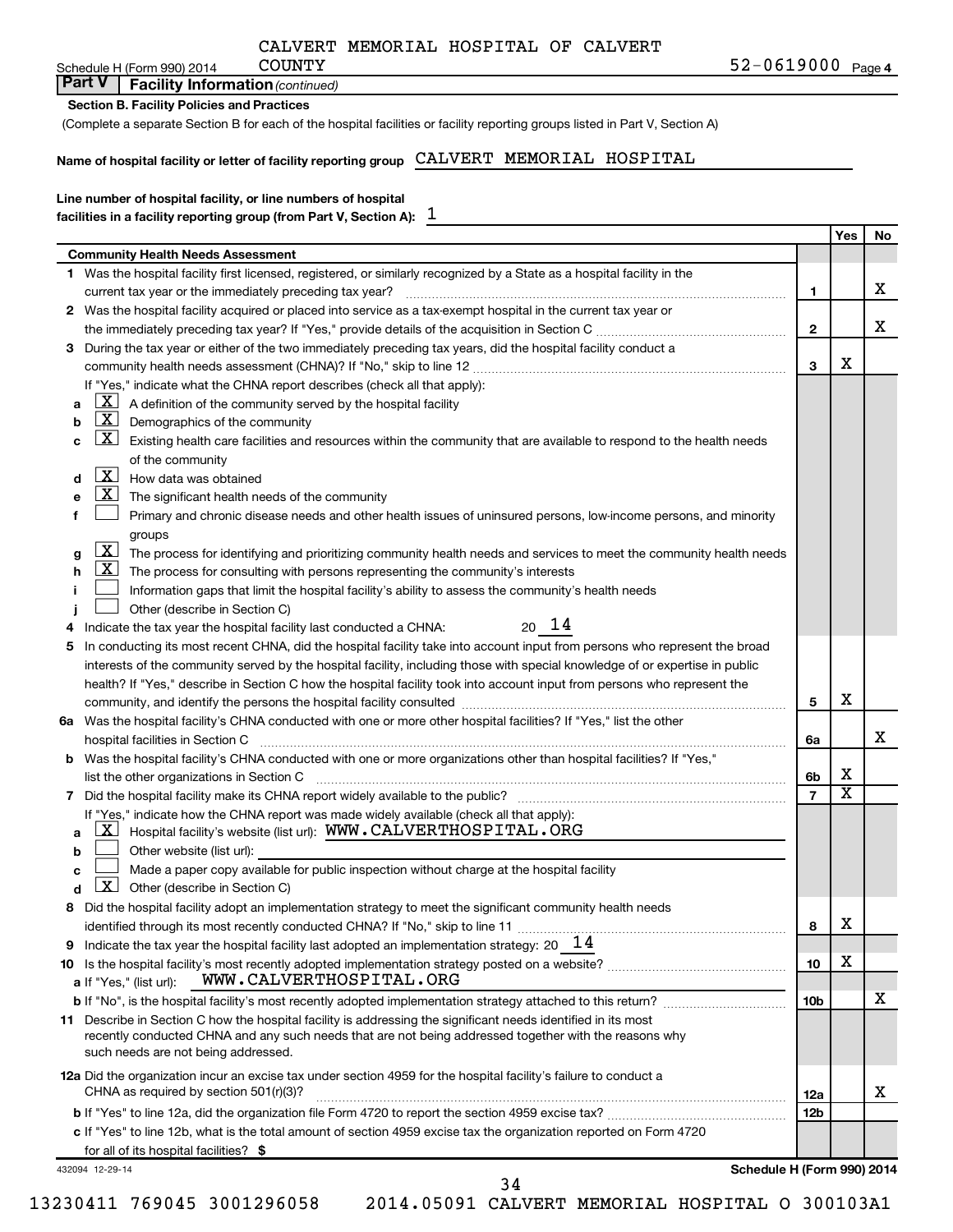| CALVERT MEMORIAL HOSPITAL OF CALVERT |
|--------------------------------------|
|--------------------------------------|

Schedule H (Form 990) 2014 COUNTY

**5** COUNTY 52-0619000

| <b>Part V</b> Facility Information (continued) |  |
|------------------------------------------------|--|
|                                                |  |

**Financial Assistance Policy (FAP)**

### **Name of hospital facility or letter of facility reporting group** CALVERT MEMORIAL HOSPITAL

|    |                              |                                                                                                                                       |    | Yes | No |
|----|------------------------------|---------------------------------------------------------------------------------------------------------------------------------------|----|-----|----|
|    |                              | Did the hospital facility have in place during the tax year a written financial assistance policy that:                               |    |     |    |
|    |                              | 13 Explained eligibility criteria for financial assistance, and whether such assistance included free or discounted care?             | 13 | х   |    |
|    |                              | If "Yes," indicate the eligibility criteria explained in the FAP:                                                                     |    |     |    |
| а  | <u>x  </u>                   | 200<br>Federal poverty guidelines (FPG), with FPG family income limit for eligibility for free care of<br>%                           |    |     |    |
|    |                              | 300<br>and FPG family income limit for eligibility for discounted care of<br>%                                                        |    |     |    |
| b  |                              | Income level other than FPG (describe in Section C)                                                                                   |    |     |    |
| c  | $\lfloor x \rfloor$          | Asset level                                                                                                                           |    |     |    |
| d  | <u>x</u>                     | Medical indigency                                                                                                                     |    |     |    |
| е  |                              | Insurance status                                                                                                                      |    |     |    |
| f  | <u>x</u>                     | Underinsurance status                                                                                                                 |    |     |    |
| g  |                              | Residency                                                                                                                             |    |     |    |
| h  |                              | Other (describe in Section C)                                                                                                         |    |     |    |
| 14 |                              |                                                                                                                                       | 14 | х   |    |
| 15 |                              |                                                                                                                                       | 15 | X   |    |
|    |                              | If "Yes," indicate how the hospital facility's FAP or FAP application form (including accompanying instructions)                      |    |     |    |
|    |                              | explained the method for applying for financial assistance (check all that apply):                                                    |    |     |    |
|    | <u>x</u>                     | Described the information the hospital facility may require an individual to provide as part of his or her application                |    |     |    |
| b  | $\lfloor \texttt{X} \rfloor$ | Described the supporting documentation the hospital facility may require an individual to submit as part of his                       |    |     |    |
|    |                              | or her application                                                                                                                    |    |     |    |
| с  | $\lfloor x \rfloor$          | Provided the contact information of hospital facility staff who can provide an individual with information                            |    |     |    |
|    |                              | about the FAP and FAP application process                                                                                             |    |     |    |
| d  |                              | Provided the contact information of nonprofit organizations or government agencies that may be sources                                |    |     |    |
|    |                              | of assistance with FAP applications                                                                                                   |    |     |    |
| е  |                              | Other (describe in Section C)                                                                                                         |    |     |    |
| 16 |                              |                                                                                                                                       | 16 | х   |    |
|    |                              | If "Yes," indicate how the hospital facility publicized the policy (check all that apply):                                            |    |     |    |
| а  | <u>x</u>                     | The FAP was widely available on a website (list url): WWW.CALVERTHOSPITAL.ORG                                                         |    |     |    |
| b  | <u>  X </u>                  | The FAP application form was widely available on a website (list url): WWW.CALVERTHOSPITAL.ORG                                        |    |     |    |
| с  | <u>  X</u>                   | A plain language summary of the FAP was widely available on a website (list url): WWW.CALVERTHOSPITAL.ORG                             |    |     |    |
| d  | $\mathbf{X}$                 | The FAP was available upon request and without charge (in public locations in the hospital facility and by mail)                      |    |     |    |
| е  | $\lfloor x \rfloor$          | The FAP application form was available upon request and without charge (in public locations in the hospital                           |    |     |    |
|    |                              | facility and by mail)                                                                                                                 |    |     |    |
| f  | $\lfloor \texttt{X} \rfloor$ | A plain language summary of the FAP was available upon request and without charge (in public locations in                             |    |     |    |
|    |                              | the hospital facility and by mail)                                                                                                    |    |     |    |
| g  | <u>x</u>                     | Notice of availability of the FAP was conspicuously displayed throughout the hospital facility                                        |    |     |    |
| h  |                              | Notified members of the community who are most likely to require financial assistance about availability of the FAP                   |    |     |    |
|    |                              | Other (describe in Section C)                                                                                                         |    |     |    |
|    |                              |                                                                                                                                       |    |     |    |
|    |                              | <b>Billing and Collections</b>                                                                                                        |    |     |    |
|    |                              | 17 Did the hospital facility have in place during the tax year a separate billing and collections policy, or a written financial      |    |     |    |
|    |                              | assistance policy (FAP) that explained all of the actions the hospital facility or other authorized party may take upon               |    |     |    |
|    |                              |                                                                                                                                       | 17 | X   |    |
|    |                              | 18 Check all of the following actions against an individual that were permitted under the hospital facility's policies during the tax |    |     |    |
|    |                              | year before making reasonable efforts to determine the individual's eligibility under the facility's FAP:                             |    |     |    |
| а  |                              | Reporting to credit agency(ies)                                                                                                       |    |     |    |
| b  |                              | Selling an individual's debt to another party                                                                                         |    |     |    |
|    |                              |                                                                                                                                       |    |     |    |

- **c**  $\perp$  Actions that require a legal or judicial process  $\perp$
- **d** Other similar actions (describe in Section C)
- **e**  $\boxed{\textbf{X}}$  None of these actions or other similar actions were permitted

**Schedule H (Form 990) 2014**

432095 11-04-15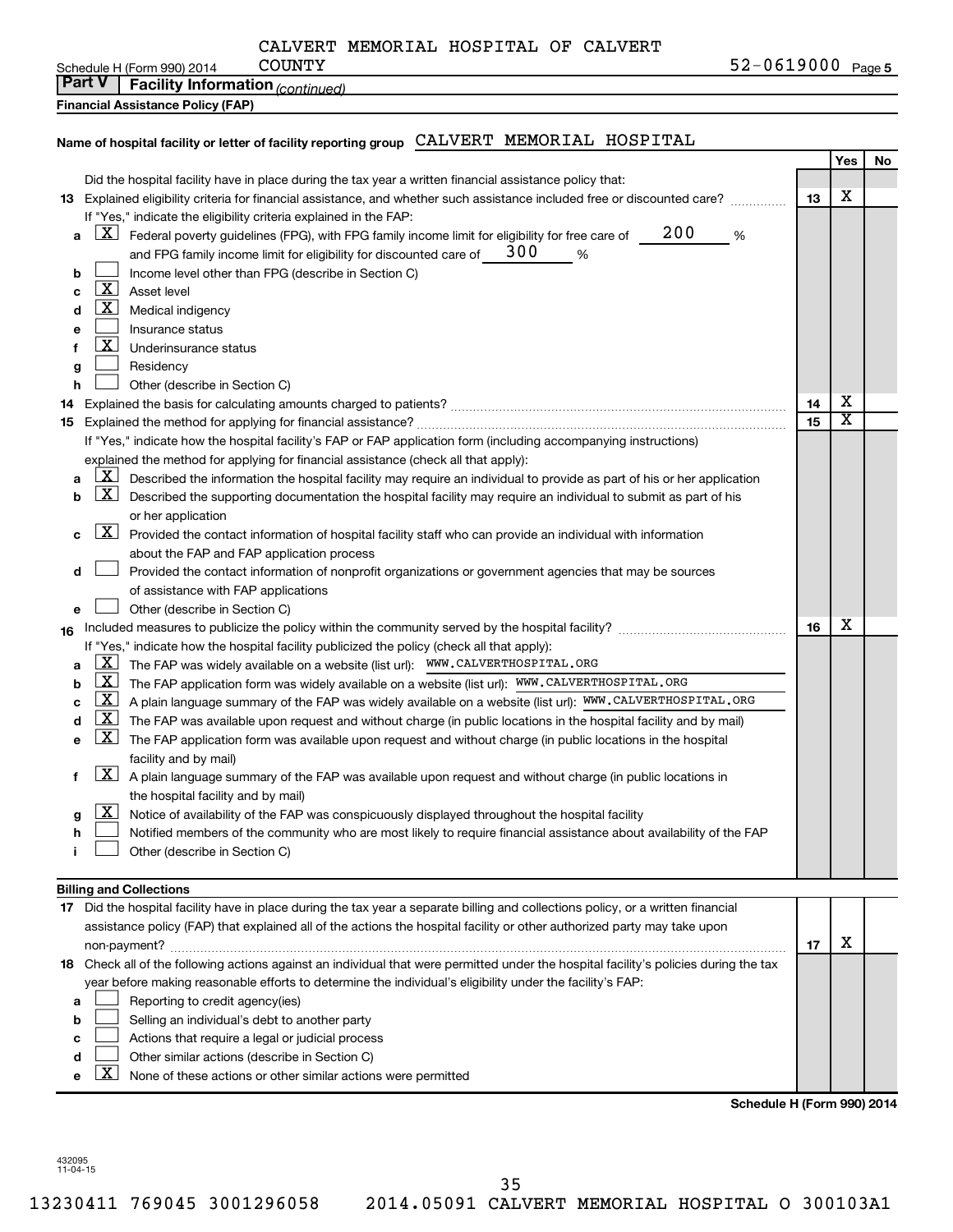| CALVERT MEMORIAL HOSPITAL OF CALVERT |  |  |  |  |
|--------------------------------------|--|--|--|--|
|--------------------------------------|--|--|--|--|

Schedule H (Form 990) 2014  $\qquad$  COUNTY

#### **Name of hospital facility or letter of facility reporting group** CALVERT MEMORIAL HOSPITAL **Yes No 19** Did the hospital facility or other authorized party perform any of the following actions during the tax year **19 a b c d 20 a b c d e f Policy Relating to Emergency Medical Care 21 21 a b c d Charges to Individuals Eligible for Assistance Under the FAP (FAP-Eligible Individuals) 22 a b c d 23** During the tax year, did the hospital facility charge any FAP-eligible individual to whom the hospital facility provided **24** During the tax year, did the hospital facility charge any FAP-eligible individual an amount equal to the gross charge for any **23 24 Part V** | Facility Information (continued) before making reasonable efforts to determine the individual's eligibility under the facility's FAP? ~~~~~~~~~~~~~~ If "Yes", check all actions in which the hospital facility or a third party engaged: Reporting to credit agency(ies) Selling an individual's debt to another party Actions that require a legal or judicial process Other similar actions (describe in Section C) Indicate which efforts the hospital facility or other authorized party made before initiating any of the actions listed (whether or not checked) in line 19 (check all that apply): Notified individuals of the financial assistance policy on admission Notified individuals of the financial assistance policy prior to discharge Notified individuals of the financial assistance policy in communications with the individuals regarding the individuals' bills  $\boxed{\text{X}}$  Documented its determination of whether individuals were eligible for financial assistance under the hospital facility's financial assistance policy Other (describe in Section C) None of these efforts were made Did the hospital facility have in place during the tax year a written policy relating to emergency medical care that required the hospital facility to provide, without discrimination, care for emergency medical conditions to individuals regardless of their eligibility under the hospital facility's financial assistance policy? If "No," indicate why: The hospital facility did not provide care for any emergency medical conditions The hospital facility's policy was not in writing The hospital facility limited who was eligible to receive care for emergency medical conditions (describe in Section C) Other (describe in Section C) Indicate how the hospital facility determined, during the tax year, the maximum amounts that can be charged to FAP-eligible individuals for emergency or other medically necessary care. The hospital facility used its lowest negotiated commercial insurance rate when calculating the maximum amounts that can be charged The hospital facility used the average of its three lowest negotiated commercial insurance rates when calculating the maximum amounts that can be charged The hospital facility used the Medicare rates when calculating the maximum amounts that can be charged  $\boxed{\textbf{X}}$  Other (describe in Section C) emergency or other medically necessary services more than the amounts generally billed to individuals who had insurance covering such care? ~~~~~~~~~~~~~~~~~~~~~~~~~~~~~~~~~~~~~~~~~~~~~~~ If "Yes," explain in Section C. service provided to that individual? ~~~~~~~~~~~~~~~~~~~~~~~~~~~~~~~~~~~~~~~~~~~~~ If "Yes," explain in Section C.  $\Box$  $\Box$  $\Box$  $\Box$  $\boxed{\text{X}}$  $\boxed{\text{X}}$  $\boxed{\text{X}}$  $\Box$  $\Box$  $\Box$  $\Box$  $\Box$  $\Box$  $\Box$  $\Box$  $\Box$ X X X X

**Schedule H (Form 990) 2014**

432096  $09-29-15$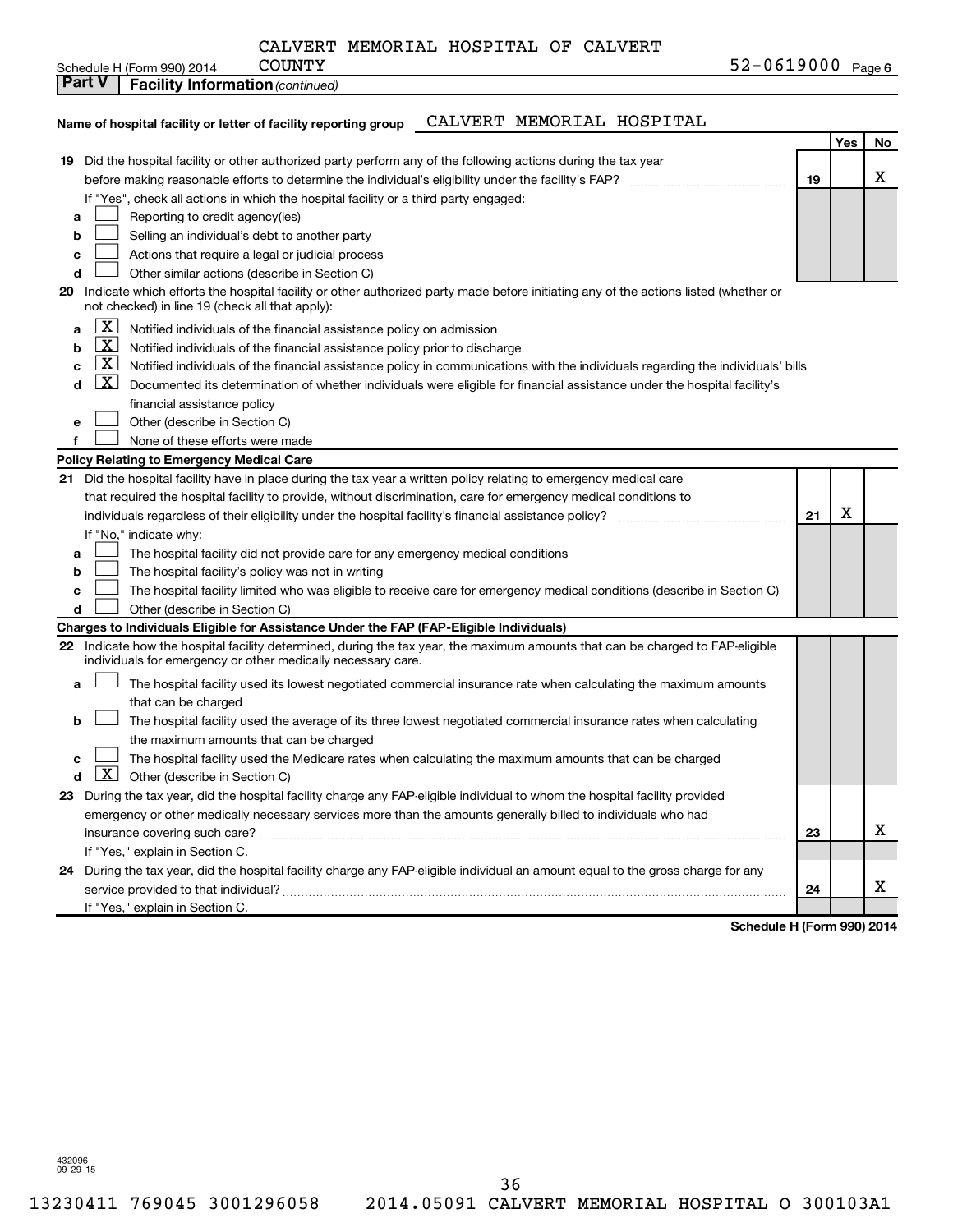**7** COUNTY 52-0619000

#### **Part V** | Facility Information (continued) Schedule H (Form 990) 2014 COUNTY

Section C. Supplemental Information for Part V, Section B. Provide descriptions required for Part V, Section B, lines 2, 3j, 5, 6a, 6b, 7d, 11, 13b, 13h, 15e, 16i, 18d, 19d, 20e, 21c, 21d, 22d, 23, and 24. If applicable, provide separate descriptions for each hospital facility in a facility reporting group, designated by facility reporting group letter and hospital facility line number from Part V, Section A ("A, 1," "A, 4," "B, 2" "B, 3," etc.) and name of hospital facility.

CALVERT MEMORIAL HOSPITAL:

PART V, SECTION B, LINE 5: CALVERT MEMORIAL HOSPITAL TOOK INTO ACCOUNT

INPUT FROM REPRESENTATIVES OF THE COMMUNITY SERVED BY THE HOSPITAL

FACILITY, INCLUDING THOSE WITH SPECIALIZED KNOWLEDGE OF OR EXPERTISE IN

PUBLIC HEALTH, COMMUNITY LEADERS, AND LEADERS OR REPRESENTATIVES OF LOW

INCOME OR UNDERSERVED GROUPS SERVED IN THE COMMUNITY. IN PARTICULAR,

CALVERT MEMORIAL HOSPITAL PARTNERED WITH NUMEROUS COMMUNITY LEADERS

THROUGH THE CALVERT COUNTY COMMUNITY HEALTH IMPROVEMENT ROUNDTABLE (THE

"ROUNDTABLE") TO JOINTLY DEVELOP THE CHNA. THE SPECIFIC MEMBERS OF THE

ROUNDTABLE WERE AS FOLLOWS:

SEAN CROSBY, ASSISTANT DIRECTOR FOR CHILD SUPPORT ENFORCEMENT

CALVERT COUNTY DEPARTMENT OF SOCIAL SERVICES

DONNA NICOLAS, SCHOOL NURSE SUPERVISOR

KIM ROOF, STUDENT SERVICES SUPERVISOR

DAVID CURRY, SCHOOL SUPERINTENDENT

CALVERT COUNTY PUBLIC SCHOOLS

LAURENCE POLSKY, HEALTH OFFICER

CALVERT COUNTY HEALTH DEPARTMENT

MAUREEN HOFFMAN, DIRECTOR - DEPARTMENT OF COMMUNITY RESOURCES

CALVERT COUNTY GOVERNMENT

JAMES XINIS, PRESIDENT & CEO

432097 12-29-14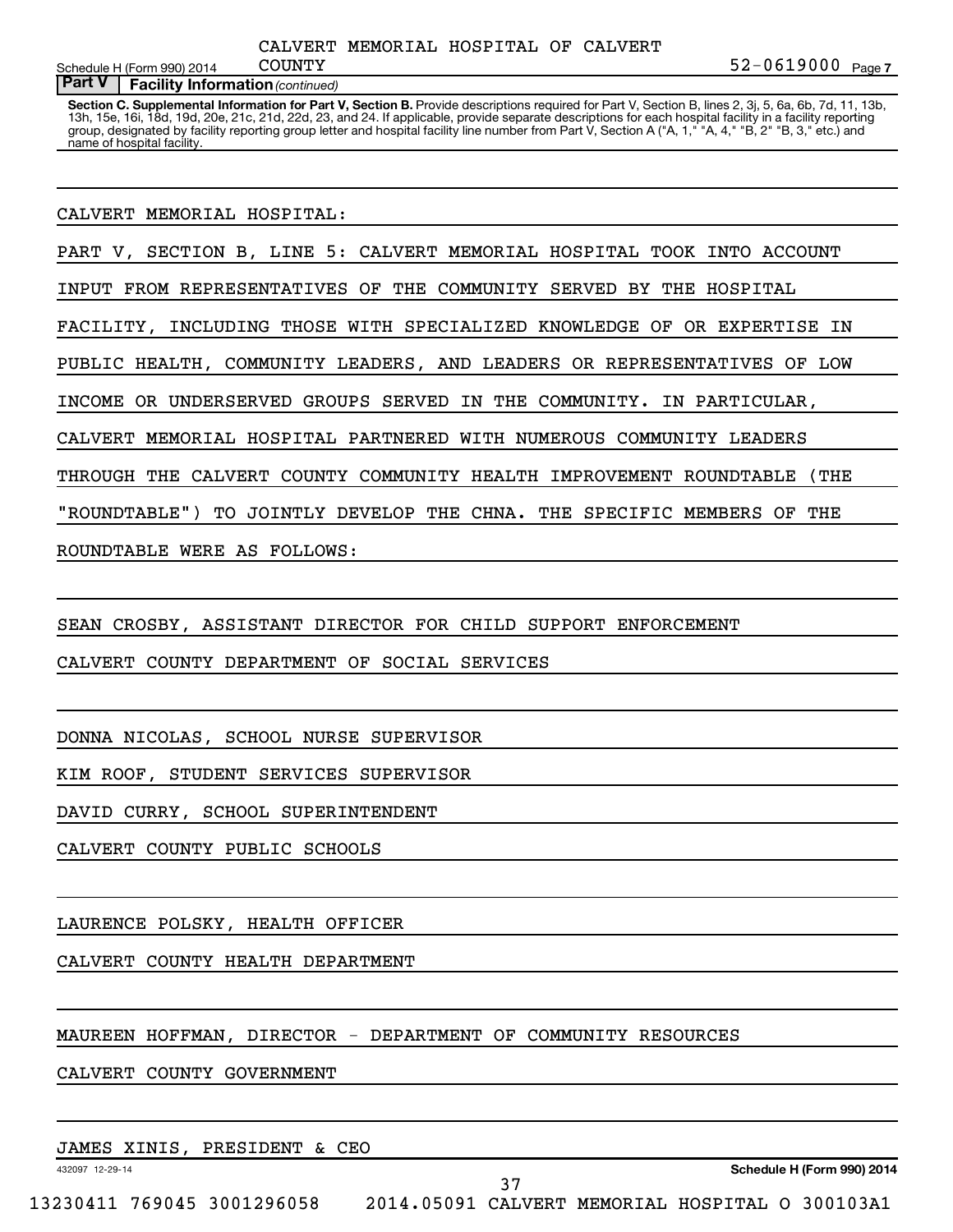Schedule H (Form 990) 2014  $\sim$  COUNTY

**Part V** | Facility Information (continued)

Section C. Supplemental Information for Part V, Section B. Provide descriptions required for Part V, Section B, lines 2, 3j, 5, 6a, 6b, 7d, 11, 13b, 13h, 15e, 16i, 18d, 19d, 20e, 21c, 21d, 22d, 23, and 24. If applicable, provide separate descriptions for each hospital facility in a facility reporting group, designated by facility reporting group letter and hospital facility line number from Part V, Section A ("A, 1," "A, 4," "B, 2" "B, 3," etc.) and name of hospital facility.

CALVERT MEMORIAL HOSPITAL

TERRY LONG, EXECUTIVE DIRECTOR

ARC OF SOUTHERN MARYLAND

MICHAEL SHAW, EXECUTIVE DIRECTOR

CALVERT HEALTHCARE SOLUTIONS

CALVERT MEMORIAL HOSPITAL:

PART V, SECTION B, LINE 6B: THE HOSPITAL COLLABORATED WITH A NUMBER OF

ORGANIZATIONS WITHIN THE COMMUNITY IN DEVELOPING THE HOSPITAL'S CHNA. THE

ORGANIZATIONS INCLUDED THE FOLLOWING:

CALVERT COUNTY DEPARTMENT OF SOCIAL SERVICES

PRINCE FREDERICK, MD

CALVERT COUNTY HEALTH DEPARTMENT

BARSTOW, MD

DUNKIRK FAMILY PRACTICE

DUNKIRK, MD

CALVERT COUNTY GOVERNMENT

PRINCE FREDERICK, MD

| CALVERT HEALTHCARE SOLUTIONS |  |
|------------------------------|--|
|------------------------------|--|

432097 12-29-14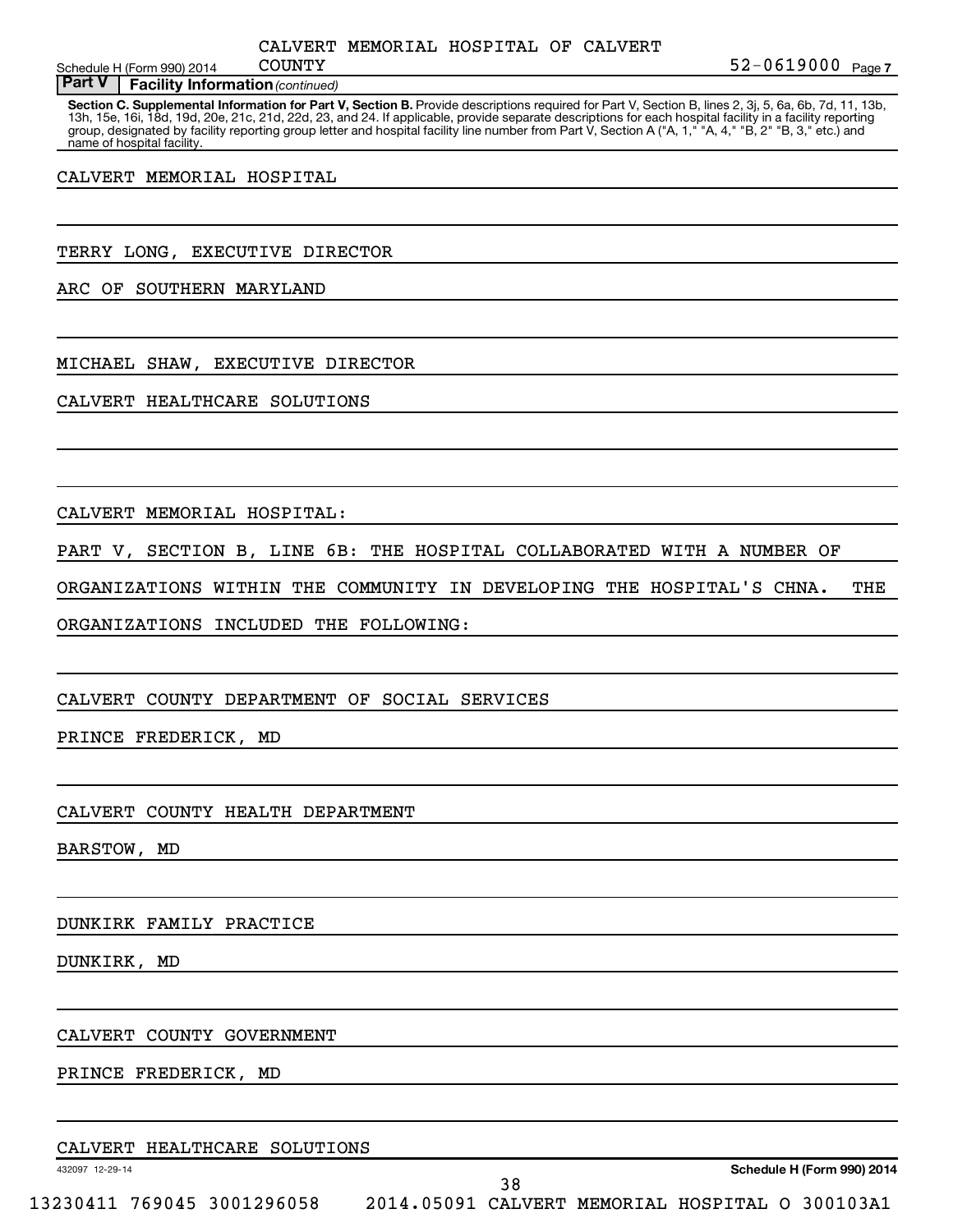Schedule H (Form 990) 2014  $\sim$  COUNTY

**Part V** | Facility Information (continued)

Section C. Supplemental Information for Part V, Section B. Provide descriptions required for Part V, Section B, lines 2, 3j, 5, 6a, 6b, 7d, 11, 13b, 13h, 15e, 16i, 18d, 19d, 20e, 21c, 21d, 22d, 23, and 24. If applicable, provide separate descriptions for each hospital facility in a facility reporting group, designated by facility reporting group letter and hospital facility line number from Part V, Section A ("A, 1," "A, 4," "B, 2" "B, 3," etc.) and name of hospital facility.

LUSBY, MD

CALVERT COUNTY PUBLIC SCHOOLS

PRINCE FREDERICK, MD

ARC OF SOUTHERN MARYLAND

PRINCE FREDERICK, MD

CALVERT MEMORIAL HOSPITAL:

PART V, SECTION B, LINE 7D: THE DIRECT WEBSITE ADDRESS FOR THE HOSPITAL'S

CHNA IS - HTTP://WWW.CALVERTHOSPITAL.ORG/BODY.CFM?ID=1269

CALVERT MEMORIAL HOSPITAL:

432097 12-29-14

PART V, SECTION B, LINE 11: THE HOSPITAL'S MOST RECENT COMMUNITY HEALTH NEEDS ASSESSMENT (CHNA) IDENTIFIED THE FOLLOWING THREE HEALTH AREAS AS THE TOP PRIORITIES: ACCESS TO HEALTH SERVICES, CANCER AND SUBSTANCE ABUSE. THE HOSPITAL FELT THAT IT HAS STRONGER EXPERTISE AND COMPETENCIES TO ADDRESS ACCESS TO HEALTH SERVICES AND CANCER BUT WOULD ALSO ADDRESS THE THIRD PRIORITY AREA OF SUBSTANCE ABUSE WITH A STRONG COLLABORATION WITH THE CALVERT COUNTY HEALTH DEPARTMENT.

DURING FY 2015, THE FOLLOWING OUTCOMES WERE ACHIEVED:

(1) IDENTIFIED NEED - ACCESS TO HEALTH SERVICES - ESTABLISHED CALVERT

CARES POST-DISCHARGE CLINIC FOR HIGH RISK PATIENTS WITH DIABETES,

39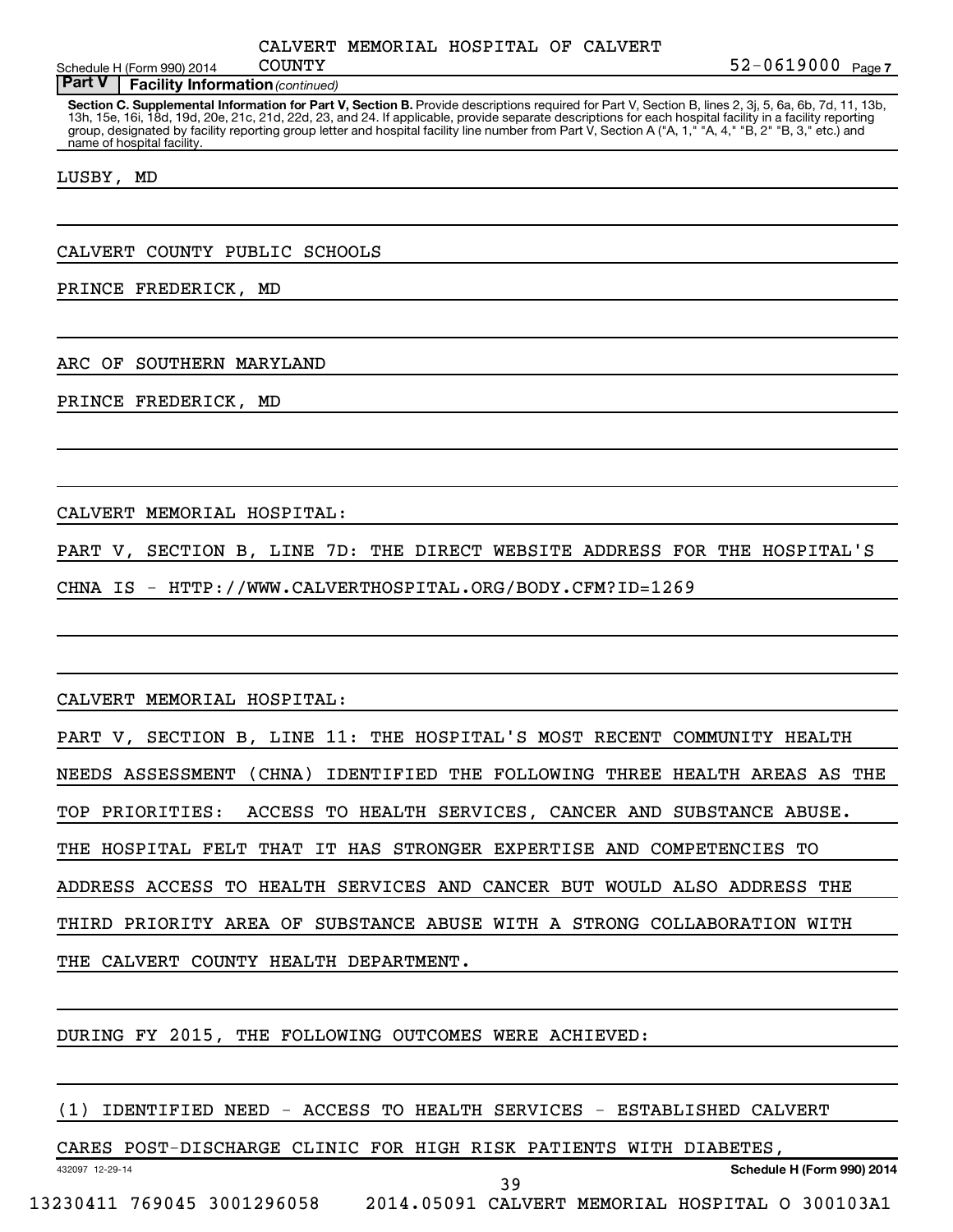**Part V** | Facility Information (continued) Schedule H (Form 990) 2014 COUNTY

Section C. Supplemental Information for Part V, Section B. Provide descriptions required for Part V, Section B, lines 2, 3j, 5, 6a, 6b, 7d, 11, 13b, 13h, 15e, 16i, 18d, 19d, 20e, 21c, 21d, 22d, 23, and 24. If applicable, provide separate descriptions for each hospital facility in a facility reporting group, designated by facility reporting group letter and hospital facility line number from Part V, Section A ("A, 1," "A, 4," "B, 2" "B, 3," etc.) and name of hospital facility.

HYPERTENSION, CHF AND COPD TO IMPROVE THE TRANSFORMATION OF THE HEALTHCARE DELIVERY SYSTEM THROUGH CARE COORDINATION AND CLINICAL INTEGRATION. IN FY 2015, 8.23% OF THE TARGET PATIENTS WERE READMITTED, REDUCED FROM 8.98% IN FY 2014, WHICH IS A 12.52% IMPROVEMENT.

(2) IDENTIFIED NEED - ACCESS TO HEALTH SERVICES - DENTAL CARE - THE PRIMARY OBJECTIVE WAS THE PROPER NAVIGATON OF EMERGENCEY ROOM DENTAL VISITS TO CALVERT COMMUNITY DENTAL CARE AND CARE COORDINATION TO HAVE PATIENTS RECEIVE THE RIGHT CARE AT THE RIGHT TIME AT THE RIGHT PLACE. THERE WAS A REDUCTION OF EMERGENCY ROOM UTILIZATION FOR NON-TRAUMA RELATED DENTAL VISITS. THE HOSPITAL HAD A 51% ENGAGEMENT RATE WITH 83% OF PATIENTS SEEN NOT RETURNING TO THE EMERGENCY ROOM.

(3) IDENTIFIED NEED - ACCESS TO HEALTH SERVICES - PROVIDER SHORTAGE - THE PRIMARY OBJECTIVE WAS TO INCREASE ACCESS TO PRIMARY CARE AND SPECIALTY CARE SERVICES FOR THE MEDICAL ASSISTANCE POPULATION. ROUTINE MEDICAL VISITS WERE PROVIDED TO 47.3% OF ADOLESCENTS AND 87.1% OF ADULTS IN THE TARGET POPULATION.

432097 12-29-14 **Schedule H (Form 990) 2014** (4) IDENTIFIED NEED - CANCER - THE PRIMARY OBJECTIVES WERE TO DEVELOP AND DEPLOY AN EDUCATION AND OUTREACH PLAN TO INCREASE AWARENESS OF THE IMPORTANCE OF EARLY DETECTION, OFFER HEALTH LIFESTYLE PROGRAMS AND PROVIDE ACCESS TO LOW COST AND FREE SCREENINGS. OVER 4,000 RESIDENTS FROM ALL AGES AND STAGES OF LIFE PARTICIPATED IN ONE ASPECT OR ANOTHER OF OUR COMMUNITY COORDINATION CARE TEAM CANCER FOCUSED PROGRAMS - 1,168 CHILDREN AND ADULTS PARTICIPATED IN THE CALVERT CAN INITIATIVE, 539 PEOPLE PARTICIPATED IN CANCER SCREENING PROGRAMS AND 3,317 PEOPLE PARTICIPATED IN CANCER 13230411 769045 3001296058 2014.05091 CALVERT MEMORIAL HOSPITAL O 300103A1 40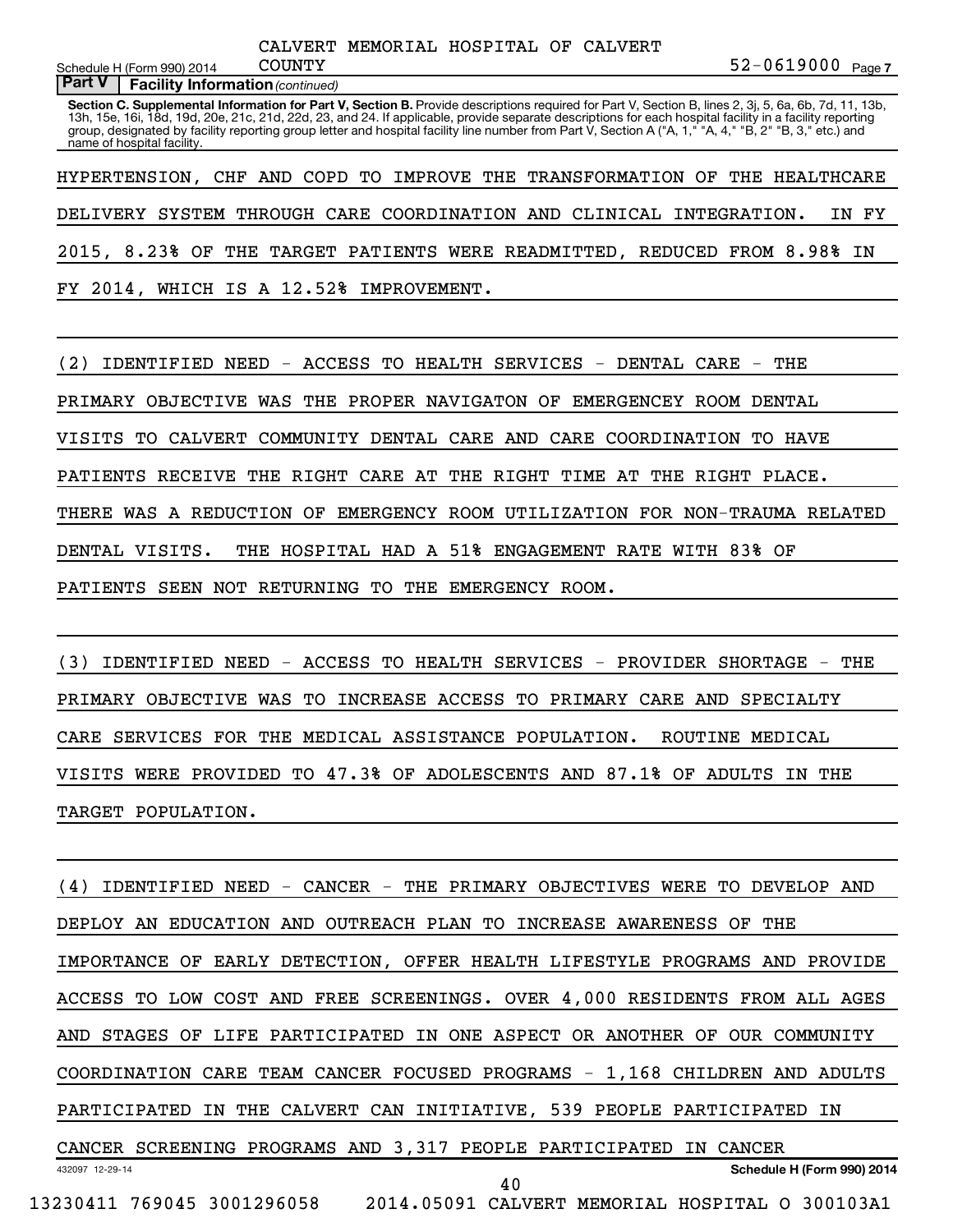#### **Part V** | Facility Information (continued)

Section C. Supplemental Information for Part V, Section B. Provide descriptions required for Part V, Section B, lines 2, 3j, 5, 6a, 6b, 7d, 11, 13b, 13h, 15e, 16i, 18d, 19d, 20e, 21c, 21d, 22d, 23, and 24. If applicable, provide separate descriptions for each hospital facility in a facility reporting group, designated by facility reporting group letter and hospital facility line number from Part V, Section A ("A, 1," "A, 4," "B, 2" "B, 3," etc.) and name of hospital facility.

#### EDUCATION PROGRAMS.

(5) IDENTIFIED NEED - SUBSTANCE ABUSE - THE PRIMARY OBECTIVES WERE TO PROMOTE SMOKING CESSATION CLASSES AND PRESENT EDUCATIONAL PROGRAMS TO MIDDLE SCHOOL AND COMMUNITY YOUTH ON THE DANGERS OF SMOKING. 113 ADULTS ATTENDED THE SMOKING CESSATION PROGRAMS AND 1,893 ADOLESCENTS ATTENDED THE "TOBACCO ROAD SHOW" EDUCATION PROGRAM.

432097 12-29-14 **Schedule H (Form 990) 2014** OVERALL, TWELVE DIFFERENT COMMUNITY HEALTH NEEDS WERE IDENTIFIED IN THE CHNA. THEY INCLUDED THE FOLLOWING: ACCESS TO HEALTH SERVICES, CANCER, SUBSTANCE ABUSE, CHILDREN'S HEALTH, DIABETES, EXERCISE, NUTRITION & WEIGHT, HEART DISEASE & STROKE, MENTAL HEALTH & MENTAL DISORDERS, ORAL HEALTH, OLDER ADULTS & AGING, TEEN & ADOLESCENT HEALTH AND WOMEN'S HEALTH. DUE TO LIMITED RESOURCES AND FUNDS, FUNDAMENTALLY THE HOSPITAL COULD NOT ADDRESS ALL TWELVE OF THE IDENTIFITED NEEDS. SO IT DEVELOPED A DECISION-MAKING TEAM TO PRIORITIZE AND IDENTIFY THE NEEDS THE HOSPITAL WOULD COMMIT TO ADDRESSING THROUGH ITS IMPLEMENTAION STRATEGY. CRITERIA WERE BASED ON THE HOSPITAL'S MISSION, STRENGTHS, EXISTING PROGRAMS AND RESOURCES. THE HOSPITAL CHOSE TO CONCENTRATE EFFORTS INTO THREE AREAS OF HIGH-NEED THAT WOULD PROVIDE THE GREATEST IMPACT TO THE COMMUNITY 1)ACCESS TO HEALTH SERVICES 2)CANCER AND 3)SUBSTANCE ABUSE. IT SHOULD BE NOTED EACH IDENTIFIED NEED INCLUDED SPECIFIC INDICATORS THAT WERE USED IN THE SCORING PROCESS TO IDENTIFY THE PRIORITY AREAS AND MANY OF THE INDICATORS WERE INTERRELATED SUCH AS: INDICATORS FOR CHILDREN'S HEALTH, DIABETES, ORAL HEALTH AND TEEN & ADOLESCENT HEALTH WERE ALSO IDENTIFIED UNDER ACCESS TO HEALTH SERVICES; INDICATORS FOR ORAL HEALTH AND WOMEN'S HEALTH WERE ALSO IDENTIFIED UNDER CANCER. 41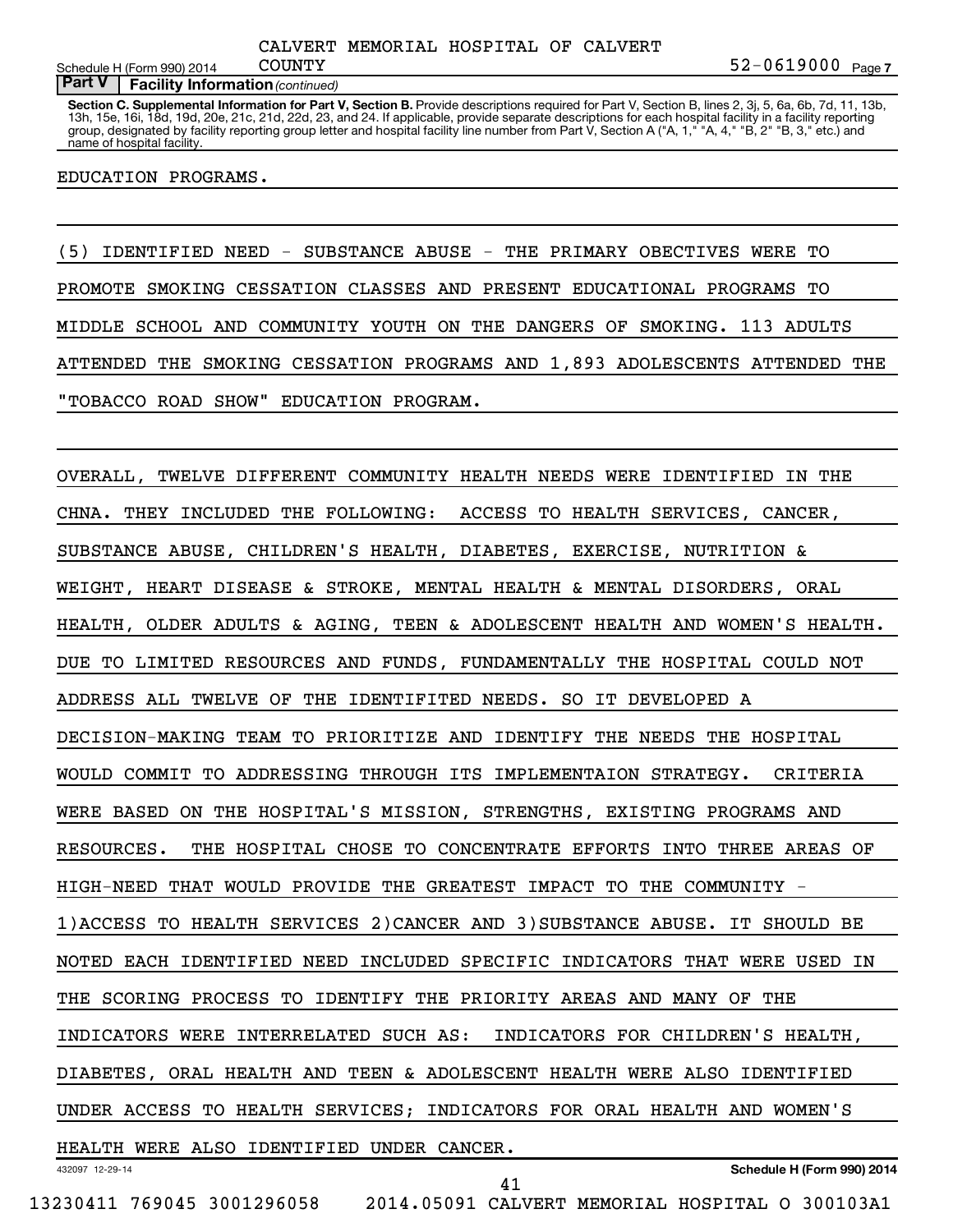Schedule H (Form 990) 2014  $\sim$  COUNTY

#### **Part V** | Facility Information (continued)

Section C. Supplemental Information for Part V, Section B. Provide descriptions required for Part V, Section B, lines 2, 3j, 5, 6a, 6b, 7d, 11, 13b, 13h, 15e, 16i, 18d, 19d, 20e, 21c, 21d, 22d, 23, and 24. If applicable, provide separate descriptions for each hospital facility in a facility reporting group, designated by facility reporting group letter and hospital facility line number from Part V, Section A ("A, 1," "A, 4," "B, 2" "B, 3," etc.) and name of hospital facility.

#### FOR THOSE NEEDS THAT DID NOT MEET THE HOSPITAL'S CRITERIA, EFFORTS IN THE

#### COMMUNITY ARE UNDERWAY TO ADDRESS THE FOLLOWING:

#### MENTAL HEALTH & MENTAL DISORDERS

CALVERT COUNTY HEALTH DEPARTMENT

OLDER ADULTS & AGING

CALVERT COUNTY OFFICE ON AGING

THE HOSPITAL ALSO HAS ONGOING PROGRAMS AND INITIATIVES THAT SUPPORT TWO OF THE OTHER NEEDS:

EXERCISE, NUTRITION & WEIGHT

THE HOSPITAL PROVIDES COUNTY WIDE INITIATIVE CALVERT CAN: EAT RIGHT,

MOVE MORE, BREATHE FREE, WHICH CONSISTS OF COMPREHENSIVE NUTRITIONAL

EDUCATION, PHYSICAL FITNESS GUIDELINES FOR ADULTS AND CHILDREN AS WELL AS SMOKE CESSATION AND EDUCATION PROGRAMS.

- THE HOSPITAL PROVIDES KEEPWELL@WORK, A WORKSITE WELLNESS PROGRAM WHICH PROVIDES HEALTH RISK ASSESSMENTS, BIOMETRICS, CHOLESTEROL/GLUCOSE TESTING

AND ACCESS TO LOW COST GYM MEMBERSHIPS.

HEART DISEASE & STROKE

THE HOSPITAL PROVIDES COMMUNITY EDUCATION ON STROKE PREVENTION AND

DETECTION, AS WELL AS SUPPORT GROUPS FOR PATIENTS WHO HAVE SUFFERED FROM

STROKE.

432097 12-29-14 **Schedule H (Form 990) 2014** THE HOSPITAL PROVIDES BLOOD PRESSURE SCREENINGS THROUGH THE KEEPWELL 13230411 769045 3001296058 2014.05091 CALVERT MEMORIAL HOSPITAL O 300103A1 42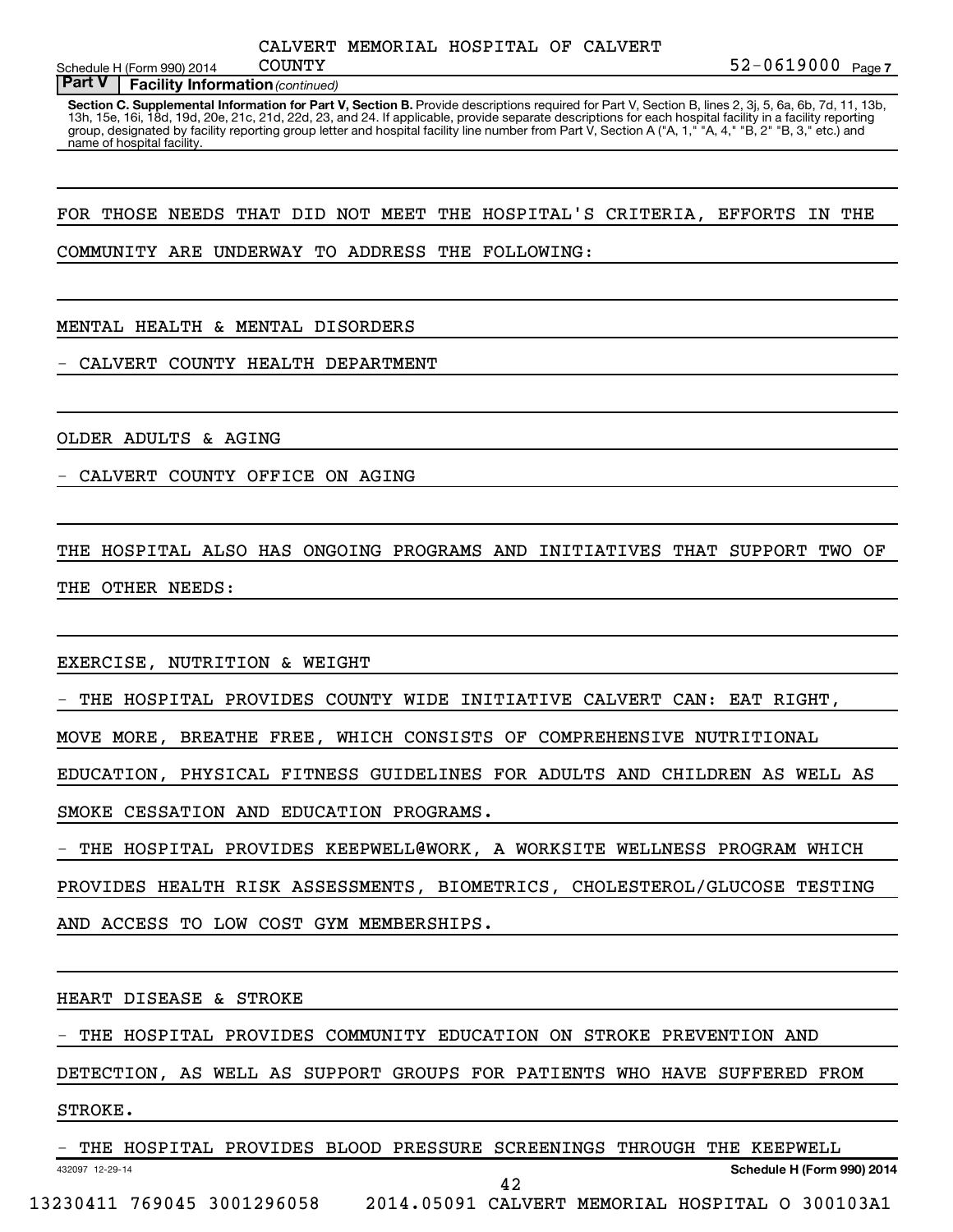Schedule H (Form 990) 2014  $\sim$  COUNTY

#### **Part V** | Facility Information (continued)

Section C. Supplemental Information for Part V, Section B. Provide descriptions required for Part V, Section B, lines 2, 3j, 5, 6a, 6b, 7d, 11, 13b, 13h, 15e, 16i, 18d, 19d, 20e, 21c, 21d, 22d, 23, and 24. If applicable, provide separate descriptions for each hospital facility in a facility reporting group, designated by facility reporting group letter and hospital facility line number from Part V, Section A ("A, 1," "A, 4," "B, 2" "B, 3," etc.) and name of hospital facility.

#### CNETERS AS WELL AS OUR HEALTH MINISTRY TEAM NETWORK.

THE HOSPITAL PROVIDES FREE CONGESTIVE HEART FAILURE CLASSES AND

EDUCATIONAL MATERIALS.

CALVERT MEMORIAL HOSPITAL:

PART V, SECTION B, LINE 22D: CALVERT MEMORIAL HOSPITAL PROVIDES A DISCOUNT OF AT LEAST 20% OFF OF GROSS CHARGES FOR THE PROVISION OF EMERGENCY AND OTHER MEDICALLY NECESSARY CARE TO ANY INDIVIDUAL THAT IS ELIGIBLE FOR FINANCIAL ASSISTANCE UNDER THE HOSPITAL FACILITY'S FINANCIAL ASSISTANCE POLICY. PURSUANT TO THE HEALTH SERVICES COST REVIEW COMMISSION (HSCRC) ALL-PAYOR SYSTEM FOR HOSPITALS IN THE STATE OF MARYLAND, THE GREATEST DISCOUNT OFF OF GROSS CHARGES FOR THE PROVISION OF EMERGENCY AND OTHER MEDICALLY NECESSARY CARE PERMITTED TO ANY COMMERCIAL INSURER OR MEDICARE IS ONLY 6%. AS A RESULT, THE HOSPITAL FACILITY WAS ABLE TO DETERMINE THAT THE MAXIMUM AMOUNT CHARGED TO INDIVIDUALS THAT WERE ELIGIBLE FOR FINANCIAL ASSISTANCE UNDER THE HOSPITAL FACILITY'S FINANCIAL ASSISTANCE POLICY WAS NOT GREATER THAN THE AMOUNT GENERALLY BILLED TO INDIVIDUALS WHO HAVE INSURANCE COVERING SUCH CARE.

CALVERT MEMORIAL HOSPITAL:

432097 12-29-14 **Schedule H (Form 990) 2014** PART V, SECTION B, LINE 24: CALVERT MEMORIAL HOSPITAL DOES NOT CHARGE ANY INDIVIDUALS THAT ARE ELIGIBLE FOR FINANCIAL ASSISTANCE AN AMOUNT EQUAL TO THE GROSS CHARGE FOR ANY SERVICE. THE HOSPITAL USES THE CHARGE MASTER RATES FOR A SERVICE AS A STARTING POINT AGAINST WHICH REDUCTIONS ARE APPLIED TO DETERMINE THE AMOUNT ACTUALLY BILLED TO PATIENTS ELIGIBLE UNDER 13230411 769045 3001296058 2014.05091 CALVERT MEMORIAL HOSPITAL O 300103A1 43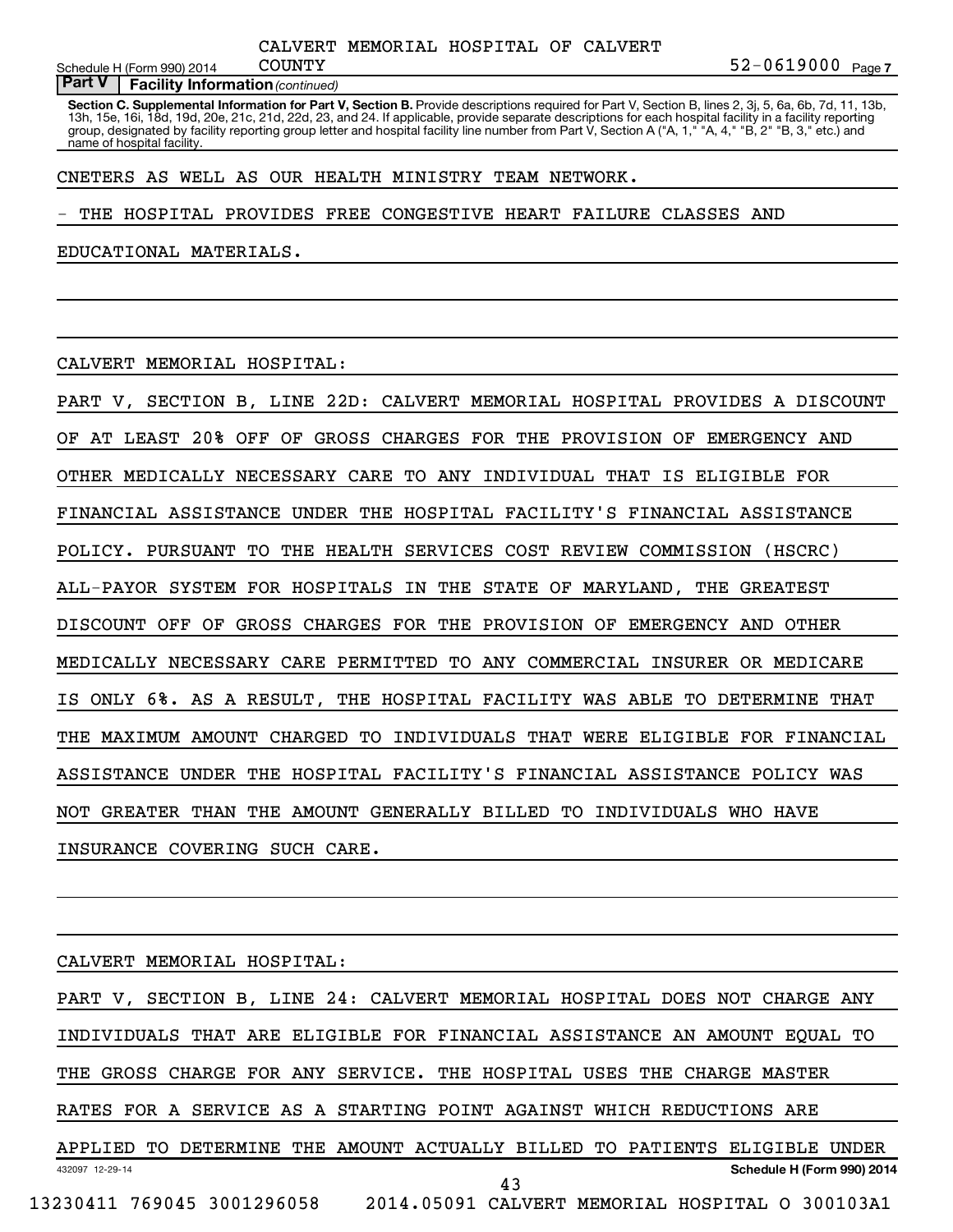Schedule H (Form 990) 2014 COUNTY

**Part V** | Facility Information (continued)

Section C. Supplemental Information for Part V, Section B. Provide descriptions required for Part V, Section B, lines 2, 3j, 5, 6a, 6b, 7d, 11, 13b, 13h, 15e, 16i, 18d, 19d, 20e, 21c, 21d, 22d, 23, and 24. If applicable, provide separate descriptions for each hospital facility in a facility reporting group, designated by facility reporting group letter and hospital facility line number from Part V, Section A ("A, 1," "A, 4," "B, 2" "B, 3," etc.) and name of hospital facility.

THE FINANCIAL ASSISTANCE POLICY. IN ADDTION, IF THE HOSPITAL CHARGED AN

INDIVIDUAL THAT HAD NOT YET BEEN DETERMINED TO BE ELIGIBLE FOR FINANCIAL

ASSISTANCE AT THE TIME OF THE CHARGE AT AN AMOUNT EQUAL TO GROSS CHARGES,

THEN UPON DETERMINING THE INDIVIDUAL WAS ELIGIBLE FOR FINANCIAL ASSISTANCE

UNDER THE HOSPITAL'S FINANCIAL ASSISTANCE POLICY, THE HOSPITAL PROMPTLY

CORRECTED THE BILL.

432097 12-29-14

**Schedule H (Form 990) 2014** 13230411 769045 3001296058 2014.05091 CALVERT MEMORIAL HOSPITAL O 300103A1 44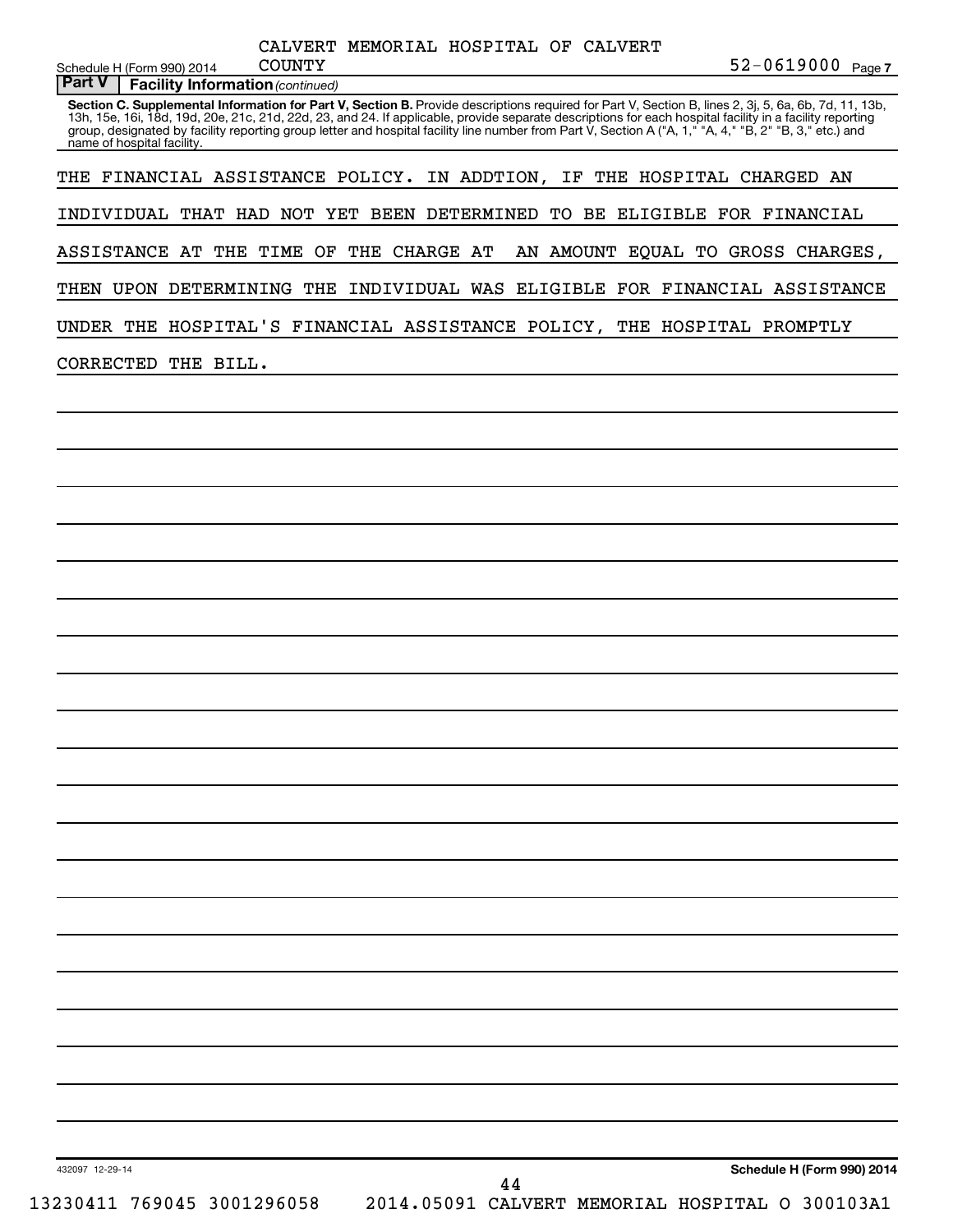| CALVERT MEMORIAL HOSPITAL OF CALVERT |  |  |
|--------------------------------------|--|--|
|--------------------------------------|--|--|

Schedule H (Form 990) 2014 COUNTY

**8** COUNTY **8** COUNTY

**Part V** | Facility Information (continued)

**Section D. Other Health Care Facilities That Are Not Licensed, Registered, or Similarly Recognized as a Hospital Facility**

(list in order of size, from largest to smallest)

How many non-hospital health care facilities did the organization operate during the tax year?

8

| Name and address                         | Type of Facility (describe) |
|------------------------------------------|-----------------------------|
| 1 SOLOMONS URGENT CARE                   |                             |
| 14090 H.G. TRUEMAN ROAD SUITE 1300       |                             |
| SOLOMONS, MD 20688                       | URGENT CARE CENTER          |
| 2 PRINCE FREDERICK URGENT CARE           |                             |
| 130 HOSPITAL ROAD SUITE 102              |                             |
| PRINCE FREDERICK, MD 20678               | URGENT CARE CENTER          |
| 3 DUNKIRK URGENT CARE                    |                             |
| 10845 TOWN CENTER BLVD SUITE 108         |                             |
| DUNKIRK, MD 20754                        | URGENT CARE CENTER          |
| 4 CMH LABORATORY SERVICES                |                             |
| 130 HOSPITAL ROAD SUITE 204              |                             |
| PRINCE FREDERICK, MD 20678               | LABORATORY DRAW STATION     |
| 5 CMH LABORATORY SERVICES                |                             |
| 14090 H.G. TRUEMAN ROAD SUITE 1400       |                             |
| SOLOMONS, MD 20688                       | LABORATORY DRAW STATION     |
| <b>6 SOLOMONS IMAGING CENTER</b>         |                             |
| 14090 H.G. TRUEMAN ROAD SUITE 1400       |                             |
| SOLOMONS, MD 20688                       | DIAGONOSTIC RADIOLOGY       |
| 7 SHELDON E GOLDBERG CTR FOR BREAST CANC |                             |
| 130 HOSPITAL ROAD SUITE 201              |                             |
| PRINCE FREDERICK, MD 20678               | OUTPATIENT CLINIC           |
| 8 WOMAN'S WELLNESS CENTER                |                             |
| 130 HOSPITAL ROAD SUITE 201              |                             |
| PRINCE FREDERICK, MD 20678               | OUTPATIENT CLINIC           |
|                                          |                             |
|                                          |                             |
|                                          |                             |
|                                          |                             |
|                                          |                             |
|                                          |                             |

**Schedule H (Form 990) 2014**

432098 12-29-14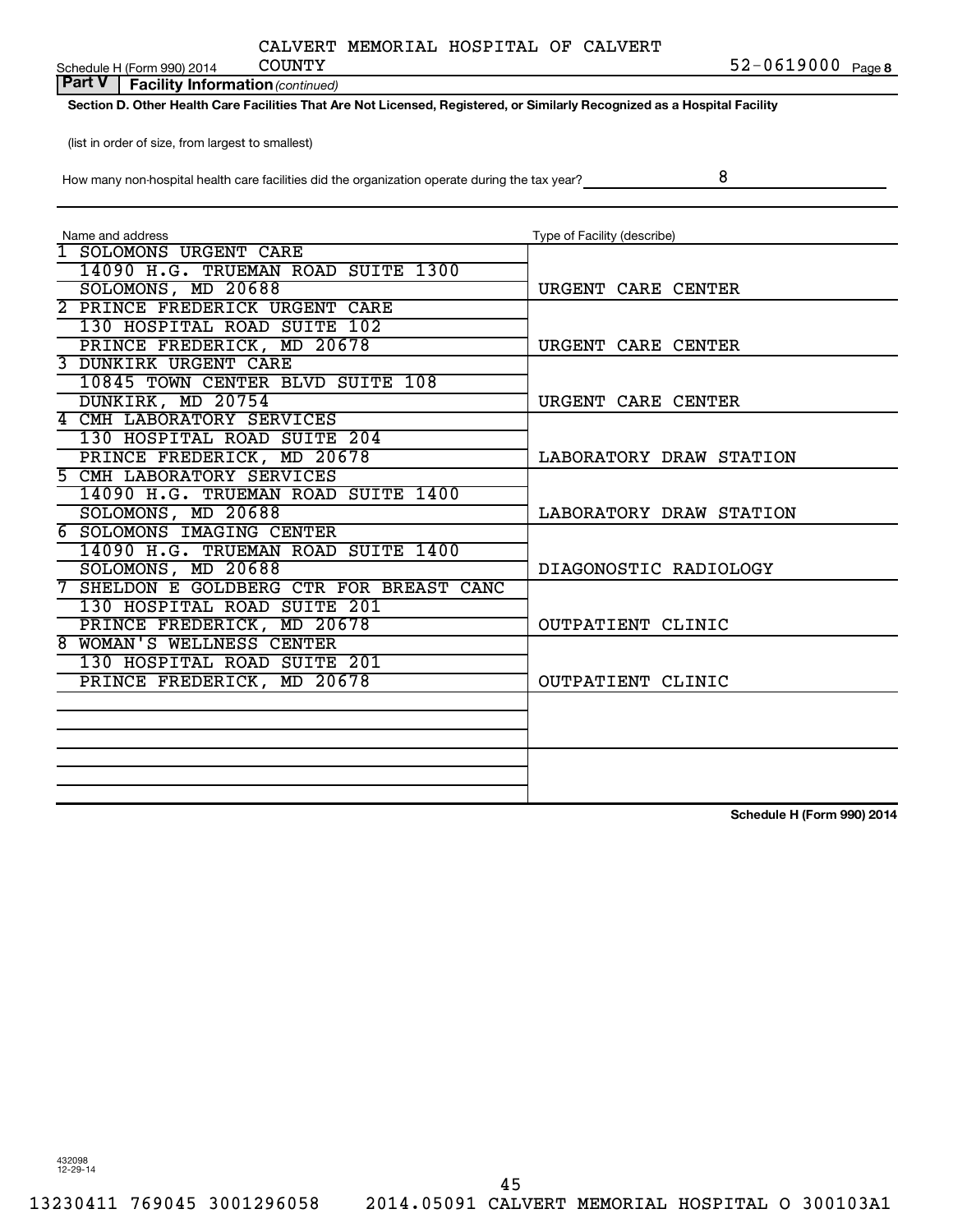Schedule H (Form 990) 2014  $\qquad$  COUNTY

**Part VI Supplemental Information**

Provide the following information.

- **1 Required descriptions.** Provide the descriptions required for Part I, lines 3c, 6a, and 7; Part II and Part III, lines 2, 3, 4, 8 and 9b.
- **2** Needs assessment. Describe how the organization assesses the health care needs of the communities it serves, in addition to any CHNAs reported in Part V, Section B.
- **3 Patient education of eligibility for assistance.** Describe how the organization informs and educates patients and persons who may be billed for patient care about their eligibility for assistance under federal, state, or local government programs or under the organization's financial assistance policy.
- **4 Community information.** Describe the community the organization serves, taking into account the geographic area and demographic constituents it serves.
- 5 Promotion of community health. Provide any other information important to describing how the organization's hospital facilities or other health care facilities further its exempt purpose by promoting the health of the community (e.g., open medical staff, community board, use of surplus funds, etc.).
- **6 Affiliated health care system.** If the organization is part of an affiliated health care system, describe the respective roles of the organization and its affiliates in promoting the health of the communities served.
- **7** State filing of community benefit report. If applicable, identify all states with which the organization, or a related organization, files a community benefit report.

### PART I, LINE 3C:

FINANCIAL NEED WILL BE DETERMINED IN ACCORDANCE WITH THE FOLLOWING

PROCEDURES:

A) AN APPLICATION PROCESS, IN WHICH THE PATIENT OR THE PATIENT'S GUARANTOR

ARE REQUIRED TO COOPERATE AND SUPPLY PERSONAL, FINANCIAL AND OTHER

INFORMATION AND DOCUMENTATION RELEVENT TO MAKING A DETERMINATION OF

FINANCIAL NEED. THE APPLICATION FORM IS THE MARYLAND STATE UNIFORM

FINANCIAL ASSISTANCE APPLICATION.

B) THE USE OF EXTERNAL PUBLICALLY AVALIABLE DATA SOURCES THAT PROVIDE

INFORMATION ON A PATIENT'S OR A PATIENT'S GUARANTOR'S ABILITY TO PAY (SUCH AS CREDIT SCORING).

C) REASONABLE EFFORTS BY CALVERT MEMORIAL HOSPITAL TO EXPLORE APPROPRIATE

ALTERNATIVE SOURCES OF PAYMENT AND COVERAGE FROM PUBLIC AND PRIVATE

PAYMENT PROGRAMS.

432099 12-29-14

**Schedule H (Form 990) 2014**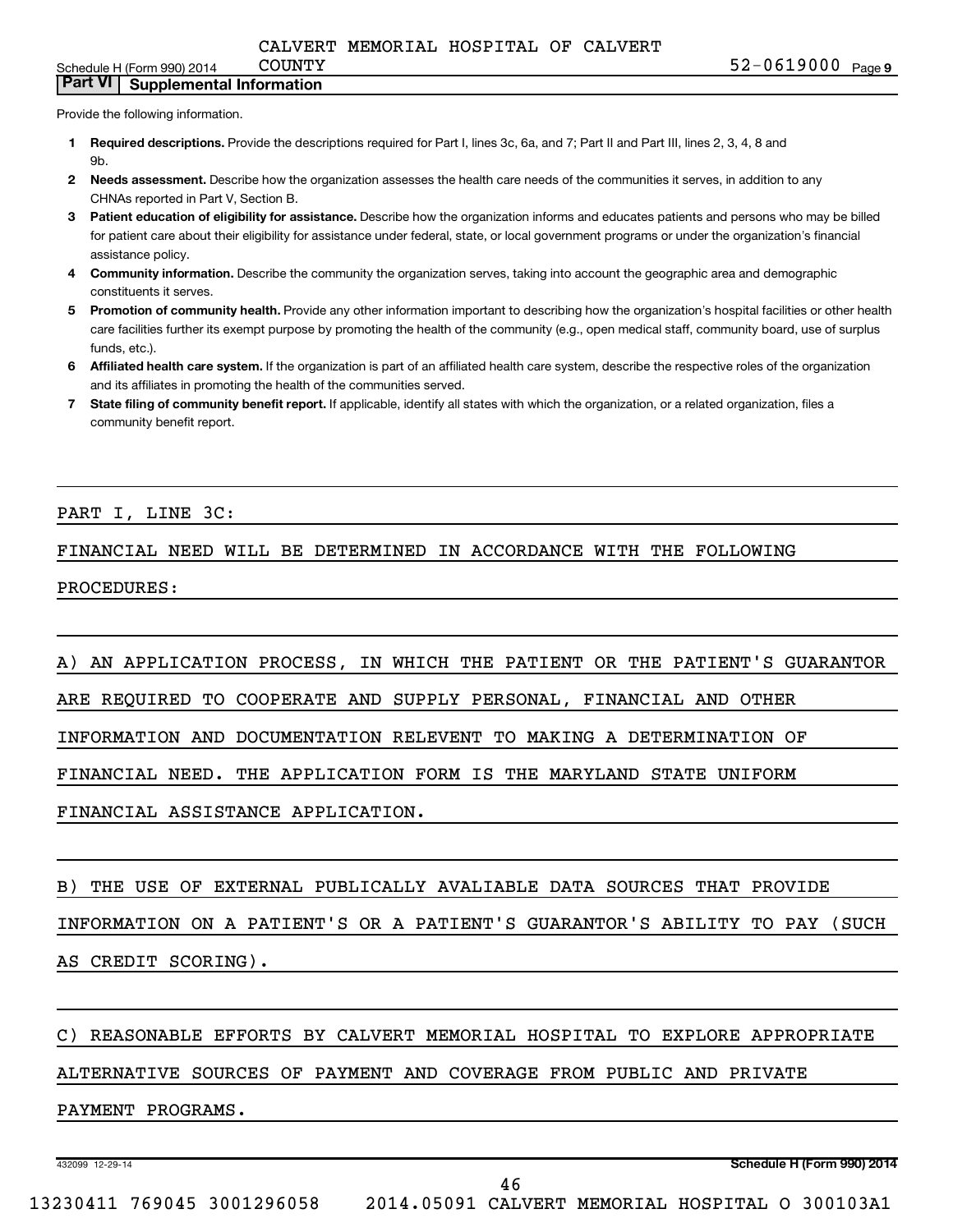**Part VI Supplemental Information** *(Continuation)*

D) TAKING INTO ACCOUNT THE PATIENT'S AVAILABLE ASSETS AND ALL OTHER

FINANCIAL RESOURCES AVAILABLE TO THE PATIENT.

E) A REVIEW OF THE PATIENT'S OUTSTANDING ACCOUNTS RECEIVABLE FOR PRIOR SERVICES RENDERED AND THE PATIENT'S PAYMENT HISTORY.

IT IS PREFERRED BUT NOT REQUIRED THAT A REQUEST FOR FINANCIAL ASSISTANCE AND A DETERMINATION OF FINANCIAL NEED OCCUR PRIOR TO THE RENDERING OF SERVICES. HOWEVER, THE DETERMINATION MAY BE DONE AT ANY POINT IN THE COLLECTION CYCLE. THE NEED FOR PAYMENT ASSISTANCE SHALL BE RE-EVALUATED AT EACH SUBSEQUENT TIME OF SERVICES IF THE LAST FINANCIAL EVALUATION WAS COMPLETED MORE THAN SIX MONTHS PRIOR, OR AT ANY TIME ADDITIONAL INFORMATION RELEVENT TO THE ELIGIBILITY OF THE PATIENT FOR FINANCIAL ASSISTANCE BECOMES KNOWN.

CALVERT MEMORIAL HOSPITAL PERFORMS REASONABLE COLLECTION EFFORTS AS DEFINED IN THEIR PRIVATE PAY COLLECTIONS POLICY BY SENDING PATIENTS THAT HAVE NOT YET QUALIFIED UNDER THE HOSPITAL'S FINANCIAL POLICY AT LEAST THREE STATEMENTS. PATIENTS MAY ALSO RECEIVE PHONE CALLS REMINDING THEM A BALANCE IS DUE. UNPAID PATIENT ACCOUNTS ARE IDENTIFIED AS PRE-BAD DEBT AFTER 75 TO 90 DAYS. PRIOR TO TRANSFERRING ACCOUNTS TO AN EXTERNAL COLLECTION AGENCY OR UNDERTAKING ANY OTHER COLLECTION ACTIONS, THE ACCOUNTS ARE BATCHED AND SCREENED FOR THE PATIENT'S ABILITY TO PAY AGAINST THE HOSPITAL'S FINANCIAL ASSISTANCE POLICY STANDARDS WITHIN SEARCH AMERICA. ANY PATIENTS WHO'S FINANCIAL CONDITIONS QUALIFY FOR FINANCIAL ASSISTANCE PER THE SOFTWARE'S SEARCH ARE IMMEDIATELY APPROVED BY THE HOSPITAL FOR CHARITY CARE AND ALL COLLECTION EFFORTS ARE IMMEDIATELY CEASED.

432271 05-01-14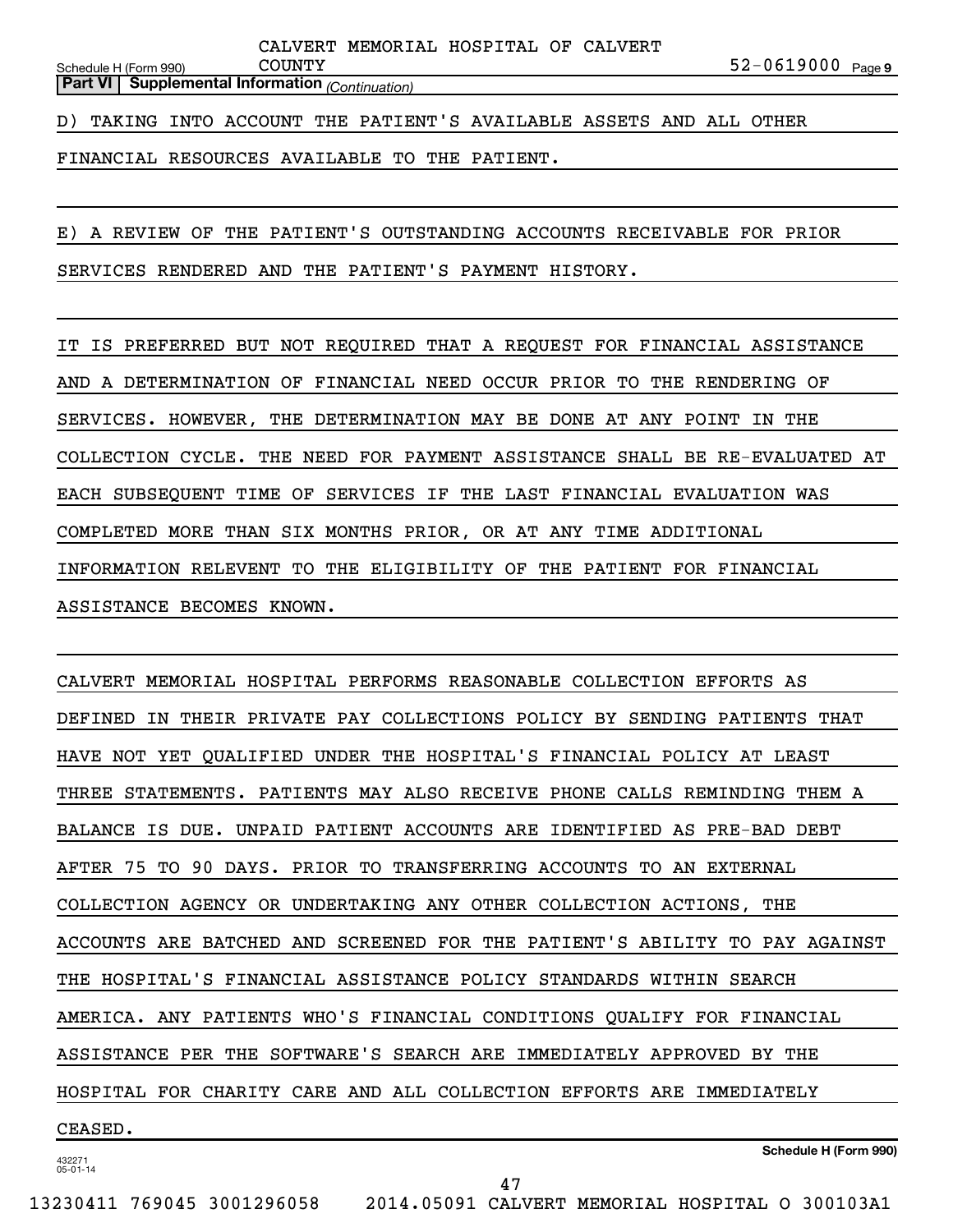**Part VI Supplemental Information** *(Continuation)*

#### PART I, LINE 5A AND 5B

CALVERT MEMORIAL HOSPITAL OFFERS FREE OR DISCOUNTED CARE TO PATIENTS

WHO ARE UNABLE TO PAY FOR THEIR SERVICES AND MEET THE ELIGIBILITY

CRITERIA REGARDLESS OF THE AMOUNT BUDGETED FOR FINANCIAL ASSISTANCE IN

THE HOSPITAL'S ANNUAL OPERATING PLAN.

PART I, LINE 6A, 6B

MARYLAND'S HEALTH SERVICES COST REVIEW COMMISSION (HSCRC) REQUIRES ALL MARYLAND HOSPITALS TO COMPLETE AND SUBMIT A COMMUNITY BENEFITS REPORT ANNUALLY. THE HSCRC IS RESPONSIBLE FOR COLLECTING THE DATA FROM THE INDIVIDUAL HOSPITALS AND COMPILING A STATEWIDE DOCUMENT THAT CONTAINS SUMMARY INFORMATION AS WELL AS INDIVIDUAL HOSPITAL REPORTS. THE STATEWIDE DOCUMENT IS MADE AVAILABLE TO THE PUBLIC ON THE HSCRC'S WEBSITE.

PART I, LINE 7A, COLUMN D

MARYLAND'S REGULATORY SYSTEM CREATES A UNIQUE PROCESS FOR HOSPITAL PAYMENT THAT DIFFERS FROM THE REST OF THE NATION. THE HEALTH SERVICES COST REVIEW COMMISSION (HSCRC) DETERMINES PAYMENT THROUGH A RATE SETTING PROCESS AND ALL PAYORS, INCLUDING GOVERNMENTAL PAYORS, PAY THE SAME AMOUNT FOR THE SAME SERVICES DELIVERED AT THE SAME HOSPITAL. MARYLAND'S UNIQUE ALL PAYOR SYSTEM INCLUDES A METHOD FOR REFERENCING UNCOMPENSATED CARE IN EACH PAYORS' RATES, WHICH DOES NOT ENABLE MARYLAND HOSPITALS TO BREAKOUT ANY OFFSETTING REVENUE RELATED TO UNCOMPENSATED CARE.

|                       |  |  | LINE 7B, COLUMNS C, D, E AND F |  | PART I,                  |
|-----------------------|--|--|--------------------------------|--|--------------------------|
| Schedule H (Form 990) |  |  |                                |  | 432271<br>$05 - 01 - 14$ |
| 48                    |  |  |                                |  |                          |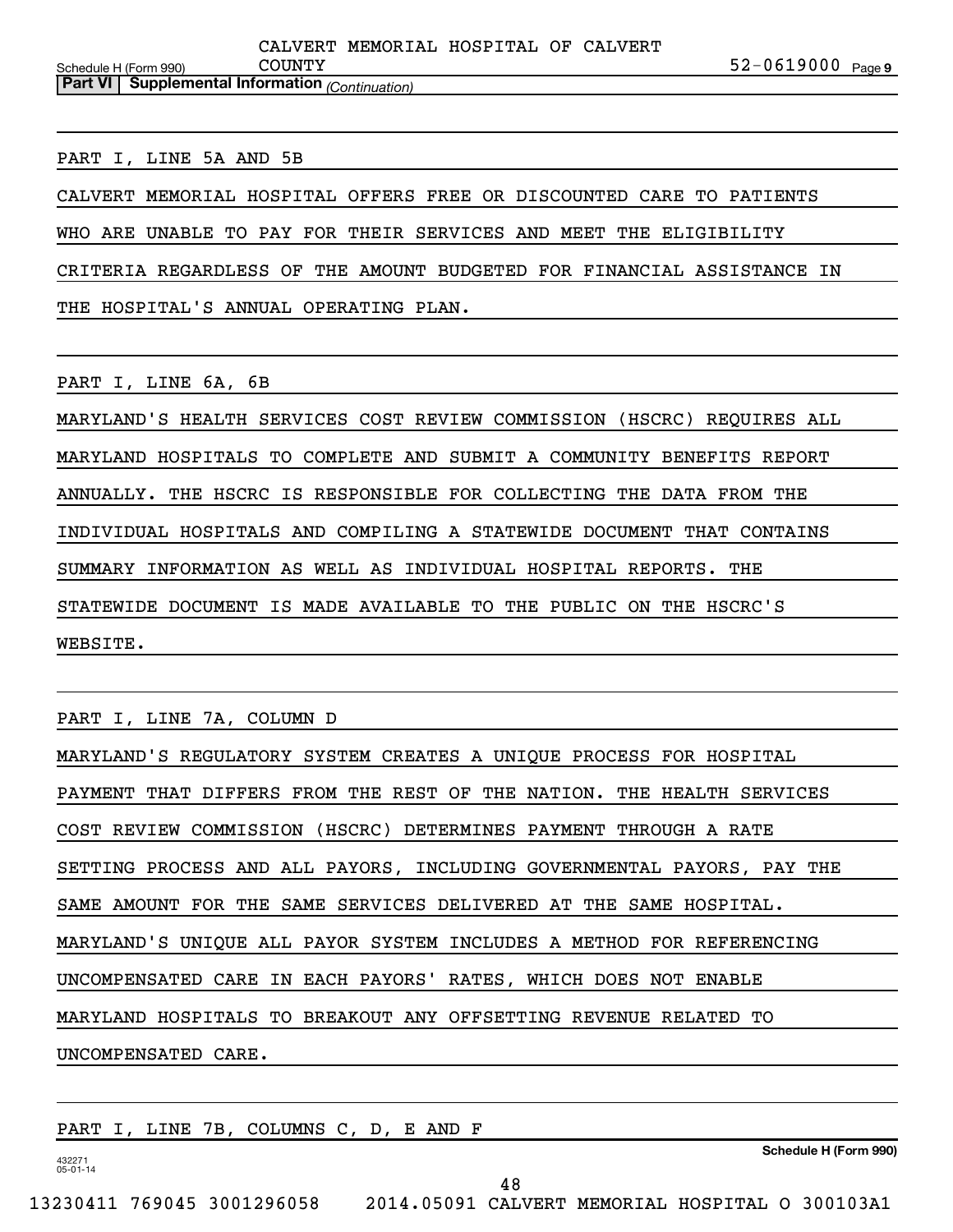| CALVERT MEMORIAL HOSPITAL OF CALVERT<br>$52 - 0619000$ Page 9<br><b>COUNTY</b><br>Schedule H (Form 990) |
|---------------------------------------------------------------------------------------------------------|
| <b>Part VI</b> Supplemental Information (Continuation)                                                  |
| MARYLAND'S REGULATORY SYSTEM CREATES A UNIQUE PROCESS FOR HOSPITAL                                      |
| PAYMENT THAT DIFFERS FROM THE REST OF THE NATION. THE HEALTH SERVICES                                   |
| COST REVIEW COMMISSION (HSCRC) DETERMINES PAYMENT THROUGH A RATE                                        |
| SETTING PROCESS AND ALL PAYORS, INCLUDING GOVERNMENTAL PAYORS, PAY THE                                  |
| SAME AMOUNT FOR THE SAME SERVICES DELIVERED AT THE SAME HOSPITAL.                                       |
| MARYLAND'S UNIQUE ALL PAYOR SYSTEM INCLUDES A METHOD FOR REFERENCING                                    |
| UNCOMPENSATED CARE IN EACH PAYORS' RATES, WHICH DOES NOT ENABLE                                         |
| MARYLAND HOSPITALS TO BREAKOUT ANY OFFSETTING REVENUE RELATED TO                                        |
| UNCOMPENSATED CARE. COMMUNITY BENEFIT EXPENSES ARE EQUAL TO MEDICAID                                    |
| REVENUES IN MARYLAND, AS SUCH, THE NET EFFECT IS ZERO. THE EXCEPTION TO                                 |
| THIS IS THE IMPACT ON THE HOSPITAL OF ITS SHARE OF THE MEDICAID                                         |
| ASSESSMENT. IN RECENT YEARS, THE STATE OF MARYLAND HAS CLOSED FISCAL                                    |
| GAPS IN THE STATE MEDICAID BUDGET BY ASSESSING HOSPITALS THROUGH THE                                    |
| RATE SETTING SYSTEM. THE HOSPITAL PORTION OF THE MARYLAND MEDICAID                                      |
| ASSESSMENT FOR CMH FOR THE 2014 TAX YEAR WAS \$527,503.                                                 |
| PART I, LINE 7F, COLUMN C AND D                                                                         |
| MARYLAND'S REGULATORY SYSTEM CREATES A UNIQUE PROCESS FOR HOSPITAL                                      |
| PAYMENT THAT DIFFERS FROM THE REST OF THE NATION. THE HEALTH SERVICES                                   |
| COST REVIEW COMMISSION (HSCRC) DETERMINES PAYMENT THROUGH A RATE                                        |
| SETTING PROCESS AND ALL PAYORS, INCLUDING GOVERNMENTAL PAYORS, PAY THE                                  |

SAME AMOUNT FOR THE SAME SERVICES DELIVERED AT THE SAME HOSPITAL.

MARYLAND'S UNIQUE ALL PAYOR SYSTEM INCLUDES A METHOD FOR REFERENCING

UNCOMPENSATED CARE IN EACH PAYORS' RATES, WHICH DOES NOT ENABLE

MARYLAND HOSPITALS TO BREAKOUT ANY OFFSETTING REVENUE RELATED TO

UNCOMPENSATED CARE.

PART I, LINE 7G

**Schedule H (Form 990)**

432271 05-01-14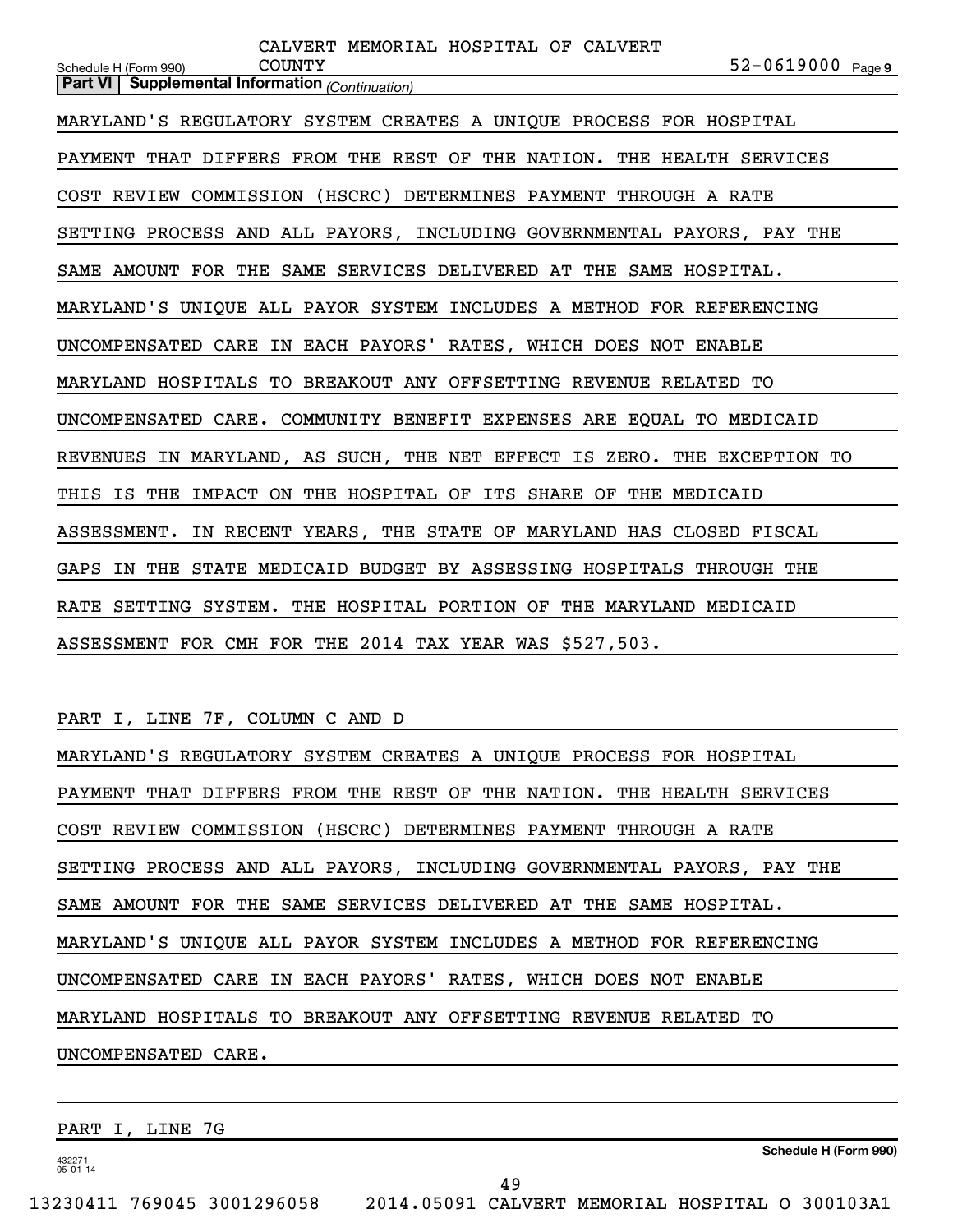Schedule H (Form 990) COUNTY 52-0619000 <sub>Page 9</sub> **Part VI Supplemental Information** *(Continuation)* CALVERT MEMORIAL HOSPITAL OF CALVERT SUBSIDIZED HEALTH SERVICES INCLUDE THE FOLLOWING CLINICS: WOMAN'S WELLNESS CENTER, DUNKIRK URGENT CARE, GYN-ONCOLOGY CLINIC, PEDIATRIC ORTHOPEDIC CLINIC, PRINCE FREDERICK URGENT CARE, SOLOMONS URGENT CARE AND SPINE CLINIC. COSTS ATTRIBUTABLE TO THE CLINICS TOTALED \$1,759,130. THESE SERVICES WOULD LIKELY NOT BE UNDERTAKEN IN THE COMMUNITY IF NOT PROVIDED BY CALVERT MEMORIAL HOSPITAL. AS A RESULT CALVERT MEMORIAL HOSPITAL HAS IDENTIFIED A COMMUNITY NEED FOR THE PROVISION OF THESE SERVICES.

PART I, LINE 7

THE COSTING METHODOLOGY USED TO CALCULATE AMOUNTS REPORTED IN LINE 7 WAS A COST-TO-CHARGE RATIO DERIVED FROM WORKSHEET 2, RATIO OF PATIENT CARE COST-TO-CHARGES.

PART II

CALVERT MEMORIAL HOSPITAL (CMH) IS RECOGNIZED AS A LEADER IN THE PROVISION OF HEALTH CARE IN THE LOCAL AREA. IT PARTNERS WITH MANY ORGANIZATIONS AND AGENCIES TO EXPAND THE REACH FOR IMPROVING THE HEALTH OF ITS COMMUNITY. ACTIVITIES INCLUDE:

DEVELOPING AND LEADING A HEALTH MINISTRY TEAM PROGRAM WITH 25 LOCAL

AREA CHURCHES, SCHOOL WELLNESS COUNCIL AND AREA BUSINESSES TO IMPROVE

HEALTH OF THEIR EMPLOYEES. SUPPORTING STAFF PARTICIPATION ON LOCAL AREA

BOARDS, COALITIONS AND COLLABORATIVES, SUCH AS THE UNITED WAY OF

CALVERT COUNTY, HOSPICE OF CALVERT COUNTY, MARYLAND RURAL HEALTH

ASSOCIATION, THE OFFICE ON AGING, SOUTHERN MARYLAND COMMUNITY NETWORK,

**Schedule H (Form 990)** CALVERT COUNTY ORAL HEALTH COALITION, TRI-COUNTY COUNCIL, EMS COUNCIL,

432271 05-01-14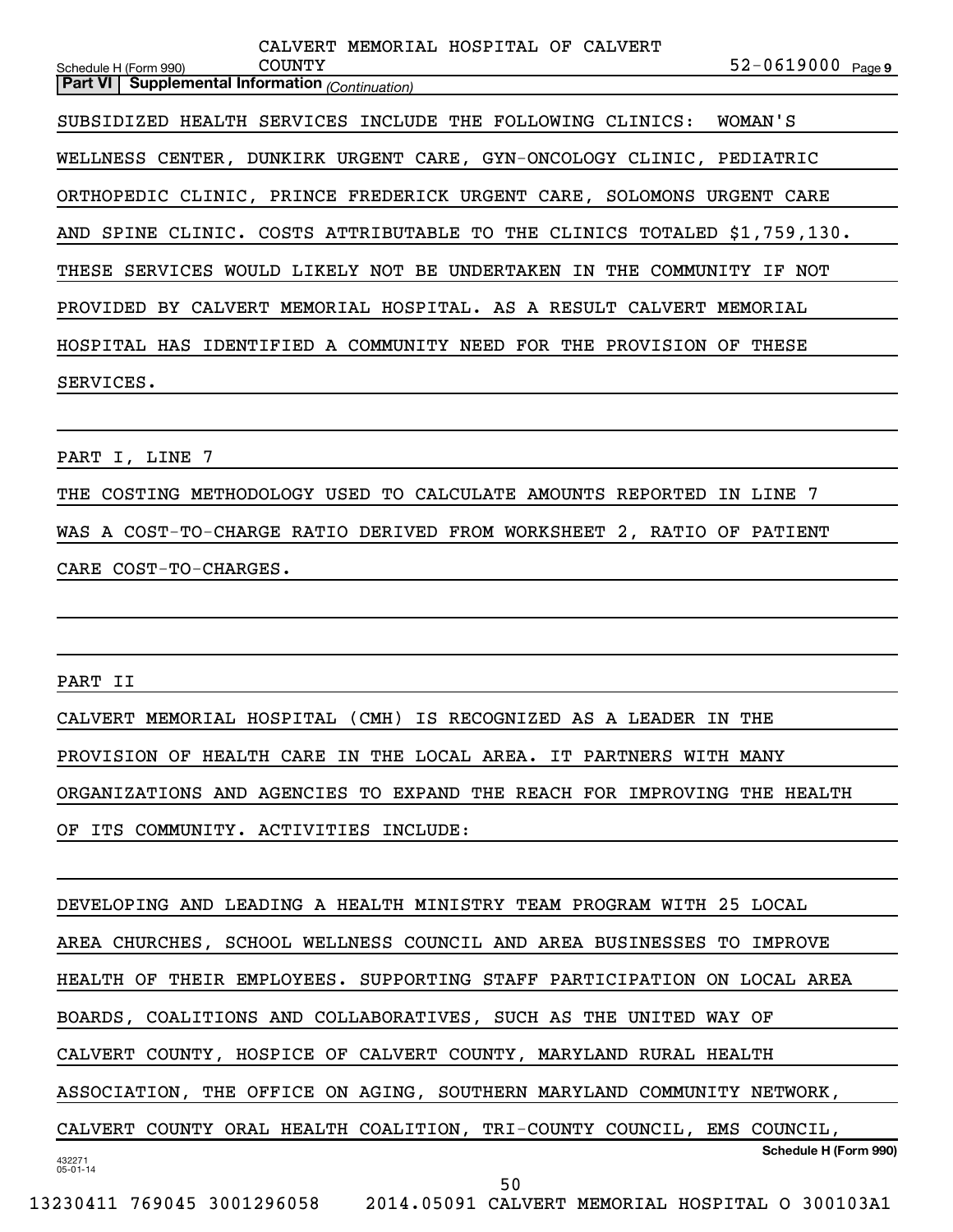**Part VI Supplemental Information** *(Continuation)*

MARYLAND PERINATAL PATIENT SAFETY COLLABORATIVE, COMPTROLLER'S ADVISORY

BOARD AND THE CALVERT CANCER COALITION.

THESE ARE JUST A FEW OF CMH'S COMMUNITY BUILDING ACTIVITIES. IMPROVING

THE HEALTH OF THE COMMUNITY IS A PRIORITY AREA FOR THE HOSPITAL AND

THEREFORE DRIVES MANY OF OUR STRATEGIC PLANS.

PART III, LINE 4:

THE FOLLOWING IS THE TEXT OF THE FOOTNOTE TO THE ORGANIZATION'S FINANCIAL STATEMENTS THAT DESCRIBES THE ORGANIZATION'S BAD DEBT EXPENSE:

ACCOUNTS RECEIVABLE ARE REPORTED AT THEIR NET REALIZABLE VALUE FROM THIRD-PARTY PAYERS, PATIENTS, RESIDENTS AND OTHERS FOR SERVICES RENDERED. ALLOWANCES ARE PROVIDED FOR THIRD-PARTY PAYERS BASED ON ESTIMATED REIMBURSEMENT RATES. ALLOWANCES ARE ALSO PROVIDED FOR BAD DEBTS ON AN ESTIMATE OF UNCOLLECTIBLE ACCOUNTS. ALLOWANCE FOR BAD DEBTS IS BASED UPON MANAGEMENT'S ASESSMENT OF HISTORICAL AND EXPECTED NET COLLECTIONS. PERIODICALLY THROUGOUT THE YEAR, MANAGEMENT ASSESSES THE ADEQUACY OF THE ALLOWANCE FOR UNCOLLECTIBLE ACCOUNTS BASED UPON HISTORICAL WRITE-OFF EXPERIENCE BY PAYER CATEGORY. THE RESULTS OF THE REVIEW ARE THEN USED TO MAKE MODIFICATIONS TO THE ALLOWANCES OF BAD DEBTS AND TO ESTABLISH AN ALLOWNACE FOR UNCOLLECTIBLE RECEIVABLES. WRITE-OFF OF UNCOLLECTIBLE ACCOUTS IS DETERMINED ON A CASE-BY-CASE BASIS AFTER A REVIEW OF THE CIRCUMSTANCES SURROUNDING INDIVIDUAL PATIENTS ACCOUNTS.

432271 05-01-14 **Schedule H (Form 990)** THE AMOUNT REPORTED ON PART III, LINE 2 WAS DETERMINED BY TAKING THE AMOUNT REPORTED AS PROVISION FOR UNCOLLECTIBLE ACCOUNTS IN THE HOSPITAL'S 51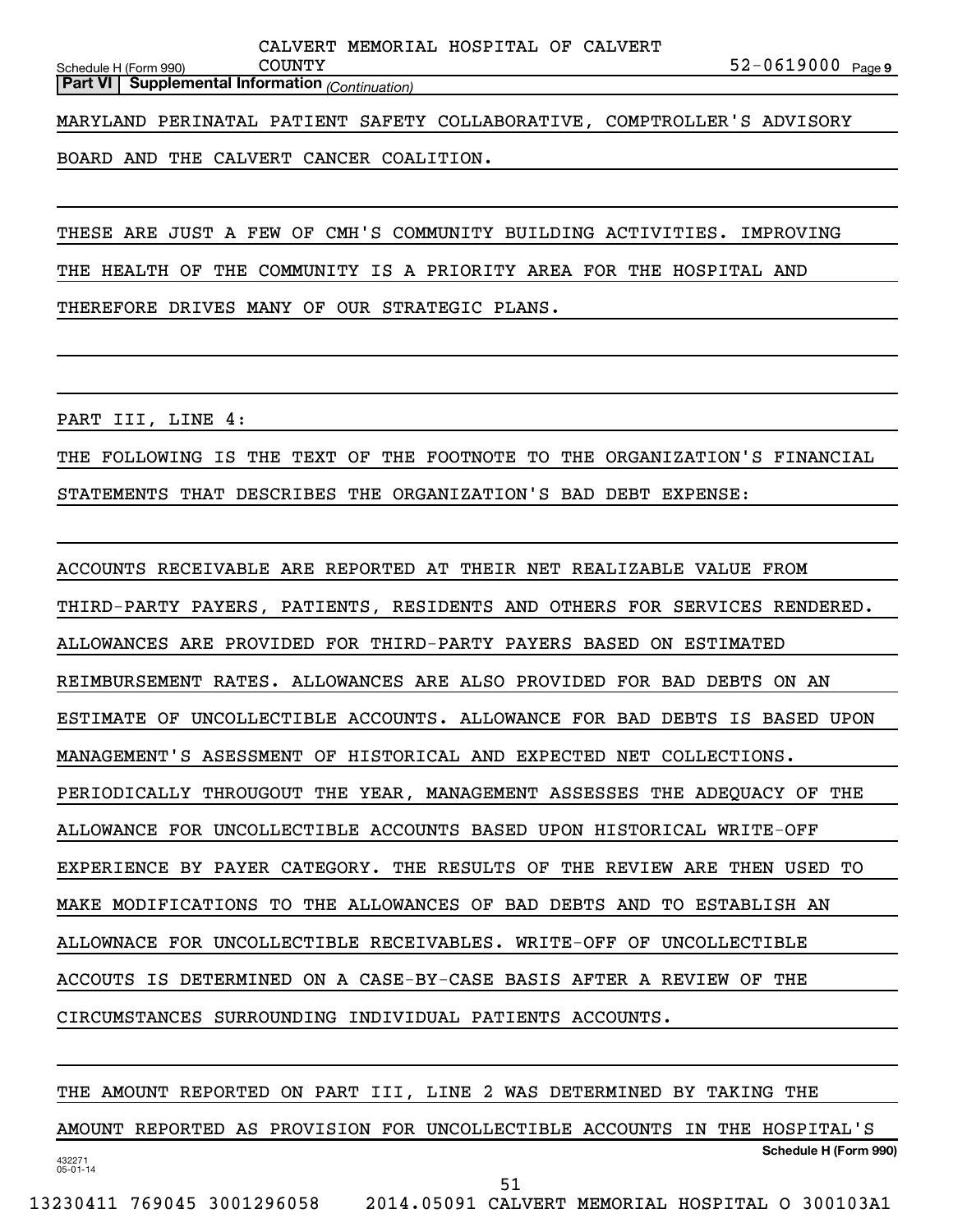|                                                                            |  | CALVERT MEMORIAL HOSPITAL OF CALVERT |                       |  |  |  |  |  |  |  |  |
|----------------------------------------------------------------------------|--|--------------------------------------|-----------------------|--|--|--|--|--|--|--|--|
| <b>COUNTY</b><br>Schedule H (Form 990)                                     |  |                                      | $52 - 0619000$ Page 9 |  |  |  |  |  |  |  |  |
| <b>Part VI</b> Supplemental Information (Continuation)                     |  |                                      |                       |  |  |  |  |  |  |  |  |
|                                                                            |  |                                      |                       |  |  |  |  |  |  |  |  |
| STATEMENT OF OPERATIONS AND APPLYING THE COST TO CHARGE RATIO, AS          |  |                                      |                       |  |  |  |  |  |  |  |  |
|                                                                            |  |                                      |                       |  |  |  |  |  |  |  |  |
| CALCULATED IN WORKSHEET 2, TO CALCULATE THE COST OF THE ORGANIZATION'S BAD |  |                                      |                       |  |  |  |  |  |  |  |  |
|                                                                            |  |                                      |                       |  |  |  |  |  |  |  |  |
| DEBT EXPENSE.                                                              |  |                                      |                       |  |  |  |  |  |  |  |  |

THE HOSPITAL ESTIMATES THAT NONE OF THE ACTUAL BAD DEBT EXPENSE IN THE 2014 TAX YEAR WAS ATTRIBUTABLE TO PATIENTS ELIGIBLE FOR FINANCIAL ASSISTANCE. THIS IS BASED UPON THE PROCESS THAT HAS BEEN PUT IN PLACE (DESCRIBED IN THE DISCLOSURE TO PART I, LINE 3) TO DETERMINE IF PATIENTS QUALIFY FOR FINANCIAL ASSISTANCE PRIOR TO CLASSIFYING THE PATIENT ACCOUNT(S) AS BAD DEBT.

PART III, LINE 8:

THE COSTING SOURCE IS THE MEDICARE COST REPORT AND THE METHODOLOGY IS MEDICARE ALLOWABLE COST TO MEDICARE REVENUES RECEIVED.

PART III, LINE 9B:

AS STATED IN CALVERT MEMORIAL HOSPITAL'S FINANCIAL ASSISTANCE POLICY, PART V, SECTION G:

432271 05-01-14 **Schedule H (Form 990)** CALVERT MEMORIAL HOSPITAL HAS DEVELOPED POLICIES AND PROCEDURES FOR INTERNAL AND EXTERNAL COLLECTION PRACTICES THAT TAKE INTO ACCOUNT THE EXTENT TO WHICH THE PATIENT QUALIFIES FOR FINANCIAL ASSISTANCE, A PATIENT'S GOOD FAITH EFFORT TO APPLY FOR A GOVERNMENTAL PROGRAM OR FOR FINANCIAL ASSISTANCE FROM CALVERT MEMORIAL HOSPITAL, AND A PATIENT'S GOOD FAITH EFFORT TO COMPLY WITH HIS OR HER PAYMENT AGREEMENTS WITH CALVERT MEMORIAL HOSPITAL. FOR PATIENTS WHO ARE COOPERATING WITH APPLYING AND QUALIFYING FOR EITHER MEDICAL ASSISTANCE OR FINANCIAL ASSISTANCE, CALVERT MEMORIAL HOSPITAL WILL NOT SEND UNPAID BILLS TO OUTSIDE COLLECTION 52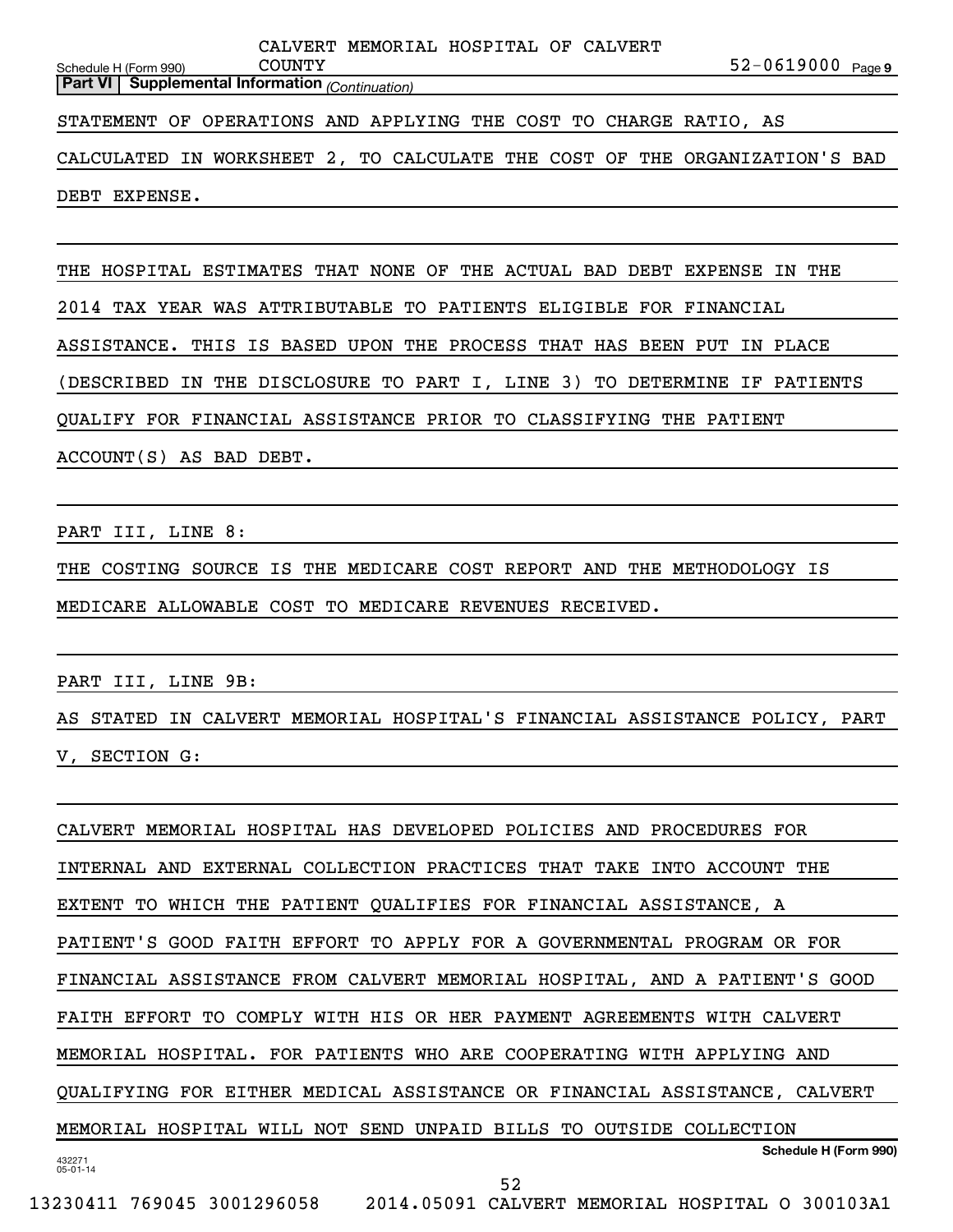| CALVERT MEMORIAL HOSPITAL OF CALVERT<br>52-0619000 Page 9<br><b>COUNTY</b><br>Schedule H (Form 990) |
|-----------------------------------------------------------------------------------------------------|
| Part VI Supplemental Information (Continuation)                                                     |
| AGENCIES AND WILL CEASE ALL COLLECTION ACTIVITIES. ONCE THE COLLECTION                              |
| PROCESS HAS BEGUN, THE HOSPITAL CONTINUES TO MONITOR WHETHER THE PATIENT                            |
| QUALIFIES FOR CHARITY CARE UNDER THE FINANCIAL ASSISTANCE POLICY. IF THE                            |
| HOSPITAL DETERMINES THAT A PATIENT QUALIFIES FOR FINANCIAL ASSISTANCE,                              |
| INCLUDING ONCE THE COLLECTION PROCESS HAS BEGUN, THE ORGANIZATION WILL                              |
| APPROVE THE PATIENT FOR CHARITY CARE. ONCE CHARITY CARE HAS BEEN APPROVED,                          |
| THERE IS NO FURTHER ATTEMPT MADE BY THE ORGANIZATION TO COLLECT.                                    |
| COLLECTION EFFORTS WILL BE STOPPED AT ANY TIME DURING THE COLLECTION                                |
| PROCESS IF THE PATIENT QUALIFIES FOR CHARITY CARE UNDER THE FINANCIAL                               |
| ASSISTANCE POLICY. FURTHERMORE, IF A PATIENT'S FINANCIAL SITUATION CHANGES                          |
| AT ANY POINT DURING THE COLLECTION PROCESS, THE PATIENT MAY QUALIFY FOR                             |
| FINANCIAL ASSISTANCE AT SUCH POINT. PATIENTS DETERMINED TO BE ELIGIBLE FOR                          |
| FINANCIAL ASSISTANCE SUBSEQUENT TO THE DATE OF SERVICE MAY BE ELIGIBLE FOR                          |
| A REFUND OF PAYMENTS MADE IF IT IS DETERMINED THAT THE PATIENT WAS                                  |
| ELIGIBLE FOR FINANCIAL ASSISTANCE AT THE TIME OF SERVICE.                                           |
|                                                                                                     |

PART VI, LINE 2:

432271 05-01-14 **Schedule H (Form 990)** IN FY 2015 THE HOSPITAL COMPLETED ITS WORK WITH HEALTHY COMMUNITIES INSTITUTE AND IMPLEMENTED AN EMBEDDED WEB-BASED COMMUNITY HEALTH NEEDS DASHBOARD ON THEIR WEBSITE TO MAKE COUNTY DATA AVAILABLE TO THE COMMUNITY. HEALTHY COMMUNITIES INSTITUTE WAS ALSO RETAINED TO ASSIST WITH DEVELOPING A NEW COMMUNITY HEALTH NEEDS ASSESSMENT WHICH WAS COMPLETED DECEMBER 2014. THE HOSPITAL CONTINUED THE WORK IT STARTED IN FY 2013 WHEN IT ADOPTED THE MARYLAND STATE HEALTH IMPROVEMENT PLAN (SHIP) WHICH FOCUSES ON 39 OBJECTIVES FOR EACH COUNTY WITHIN THE STATE OF MARYLAND. THE DEPARTMENT OF HEALTH AND MENTAL HYGIENE REQUESTED THAT THESE SHIP OBJECTIVES BE ADDRESSED BY THE CHNA AND INTEGRATED INTO THE HOSPITAL'S IMPLEMENTATION STRATEGY TO MEET THE COMMUNITY HEALTH NEEDS IDENTIFIED IN THE CHNA. THE 53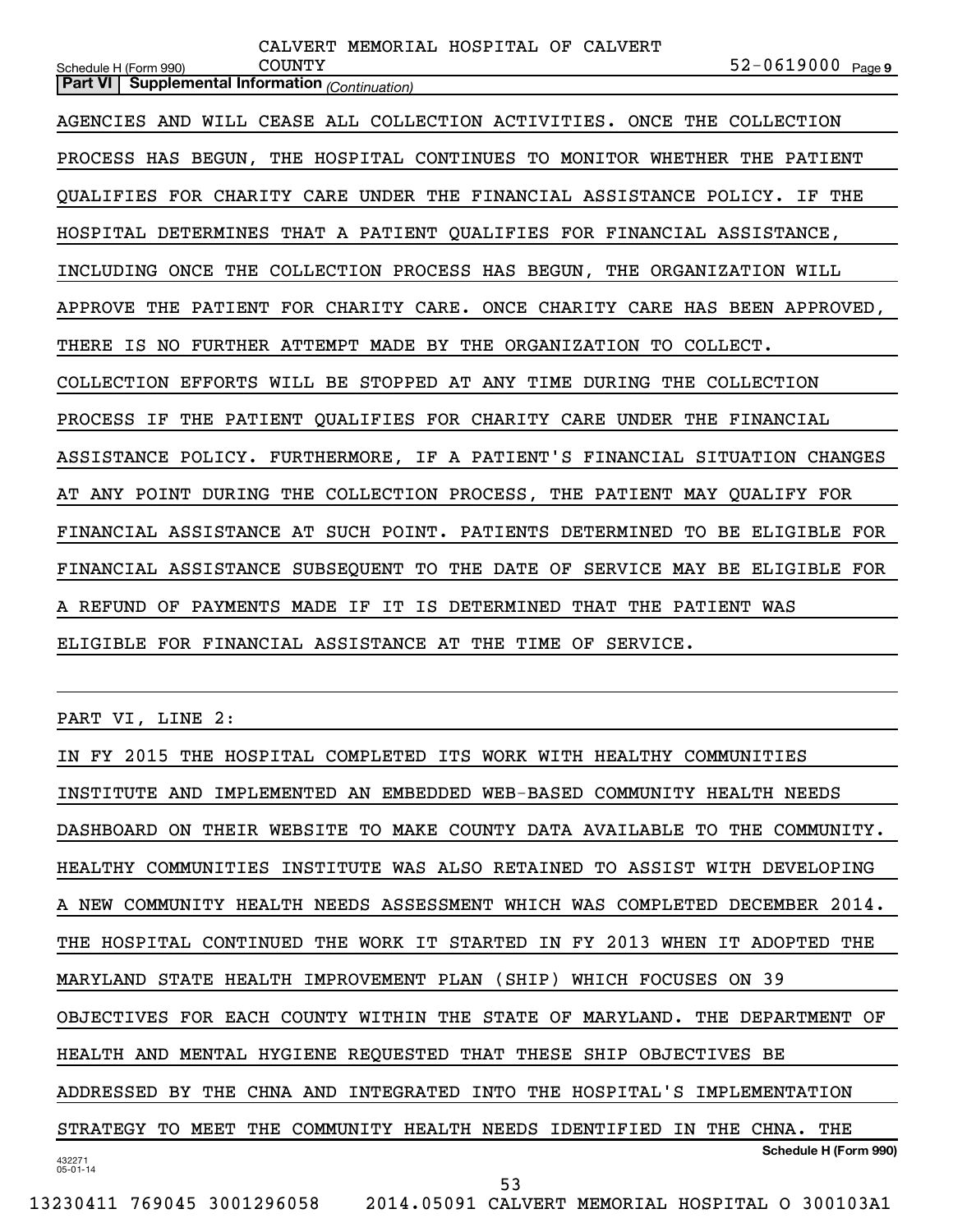| CALVERT MEMORIAL HOSPITAL OF CALVERT                                       |                       |
|----------------------------------------------------------------------------|-----------------------|
| <b>COUNTY</b><br>Schedule H (Form 990)                                     | $52 - 0619000$ Page 9 |
| <b>Part VI</b> Supplemental Information (Continuation)                     |                       |
|                                                                            |                       |
| SHIP OBJECTIVES WERE RATED RED, YELLOW OR GREEN IN EACH COUNTY, BASED UPON |                       |
| THE EXTENT TO WHICH THE COUNTY MET THE STATE STANDARDS FOR SUCH            |                       |
| OBJECTIVES. THOSE OBJECTIVES THAT THE COUNTY HAD STRUGGLED TO MEET WERE    |                       |
| GIVEN RED INDICATORS AND WERE DESIGNATED AS OBJECTIVES FOR THE COUNTY TO   |                       |
| ADDRESS MOVING FORWARD. IN ORDER TO ADDRESS THOSE OBJECTIVES RECEIVING A   |                       |
| RED INDICATOR, THE COMMUNITY HEALTH IMPROVEMENT ROUNDTABLE, A GROUP THAT   |                       |
| THE CALVERT MEMORIAL HOSPITAL PARTICIPATES IN WITH OTHER COMMUNITY LEADERS |                       |
| TO ADDRESS COMMUNITY HEALTH ISSUES, DEVELOPED A SHIP ACTION PLAN DOCUMENT  |                       |
| TO ADDRESS THE FOLLOWING TARGETED OBJECTIVES: SMOKING, OBESITY, DEATH      |                       |
| RATES FROM HEART DISEASE, DEATH RATES FROM CANCER AND DISPARITIES IN       |                       |
| EMERGENCY ROOM UTILIZATION BY AFRICAN AMERICAN FOR DIABETES AND            |                       |
| HYPERTENSION.                                                              |                       |

PART VI, LINE 3:

432271 05-01-14 **Schedule H (Form 990)** NOTIFICATION ABOUT THE AVAILABILITY OF FINANCIAL ASSISTANCE FROM CALVERT MEMORIAL HOSPITAL INCLUDES A CONTACT NUMBER AND IS DISSEMINATED BY CALVERT MEMORIAL HOSPITAL BY VARIOUS MEANS, WHICH INCLUDES, BUT IS NOT LIMITED TO, THE PUBLICATION OF NOTICES IN PATIENT BILLS AND BY POSTING NOTICES IN THE EMERGENCY DEPARTMENT, URGENT CARE CENTERS, WAITING ROOMS, ADMITTING AND REGISTRATION DEPARTMENTS, AND PATIENT FINANCIAL SERVICES OFFICES. INFORMATION IS ALSO INCLUDED ON THE HOSPITAL'S WEBSITE AND AT LEAST ANNUALLY, THE HOSPITAL PUBLISHES IN THE LOCAL NEWSPAPERS A NOTICE OF FINANCIAL ASSISTANCE AND ALSO HIGHLIGHTS OTHER PROGRAMS THE HOSPITAL OFFERS FOR PATIENTS WITHOUT INSURANCE OR FOR PATIENTS IN FINANCIAL NEED. NOTIFICATION OF THE HOSPITAL'S FINANCIAL ASSISTANCE POLICY PROGRAM IS PROVIDED TO EACH PATIENT AT THE TIME OF REGISTRATION AND A SECOND TIME WHEN PATIENTS RECEIVE THEIR BILL/STATEMENT. SUCH INFORMATION IS PROVIDED IN THE PRIMARY LANGUAGES SPOKEN BY THE POPULATION SERVICED BY CALVERT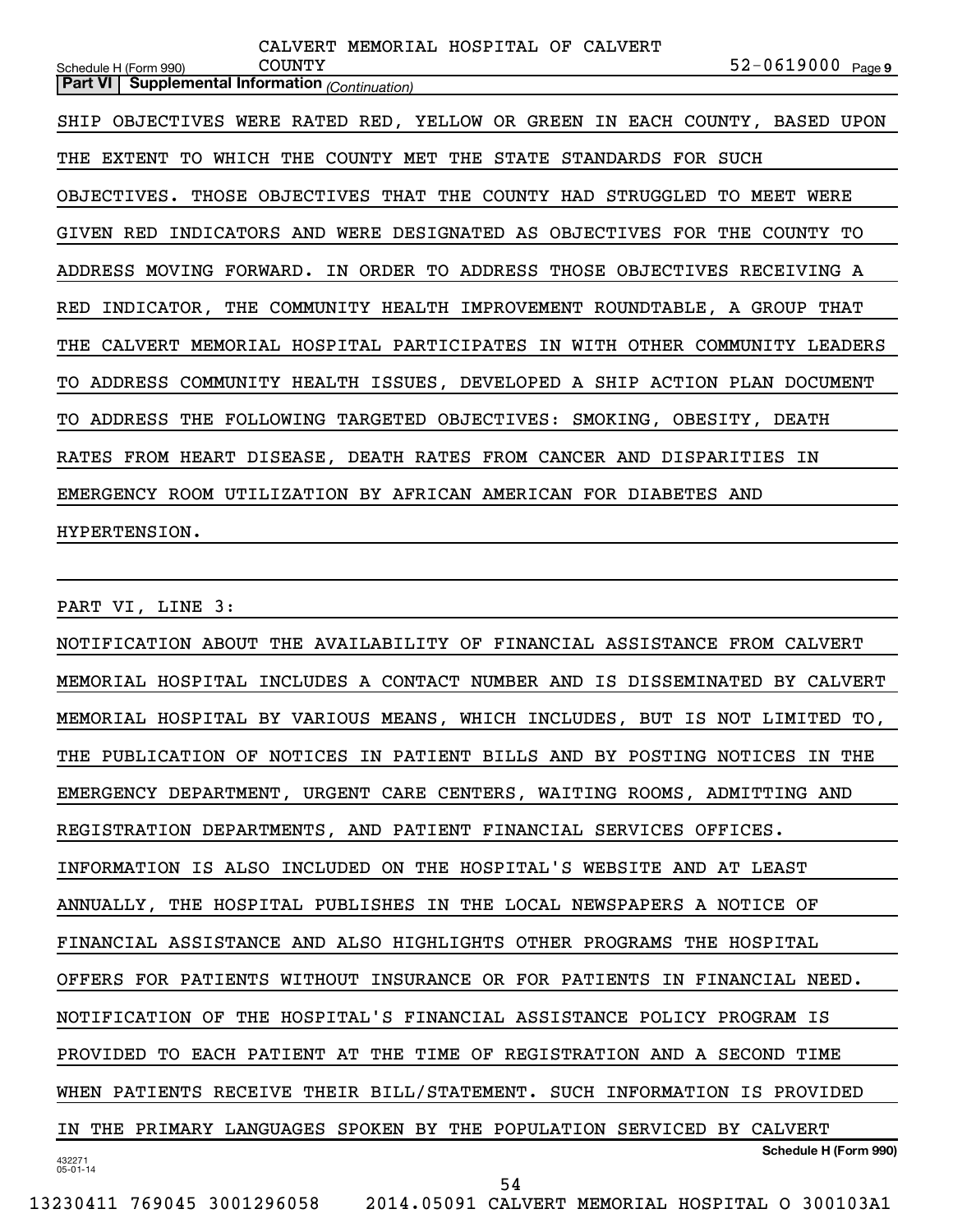Schedule H (Form 990) COUNTY 52-0619000 <sub>Page 9</sub> **Part VI Supplemental Information** *(Continuation)* CALVERT MEMORIAL HOSPITAL OF CALVERT MEMORIAL HOSPITAL. REFERRAL OF PATIENTS FOR FINANCIAL ASSISTANCE MAY BE MADE BY ANY MEMBER OF THE CALVERT MEMORIAL HOSPITAL STAFF OR MEDICAL STAFF, INCLUDING PHYSICIANS, NURSES, FINANCIAL COUNSELORS, SOCIAL WORKERS, CASE MANAGERS, AND CHAPLAINS. A REQUEST FOR FINANCIAL ASSISTANCE MAY BE MADE BY THE PATIENT OR A FAMILY MEMBER, CLOSE FRIEND, OR ASSOCIATE OF THE PATIENT, SUBJECT TO APPLICABLE PRIVACY LAWS.

PART VI, LINE 4:

CALVERT MEMORIAL HOSPITAL (CMH) IS THE SOLE HOSPITAL PROVIDER IN CALVERT COUNTY, MARYLAND. CALVERT COUNTY IS LOCATED IN SOUTHERN MARYLAND AND IS ESSENTIALLY A PENINSULA BORDERED ON THE EAST BY THE CHESAPEAKE BAY AND ON THE WEST BY THE PATUXENT RIVER. WITH A LONG AND SKINNY TOPOGRAPHY, THE COUNTY'S "SPINE" IS MARYLAND ROUTES 2/4 RUNNING FROM DUNKIRK IN THE NORTH TO SOLOMONS ISLAND IN THE SOUTH FOR APPROXIMATELY 45 MILES. THIS TOPOGRAPHY PRESENTS CHALLENGES TO BOTH TRANSPORTATION AND SERVICE DELIVERY THAT ARE UNIQUE TO CALVERT COUNTY. IN RESPONSE TO THIS UNIQUE TOPOGRAPHY, CMH'S STRATEGIC GOAL IS TO ENSURE ACCESS TO PRIMARY CARE SERVICES WITHIN A 15 MINUTE DRIVE FROM ANY COUNTY LOCATION AND SPECIALTY CARE WITHIN 30 MINUTES. IN ADDITION, CMH'S SECONDARY MARKET AREA INCLUDES THE SURROUNDING AREAS OF SOUTHERN PRINCE GEORGES AND ANNE ARUNDEL COUNTIES, ST MARY'S COUNTY ON ITS SOUTHERN BORDER AND CHARLES COUNTY ON ITS WESTERN BORDER.

432271 05-01-14 **Schedule H (Form 990)** ALTHOUGH CALVERT COUNTY IS ONE OF THE MOST AFFLUENT COUNTIES IN MARYLAND, IT HAS POCKETS OF IMPOVERISHED AREAS. BOTH CAPITA INCOME AND MEDIAN HOUSEHOLD INCOME ARE HIGHER IN CALVERT COUNTY COMPARED TO THE STATE OF MARYLAND. OVERALL, CALVERT COUNTY HAS A POVERTY RATE OF 4.9% AS COMPARED TO A STATE LEVEL OF 9.4%. POVERTY RATES ARE HIGHEST AROUND THE CITY OF PRINCE FREDERICK, FOLLOWED BY BROOMES ISLAND AND SOLOMONS IN THE SOUTH. 55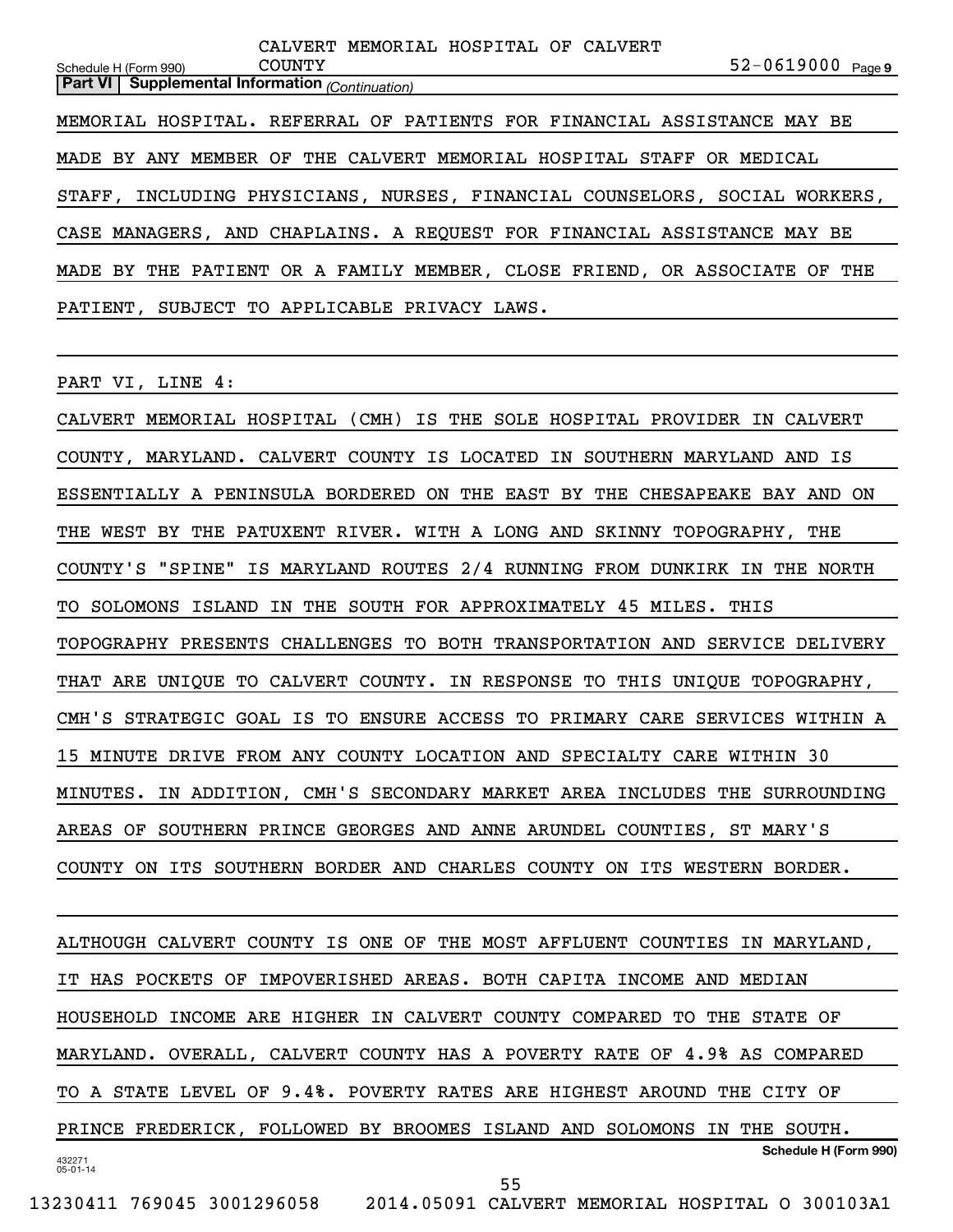|                       |                                                                            |               |  |  | CALVERT MEMORIAL HOSPITAL OF CALVERT |  |  |                       |  |
|-----------------------|----------------------------------------------------------------------------|---------------|--|--|--------------------------------------|--|--|-----------------------|--|
| Schedule H (Form 990) |                                                                            | <b>COUNTY</b> |  |  |                                      |  |  | $52 - 0619000$ Page 9 |  |
|                       | <b>Part VI   Supplemental Information</b> (Continuation)                   |               |  |  |                                      |  |  |                       |  |
|                       |                                                                            |               |  |  |                                      |  |  |                       |  |
|                       | FINANCIAL ASSISTANCE OF FY 2015 FOR CMH REVEALS THAT 2.2% OF GROSS REVENUE |               |  |  |                                      |  |  |                       |  |
|                       |                                                                            |               |  |  |                                      |  |  |                       |  |
|                       | WAS FROM SELF-PAY OR UNINSURED PATIENTS, 16.4% OF GROSS REVENUE WAS FROM   |               |  |  |                                      |  |  |                       |  |
|                       |                                                                            |               |  |  |                                      |  |  |                       |  |

MEDICAID RECIPIENTS AND 38.6% WAS FROM MEDICARE RECIPIENTS.

CAUCASIAN RESIDENTS COMPRISE 82% OF THE POPULATION WHILE AFRICAN AMERICANS COMPRISE 13.2%. MAJOR SOURCES OF EMPLOYMENT WITH THE AREA INCLUDE EDUCATION AND HEALTHCARE, PUBLIC ADMINISTRATION, ROFESSIONAL/RESEARCH, CONSTRUCTION AND RETAIL TRADE. THE LIFE EXPECTANCY IN CALVERT COUNTY IS 79.4 YEARS.

PART VI, LINE 5:

THE HOSPITAL IS GOVERNED BY A COMMUNITY BOARD COMPRISED OF CIVIC LEADERS THROUGHOUT CALVERT COUNTY WHO ARE COMMITTED TO AND REPRESENT THE HEALTHCARE NEEDS OF THE COMMUNITY. THE HOSPITAL EXTENDS MEDICAL STAFF PRIVILEGES TO ALL QUALIFIED PHYSICIANS FOR ALL OF ITS DEPARTMENTS. ALL FINANCIAL SURPLUSES THE HOSPITAL GENERATES ARE USED EXCLUSIVELY TO FURTHER THE CHARITABLE PURPOSES OF THE ORGANIZATION.

PART VI, LINE 6:

432271 05-01-14 **Schedule H (Form 990)** CALVERT MEMORIAL HOSPITAL IS PART OF AN AFFILIATED HEALTH CARE SYSTEM, CALVERT HEALTH SYSTEM, INC. (CHS) THAT COOPERATES IN PROVIDING HEALTH CARE SERVICES TO ITS COMMUNITY. THE HOSPITAL, AS A SOLE COMMUNITY PROVIDER, PROVIDES ESSENTIAL HEALTH CARE SERVICES SUCH AS OBSTETRICS, PSYCHIATRY (INPATIENT AND OUTPATIENT), EMERGENCY SERVICES, URGENT CARE AND LONG-TERM CARE THAT OTHERWISE WOULD NOT BE PROVIDED WITHIN CALVERT COUNTY DUE TO THEIR UNPROFITABLE NATURE (HIGH COST SERVICES WITH LOW REIMBURSEMENT), OR WOULD NEED TO BE PROVIDED BY ANOTHER TAX-EXEMPT ORGANIZATION OR THE GOVERNMENT. FOR THE 2014 TAX YEAR, THE HOSPITAL PROVIDED \$2,735,944 IN 56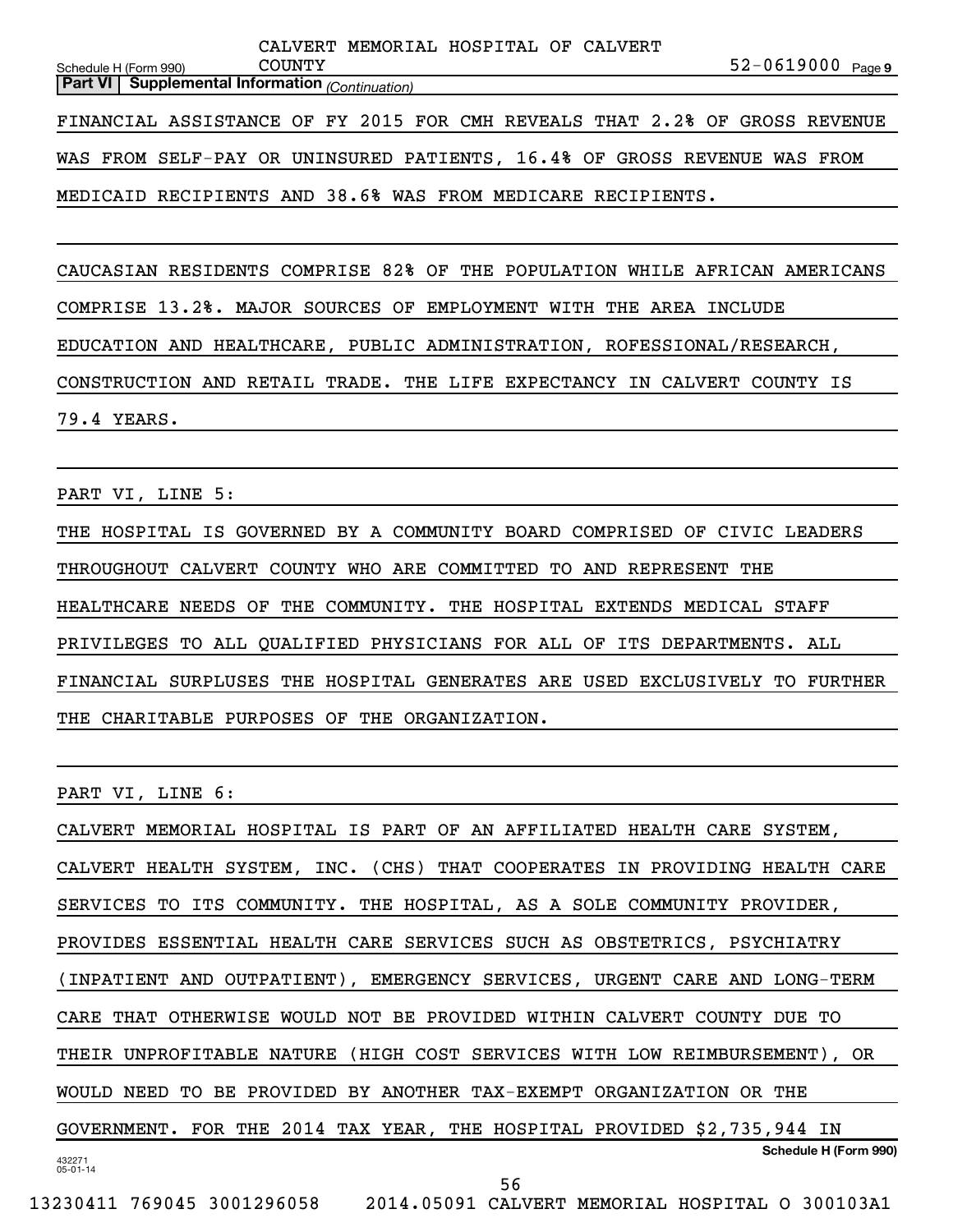| 432271<br>$05 - 01 - 14$ |                                                        |  |  |                                                                                                                                               |  | Schedule H (Form 990) |
|--------------------------|--------------------------------------------------------|--|--|-----------------------------------------------------------------------------------------------------------------------------------------------|--|-----------------------|
|                          |                                                        |  |  |                                                                                                                                               |  |                       |
|                          |                                                        |  |  |                                                                                                                                               |  |                       |
|                          |                                                        |  |  |                                                                                                                                               |  |                       |
|                          |                                                        |  |  |                                                                                                                                               |  |                       |
|                          |                                                        |  |  |                                                                                                                                               |  |                       |
|                          |                                                        |  |  |                                                                                                                                               |  |                       |
|                          |                                                        |  |  |                                                                                                                                               |  |                       |
|                          |                                                        |  |  |                                                                                                                                               |  |                       |
|                          |                                                        |  |  |                                                                                                                                               |  |                       |
|                          |                                                        |  |  |                                                                                                                                               |  |                       |
|                          |                                                        |  |  |                                                                                                                                               |  |                       |
|                          |                                                        |  |  |                                                                                                                                               |  |                       |
|                          |                                                        |  |  |                                                                                                                                               |  |                       |
|                          |                                                        |  |  |                                                                                                                                               |  |                       |
|                          |                                                        |  |  |                                                                                                                                               |  |                       |
|                          |                                                        |  |  |                                                                                                                                               |  |                       |
|                          |                                                        |  |  |                                                                                                                                               |  |                       |
| MD                       |                                                        |  |  |                                                                                                                                               |  |                       |
|                          |                                                        |  |  | PART VI, LINE 7, LIST OF STATES RECEIVING COMMUNITY BENEFIT REPORT:                                                                           |  |                       |
|                          |                                                        |  |  |                                                                                                                                               |  |                       |
| NEED.                    |                                                        |  |  |                                                                                                                                               |  |                       |
|                          |                                                        |  |  | PROVISION OF THESE PHYSICIAN SERVICES TO THE COMMUNITY MEETS AN IDENTIFIED                                                                    |  |                       |
|                          |                                                        |  |  | EMPLOYER OF A PHYSICIAN GROUP, CALVERT PHYSICIAN ASSOCIATES, LLC, WHICH<br>PROVIDES PRIMARY AND SPECIALTY CARE SERVICES TO THE COMMUNITY. THE |  |                       |
|                          | ASSISTANCE.                                            |  |  | IN ADDITION TO THE HOSPITAL, CHS IS ALSO THE SOLE MEMBER AND                                                                                  |  |                       |
|                          |                                                        |  |  | CHARITY CARE, AT COST, TO PATIENTS THAT QUALIFIED FOR FINANCIAL                                                                               |  |                       |
|                          | <b>Part VI</b> Supplemental Information (Continuation) |  |  |                                                                                                                                               |  |                       |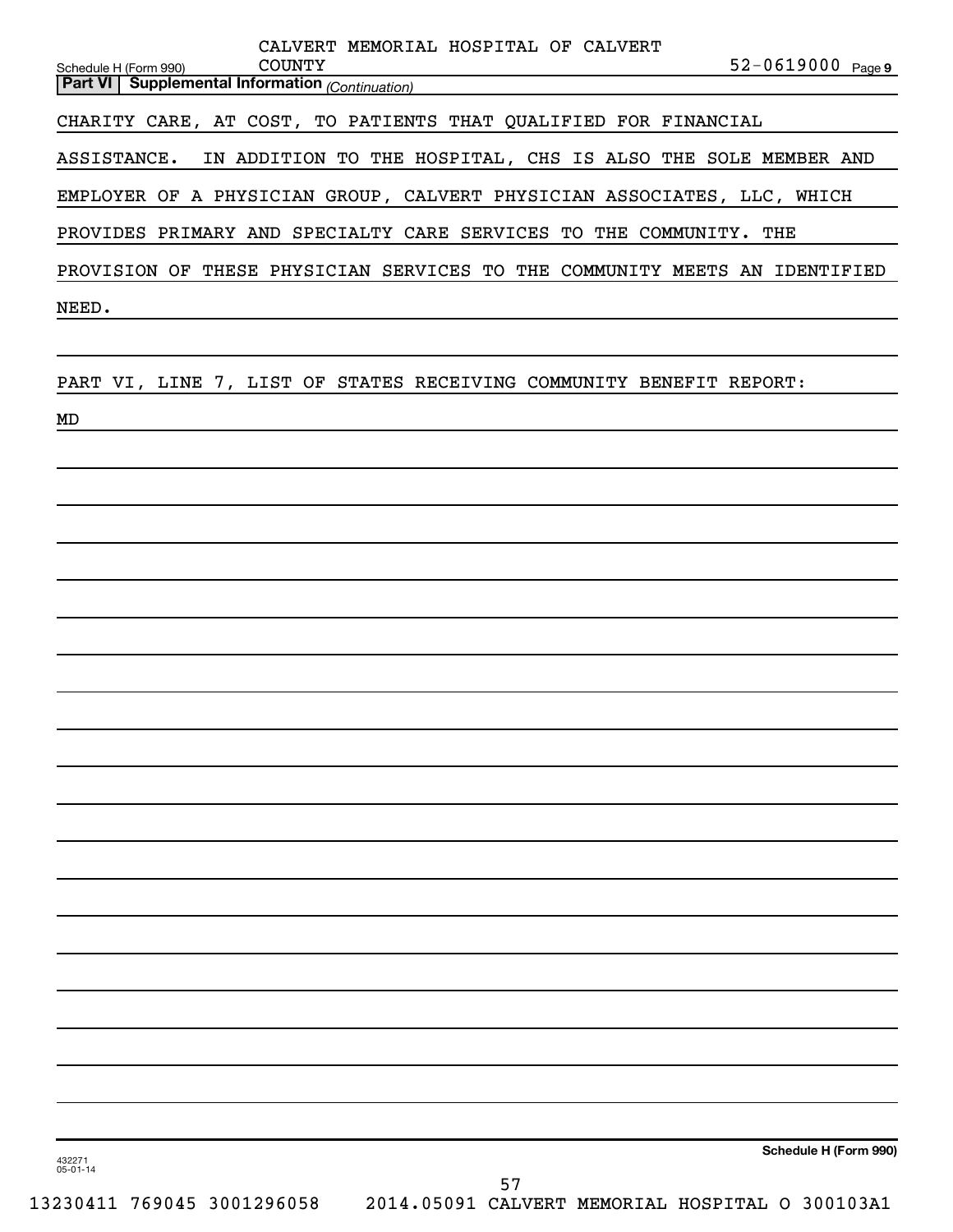| <b>Grants and Other Assistance to Organizations,</b><br><b>SCHEDULE I</b><br>(Form 990)<br>Governments, and Individuals in the United States<br>Complete if the organization answered "Yes" to Form 990, Part IV, line 21 or 22.<br>Attach to Form 990.<br>Department of the Treasury<br>Internal Revenue Service<br>Information about Schedule I (Form 990) and its instructions is at www.irs.gov/form990. |                                                                                                                                                                                                                                                                                           |           |                                      |                             |                                         |                                                                |                                           |                                                                   |  |  |  |
|--------------------------------------------------------------------------------------------------------------------------------------------------------------------------------------------------------------------------------------------------------------------------------------------------------------------------------------------------------------------------------------------------------------|-------------------------------------------------------------------------------------------------------------------------------------------------------------------------------------------------------------------------------------------------------------------------------------------|-----------|--------------------------------------|-----------------------------|-----------------------------------------|----------------------------------------------------------------|-------------------------------------------|-------------------------------------------------------------------|--|--|--|
| Name of the organization                                                                                                                                                                                                                                                                                                                                                                                     | <b>COUNTY</b>                                                                                                                                                                                                                                                                             |           | CALVERT MEMORIAL HOSPITAL OF CALVERT |                             |                                         |                                                                |                                           | Inspection<br><b>Employer identification number</b><br>52-0619000 |  |  |  |
| Part I                                                                                                                                                                                                                                                                                                                                                                                                       | <b>General Information on Grants and Assistance</b>                                                                                                                                                                                                                                       |           |                                      |                             |                                         |                                                                |                                           |                                                                   |  |  |  |
| $\mathbf 1$<br>$\mathbf{2}$                                                                                                                                                                                                                                                                                                                                                                                  | Does the organization maintain records to substantiate the amount of the grants or assistance, the grantees' eligibility for the grants or assistance, and the selection<br>Describe in Part IV the organization's procedures for monitoring the use of grant funds in the United States. |           |                                      |                             |                                         |                                                                |                                           | $\boxed{\text{X}}$ Yes<br>1 No                                    |  |  |  |
| Part II                                                                                                                                                                                                                                                                                                                                                                                                      | Grants and Other Assistance to Domestic Organizations and Domestic Governments. Complete if the organization answered "Yes" to Form 990, Part IV, line 21, for any                                                                                                                        |           |                                      |                             |                                         |                                                                |                                           |                                                                   |  |  |  |
|                                                                                                                                                                                                                                                                                                                                                                                                              | recipient that received more than \$5,000. Part II can be duplicated if additional space is needed.<br>1 (a) Name and address of organization<br>or government                                                                                                                            | $(b)$ EIN | (c) IRC section<br>if applicable     | (d) Amount of<br>cash grant | (e) Amount of<br>non-cash<br>assistance | (f) Method of<br>valuation (book,<br>FMV, appraisal,<br>other) | (g) Description of<br>non-cash assistance | (h) Purpose of grant<br>or assistance                             |  |  |  |
|                                                                                                                                                                                                                                                                                                                                                                                                              |                                                                                                                                                                                                                                                                                           |           |                                      |                             |                                         |                                                                |                                           |                                                                   |  |  |  |
|                                                                                                                                                                                                                                                                                                                                                                                                              |                                                                                                                                                                                                                                                                                           |           |                                      |                             |                                         |                                                                |                                           |                                                                   |  |  |  |
|                                                                                                                                                                                                                                                                                                                                                                                                              |                                                                                                                                                                                                                                                                                           |           |                                      |                             |                                         |                                                                |                                           |                                                                   |  |  |  |
|                                                                                                                                                                                                                                                                                                                                                                                                              |                                                                                                                                                                                                                                                                                           |           |                                      |                             |                                         |                                                                |                                           |                                                                   |  |  |  |
|                                                                                                                                                                                                                                                                                                                                                                                                              |                                                                                                                                                                                                                                                                                           |           |                                      |                             |                                         |                                                                |                                           |                                                                   |  |  |  |
|                                                                                                                                                                                                                                                                                                                                                                                                              |                                                                                                                                                                                                                                                                                           |           |                                      |                             |                                         |                                                                |                                           |                                                                   |  |  |  |
| $\mathbf{2}$<br>3                                                                                                                                                                                                                                                                                                                                                                                            |                                                                                                                                                                                                                                                                                           |           |                                      |                             |                                         |                                                                |                                           | ▶                                                                 |  |  |  |

**For Paperwork Reduction Act Notice, see the Instructions for Form 990. Schedule I (Form 990) (2014)** LHA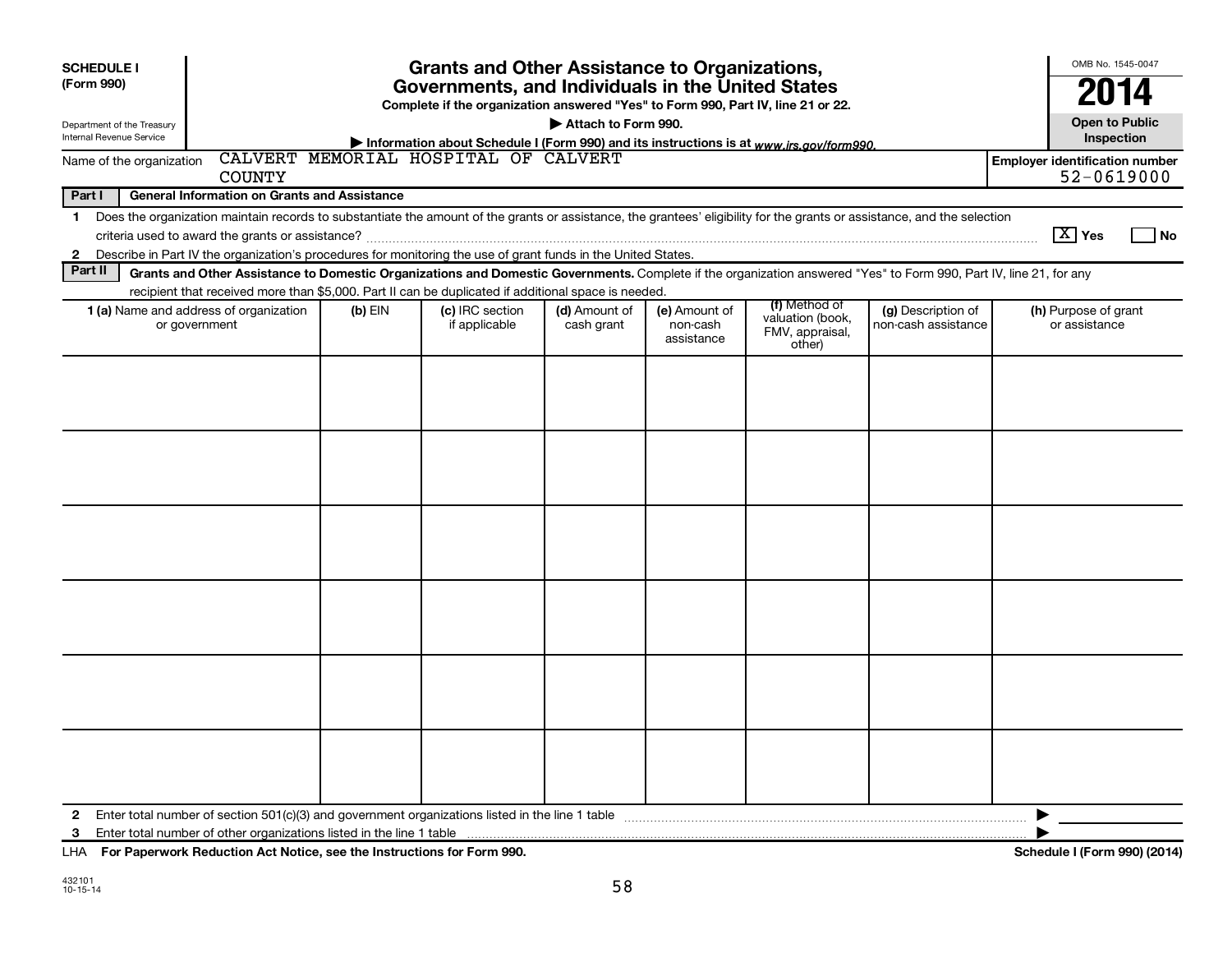Schedule I (Form 990) (2014) COUNTY

 $52 - 0619000$ 

**2**

Part III | Grants and Other Assistance to Domestic Individuals. Complete if the organization answered "Yes" to Form 990, Part IV, line 22. Part III can be duplicated if additional space is needed.

| (b) Number of<br>recipients | (c) Amount of<br>cash grant | cash assistance | (e) Method of valuation<br>(book, FMV, appraisal, other) | (f) Description of non-cash assistance |
|-----------------------------|-----------------------------|-----------------|----------------------------------------------------------|----------------------------------------|
|                             |                             |                 |                                                          |                                        |
|                             |                             | $\mathbf{0}$ .  |                                                          |                                        |
|                             |                             |                 |                                                          |                                        |
|                             |                             |                 |                                                          |                                        |
|                             |                             |                 |                                                          |                                        |
|                             |                             |                 |                                                          |                                        |
|                             |                             |                 |                                                          |                                        |
|                             |                             |                 |                                                          |                                        |
|                             |                             |                 |                                                          |                                        |
|                             |                             |                 |                                                          |                                        |
|                             |                             | 10              | 6,000.                                                   | (d) Amount of non-                     |

Part IV | Supplemental Information. Provide the information required in Part I, line 2, Part III, column (b), and any other additional information.

PART I, LINE 2:

ONCE THE APPLICANTS HAVE BEEN AWARDED A SCHOLARSHIP, THEIR AWARD AMOUNT IS

ISSUED DIRECTLY TO THE ACCREDITED COLLEGE OR UNIVERSITY TO BE APPLIED

TOWARD TUITION EXPENSE ONLY. THE ISSUANCE OF PAYMENT DIRECTLY TO THE

EDUCATIONAL INSTITUTION ALLOWS THE HOSPITAL TO MONITOR THE USE OF FUNDS.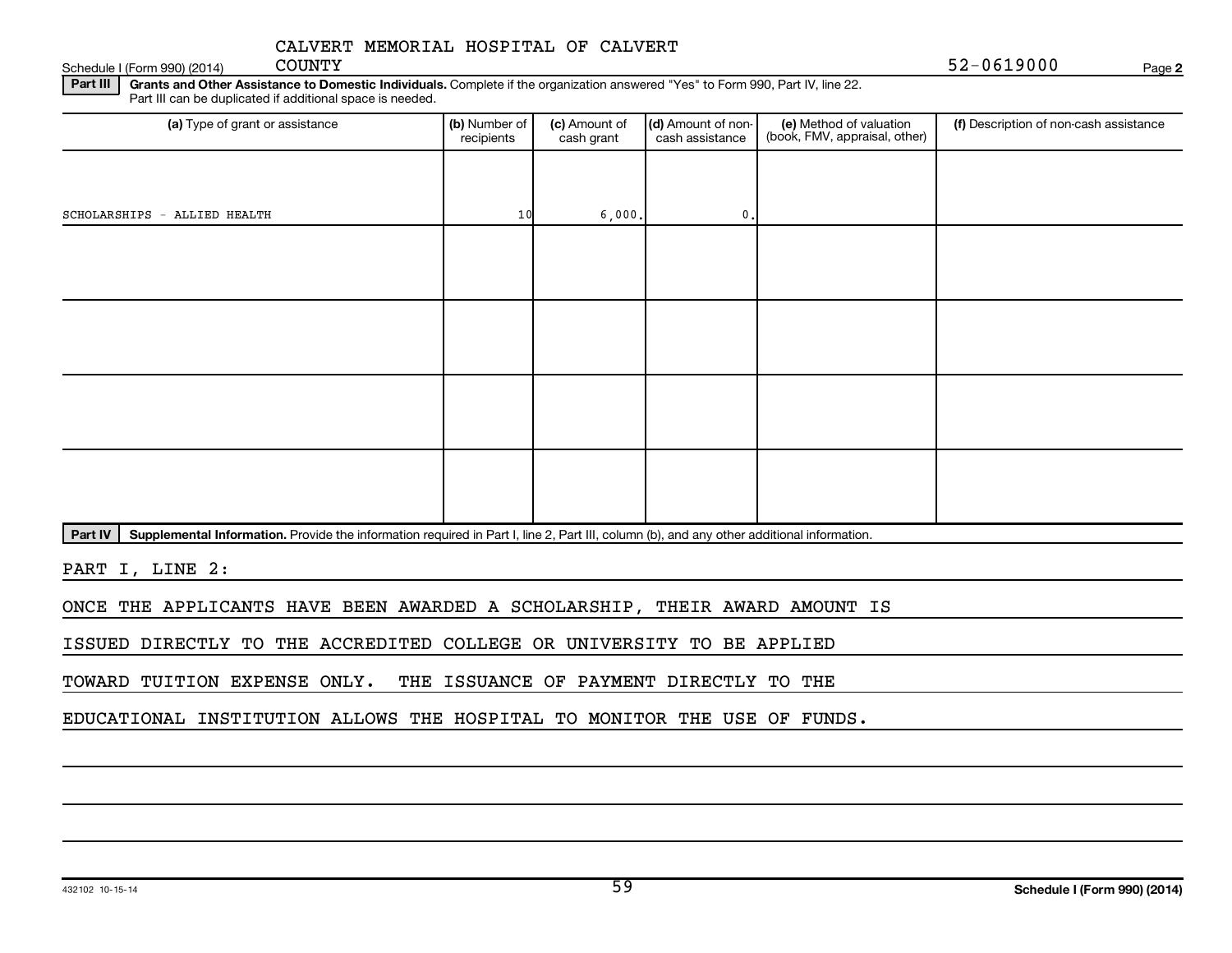| (Form 990)<br>For certain Officers, Directors, Trustees, Key Employees, and Highest<br><b>2014</b><br><b>Compensated Employees</b><br>Complete if the organization answered "Yes" on Form 990, Part IV, line 23.<br><b>Open to Public</b><br>Attach to Form 990.<br>Department of the Treasury<br>Inspection<br>Information about Schedule J (Form 990) and its instructions is at www.irs.gov/form990.<br>Internal Revenue Service<br>CALVERT MEMORIAL HOSPITAL OF CALVERT<br><b>Employer identification number</b><br>Name of the organization<br>52-0619000<br><b>COUNTY</b><br><b>Questions Regarding Compensation</b><br>Part I<br>Yes<br>No<br>Check the appropriate box(es) if the organization provided any of the following to or for a person listed in Form 990,<br>Part VII, Section A, line 1a. Complete Part III to provide any relevant information regarding these items.<br>First-class or charter travel<br>Housing allowance or residence for personal use<br>$\boxed{\textbf{X}}$ Travel for companions<br>Payments for business use of personal residence<br>ΧI<br>Health or social club dues or initiation fees<br>Tax indemnification and gross-up payments<br>Discretionary spending account<br>Personal services (e.g., maid, chauffeur, chef)<br><b>b</b> If any of the boxes on line 1a are checked, did the organization follow a written policy regarding payment or<br>X<br>1b<br>Did the organization require substantiation prior to reimbursing or allowing expenses incurred by all directors,<br>2<br>X<br>$\mathbf{2}$<br>з<br>Indicate which, if any, of the following the filing organization used to establish the compensation of the organization's<br>CEO/Executive Director. Check all that apply. Do not check any boxes for methods used by a related organization to<br>establish compensation of the CEO/Executive Director, but explain in Part III.<br>$\lfloor x \rfloor$ Compensation committee<br>$\underline{\mathbf{X}}$ Written employment contract<br>$ \mathbf{X} $ Independent compensation consultant<br>$\underline{\mathbf{X}}$ Compensation survey or study<br>$\lfloor x \rfloor$ Approval by the board or compensation committee<br>Form 990 of other organizations<br>During the year, did any person listed in Form 990, Part VII, Section A, line 1a, with respect to the filing<br>4<br>organization or a related organization:<br>х<br>Receive a severance payment or change-of-control payment?<br>4a<br>$\overline{\textbf{x}}$<br>4b<br>b<br>$\overline{\mathbf{X}}$<br>4c<br>If "Yes" to any of lines 4a-c, list the persons and provide the applicable amounts for each item in Part III.<br>Only section 501(c)(3), 501(c)(4), and 501(c)(29) organizations must complete lines 5-9.<br>For persons listed in Form 990, Part VII, Section A, line 1a, did the organization pay or accrue any compensation<br>contingent on the revenues of:<br>x<br>5a<br>a<br>X<br>5b<br>If "Yes" to line 5a or 5b, describe in Part III.<br>For persons listed in Form 990, Part VII, Section A, line 1a, did the organization pay or accrue any compensation<br>6.<br>contingent on the net earnings of:<br>x<br>6a<br>a<br>$\overline{\textbf{x}}$<br>6b<br>If "Yes" to line 6a or 6b, describe in Part III.<br>7 For persons listed in Form 990, Part VII, Section A, line 1a, did the organization provide any non-fixed payments<br>x<br>7<br>Were any amounts reported in Form 990, Part VII, paid or accrued pursuant to a contract that was subject to the<br>8<br>x<br>8<br>If "Yes" to line 8, did the organization also follow the rebuttable presumption procedure described in<br>9<br>9<br>LHA For Paperwork Reduction Act Notice, see the Instructions for Form 990.<br>Schedule J (Form 990) 2014 | <b>SCHEDULE J</b> | <b>Compensation Information</b> |  | OMB No. 1545-0047 |  |
|--------------------------------------------------------------------------------------------------------------------------------------------------------------------------------------------------------------------------------------------------------------------------------------------------------------------------------------------------------------------------------------------------------------------------------------------------------------------------------------------------------------------------------------------------------------------------------------------------------------------------------------------------------------------------------------------------------------------------------------------------------------------------------------------------------------------------------------------------------------------------------------------------------------------------------------------------------------------------------------------------------------------------------------------------------------------------------------------------------------------------------------------------------------------------------------------------------------------------------------------------------------------------------------------------------------------------------------------------------------------------------------------------------------------------------------------------------------------------------------------------------------------------------------------------------------------------------------------------------------------------------------------------------------------------------------------------------------------------------------------------------------------------------------------------------------------------------------------------------------------------------------------------------------------------------------------------------------------------------------------------------------------------------------------------------------------------------------------------------------------------------------------------------------------------------------------------------------------------------------------------------------------------------------------------------------------------------------------------------------------------------------------------------------------------------------------------------------------------------------------------------------------------------------------------------------------------------------------------------------------------------------------------------------------------------------------------------------------------------------------------------------------------------------------------------------------------------------------------------------------------------------------------------------------------------------------------------------------------------------------------------------------------------------------------------------------------------------------------------------------------------------------------------------------------------------------------------------------------------------------------------------------------------------------------------------------------------------------------------------------------------------------------------------------------------------------------------------------------------------------------------------------------------------------------------------------------------------------------------------------------------------------------------------------------------------------------------------------------------------------------------------------------------|-------------------|---------------------------------|--|-------------------|--|
|                                                                                                                                                                                                                                                                                                                                                                                                                                                                                                                                                                                                                                                                                                                                                                                                                                                                                                                                                                                                                                                                                                                                                                                                                                                                                                                                                                                                                                                                                                                                                                                                                                                                                                                                                                                                                                                                                                                                                                                                                                                                                                                                                                                                                                                                                                                                                                                                                                                                                                                                                                                                                                                                                                                                                                                                                                                                                                                                                                                                                                                                                                                                                                                                                                                                                                                                                                                                                                                                                                                                                                                                                                                                                                                                                                                |                   |                                 |  |                   |  |
|                                                                                                                                                                                                                                                                                                                                                                                                                                                                                                                                                                                                                                                                                                                                                                                                                                                                                                                                                                                                                                                                                                                                                                                                                                                                                                                                                                                                                                                                                                                                                                                                                                                                                                                                                                                                                                                                                                                                                                                                                                                                                                                                                                                                                                                                                                                                                                                                                                                                                                                                                                                                                                                                                                                                                                                                                                                                                                                                                                                                                                                                                                                                                                                                                                                                                                                                                                                                                                                                                                                                                                                                                                                                                                                                                                                |                   |                                 |  |                   |  |
|                                                                                                                                                                                                                                                                                                                                                                                                                                                                                                                                                                                                                                                                                                                                                                                                                                                                                                                                                                                                                                                                                                                                                                                                                                                                                                                                                                                                                                                                                                                                                                                                                                                                                                                                                                                                                                                                                                                                                                                                                                                                                                                                                                                                                                                                                                                                                                                                                                                                                                                                                                                                                                                                                                                                                                                                                                                                                                                                                                                                                                                                                                                                                                                                                                                                                                                                                                                                                                                                                                                                                                                                                                                                                                                                                                                |                   |                                 |  |                   |  |
|                                                                                                                                                                                                                                                                                                                                                                                                                                                                                                                                                                                                                                                                                                                                                                                                                                                                                                                                                                                                                                                                                                                                                                                                                                                                                                                                                                                                                                                                                                                                                                                                                                                                                                                                                                                                                                                                                                                                                                                                                                                                                                                                                                                                                                                                                                                                                                                                                                                                                                                                                                                                                                                                                                                                                                                                                                                                                                                                                                                                                                                                                                                                                                                                                                                                                                                                                                                                                                                                                                                                                                                                                                                                                                                                                                                |                   |                                 |  |                   |  |
|                                                                                                                                                                                                                                                                                                                                                                                                                                                                                                                                                                                                                                                                                                                                                                                                                                                                                                                                                                                                                                                                                                                                                                                                                                                                                                                                                                                                                                                                                                                                                                                                                                                                                                                                                                                                                                                                                                                                                                                                                                                                                                                                                                                                                                                                                                                                                                                                                                                                                                                                                                                                                                                                                                                                                                                                                                                                                                                                                                                                                                                                                                                                                                                                                                                                                                                                                                                                                                                                                                                                                                                                                                                                                                                                                                                |                   |                                 |  |                   |  |
|                                                                                                                                                                                                                                                                                                                                                                                                                                                                                                                                                                                                                                                                                                                                                                                                                                                                                                                                                                                                                                                                                                                                                                                                                                                                                                                                                                                                                                                                                                                                                                                                                                                                                                                                                                                                                                                                                                                                                                                                                                                                                                                                                                                                                                                                                                                                                                                                                                                                                                                                                                                                                                                                                                                                                                                                                                                                                                                                                                                                                                                                                                                                                                                                                                                                                                                                                                                                                                                                                                                                                                                                                                                                                                                                                                                |                   |                                 |  |                   |  |
|                                                                                                                                                                                                                                                                                                                                                                                                                                                                                                                                                                                                                                                                                                                                                                                                                                                                                                                                                                                                                                                                                                                                                                                                                                                                                                                                                                                                                                                                                                                                                                                                                                                                                                                                                                                                                                                                                                                                                                                                                                                                                                                                                                                                                                                                                                                                                                                                                                                                                                                                                                                                                                                                                                                                                                                                                                                                                                                                                                                                                                                                                                                                                                                                                                                                                                                                                                                                                                                                                                                                                                                                                                                                                                                                                                                |                   |                                 |  |                   |  |
|                                                                                                                                                                                                                                                                                                                                                                                                                                                                                                                                                                                                                                                                                                                                                                                                                                                                                                                                                                                                                                                                                                                                                                                                                                                                                                                                                                                                                                                                                                                                                                                                                                                                                                                                                                                                                                                                                                                                                                                                                                                                                                                                                                                                                                                                                                                                                                                                                                                                                                                                                                                                                                                                                                                                                                                                                                                                                                                                                                                                                                                                                                                                                                                                                                                                                                                                                                                                                                                                                                                                                                                                                                                                                                                                                                                |                   |                                 |  |                   |  |
|                                                                                                                                                                                                                                                                                                                                                                                                                                                                                                                                                                                                                                                                                                                                                                                                                                                                                                                                                                                                                                                                                                                                                                                                                                                                                                                                                                                                                                                                                                                                                                                                                                                                                                                                                                                                                                                                                                                                                                                                                                                                                                                                                                                                                                                                                                                                                                                                                                                                                                                                                                                                                                                                                                                                                                                                                                                                                                                                                                                                                                                                                                                                                                                                                                                                                                                                                                                                                                                                                                                                                                                                                                                                                                                                                                                |                   |                                 |  |                   |  |
|                                                                                                                                                                                                                                                                                                                                                                                                                                                                                                                                                                                                                                                                                                                                                                                                                                                                                                                                                                                                                                                                                                                                                                                                                                                                                                                                                                                                                                                                                                                                                                                                                                                                                                                                                                                                                                                                                                                                                                                                                                                                                                                                                                                                                                                                                                                                                                                                                                                                                                                                                                                                                                                                                                                                                                                                                                                                                                                                                                                                                                                                                                                                                                                                                                                                                                                                                                                                                                                                                                                                                                                                                                                                                                                                                                                |                   |                                 |  |                   |  |
|                                                                                                                                                                                                                                                                                                                                                                                                                                                                                                                                                                                                                                                                                                                                                                                                                                                                                                                                                                                                                                                                                                                                                                                                                                                                                                                                                                                                                                                                                                                                                                                                                                                                                                                                                                                                                                                                                                                                                                                                                                                                                                                                                                                                                                                                                                                                                                                                                                                                                                                                                                                                                                                                                                                                                                                                                                                                                                                                                                                                                                                                                                                                                                                                                                                                                                                                                                                                                                                                                                                                                                                                                                                                                                                                                                                |                   |                                 |  |                   |  |
|                                                                                                                                                                                                                                                                                                                                                                                                                                                                                                                                                                                                                                                                                                                                                                                                                                                                                                                                                                                                                                                                                                                                                                                                                                                                                                                                                                                                                                                                                                                                                                                                                                                                                                                                                                                                                                                                                                                                                                                                                                                                                                                                                                                                                                                                                                                                                                                                                                                                                                                                                                                                                                                                                                                                                                                                                                                                                                                                                                                                                                                                                                                                                                                                                                                                                                                                                                                                                                                                                                                                                                                                                                                                                                                                                                                |                   |                                 |  |                   |  |
|                                                                                                                                                                                                                                                                                                                                                                                                                                                                                                                                                                                                                                                                                                                                                                                                                                                                                                                                                                                                                                                                                                                                                                                                                                                                                                                                                                                                                                                                                                                                                                                                                                                                                                                                                                                                                                                                                                                                                                                                                                                                                                                                                                                                                                                                                                                                                                                                                                                                                                                                                                                                                                                                                                                                                                                                                                                                                                                                                                                                                                                                                                                                                                                                                                                                                                                                                                                                                                                                                                                                                                                                                                                                                                                                                                                |                   |                                 |  |                   |  |
|                                                                                                                                                                                                                                                                                                                                                                                                                                                                                                                                                                                                                                                                                                                                                                                                                                                                                                                                                                                                                                                                                                                                                                                                                                                                                                                                                                                                                                                                                                                                                                                                                                                                                                                                                                                                                                                                                                                                                                                                                                                                                                                                                                                                                                                                                                                                                                                                                                                                                                                                                                                                                                                                                                                                                                                                                                                                                                                                                                                                                                                                                                                                                                                                                                                                                                                                                                                                                                                                                                                                                                                                                                                                                                                                                                                |                   |                                 |  |                   |  |
|                                                                                                                                                                                                                                                                                                                                                                                                                                                                                                                                                                                                                                                                                                                                                                                                                                                                                                                                                                                                                                                                                                                                                                                                                                                                                                                                                                                                                                                                                                                                                                                                                                                                                                                                                                                                                                                                                                                                                                                                                                                                                                                                                                                                                                                                                                                                                                                                                                                                                                                                                                                                                                                                                                                                                                                                                                                                                                                                                                                                                                                                                                                                                                                                                                                                                                                                                                                                                                                                                                                                                                                                                                                                                                                                                                                |                   |                                 |  |                   |  |
|                                                                                                                                                                                                                                                                                                                                                                                                                                                                                                                                                                                                                                                                                                                                                                                                                                                                                                                                                                                                                                                                                                                                                                                                                                                                                                                                                                                                                                                                                                                                                                                                                                                                                                                                                                                                                                                                                                                                                                                                                                                                                                                                                                                                                                                                                                                                                                                                                                                                                                                                                                                                                                                                                                                                                                                                                                                                                                                                                                                                                                                                                                                                                                                                                                                                                                                                                                                                                                                                                                                                                                                                                                                                                                                                                                                |                   |                                 |  |                   |  |
|                                                                                                                                                                                                                                                                                                                                                                                                                                                                                                                                                                                                                                                                                                                                                                                                                                                                                                                                                                                                                                                                                                                                                                                                                                                                                                                                                                                                                                                                                                                                                                                                                                                                                                                                                                                                                                                                                                                                                                                                                                                                                                                                                                                                                                                                                                                                                                                                                                                                                                                                                                                                                                                                                                                                                                                                                                                                                                                                                                                                                                                                                                                                                                                                                                                                                                                                                                                                                                                                                                                                                                                                                                                                                                                                                                                |                   |                                 |  |                   |  |
|                                                                                                                                                                                                                                                                                                                                                                                                                                                                                                                                                                                                                                                                                                                                                                                                                                                                                                                                                                                                                                                                                                                                                                                                                                                                                                                                                                                                                                                                                                                                                                                                                                                                                                                                                                                                                                                                                                                                                                                                                                                                                                                                                                                                                                                                                                                                                                                                                                                                                                                                                                                                                                                                                                                                                                                                                                                                                                                                                                                                                                                                                                                                                                                                                                                                                                                                                                                                                                                                                                                                                                                                                                                                                                                                                                                |                   |                                 |  |                   |  |
|                                                                                                                                                                                                                                                                                                                                                                                                                                                                                                                                                                                                                                                                                                                                                                                                                                                                                                                                                                                                                                                                                                                                                                                                                                                                                                                                                                                                                                                                                                                                                                                                                                                                                                                                                                                                                                                                                                                                                                                                                                                                                                                                                                                                                                                                                                                                                                                                                                                                                                                                                                                                                                                                                                                                                                                                                                                                                                                                                                                                                                                                                                                                                                                                                                                                                                                                                                                                                                                                                                                                                                                                                                                                                                                                                                                |                   |                                 |  |                   |  |
|                                                                                                                                                                                                                                                                                                                                                                                                                                                                                                                                                                                                                                                                                                                                                                                                                                                                                                                                                                                                                                                                                                                                                                                                                                                                                                                                                                                                                                                                                                                                                                                                                                                                                                                                                                                                                                                                                                                                                                                                                                                                                                                                                                                                                                                                                                                                                                                                                                                                                                                                                                                                                                                                                                                                                                                                                                                                                                                                                                                                                                                                                                                                                                                                                                                                                                                                                                                                                                                                                                                                                                                                                                                                                                                                                                                |                   |                                 |  |                   |  |
|                                                                                                                                                                                                                                                                                                                                                                                                                                                                                                                                                                                                                                                                                                                                                                                                                                                                                                                                                                                                                                                                                                                                                                                                                                                                                                                                                                                                                                                                                                                                                                                                                                                                                                                                                                                                                                                                                                                                                                                                                                                                                                                                                                                                                                                                                                                                                                                                                                                                                                                                                                                                                                                                                                                                                                                                                                                                                                                                                                                                                                                                                                                                                                                                                                                                                                                                                                                                                                                                                                                                                                                                                                                                                                                                                                                |                   |                                 |  |                   |  |
|                                                                                                                                                                                                                                                                                                                                                                                                                                                                                                                                                                                                                                                                                                                                                                                                                                                                                                                                                                                                                                                                                                                                                                                                                                                                                                                                                                                                                                                                                                                                                                                                                                                                                                                                                                                                                                                                                                                                                                                                                                                                                                                                                                                                                                                                                                                                                                                                                                                                                                                                                                                                                                                                                                                                                                                                                                                                                                                                                                                                                                                                                                                                                                                                                                                                                                                                                                                                                                                                                                                                                                                                                                                                                                                                                                                |                   |                                 |  |                   |  |
|                                                                                                                                                                                                                                                                                                                                                                                                                                                                                                                                                                                                                                                                                                                                                                                                                                                                                                                                                                                                                                                                                                                                                                                                                                                                                                                                                                                                                                                                                                                                                                                                                                                                                                                                                                                                                                                                                                                                                                                                                                                                                                                                                                                                                                                                                                                                                                                                                                                                                                                                                                                                                                                                                                                                                                                                                                                                                                                                                                                                                                                                                                                                                                                                                                                                                                                                                                                                                                                                                                                                                                                                                                                                                                                                                                                |                   |                                 |  |                   |  |
|                                                                                                                                                                                                                                                                                                                                                                                                                                                                                                                                                                                                                                                                                                                                                                                                                                                                                                                                                                                                                                                                                                                                                                                                                                                                                                                                                                                                                                                                                                                                                                                                                                                                                                                                                                                                                                                                                                                                                                                                                                                                                                                                                                                                                                                                                                                                                                                                                                                                                                                                                                                                                                                                                                                                                                                                                                                                                                                                                                                                                                                                                                                                                                                                                                                                                                                                                                                                                                                                                                                                                                                                                                                                                                                                                                                |                   |                                 |  |                   |  |
|                                                                                                                                                                                                                                                                                                                                                                                                                                                                                                                                                                                                                                                                                                                                                                                                                                                                                                                                                                                                                                                                                                                                                                                                                                                                                                                                                                                                                                                                                                                                                                                                                                                                                                                                                                                                                                                                                                                                                                                                                                                                                                                                                                                                                                                                                                                                                                                                                                                                                                                                                                                                                                                                                                                                                                                                                                                                                                                                                                                                                                                                                                                                                                                                                                                                                                                                                                                                                                                                                                                                                                                                                                                                                                                                                                                |                   |                                 |  |                   |  |
|                                                                                                                                                                                                                                                                                                                                                                                                                                                                                                                                                                                                                                                                                                                                                                                                                                                                                                                                                                                                                                                                                                                                                                                                                                                                                                                                                                                                                                                                                                                                                                                                                                                                                                                                                                                                                                                                                                                                                                                                                                                                                                                                                                                                                                                                                                                                                                                                                                                                                                                                                                                                                                                                                                                                                                                                                                                                                                                                                                                                                                                                                                                                                                                                                                                                                                                                                                                                                                                                                                                                                                                                                                                                                                                                                                                |                   |                                 |  |                   |  |
|                                                                                                                                                                                                                                                                                                                                                                                                                                                                                                                                                                                                                                                                                                                                                                                                                                                                                                                                                                                                                                                                                                                                                                                                                                                                                                                                                                                                                                                                                                                                                                                                                                                                                                                                                                                                                                                                                                                                                                                                                                                                                                                                                                                                                                                                                                                                                                                                                                                                                                                                                                                                                                                                                                                                                                                                                                                                                                                                                                                                                                                                                                                                                                                                                                                                                                                                                                                                                                                                                                                                                                                                                                                                                                                                                                                |                   |                                 |  |                   |  |
|                                                                                                                                                                                                                                                                                                                                                                                                                                                                                                                                                                                                                                                                                                                                                                                                                                                                                                                                                                                                                                                                                                                                                                                                                                                                                                                                                                                                                                                                                                                                                                                                                                                                                                                                                                                                                                                                                                                                                                                                                                                                                                                                                                                                                                                                                                                                                                                                                                                                                                                                                                                                                                                                                                                                                                                                                                                                                                                                                                                                                                                                                                                                                                                                                                                                                                                                                                                                                                                                                                                                                                                                                                                                                                                                                                                |                   |                                 |  |                   |  |
|                                                                                                                                                                                                                                                                                                                                                                                                                                                                                                                                                                                                                                                                                                                                                                                                                                                                                                                                                                                                                                                                                                                                                                                                                                                                                                                                                                                                                                                                                                                                                                                                                                                                                                                                                                                                                                                                                                                                                                                                                                                                                                                                                                                                                                                                                                                                                                                                                                                                                                                                                                                                                                                                                                                                                                                                                                                                                                                                                                                                                                                                                                                                                                                                                                                                                                                                                                                                                                                                                                                                                                                                                                                                                                                                                                                |                   |                                 |  |                   |  |
|                                                                                                                                                                                                                                                                                                                                                                                                                                                                                                                                                                                                                                                                                                                                                                                                                                                                                                                                                                                                                                                                                                                                                                                                                                                                                                                                                                                                                                                                                                                                                                                                                                                                                                                                                                                                                                                                                                                                                                                                                                                                                                                                                                                                                                                                                                                                                                                                                                                                                                                                                                                                                                                                                                                                                                                                                                                                                                                                                                                                                                                                                                                                                                                                                                                                                                                                                                                                                                                                                                                                                                                                                                                                                                                                                                                |                   |                                 |  |                   |  |
|                                                                                                                                                                                                                                                                                                                                                                                                                                                                                                                                                                                                                                                                                                                                                                                                                                                                                                                                                                                                                                                                                                                                                                                                                                                                                                                                                                                                                                                                                                                                                                                                                                                                                                                                                                                                                                                                                                                                                                                                                                                                                                                                                                                                                                                                                                                                                                                                                                                                                                                                                                                                                                                                                                                                                                                                                                                                                                                                                                                                                                                                                                                                                                                                                                                                                                                                                                                                                                                                                                                                                                                                                                                                                                                                                                                |                   |                                 |  |                   |  |
|                                                                                                                                                                                                                                                                                                                                                                                                                                                                                                                                                                                                                                                                                                                                                                                                                                                                                                                                                                                                                                                                                                                                                                                                                                                                                                                                                                                                                                                                                                                                                                                                                                                                                                                                                                                                                                                                                                                                                                                                                                                                                                                                                                                                                                                                                                                                                                                                                                                                                                                                                                                                                                                                                                                                                                                                                                                                                                                                                                                                                                                                                                                                                                                                                                                                                                                                                                                                                                                                                                                                                                                                                                                                                                                                                                                |                   |                                 |  |                   |  |
|                                                                                                                                                                                                                                                                                                                                                                                                                                                                                                                                                                                                                                                                                                                                                                                                                                                                                                                                                                                                                                                                                                                                                                                                                                                                                                                                                                                                                                                                                                                                                                                                                                                                                                                                                                                                                                                                                                                                                                                                                                                                                                                                                                                                                                                                                                                                                                                                                                                                                                                                                                                                                                                                                                                                                                                                                                                                                                                                                                                                                                                                                                                                                                                                                                                                                                                                                                                                                                                                                                                                                                                                                                                                                                                                                                                |                   |                                 |  |                   |  |
|                                                                                                                                                                                                                                                                                                                                                                                                                                                                                                                                                                                                                                                                                                                                                                                                                                                                                                                                                                                                                                                                                                                                                                                                                                                                                                                                                                                                                                                                                                                                                                                                                                                                                                                                                                                                                                                                                                                                                                                                                                                                                                                                                                                                                                                                                                                                                                                                                                                                                                                                                                                                                                                                                                                                                                                                                                                                                                                                                                                                                                                                                                                                                                                                                                                                                                                                                                                                                                                                                                                                                                                                                                                                                                                                                                                |                   |                                 |  |                   |  |
|                                                                                                                                                                                                                                                                                                                                                                                                                                                                                                                                                                                                                                                                                                                                                                                                                                                                                                                                                                                                                                                                                                                                                                                                                                                                                                                                                                                                                                                                                                                                                                                                                                                                                                                                                                                                                                                                                                                                                                                                                                                                                                                                                                                                                                                                                                                                                                                                                                                                                                                                                                                                                                                                                                                                                                                                                                                                                                                                                                                                                                                                                                                                                                                                                                                                                                                                                                                                                                                                                                                                                                                                                                                                                                                                                                                |                   |                                 |  |                   |  |
|                                                                                                                                                                                                                                                                                                                                                                                                                                                                                                                                                                                                                                                                                                                                                                                                                                                                                                                                                                                                                                                                                                                                                                                                                                                                                                                                                                                                                                                                                                                                                                                                                                                                                                                                                                                                                                                                                                                                                                                                                                                                                                                                                                                                                                                                                                                                                                                                                                                                                                                                                                                                                                                                                                                                                                                                                                                                                                                                                                                                                                                                                                                                                                                                                                                                                                                                                                                                                                                                                                                                                                                                                                                                                                                                                                                |                   |                                 |  |                   |  |
|                                                                                                                                                                                                                                                                                                                                                                                                                                                                                                                                                                                                                                                                                                                                                                                                                                                                                                                                                                                                                                                                                                                                                                                                                                                                                                                                                                                                                                                                                                                                                                                                                                                                                                                                                                                                                                                                                                                                                                                                                                                                                                                                                                                                                                                                                                                                                                                                                                                                                                                                                                                                                                                                                                                                                                                                                                                                                                                                                                                                                                                                                                                                                                                                                                                                                                                                                                                                                                                                                                                                                                                                                                                                                                                                                                                |                   |                                 |  |                   |  |
|                                                                                                                                                                                                                                                                                                                                                                                                                                                                                                                                                                                                                                                                                                                                                                                                                                                                                                                                                                                                                                                                                                                                                                                                                                                                                                                                                                                                                                                                                                                                                                                                                                                                                                                                                                                                                                                                                                                                                                                                                                                                                                                                                                                                                                                                                                                                                                                                                                                                                                                                                                                                                                                                                                                                                                                                                                                                                                                                                                                                                                                                                                                                                                                                                                                                                                                                                                                                                                                                                                                                                                                                                                                                                                                                                                                |                   |                                 |  |                   |  |
|                                                                                                                                                                                                                                                                                                                                                                                                                                                                                                                                                                                                                                                                                                                                                                                                                                                                                                                                                                                                                                                                                                                                                                                                                                                                                                                                                                                                                                                                                                                                                                                                                                                                                                                                                                                                                                                                                                                                                                                                                                                                                                                                                                                                                                                                                                                                                                                                                                                                                                                                                                                                                                                                                                                                                                                                                                                                                                                                                                                                                                                                                                                                                                                                                                                                                                                                                                                                                                                                                                                                                                                                                                                                                                                                                                                |                   |                                 |  |                   |  |
|                                                                                                                                                                                                                                                                                                                                                                                                                                                                                                                                                                                                                                                                                                                                                                                                                                                                                                                                                                                                                                                                                                                                                                                                                                                                                                                                                                                                                                                                                                                                                                                                                                                                                                                                                                                                                                                                                                                                                                                                                                                                                                                                                                                                                                                                                                                                                                                                                                                                                                                                                                                                                                                                                                                                                                                                                                                                                                                                                                                                                                                                                                                                                                                                                                                                                                                                                                                                                                                                                                                                                                                                                                                                                                                                                                                |                   |                                 |  |                   |  |
|                                                                                                                                                                                                                                                                                                                                                                                                                                                                                                                                                                                                                                                                                                                                                                                                                                                                                                                                                                                                                                                                                                                                                                                                                                                                                                                                                                                                                                                                                                                                                                                                                                                                                                                                                                                                                                                                                                                                                                                                                                                                                                                                                                                                                                                                                                                                                                                                                                                                                                                                                                                                                                                                                                                                                                                                                                                                                                                                                                                                                                                                                                                                                                                                                                                                                                                                                                                                                                                                                                                                                                                                                                                                                                                                                                                |                   |                                 |  |                   |  |
|                                                                                                                                                                                                                                                                                                                                                                                                                                                                                                                                                                                                                                                                                                                                                                                                                                                                                                                                                                                                                                                                                                                                                                                                                                                                                                                                                                                                                                                                                                                                                                                                                                                                                                                                                                                                                                                                                                                                                                                                                                                                                                                                                                                                                                                                                                                                                                                                                                                                                                                                                                                                                                                                                                                                                                                                                                                                                                                                                                                                                                                                                                                                                                                                                                                                                                                                                                                                                                                                                                                                                                                                                                                                                                                                                                                |                   |                                 |  |                   |  |
|                                                                                                                                                                                                                                                                                                                                                                                                                                                                                                                                                                                                                                                                                                                                                                                                                                                                                                                                                                                                                                                                                                                                                                                                                                                                                                                                                                                                                                                                                                                                                                                                                                                                                                                                                                                                                                                                                                                                                                                                                                                                                                                                                                                                                                                                                                                                                                                                                                                                                                                                                                                                                                                                                                                                                                                                                                                                                                                                                                                                                                                                                                                                                                                                                                                                                                                                                                                                                                                                                                                                                                                                                                                                                                                                                                                |                   |                                 |  |                   |  |
|                                                                                                                                                                                                                                                                                                                                                                                                                                                                                                                                                                                                                                                                                                                                                                                                                                                                                                                                                                                                                                                                                                                                                                                                                                                                                                                                                                                                                                                                                                                                                                                                                                                                                                                                                                                                                                                                                                                                                                                                                                                                                                                                                                                                                                                                                                                                                                                                                                                                                                                                                                                                                                                                                                                                                                                                                                                                                                                                                                                                                                                                                                                                                                                                                                                                                                                                                                                                                                                                                                                                                                                                                                                                                                                                                                                |                   |                                 |  |                   |  |
|                                                                                                                                                                                                                                                                                                                                                                                                                                                                                                                                                                                                                                                                                                                                                                                                                                                                                                                                                                                                                                                                                                                                                                                                                                                                                                                                                                                                                                                                                                                                                                                                                                                                                                                                                                                                                                                                                                                                                                                                                                                                                                                                                                                                                                                                                                                                                                                                                                                                                                                                                                                                                                                                                                                                                                                                                                                                                                                                                                                                                                                                                                                                                                                                                                                                                                                                                                                                                                                                                                                                                                                                                                                                                                                                                                                |                   |                                 |  |                   |  |
|                                                                                                                                                                                                                                                                                                                                                                                                                                                                                                                                                                                                                                                                                                                                                                                                                                                                                                                                                                                                                                                                                                                                                                                                                                                                                                                                                                                                                                                                                                                                                                                                                                                                                                                                                                                                                                                                                                                                                                                                                                                                                                                                                                                                                                                                                                                                                                                                                                                                                                                                                                                                                                                                                                                                                                                                                                                                                                                                                                                                                                                                                                                                                                                                                                                                                                                                                                                                                                                                                                                                                                                                                                                                                                                                                                                |                   |                                 |  |                   |  |
|                                                                                                                                                                                                                                                                                                                                                                                                                                                                                                                                                                                                                                                                                                                                                                                                                                                                                                                                                                                                                                                                                                                                                                                                                                                                                                                                                                                                                                                                                                                                                                                                                                                                                                                                                                                                                                                                                                                                                                                                                                                                                                                                                                                                                                                                                                                                                                                                                                                                                                                                                                                                                                                                                                                                                                                                                                                                                                                                                                                                                                                                                                                                                                                                                                                                                                                                                                                                                                                                                                                                                                                                                                                                                                                                                                                |                   |                                 |  |                   |  |
|                                                                                                                                                                                                                                                                                                                                                                                                                                                                                                                                                                                                                                                                                                                                                                                                                                                                                                                                                                                                                                                                                                                                                                                                                                                                                                                                                                                                                                                                                                                                                                                                                                                                                                                                                                                                                                                                                                                                                                                                                                                                                                                                                                                                                                                                                                                                                                                                                                                                                                                                                                                                                                                                                                                                                                                                                                                                                                                                                                                                                                                                                                                                                                                                                                                                                                                                                                                                                                                                                                                                                                                                                                                                                                                                                                                |                   |                                 |  |                   |  |
|                                                                                                                                                                                                                                                                                                                                                                                                                                                                                                                                                                                                                                                                                                                                                                                                                                                                                                                                                                                                                                                                                                                                                                                                                                                                                                                                                                                                                                                                                                                                                                                                                                                                                                                                                                                                                                                                                                                                                                                                                                                                                                                                                                                                                                                                                                                                                                                                                                                                                                                                                                                                                                                                                                                                                                                                                                                                                                                                                                                                                                                                                                                                                                                                                                                                                                                                                                                                                                                                                                                                                                                                                                                                                                                                                                                |                   |                                 |  |                   |  |
|                                                                                                                                                                                                                                                                                                                                                                                                                                                                                                                                                                                                                                                                                                                                                                                                                                                                                                                                                                                                                                                                                                                                                                                                                                                                                                                                                                                                                                                                                                                                                                                                                                                                                                                                                                                                                                                                                                                                                                                                                                                                                                                                                                                                                                                                                                                                                                                                                                                                                                                                                                                                                                                                                                                                                                                                                                                                                                                                                                                                                                                                                                                                                                                                                                                                                                                                                                                                                                                                                                                                                                                                                                                                                                                                                                                |                   |                                 |  |                   |  |
|                                                                                                                                                                                                                                                                                                                                                                                                                                                                                                                                                                                                                                                                                                                                                                                                                                                                                                                                                                                                                                                                                                                                                                                                                                                                                                                                                                                                                                                                                                                                                                                                                                                                                                                                                                                                                                                                                                                                                                                                                                                                                                                                                                                                                                                                                                                                                                                                                                                                                                                                                                                                                                                                                                                                                                                                                                                                                                                                                                                                                                                                                                                                                                                                                                                                                                                                                                                                                                                                                                                                                                                                                                                                                                                                                                                |                   |                                 |  |                   |  |

432111 10-13-14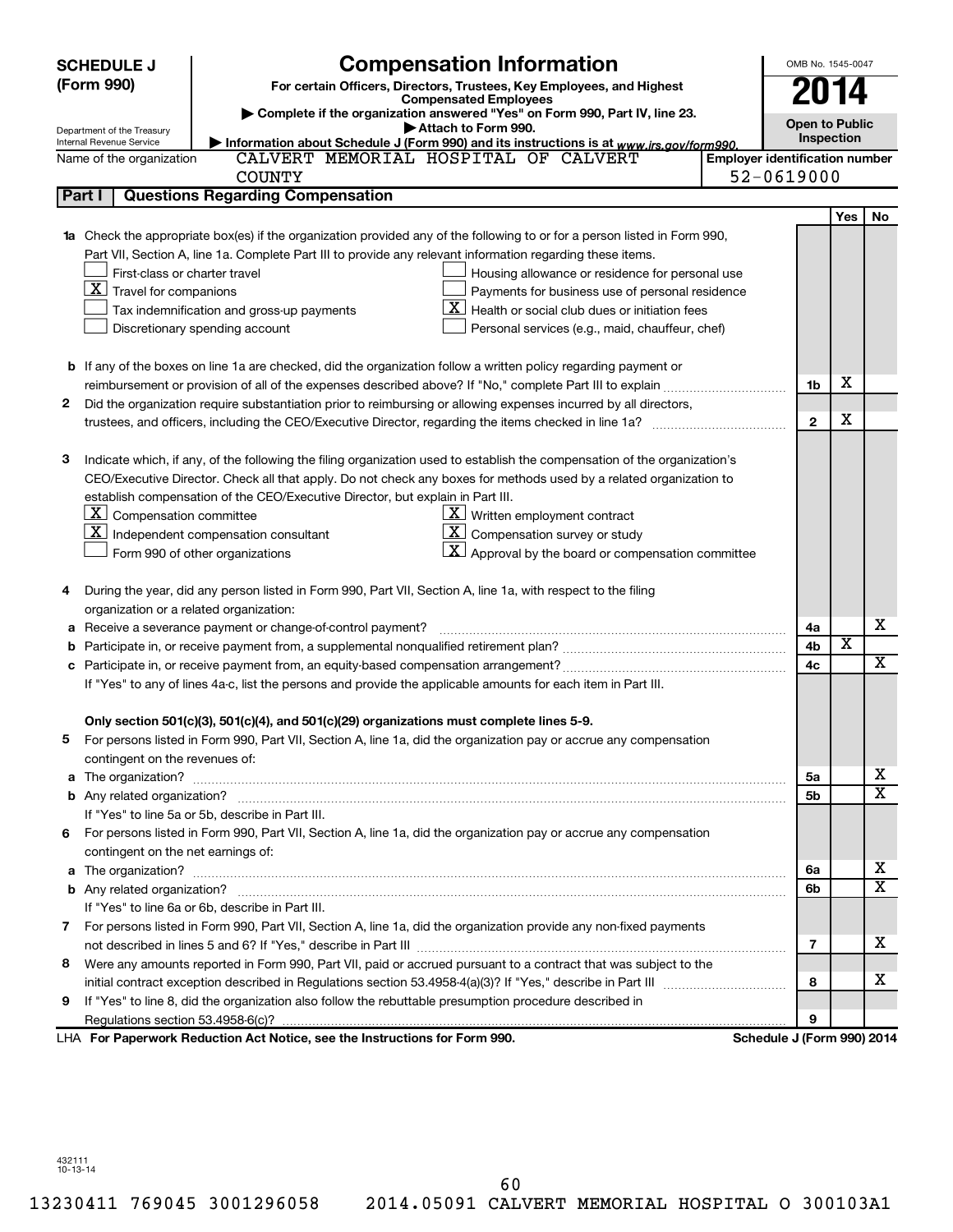Schedule J (Form 990) 2014 COUNTY

Part II | Officers, Directors, Trustees, Key Employees, and Highest Compensated Employees. Use duplicate copies if additional space is needed.

For each individual whose compensation must be reported in Schedule J, report compensation from the organization on row (i) and from related organizations, described in the instructions, on row (ii). Do not list any individuals that are not listed on Form 990, Part VII.

52-0619000

Note. The sum of columns (B)(i)-(iii) for each listed individual must equal the total amount of Form 990, Part VII, Section A, line 1a, applicable column (D) and (E) amounts for that individual.

|                               |      |                          | (B) Breakdown of W-2 and/or 1099-MISC compensation |                                           | (C) Retirement and<br>other deferred | (D) Nontaxable<br>benefits | (E) Total of columns | (F) Compensation<br>in column (B)         |  |  |
|-------------------------------|------|--------------------------|----------------------------------------------------|-------------------------------------------|--------------------------------------|----------------------------|----------------------|-------------------------------------------|--|--|
| (A) Name and Title            |      | (i) Base<br>compensation | (ii) Bonus &<br>incentive<br>compensation          | (iii) Other<br>reportable<br>compensation | compensation                         |                            | $(B)(i)-(D)$         | reported as deferred<br>in prior Form 990 |  |  |
| JAMES XINIS<br>(1)            | (i)  | 430,963.<br>108,605.     |                                                    | 48,999.                                   | 236,695.                             | 960                        | 826, 222.            | 0.                                        |  |  |
| PRESIDENT AND CEO             | (ii) | $\Omega$ .               | $0$ .                                              | 0.                                        | 0.                                   | 0                          | 0.                   | $\overline{0}$ .                          |  |  |
| DEAN TEAGUE<br>(2)            | (i)  | 231,572.                 | 27,772.                                            | 0.                                        | 21,574.                              | 531                        | 281,449.             | $\overline{0}$ .                          |  |  |
| PRESIDENT AND CEO             | (ii) | 0.                       | 0.                                                 | 0.                                        | 0.                                   | $\Omega$ .                 | 0.                   | $\overline{0}$ .                          |  |  |
| ROBERT KERTIS<br>(3)          | (i)  | 218,846.                 | 29,653.                                            | 0.                                        | 21,536.                              | 12,504                     | 282,539.             | $\overline{0}$ .                          |  |  |
| VP FINANCE AND CFO            | (ii) | 0.                       | 0.                                                 | 0.                                        | 0.                                   | 0.                         | 0.                   | $\overline{0}$ .                          |  |  |
| SUSAN DOHONY<br>(4)           | (i)  | 170,946.                 | 19,946.                                            | 1,208.                                    | 48,619.                              | 12,080                     | 252,799.             | $\overline{0}$ .                          |  |  |
| VP CQO PERFORM IMPROVEMENT    | (ii) | 0.                       | $0$ .                                              | 0.                                        | 0.                                   | 0                          | 0.                   | $\overline{0}$ .                          |  |  |
| EDWARD GROGAN<br>(5)          | (i)  | 166, 813.                | 22,023.                                            | 0.                                        | 17,924.                              | 10, 255                    | 217,015.             | $\overline{0}$ .                          |  |  |
| VP IT                         | (ii) | 0.                       | $\overline{0}$ .                                   | 0.                                        | 0.                                   | 0                          | 0.                   | $\overline{0}$ .                          |  |  |
| DIANE COUCHMAN<br>(6)         | (i)  | 154,825.                 | 15,650.                                            | 0.                                        | <u>19,196.</u>                       | 10, 255                    | 199,926.             | $\overline{0}$ .                          |  |  |
| VP CNO CLINICAL SERVICES      | (ii) | 0.                       | 0.                                                 | 0.                                        | 0.                                   | 0                          | 0.                   | $\overline{0}$ .                          |  |  |
| <b>ANTHONY BLADEN</b><br>(7)  | (i)  | 165,769.                 | 17,780.                                            | 4,716.                                    | 16,032.                              | 854                        | 205, 151.            | $\overline{0}$ .                          |  |  |
| <b>VP OPERATIONS</b>          | (ii) | 0.                       | $\overline{0}$ .                                   | 0.                                        | 0.                                   | 0.                         | 0.                   | $\overline{0}$ .                          |  |  |
| SCOTT INTNER<br>(8)           | (i)  | 143,601.                 | σ.                                                 | $\overline{0}$ .                          | 7,060.                               | 10, 255                    | 160, 916.            | $\overline{0}$ .                          |  |  |
| AVP BUS DEVEL CORP COMPLIANCE | (ii) | О.                       | $\overline{0}$ .                                   | 0.                                        | 0.                                   | $\Omega$ .                 | 0.                   | $\overline{0}$ .                          |  |  |
| KARA HARRER<br>(9)            | (i)  | 141,966.                 | 9,675.                                             | 94.                                       | 13,982.                              | 819                        | 166, 536.            | $\overline{0}$ .                          |  |  |
| DIRECTOR OF PHARMACY          | (ii) | 0.                       | $\overline{0}$ .                                   | 0.                                        | 0.                                   | $\Omega$ .                 | 0.                   | $\overline{0}$ .                          |  |  |
| (10) LENORA PAINTER           | (i)  | 80,540.                  | $\overline{0}$ .                                   | 55,711.                                   | 11,760.                              | 9,937.                     | 157,948.             | $\overline{0}$ .                          |  |  |
| CHARGE NURSE                  | (ii) | σ.                       | $\overline{0}$ .                                   | $\overline{0}$ .                          | $\overline{0}$ .                     | 0.                         | 0.                   | $\overline{0}$ .                          |  |  |
|                               | (i)  |                          |                                                    |                                           |                                      |                            |                      |                                           |  |  |
|                               | (ii) |                          |                                                    |                                           |                                      |                            |                      |                                           |  |  |
|                               | (i)  |                          |                                                    |                                           |                                      |                            |                      |                                           |  |  |
|                               | (ii) |                          |                                                    |                                           |                                      |                            |                      |                                           |  |  |
|                               | (i)  |                          |                                                    |                                           |                                      |                            |                      |                                           |  |  |
|                               | (ii) |                          |                                                    |                                           |                                      |                            |                      |                                           |  |  |
|                               | (i)  |                          |                                                    |                                           |                                      |                            |                      |                                           |  |  |
|                               | (ii) |                          |                                                    |                                           |                                      |                            |                      |                                           |  |  |
|                               | (i)  |                          |                                                    |                                           |                                      |                            |                      |                                           |  |  |
|                               | (i)  |                          |                                                    |                                           |                                      |                            |                      |                                           |  |  |
|                               | (i)  |                          |                                                    |                                           |                                      |                            |                      |                                           |  |  |
|                               | (ii) |                          |                                                    |                                           |                                      |                            |                      |                                           |  |  |

432112 10-13-14

**Schedule J (Form 990) 2014**

**2**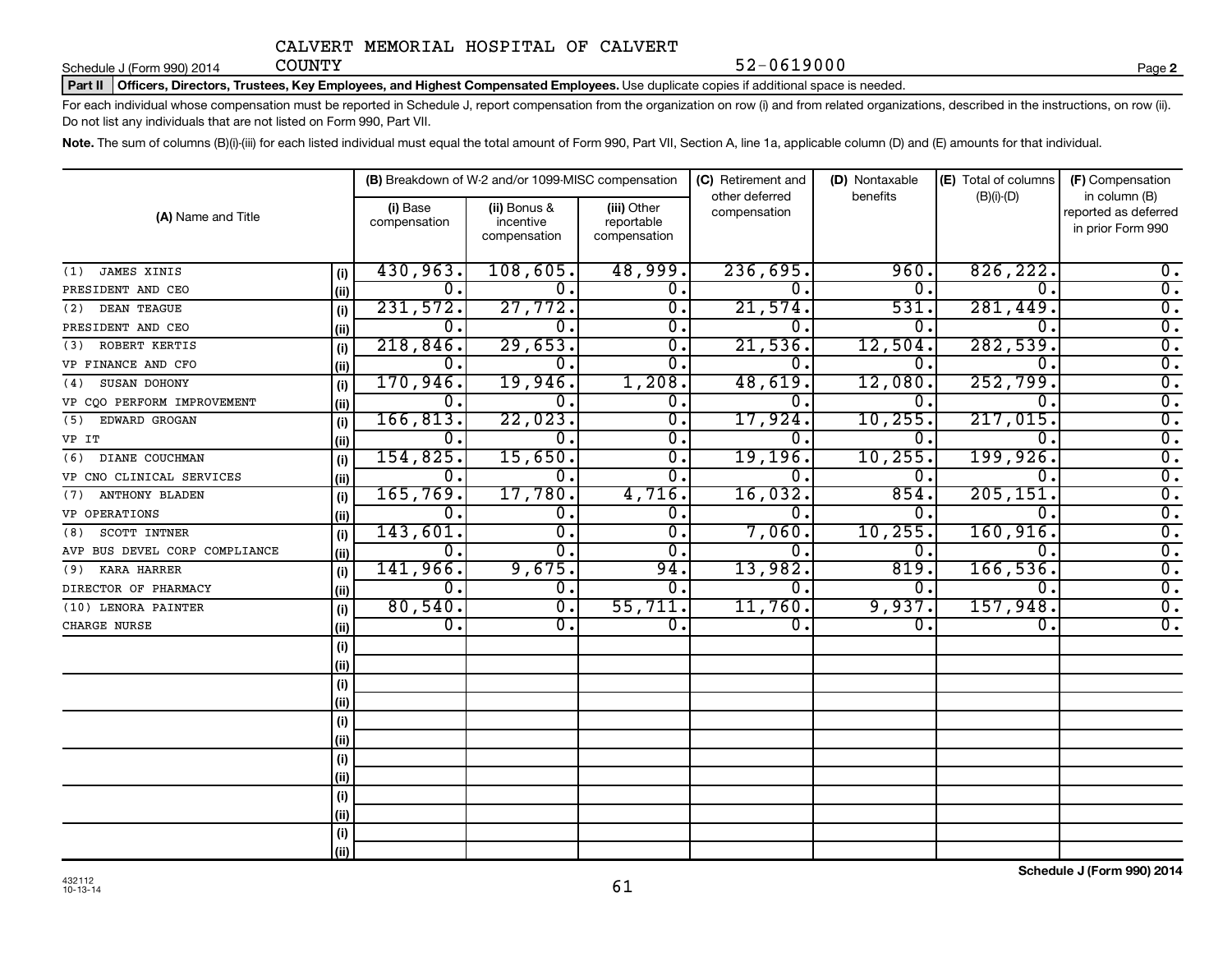Schedule J (Form 990) 2014 COUNTY

#### **Part III Supplemental Information**

Provide the information, explanation, or descriptions required for Part I, lines 1a, 1b, 3, 4a, 4b, 4c, 5a, 5b, 6a, 6b, 7, and 8, and for Part II. Also complete this part for any additional information.

### PART I, LINE 1A:

THE PRESIDENT/CEO RECEIVED BENEFITS THAT ARE INCLUDED IN PART I, LINE 1.

#### PART I, LINE 4B:

THE FOLLOWING EMPLOYEES CONTRIBUTED TO (EMPLOYEE AND EMPLOYER PORTION) THE

### ORGANIZATION'S 457(F) DEFERRED COMPENSATION PLAN:

|  | <b>JAMES XINIS</b> | \$185, 195 |
|--|--------------------|------------|
|--|--------------------|------------|

ROBERT KERTIS \$ 10,354

ANTHONY BLADEN \$ 7,544

DIANE COUCHMAN \$ 7,152

DEAN TEAGUE \$ 10,455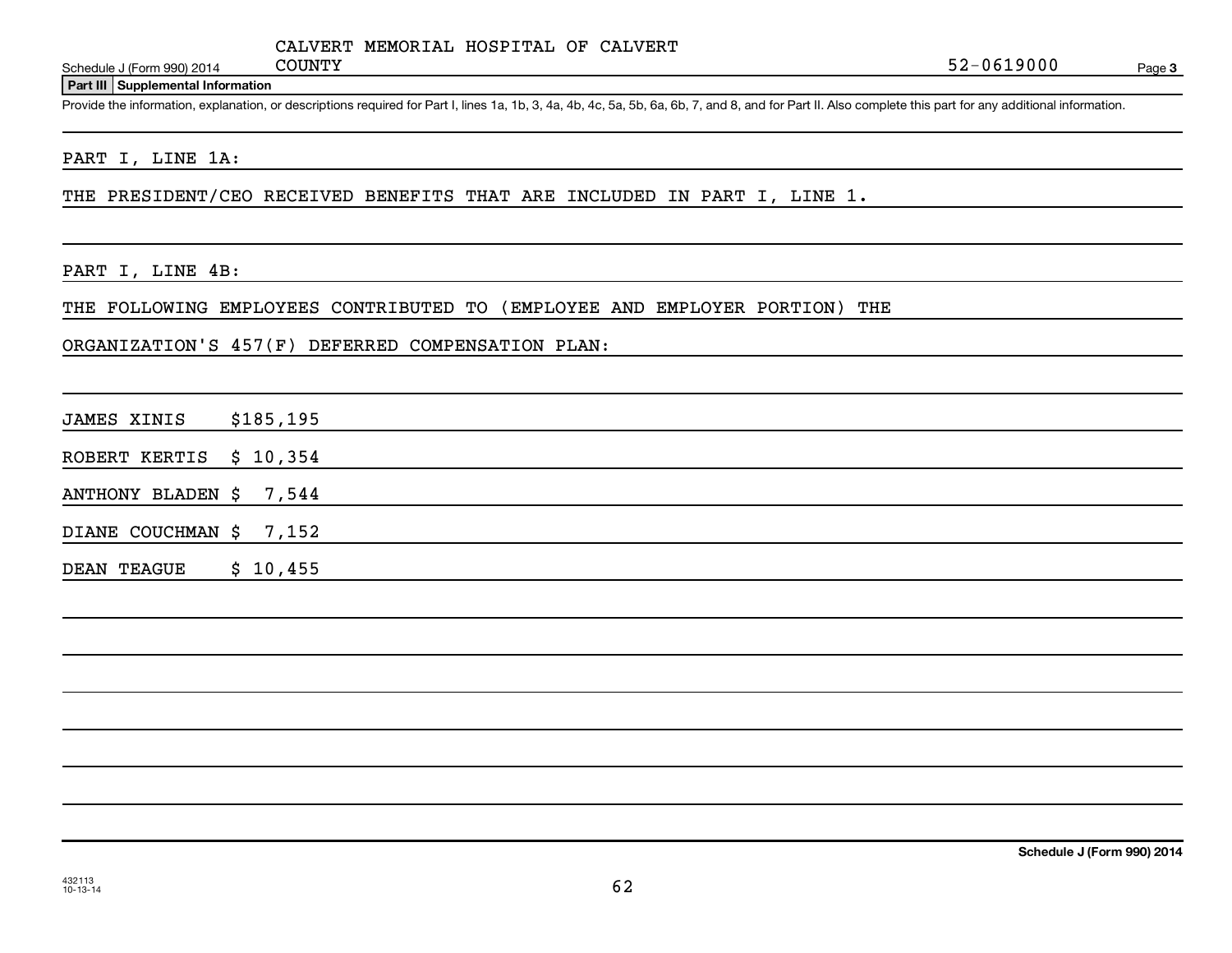| <b>Supplemental Information on Tax-Exempt Bonds</b><br><b>SCHEDULE K</b><br>Complete if the organization answered "Yes" on Form 990, Part IV, line 24a. Provide descriptions,<br>(Form 990)<br>explanations, and any additional information in Part VI.<br><b>Open to Public</b><br>Department of the Treasury<br>Inspection<br>Attach to Form 990. • Information about Schedule K (Form 990) and its instructions is at www.irs.gov/form990.<br>Internal Revenue Service |                 |                         |               |                         |                         |                                |          |                                                     |           |            | OMB No. 1545-0047 |
|---------------------------------------------------------------------------------------------------------------------------------------------------------------------------------------------------------------------------------------------------------------------------------------------------------------------------------------------------------------------------------------------------------------------------------------------------------------------------|-----------------|-------------------------|---------------|-------------------------|-------------------------|--------------------------------|----------|-----------------------------------------------------|-----------|------------|-------------------|
| CALVERT MEMORIAL HOSPITAL OF CALVERT<br>Name of the organization<br><b>COUNTY</b>                                                                                                                                                                                                                                                                                                                                                                                         |                 |                         |               |                         |                         |                                |          | <b>Employer identification number</b><br>52-0619000 |           |            |                   |
| SEE PART VI FOR COLUMNS<br>Part I<br><b>Bond Issues</b>                                                                                                                                                                                                                                                                                                                                                                                                                   |                 | $(A)$ AND               | (F)           |                         | <b>CONTINUATIONS</b>    |                                |          |                                                     |           |            |                   |
| (b) Issuer EIN<br>(a) Issuer name                                                                                                                                                                                                                                                                                                                                                                                                                                         | $(c)$ CUSIP $#$ | (d) Date issued         |               | (e) Issue price         |                         | (f) Description of purpose     |          | (g) Defeased (h) On behalf                          |           | (i) Pooled |                   |
|                                                                                                                                                                                                                                                                                                                                                                                                                                                                           |                 |                         |               |                         |                         |                                |          |                                                     | of issuer |            | financing         |
|                                                                                                                                                                                                                                                                                                                                                                                                                                                                           |                 |                         |               |                         |                         |                                | Yes   No |                                                     | Yes   No  | Yes        | No                |
| MD HEALTH & HIGHER                                                                                                                                                                                                                                                                                                                                                                                                                                                        |                 |                         |               |                         |                         | REFUND THE SERIES              |          |                                                     |           |            |                   |
| A EDUCATIONAL FAC AUTHORIT52-0936091                                                                                                                                                                                                                                                                                                                                                                                                                                      | <b>NONE</b>     | 07/01/12                |               |                         |                         | 19, 199, 000. 1998 REVENUE BON |          | X                                                   | x         |            | x                 |
| MD HEALTH & HIGHER                                                                                                                                                                                                                                                                                                                                                                                                                                                        |                 |                         |               |                         |                         | REFUND THE SERIES              |          |                                                     |           |            |                   |
| B EDUCATIONAL FAC AUTHORIT 52-0936091 574218SP1                                                                                                                                                                                                                                                                                                                                                                                                                           |                 | 08/07/13                |               |                         |                         | 31, 185, 000. 2004 REVENUE BON |          | X                                                   | x         |            | X                 |
|                                                                                                                                                                                                                                                                                                                                                                                                                                                                           |                 |                         |               |                         |                         |                                |          |                                                     |           |            |                   |
| C                                                                                                                                                                                                                                                                                                                                                                                                                                                                         |                 |                         |               |                         |                         |                                |          |                                                     |           |            |                   |
|                                                                                                                                                                                                                                                                                                                                                                                                                                                                           |                 |                         |               |                         |                         |                                |          |                                                     |           |            |                   |
| D                                                                                                                                                                                                                                                                                                                                                                                                                                                                         |                 |                         |               |                         |                         |                                |          |                                                     |           |            |                   |
| Part II<br><b>Proceeds</b>                                                                                                                                                                                                                                                                                                                                                                                                                                                |                 |                         |               |                         |                         |                                |          |                                                     |           |            |                   |
|                                                                                                                                                                                                                                                                                                                                                                                                                                                                           |                 |                         |               |                         | в                       | C                              |          |                                                     | D         |            |                   |
| Amount of bonds retired<br>1.                                                                                                                                                                                                                                                                                                                                                                                                                                             |                 |                         | 3, 103, 552.  |                         | 90,000.                 |                                |          |                                                     |           |            |                   |
| $\mathbf{2}$<br>Amount of bonds legally defeased                                                                                                                                                                                                                                                                                                                                                                                                                          |                 |                         |               |                         |                         |                                |          |                                                     |           |            |                   |
| 3                                                                                                                                                                                                                                                                                                                                                                                                                                                                         |                 |                         | 19, 199, 000. |                         | 31, 185, 000.           |                                |          |                                                     |           |            |                   |
| 4                                                                                                                                                                                                                                                                                                                                                                                                                                                                         |                 |                         |               |                         |                         |                                |          |                                                     |           |            |                   |
| Capitalized interest from proceeds<br>5                                                                                                                                                                                                                                                                                                                                                                                                                                   |                 |                         |               |                         |                         |                                |          |                                                     |           |            |                   |
| Proceeds in refunding escrows<br>6                                                                                                                                                                                                                                                                                                                                                                                                                                        |                 |                         |               |                         |                         |                                |          |                                                     |           |            |                   |
| Issuance costs from proceeds<br>7                                                                                                                                                                                                                                                                                                                                                                                                                                         |                 |                         | 27,962.       |                         | 577,497.                |                                |          |                                                     |           |            |                   |
| 8<br>Credit enhancement from proceeds                                                                                                                                                                                                                                                                                                                                                                                                                                     |                 |                         |               |                         |                         |                                |          |                                                     |           |            |                   |
| 9<br>Working capital expenditures from proceeds                                                                                                                                                                                                                                                                                                                                                                                                                           |                 |                         |               |                         |                         |                                |          |                                                     |           |            |                   |
| 10<br>Capital expenditures from proceeds                                                                                                                                                                                                                                                                                                                                                                                                                                  |                 |                         |               |                         |                         |                                |          |                                                     |           |            |                   |
| 11<br>Other spent proceeds                                                                                                                                                                                                                                                                                                                                                                                                                                                |                 |                         | 19, 171, 038. |                         | 30,809,464.             |                                |          |                                                     |           |            |                   |
| 12<br>Other unspent proceeds                                                                                                                                                                                                                                                                                                                                                                                                                                              |                 |                         |               |                         |                         |                                |          |                                                     |           |            |                   |
| 13<br>Year of substantial completion                                                                                                                                                                                                                                                                                                                                                                                                                                      |                 |                         |               |                         | 2008                    |                                |          |                                                     |           |            |                   |
|                                                                                                                                                                                                                                                                                                                                                                                                                                                                           |                 | Yes                     | No            | Yes                     | No                      | Yes                            | No       | <b>Yes</b>                                          |           | No         |                   |
| Were the bonds issued as part of a current refunding issue?<br>14                                                                                                                                                                                                                                                                                                                                                                                                         |                 | х                       |               |                         | х                       |                                |          |                                                     |           |            |                   |
| 15                                                                                                                                                                                                                                                                                                                                                                                                                                                                        |                 |                         | x             | x                       |                         |                                |          |                                                     |           |            |                   |
| 16                                                                                                                                                                                                                                                                                                                                                                                                                                                                        |                 | $\overline{\textbf{x}}$ |               | $\overline{\texttt{x}}$ |                         |                                |          |                                                     |           |            |                   |
| 17<br>Does the organization maintain adequate books and records to support the final allocation of proceeds?                                                                                                                                                                                                                                                                                                                                                              |                 | $\overline{\text{x}}$   |               | $\overline{\texttt{x}}$ |                         |                                |          |                                                     |           |            |                   |
| Part III Private Business Use                                                                                                                                                                                                                                                                                                                                                                                                                                             |                 |                         |               |                         |                         |                                |          |                                                     |           |            |                   |
|                                                                                                                                                                                                                                                                                                                                                                                                                                                                           |                 |                         | A             |                         | B                       | C                              |          |                                                     | D         |            |                   |
| Was the organization a partner in a partnership, or a member of an LLC,<br>$\mathbf 1$                                                                                                                                                                                                                                                                                                                                                                                    |                 | Yes                     | No            | Yes                     | No                      | Yes                            | No       | Yes                                                 |           | No         |                   |
|                                                                                                                                                                                                                                                                                                                                                                                                                                                                           |                 |                         |               |                         | $\overline{\textbf{X}}$ |                                |          |                                                     |           |            |                   |
| Are there any lease arrangements that may result in private business use of<br>$\mathbf{2}$                                                                                                                                                                                                                                                                                                                                                                               |                 |                         |               |                         |                         |                                |          |                                                     |           |            |                   |
| bond-financed property?                                                                                                                                                                                                                                                                                                                                                                                                                                                   |                 |                         |               |                         | X                       |                                |          |                                                     |           |            |                   |
| 432121<br>$^{432121}_{10-15-14}$ LHA For Paperwork Reduction Act Notice, see the Instructions for Form 990.                                                                                                                                                                                                                                                                                                                                                               |                 | 63                      |               |                         |                         |                                |          | Schedule K (Form 990) 2014                          |           |            |                   |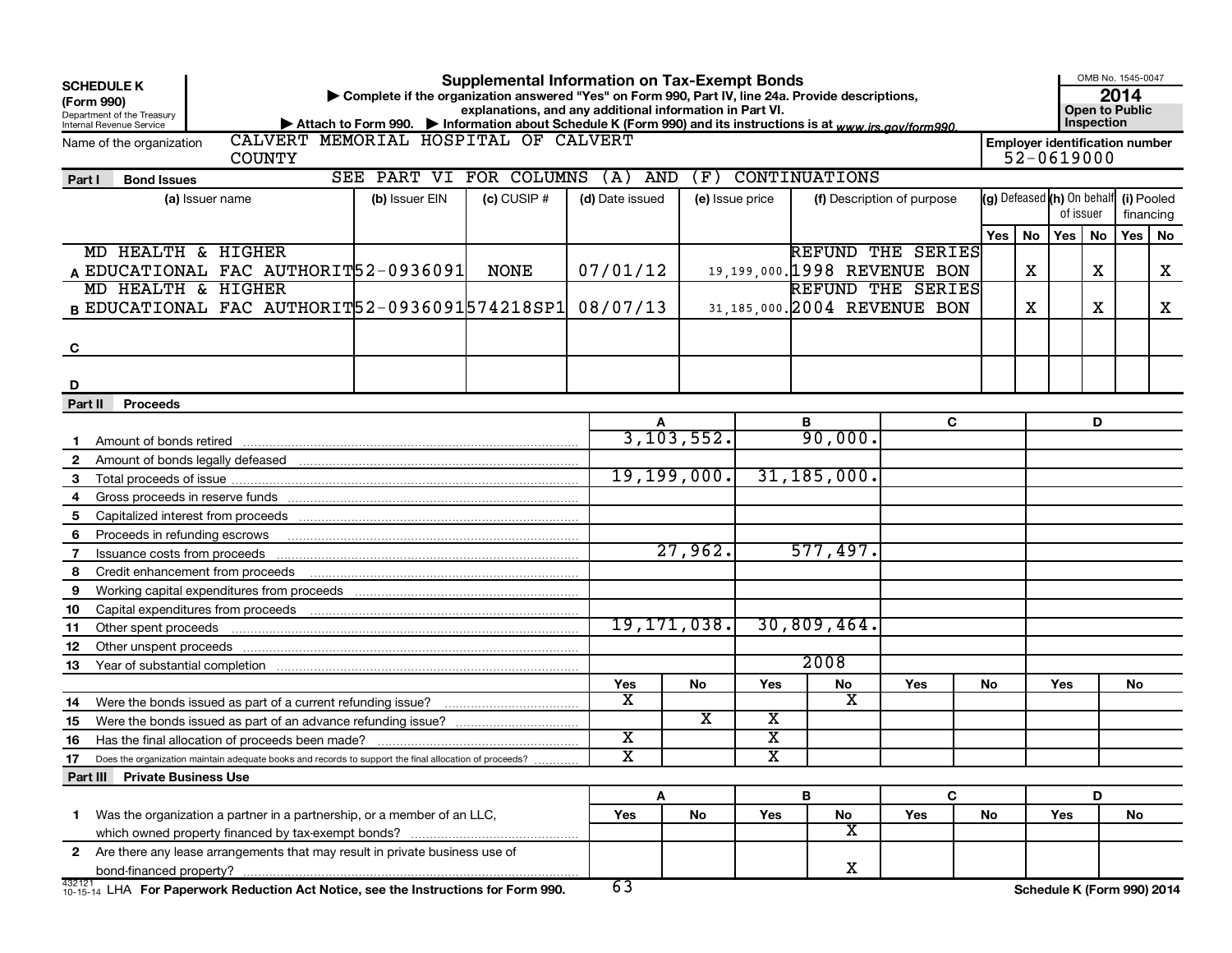| <b>COUNTY</b><br>Schedule K (Form 990) 2014                                                            |                       |                         |                         | $52 - 0619000$              |     |           |     | Page 2 |
|--------------------------------------------------------------------------------------------------------|-----------------------|-------------------------|-------------------------|-----------------------------|-----|-----------|-----|--------|
| <b>Part III Private Business Use (Continued)</b>                                                       |                       |                         |                         |                             |     |           |     |        |
|                                                                                                        |                       | A                       |                         | B                           |     | C         | D   |        |
| 3a Are there any management or service contracts that may result in private                            | <b>Yes</b>            | No                      | Yes                     | <b>No</b>                   | Yes | <b>No</b> | Yes | No     |
|                                                                                                        |                       |                         | x                       |                             |     |           |     |        |
| b If "Yes" to line 3a, does the organization routinely engage bond counsel or other outside            |                       |                         |                         |                             |     |           |     |        |
| counsel to review any management or service contracts relating to the financed property?               |                       |                         | x                       |                             |     |           |     |        |
| c Are there any research agreements that may result in private business use of bond-financed property? |                       |                         |                         | $\overline{\textbf{x}}$     |     |           |     |        |
| d If "Yes" to line 3c, does the organization routinely engage bond counsel or other outside            |                       |                         |                         |                             |     |           |     |        |
| counsel to review any research agreements relating to the financed property?                           |                       |                         |                         |                             |     |           |     |        |
| Enter the percentage of financed property used in a private business use by<br>$\overline{4}$          |                       |                         |                         |                             |     |           |     |        |
| entities other than a section $501(c)(3)$ organization or a state or local government<br>…. ▶          |                       | %                       |                         | %                           |     | %         |     | %      |
| 5<br>Enter the percentage of financed property used in a private business use as a result of           |                       |                         |                         |                             |     |           |     |        |
| unrelated trade or business activity carried on by your organization, another                          |                       |                         |                         |                             |     |           |     |        |
|                                                                                                        |                       | %                       |                         | %                           |     | %         |     | %      |
| 6.                                                                                                     |                       | $\frac{9}{6}$           |                         | %                           |     | %         |     | %      |
| 7                                                                                                      |                       |                         |                         | $\overline{\textnormal{x}}$ |     |           |     |        |
| 8a Has there been a sale or disposition of any of the bond-financed property to a non-                 |                       |                         |                         |                             |     |           |     |        |
| governmental person other than a 501(c)(3) organization since the bonds were issued?                   |                       |                         |                         | X                           |     |           |     |        |
| b If "Yes" to line 8a, enter the percentage of bond-financed property sold or disposed                 |                       |                         |                         |                             |     |           |     |        |
|                                                                                                        |                       | %                       |                         | %                           |     | %         |     |        |
| c If "Yes" to line 8a, was any remedial action taken pursuant to Regulations sections                  |                       |                         |                         |                             |     |           |     |        |
|                                                                                                        |                       |                         |                         |                             |     |           |     |        |
| 9 Has the organization established written procedures to ensure that all nonqualified                  |                       |                         |                         |                             |     |           |     |        |
| bonds of the issue are remediated in accordance with the requirements under                            |                       |                         |                         |                             |     |           |     |        |
|                                                                                                        |                       |                         | х                       |                             |     |           |     |        |
| Part IV Arbitrage                                                                                      |                       |                         |                         |                             |     |           |     |        |
|                                                                                                        |                       | A                       |                         | B                           |     | C         | D   |        |
| Has the issuer filed Form 8038-T, Arbitrage Rebate, Yield Reduction and<br>1                           | Yes                   | <b>No</b>               | Yes                     | ${\sf No}$                  | Yes | No        | Yes | No     |
|                                                                                                        |                       | X                       |                         | X                           |     |           |     |        |
|                                                                                                        |                       |                         |                         |                             |     |           |     |        |
|                                                                                                        | $\overline{\text{x}}$ |                         | $\overline{\textbf{x}}$ |                             |     |           |     |        |
|                                                                                                        |                       | $\overline{\texttt{x}}$ |                         | $\overline{\mathbf{X}}$     |     |           |     |        |
|                                                                                                        |                       | $\overline{\text{x}}$   |                         | $\overline{\text{x}}$       |     |           |     |        |
| If "Yes" to line 2c, provide in Part VI the date the rebate computation was                            |                       |                         |                         |                             |     |           |     |        |
| performed                                                                                              |                       |                         |                         |                             |     |           |     |        |
|                                                                                                        |                       | $\overline{\textbf{x}}$ |                         | х                           |     |           |     |        |
| 4a Has the organization or the governmental issuer entered into a qualified                            |                       |                         |                         |                             |     |           |     |        |
|                                                                                                        |                       | $\mathbf X$             |                         | x                           |     |           |     |        |
|                                                                                                        |                       |                         |                         |                             |     |           |     |        |
|                                                                                                        |                       |                         |                         |                             |     |           |     |        |
|                                                                                                        |                       |                         |                         |                             |     |           |     |        |
|                                                                                                        |                       |                         |                         |                             |     |           |     |        |
| e Was the hedge terminated?                                                                            |                       |                         |                         |                             |     |           |     |        |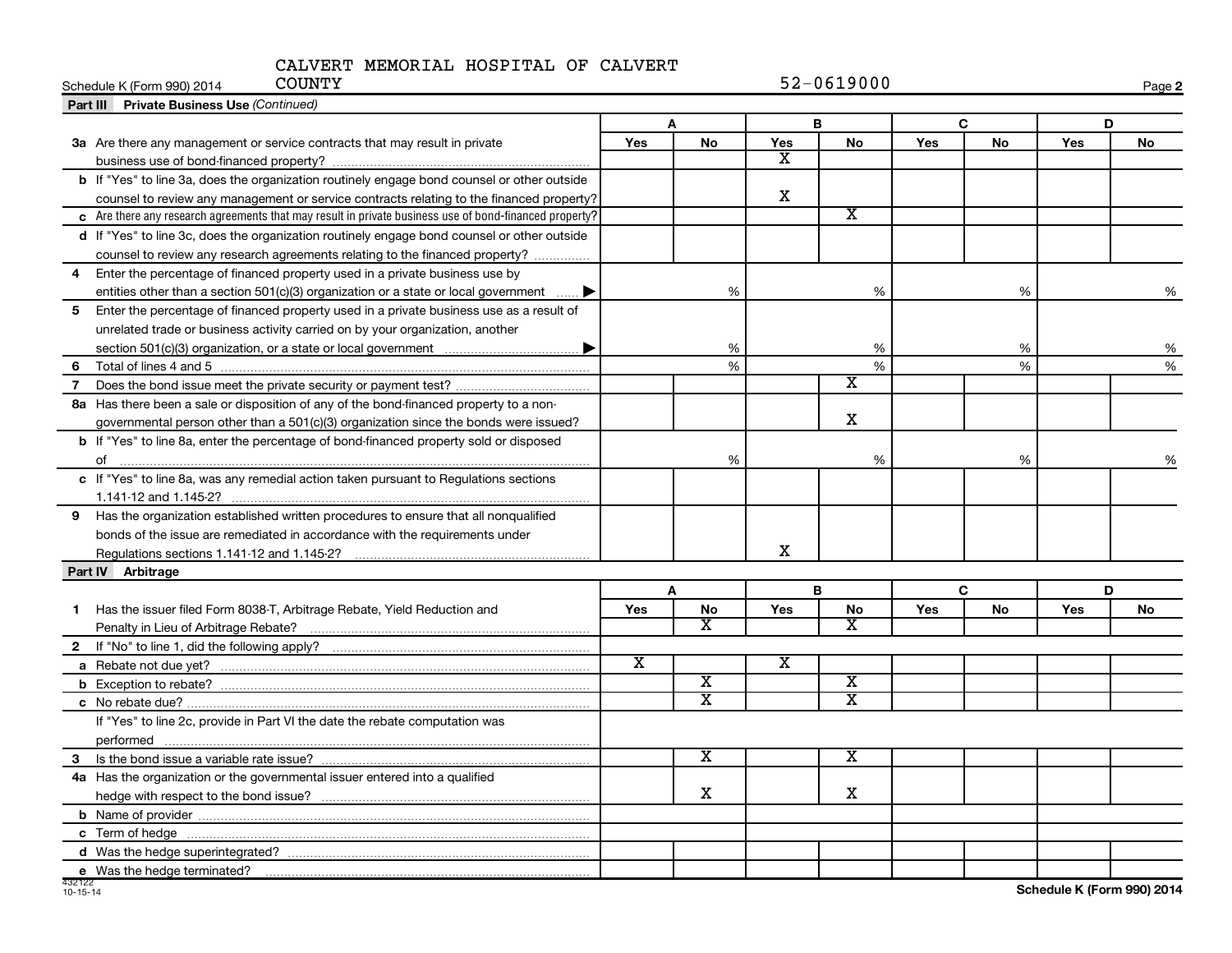| <b>COUNTY</b><br>Schedule K (Form 990) 2014                                                                                      | 52-0619000 |                         |     |                         |     |    |     |    |  |  |
|----------------------------------------------------------------------------------------------------------------------------------|------------|-------------------------|-----|-------------------------|-----|----|-----|----|--|--|
| Part IV Arbitrage (Continued)                                                                                                    |            |                         |     |                         |     |    |     |    |  |  |
|                                                                                                                                  |            | A<br>В                  |     |                         |     | C  | D   |    |  |  |
|                                                                                                                                  | Yes        | No                      | Yes | No                      | Yes | No | Yes | No |  |  |
| 5a Were gross proceeds invested in a guaranteed investment contract (GIC)?                                                       |            | $\overline{\mathbf{x}}$ |     | $\overline{\textbf{x}}$ |     |    |     |    |  |  |
|                                                                                                                                  |            |                         |     |                         |     |    |     |    |  |  |
|                                                                                                                                  |            |                         |     |                         |     |    |     |    |  |  |
| d Was the regulatory safe harbor for establishing the fair market value of the GIC satisfied?                                    |            |                         |     |                         |     |    |     |    |  |  |
| 6 Were any gross proceeds invested beyond an available temporary period?                                                         |            | $\overline{\texttt{x}}$ |     | $\overline{\mathbf{x}}$ |     |    |     |    |  |  |
| 7 Has the organization established written procedures to monitor the requirements of                                             | X          |                         | x   |                         |     |    |     |    |  |  |
| Procedures To Undertake Corrective Action<br>Part V                                                                              |            |                         |     |                         |     |    |     |    |  |  |
|                                                                                                                                  |            | A                       |     | В                       |     | C  | D   |    |  |  |
|                                                                                                                                  | <b>Yes</b> | No                      | Yes | No                      | Yes | No | Yes | No |  |  |
| Has the organization established written procedures to ensure that violations of                                                 |            |                         |     |                         |     |    |     |    |  |  |
| federal tax requirements are timely identified and corrected through the voluntary                                               |            |                         |     |                         |     |    |     |    |  |  |
| closing agreement program if self-remediation is not available under applicable                                                  |            |                         |     |                         |     |    |     |    |  |  |
|                                                                                                                                  |            | x                       |     | X                       |     |    |     |    |  |  |
| Part VI Supplemental Information. Provide additional information for responses to questions on Schedule K (see instructions).    |            |                         |     |                         |     |    |     |    |  |  |
| SCHEDULE K, PART I, BOND ISSUES:                                                                                                 |            |                         |     |                         |     |    |     |    |  |  |
| (A) ISSUER NAME: MD HEALTH & HIGHER EDUCATIONAL FAC AUTHORITY                                                                    |            |                         |     |                         |     |    |     |    |  |  |
| DESCRIPTION OF PURPOSE: REFUND THE SERIES 1998 REVENUE BONDS<br>(F)                                                              |            |                         |     |                         |     |    |     |    |  |  |
|                                                                                                                                  |            |                         |     |                         |     |    |     |    |  |  |
| ISSUER NAME: MD HEALTH & HIGHER EDUCATIONAL FAC AUTHORITY<br>(A)<br>DESCRIPTION OF PURPOSE: REFUND THE SERIES 2004 REVENUE BONDS |            |                         |     |                         |     |    |     |    |  |  |
| (F)                                                                                                                              |            |                         |     |                         |     |    |     |    |  |  |
| PART II, LINE 7, COLUMN A                                                                                                        |            |                         |     |                         |     |    |     |    |  |  |
| MONIES IN THE AMOUNT OF 151, 023 (REPRESENTING AMOUNTS IN THE DEBT                                                               |            |                         |     |                         |     |    |     |    |  |  |
| SERVICE FUND FOR THE REFUNDED 1998 BONDS) WERE USED TO PAY THE COSTS OF                                                          |            |                         |     |                         |     |    |     |    |  |  |
| ISSUANCE OF THE 2012 BONDS.                                                                                                      |            |                         |     |                         |     |    |     |    |  |  |
|                                                                                                                                  |            |                         |     |                         |     |    |     |    |  |  |
|                                                                                                                                  |            |                         |     |                         |     |    |     |    |  |  |
|                                                                                                                                  |            |                         |     |                         |     |    |     |    |  |  |
|                                                                                                                                  |            |                         |     |                         |     |    |     |    |  |  |
|                                                                                                                                  |            |                         |     |                         |     |    |     |    |  |  |
|                                                                                                                                  |            |                         |     |                         |     |    |     |    |  |  |
|                                                                                                                                  |            |                         |     |                         |     |    |     |    |  |  |
|                                                                                                                                  |            |                         |     |                         |     |    |     |    |  |  |
|                                                                                                                                  |            |                         |     |                         |     |    |     |    |  |  |
|                                                                                                                                  |            |                         |     |                         |     |    |     |    |  |  |
|                                                                                                                                  |            |                         |     |                         |     |    |     |    |  |  |
|                                                                                                                                  |            |                         |     |                         |     |    |     |    |  |  |
|                                                                                                                                  |            |                         |     |                         |     |    |     |    |  |  |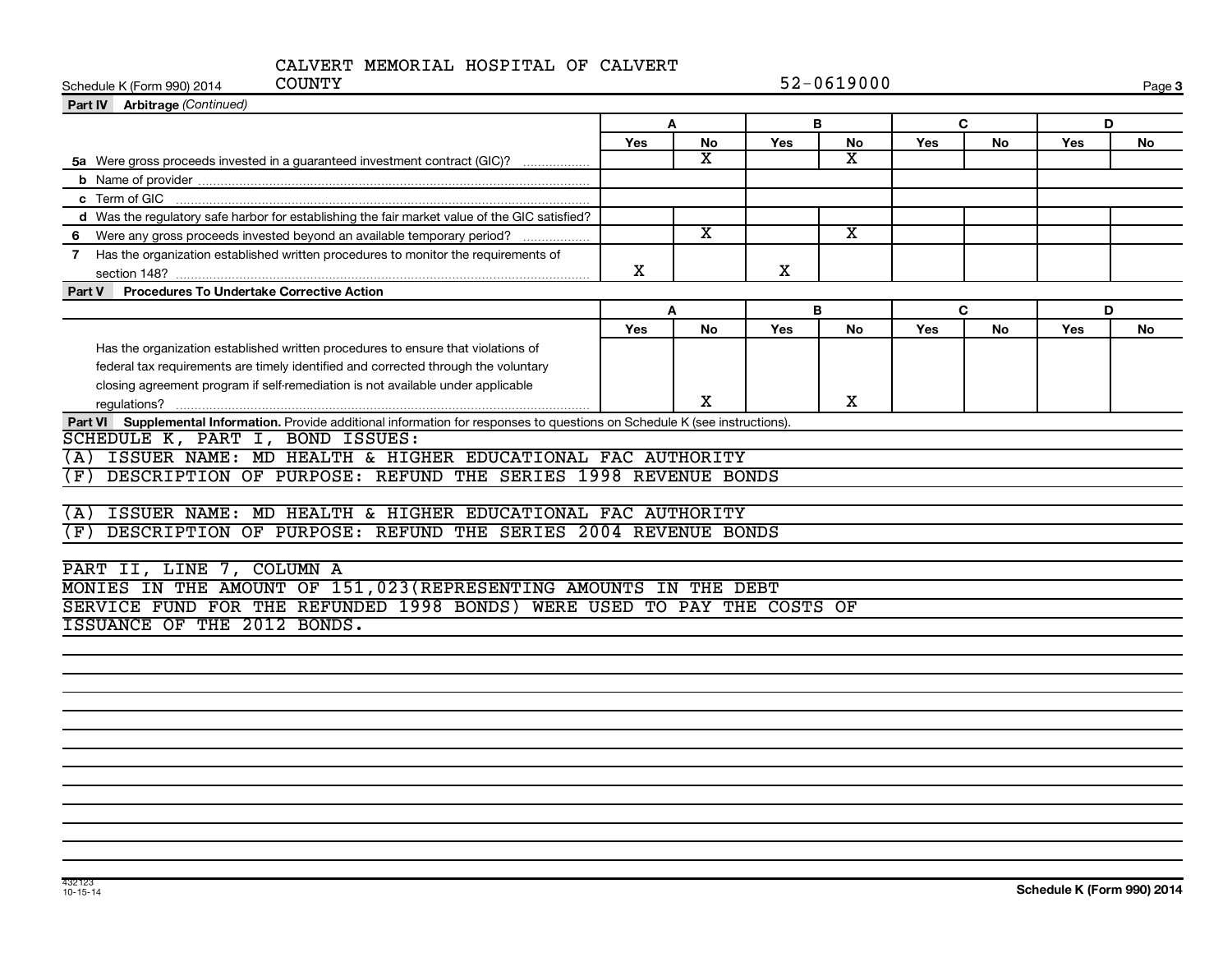| <b>SCHEDULE L</b><br>(Form 990 or 990-EZ) > Complete if the organization answered "Yes" on Form 990, Part IV, line 25a, 25b, 26, 27, 28a, |                                       | <b>Transactions With Interested Persons</b><br>28b, or 28c, or Form 990-EZ, Part V, line 38a or 40b. |    |                            | Attach to Form 990 or Form 990-EZ. |                             |                                                                                                                                    |     |          |                                      |            | OMB No. 1545-0047     |                                       |
|-------------------------------------------------------------------------------------------------------------------------------------------|---------------------------------------|------------------------------------------------------------------------------------------------------|----|----------------------------|------------------------------------|-----------------------------|------------------------------------------------------------------------------------------------------------------------------------|-----|----------|--------------------------------------|------------|-----------------------|---------------------------------------|
| Department of the Treasury<br><b>Internal Revenue Service</b>                                                                             |                                       |                                                                                                      |    |                            |                                    |                             | Information about Schedule L (Form 990 or 990-EZ) and its instructions is at $www.irs.gov/form990.$                                |     |          |                                      | Inspection | <b>Open To Public</b> |                                       |
| Name of the organization                                                                                                                  |                                       | CALVERT MEMORIAL HOSPITAL OF CALVERT                                                                 |    |                            |                                    |                             |                                                                                                                                    |     |          |                                      |            |                       | <b>Employer identification number</b> |
| Part I                                                                                                                                    | <b>COUNTY</b>                         |                                                                                                      |    |                            |                                    |                             | Excess Benefit Transactions (section 501(c)(3), section 501(c)(4), and 501(c)(29) organizations only).                             |     |          | 52-0619000                           |            |                       |                                       |
|                                                                                                                                           |                                       |                                                                                                      |    |                            |                                    |                             | Complete if the organization answered "Yes" on Form 990, Part IV, line 25a or 25b, or Form 990-EZ, Part V, line 40b.               |     |          |                                      |            |                       |                                       |
| 1.                                                                                                                                        |                                       | (b) Relationship between disqualified                                                                |    |                            |                                    |                             |                                                                                                                                    |     |          |                                      |            |                       | (d) Corrected?                        |
| (a) Name of disqualified person                                                                                                           |                                       | person and organization                                                                              |    |                            |                                    |                             | (c) Description of transaction                                                                                                     |     |          |                                      |            | Yes                   | No                                    |
|                                                                                                                                           |                                       |                                                                                                      |    |                            |                                    |                             |                                                                                                                                    |     |          |                                      |            |                       |                                       |
|                                                                                                                                           |                                       |                                                                                                      |    |                            |                                    |                             |                                                                                                                                    |     |          |                                      |            |                       |                                       |
|                                                                                                                                           |                                       |                                                                                                      |    |                            |                                    |                             |                                                                                                                                    |     |          |                                      |            |                       |                                       |
|                                                                                                                                           |                                       |                                                                                                      |    |                            |                                    |                             |                                                                                                                                    |     |          |                                      |            |                       |                                       |
| 2 Enter the amount of tax incurred by the organization managers or disqualified persons during the year under                             |                                       |                                                                                                      |    |                            |                                    |                             |                                                                                                                                    |     |          |                                      |            |                       |                                       |
| section 4958                                                                                                                              |                                       |                                                                                                      |    |                            |                                    |                             |                                                                                                                                    |     |          | $\triangleright$ \$                  |            |                       |                                       |
|                                                                                                                                           |                                       |                                                                                                      |    |                            |                                    |                             |                                                                                                                                    |     |          |                                      |            |                       |                                       |
| Part II                                                                                                                                   |                                       | Loans to and/or From Interested Persons.                                                             |    |                            |                                    |                             |                                                                                                                                    |     |          |                                      |            |                       |                                       |
|                                                                                                                                           |                                       |                                                                                                      |    |                            |                                    |                             | Complete if the organization answered "Yes" on Form 990-EZ, Part V, line 38a or Form 990, Part IV, line 26; or if the organization |     |          |                                      |            |                       |                                       |
|                                                                                                                                           |                                       | reported an amount on Form 990, Part X, line 5, 6, or 22.                                            |    |                            |                                    |                             |                                                                                                                                    |     |          |                                      |            |                       |                                       |
| (a) Name of<br>interested person                                                                                                          | (b) Relationship<br>with organization | (c) Purpose                                                                                          |    | (d) Loan to or<br>from the | (e) Original                       |                             | (f) Balance due                                                                                                                    |     | $(g)$ In | ( <b>h)</b> Approved<br>`by board or |            |                       | (i) Written<br>agreement?             |
|                                                                                                                                           |                                       | of loan                                                                                              |    | organization?              | principal amount                   |                             |                                                                                                                                    |     | default? | committee?                           |            |                       |                                       |
|                                                                                                                                           |                                       |                                                                                                      | To | From                       |                                    |                             |                                                                                                                                    | Yes | No       | Yes                                  | No         | Yes                   | <b>No</b>                             |
|                                                                                                                                           |                                       |                                                                                                      |    |                            |                                    |                             |                                                                                                                                    |     |          |                                      |            |                       |                                       |
|                                                                                                                                           |                                       |                                                                                                      |    |                            |                                    |                             |                                                                                                                                    |     |          |                                      |            |                       |                                       |
|                                                                                                                                           |                                       |                                                                                                      |    |                            |                                    |                             |                                                                                                                                    |     |          |                                      |            |                       |                                       |
|                                                                                                                                           |                                       |                                                                                                      |    |                            |                                    |                             |                                                                                                                                    |     |          |                                      |            |                       |                                       |
|                                                                                                                                           |                                       |                                                                                                      |    |                            |                                    |                             |                                                                                                                                    |     |          |                                      |            |                       |                                       |
|                                                                                                                                           |                                       |                                                                                                      |    |                            |                                    |                             |                                                                                                                                    |     |          |                                      |            |                       |                                       |
|                                                                                                                                           |                                       |                                                                                                      |    |                            |                                    |                             |                                                                                                                                    |     |          |                                      |            |                       |                                       |
| Total                                                                                                                                     |                                       |                                                                                                      |    |                            |                                    | $\blacktriangleright$ \$    |                                                                                                                                    |     |          |                                      |            |                       |                                       |
| Part II                                                                                                                                   |                                       | <b>Grants or Assistance Benefiting Interested Persons.</b>                                           |    |                            |                                    |                             |                                                                                                                                    |     |          |                                      |            |                       |                                       |
|                                                                                                                                           |                                       | Complete if the organization answered "Yes" on Form 990, Part IV, line 27.                           |    |                            |                                    |                             |                                                                                                                                    |     |          |                                      |            |                       |                                       |
| (a) Name of interested person                                                                                                             |                                       | (b) Relationship between<br>interested person and<br>the organization                                |    |                            |                                    | (c) Amount of<br>assistance | (d) Type of<br>assistance                                                                                                          |     |          |                                      | assistance | (e) Purpose of        |                                       |
|                                                                                                                                           |                                       |                                                                                                      |    |                            |                                    |                             |                                                                                                                                    |     |          |                                      |            |                       |                                       |
|                                                                                                                                           |                                       |                                                                                                      |    |                            |                                    |                             |                                                                                                                                    |     |          |                                      |            |                       |                                       |
|                                                                                                                                           |                                       |                                                                                                      |    |                            |                                    |                             |                                                                                                                                    |     |          |                                      |            |                       |                                       |
|                                                                                                                                           |                                       |                                                                                                      |    |                            |                                    |                             |                                                                                                                                    |     |          |                                      |            |                       |                                       |
|                                                                                                                                           |                                       |                                                                                                      |    |                            |                                    |                             |                                                                                                                                    |     |          |                                      |            |                       |                                       |
|                                                                                                                                           |                                       |                                                                                                      |    |                            |                                    |                             |                                                                                                                                    |     |          |                                      |            |                       |                                       |
|                                                                                                                                           |                                       |                                                                                                      |    |                            |                                    |                             |                                                                                                                                    |     |          |                                      |            |                       |                                       |
|                                                                                                                                           |                                       |                                                                                                      |    |                            |                                    |                             |                                                                                                                                    |     |          |                                      |            |                       |                                       |
|                                                                                                                                           |                                       |                                                                                                      |    |                            |                                    |                             |                                                                                                                                    |     |          |                                      |            |                       |                                       |

LHA For Paperwork Reduction Act Notice, see the Instructions for Form 990 or 990-EZ. Schedule L (Form 990 or 990-EZ) 2014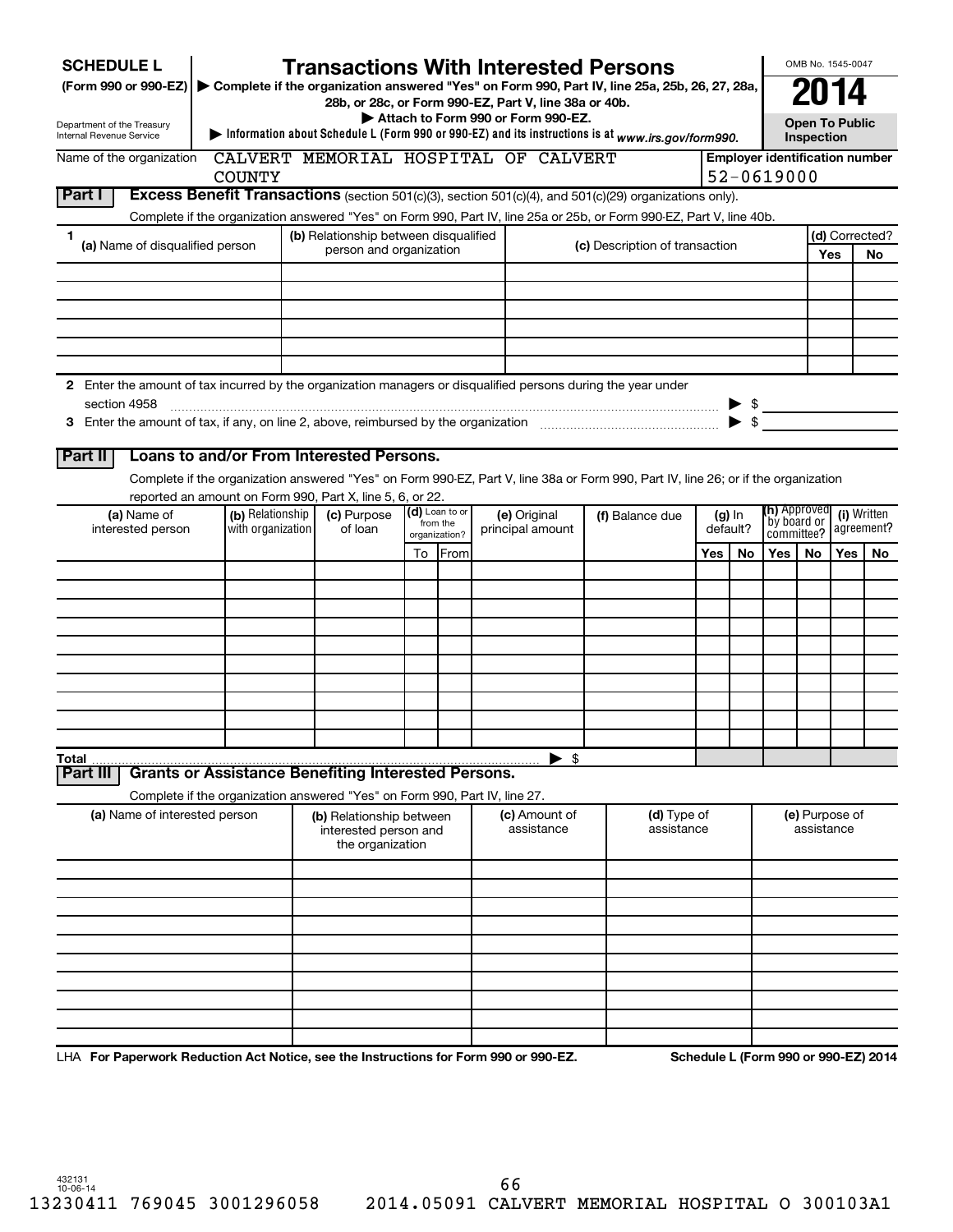Schedule L (Form 990 or 990-EZ) 2014 COUNTY

**2** COUNTY 52-0619000

## (a) Name of interested person (b) Relationship between interested (c) Amount of (d) Description of  $\binom{e}{r}$ **Yes No** Complete if the organization answered "Yes" on Form 990, Part IV, line 28a, 28b, or 28c. (e) Sharing of organization's revenues? person and the organization (c) Amount of transaction (d) Description of transaction **Part IV Business Transactions Involving Interested Persons.** JAMES XINIS DIRECTOR AND OFFICE24,986,992.CAREFIRST T X

#### **Part V** | Supplemental Information

Provide additional information for responses to questions on Schedule L (see instructions).

### SCH L, PART IV, BUSINESS TRANSACTIONS INVOLVING INTERESTED PERSONS:

(A) NAME OF PERSON: JAMES XINIS

(B) RELATIONSHIP BETWEEN INTERESTED PERSON AND ORGANIZATION:

#### DIRECTOR AND OFFICER

(D) DESCRIPTION OF TRANSACTION: CAREFIRST TRANSACTIONS

PART IV

CMH RECEIVED NET REVENUE OF \$24,986,992 FROM CAREFIRST FOR HEALTH CARE

SERVICES PROVIDED TO PATIENTS INSURED BY CAREFIRST.

**Schedule L (Form 990 or 990-EZ) 2014**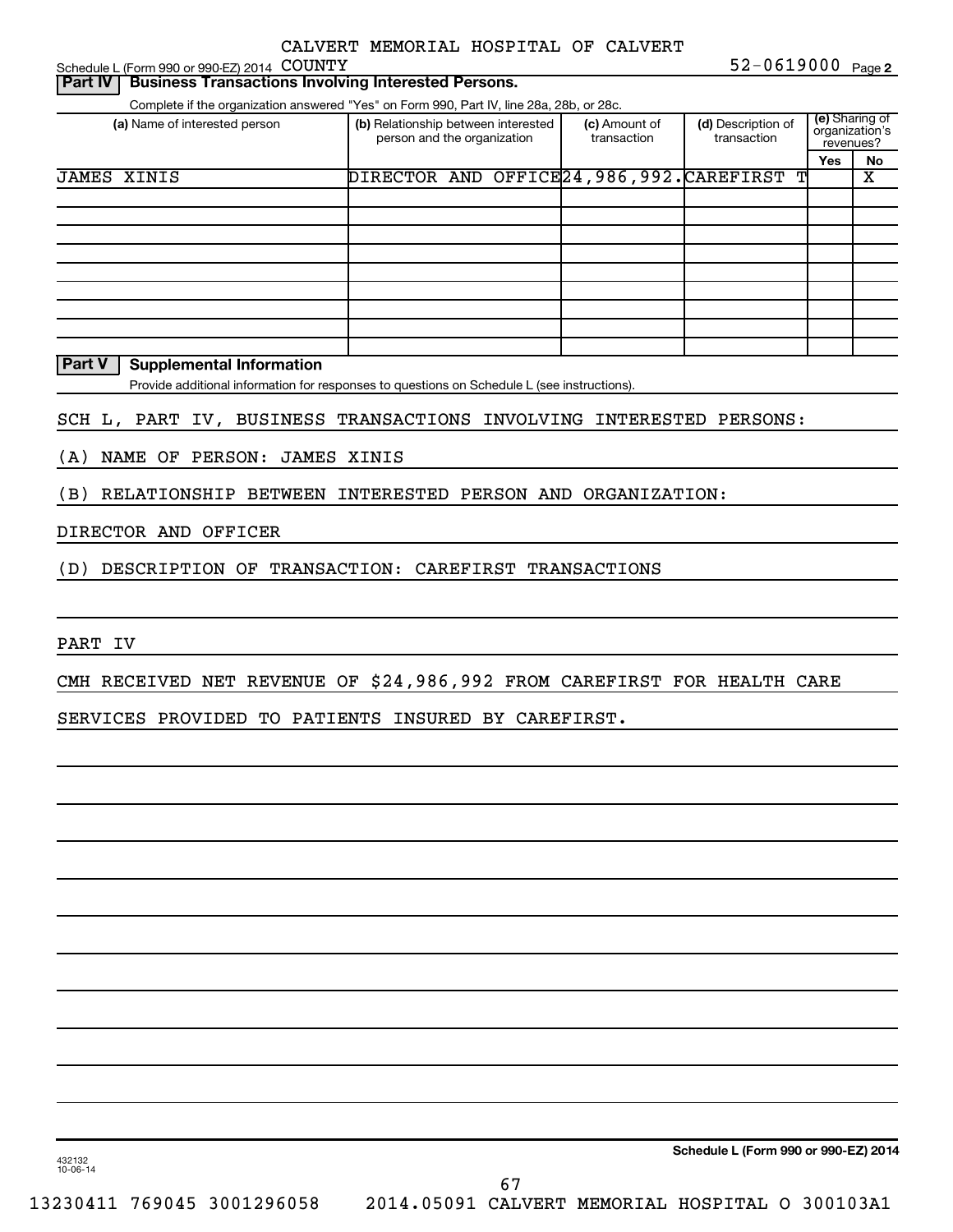**(Form 990 or 990-EZ)**

Department of the Treasury Internal Revenue Service Name of the organization

SCHEDULE O **Supplemental Information to Form 990 or 990-EZ 2014** 

**Complete to provide information for responses to specific questions on Form 990 or 990-EZ or to provide any additional information. | Attach to Form 990 or 990-EZ.**

Information about Schedule O (Form 990 or 990-EZ) and its instructions is at www.irs.gov/form990. CALVERT MEMORIAL HOSPITAL OF CALVERT COUNTY 52-0619000



### FORM 990, PART I, LINE 1, DESCRIPTION OF ORGANIZATION MISSION:

OF SOUTHERN MARYLAND THAT IS ACCESSIBLE, COST-EFFECTIVE AND

COMPASSIONATE. CMH WORKS IN PARTNERSHIP WITH THE COMMUNITY TO IMPROVE

THE HEALTH STATUS OF ITS MEMBERS.

FORM 990, PART III, LINE 4A, PROGRAM SERVICE ACCOMPLISHMENTS: THE COMMUNITY BENEFIT REPORT IS AVAILABLE UPON REQUEST. ALL FINANCIAL SURPLUSES THE HOSPITAL GENERATES ARE USED EXCLUSIVELY TO FURTHER THE CHARITABLE PURPOSES OF THE ORGANIZATION. THE HOSPITAL IS GOVERNED BY A COMMUNITY BOARD COMPRISED OF CIVIC LEADERS THROUGHOUT CALVERT COUNTY WHO ARE COMMITTED TO AND REPRESENT THE HEALTHCARE NEEDS OF THE COMMUNITY. THE HOSPITAL IN FY 2015 PROVIDED \$3,940,000 IN CHARITY CARE WITH A COST TO THE HOSPITAL OF \$2,735,944, TO RESIDENTS WHO WERE UNABLE TO PAY FOR THOSE SERVICES AND MET ELIGIBILITY CRITERIA. THE HOSPITAL, AS A SOLE COMMUNITY PROVIDER, PROVIDES ESSENTIAL HEALTHCARE SERVICES SUCH AS OBSTETRICS, PSYCHIATRY (BOTH INPATIENT AND OUTPATIENT), EMERGENCY SERVICES, URGENT CARE AND LONG-TERM CARE THAT OTHERWISE WOULD NOT BE PROVIDED WITHIN CALVERT COUNTY OR WOULD HAVE TO BE PROVIDED BY THE GOVERNMENT OR OTHER TAX-EXEMPT ENTITIES. MANY OF THESE SERVICES BY THEIR NATURE ARE UNPROFITABLE SERVICES DUE TO THEIR HIGH COSTS AND LOW REIMBURSEMENT. THESE SERVICES WOULD NOT BE PROVIDED IF THE HOSPITAL DID NOT STEP IN TO PROVIDE THEM.

432211 08-27-14 LHA For Paperwork Reduction Act Notice, see the Instructions for Form 990 or 990-EZ. Schedule O (Form 990 or 990-EZ) (2014) FORM 990, PART VI, SECTION B, LINE 11: THE FORM 990 IS REVIEWED BY THE AUDIT COMMITTEE OF THE CALVERT HEALTH SYSTEM, INC. BOARD OF DIRECTORS AFTER COMPLETION AND PRIOR TO SUBMISSION TO 13230411 769045 3001296058 2014.05091 CALVERT MEMORIAL HOSPITAL O 300103A1 68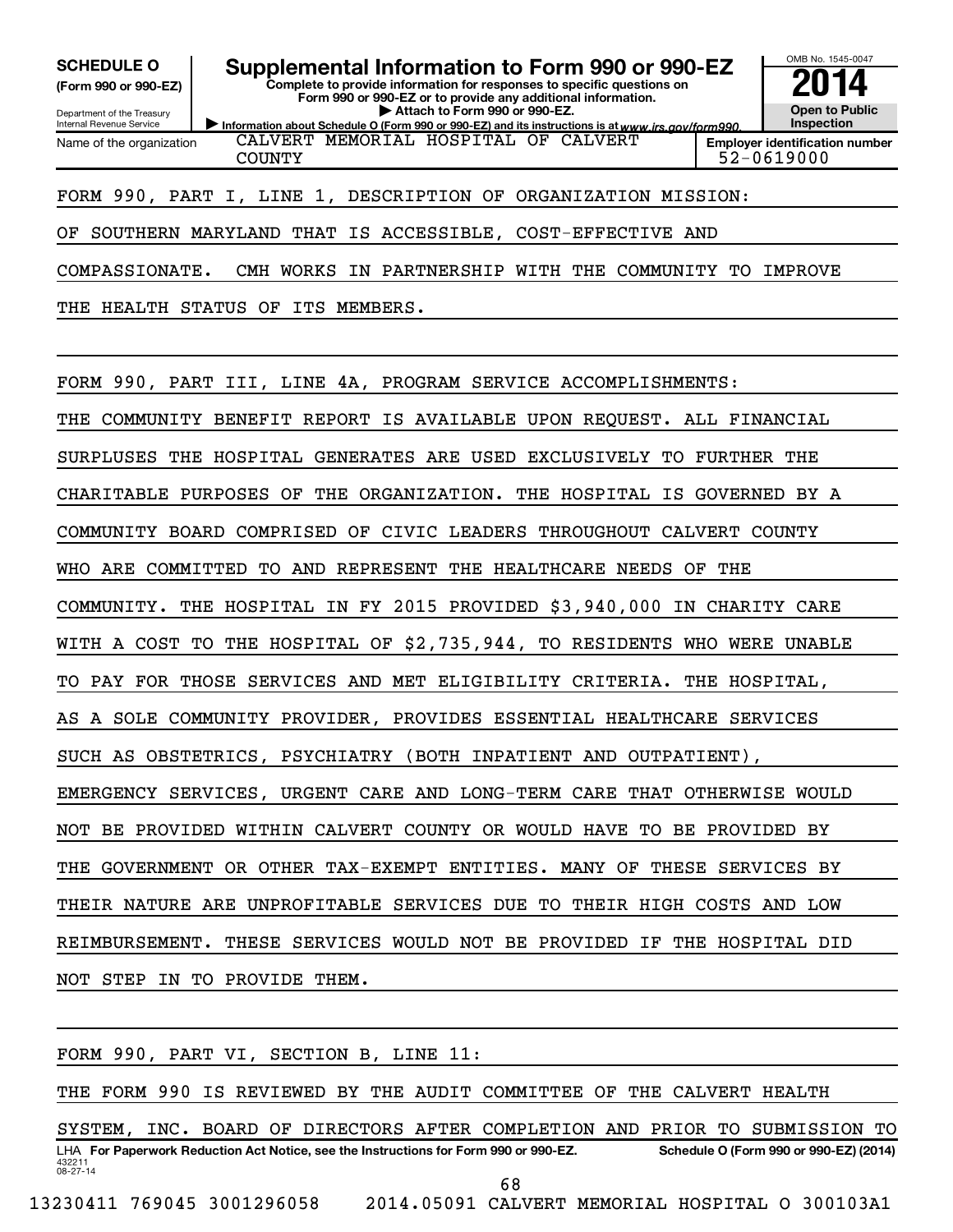| Schedule O (Form 990 or 990-EZ) (2014)                                                      | Page 2                                              |
|---------------------------------------------------------------------------------------------|-----------------------------------------------------|
| MEMORIAL HOSPITAL OF CALVERT<br><b>CALVERT</b><br>Name of the organization<br><b>COUNTY</b> | <b>Employer identification number</b><br>52-0619000 |
| IS DELIVERED TO<br>THE<br>IRS.<br>THE<br>DOCUMENT<br>COMMITTEE<br>MEMBERS<br>THE            | THE<br>PRIOR<br>TO.                                 |
| COMMITTEE<br>SO.<br>THAT<br>THEY CAN REVIEW<br>THE<br>INFORMATION<br>MEETING                | RESPOND<br>TO.<br>OR<br>AND                         |
| QUESTION ANY OR ALL OF THE DATA. THE CHIEF EXECUTIVE                                        | OFFICER AND<br>CHIEF                                |
| FINANCIAL OFFICER ARE PRESENT AT THE AUDIT COMMITTEE MEETING.                               | PRIOR TO                                            |
| SUBMISSION TO THE IRS, A COPY OF THE FINAL FORM 990<br>IS POSTED                            | ON.<br>THE<br>BOARD                                 |
| OF DIRECTORS PORTAL WHICH IS PASSWORD-PROTECTED. ALL BOARD MEMBERS ARE                      |                                                     |
| FORM 990<br>HAS BEEN POSTED<br>THAT THE<br>THE<br>NOTIFIED<br>BY<br>EMAIL<br>0N             | PORTAL<br>IS<br>AND                                 |
| AVAILABLE FOR REVIEW. ANY ADDITIONAL COMMENTS OR OUESTIONS FROM BOARD                       |                                                     |
| FORM 990.<br>MEMBERS ARE RESPONDED TO PRIOR TO FILING<br>THE                                |                                                     |

FORM 990, PART VI, SECTION B, LINE 12C:

CALVERT HEALTH SYSTEM, INC. AND SUBSIDIARIES (THE HEALTH SYSTEM) HAVE A CONFLICT OF INTEREST PROCESS. AT ITS CORE ARE THREE DISTINCT POLICIES; ONE EACH FOR THE BOARD OF DIRECTORS, MEDICAL STAFF, AND ALL EMPLOYEES AND ASSOCIATES OF THE HEALTH SYSTEM. THESE POLICIES REQUIRE ALL ORGANIZATIONAL LEADERSHIP, AS WELL AS RANK AND FILE ASSOCIATES IN KEY POSITIONS OR WITH RELATIONSHIPS WITH OUTSIDE PARTIES THAT DO BUSINESS WITH THE HEALTH SYSTEM, TO DISCLOSE ANY ACTUAL OR POTENTIAL CONFLICT OF INTEREST. ANNUAL DISCLOSURES ARE REQUIRED AND DOCUMENTED WITH A FURTHER REQUIREMENT TO PROMPTLY SUPPLEMENT WHEN AN ACTUAL OR POTENTIAL CONFLICT IS DISCOVERED OR CREATED. THE HEALTH SYSTEM REQUIRES THAT THESE POLICIES BE CONSTRUED BROADLY TO AVOID THE APPEARANCE OF IMPROPER ACTIVITY AND REQUIRES DISCLOSURE AND RESOLUTION OF POTENTIAL CONFLICTS AS WELL. THE PROCESS IS OVERSEEN BY THE CHIEF COMPLIANCE OFFICER OF THE HEALTH SYSTEM WHO HAS ACCESS TO EXTERNAL RESOURCES, INCLUDING OUTSIDE COUNSEL. REMEDIES RANGE FROM DISCLOSURE AND MONITORING FOR THE MOST ATTENUATED POTENTIAL CONFLICTS TO RESIGNATION/TERMINATION FOR UNRESOLVABLE CONFLICTS.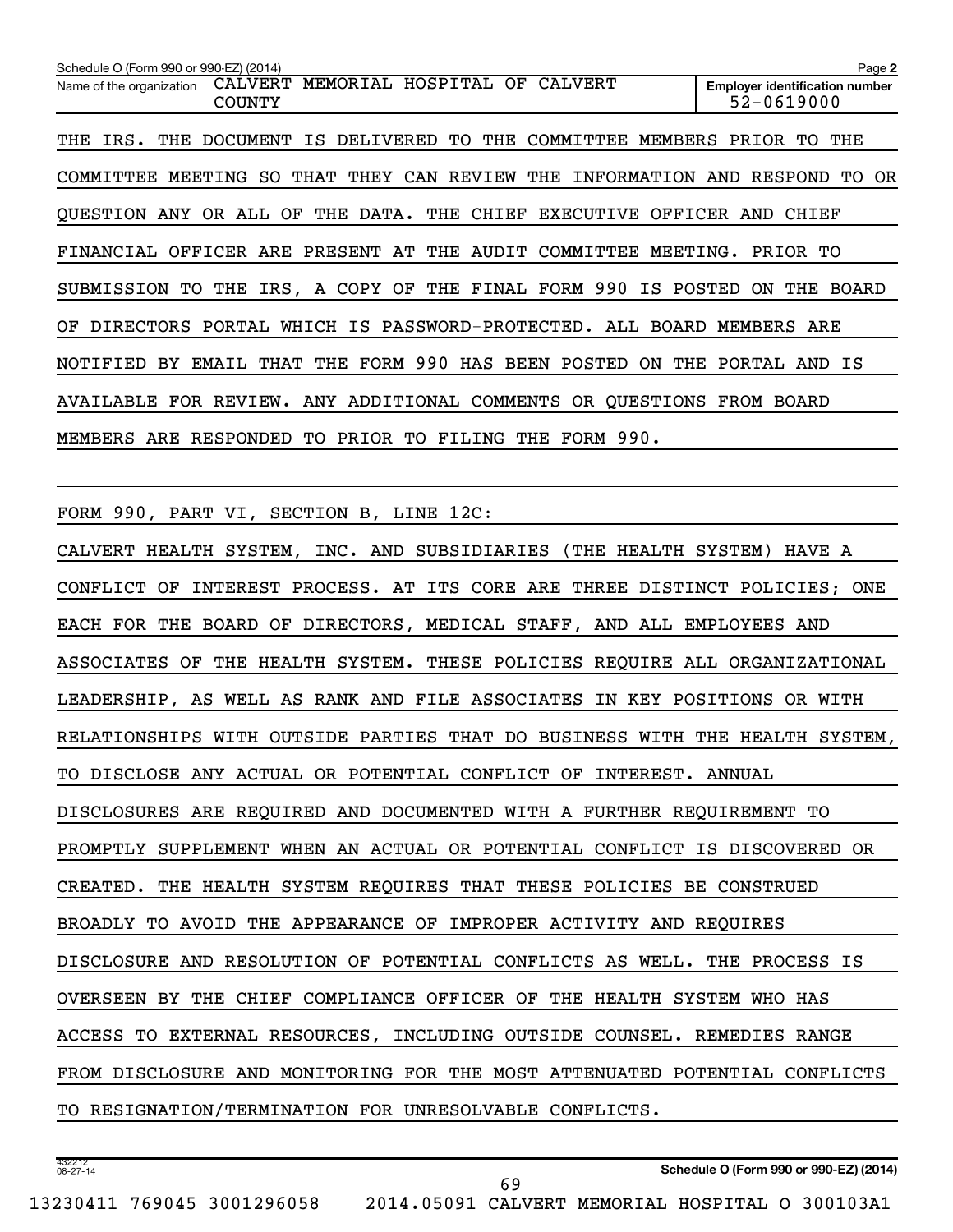| Schedule O (Form 990 or 990-EZ) (2014)                                         | Page 2                                              |
|--------------------------------------------------------------------------------|-----------------------------------------------------|
| Name of the organization CALVERT MEMORIAL HOSPITAL OF CALVERT<br><b>COUNTY</b> | <b>Employer identification number</b><br>52-0619000 |
| FORM 990, PART VI, SECTION B, LINE 15:                                         |                                                     |
| THE ORGANIZATION UTILIZES A COMPENSATION COMMITTEE, AN INDEPENDENT             |                                                     |
| COMPENSATION CONSULTANT, A WRITTEN EMPLOYMENT CONTRACT, A COMPENSATION         |                                                     |
| SURVEY OR STUDY, APPROVAL BY BOARD/COMPENSATION COMMITTEE AND                  |                                                     |
| CONTEMPORANEOUS WRITTEN SUBSTANTIATION OF THE DECISION-MAKING PROCESS TO       |                                                     |
| DETERMINE COMPENSATION OF THE CEO.                                             |                                                     |
|                                                                                |                                                     |
| FORM 990, PART VI, SECTION C, LINE 19:                                         |                                                     |
| THE ORGANIZATION MAKES ITS GOVERNING DOCUMENTS, CONFLICT OF INTEREST           |                                                     |
| POLICY, AND FINANCIAL STATEMENTS AVAILABLE TO THE PUBLIC UPON REQUEST.         |                                                     |
|                                                                                |                                                     |
| FORM 990, PART XI, LINE 9, CHANGES IN NET ASSETS:                              |                                                     |
| NET ASSETS TRANSFER TO CHS                                                     | $-3,900,000.$                                       |
| PENSION RELATED CHANGES                                                        | 3,276,994.                                          |
| CHANGE OF INVESTMENT IN FOUNDATION                                             | $-167,861.$                                         |
| NET ASSETS RELEASED                                                            | $-183,501.$                                         |
| TOTAL TO FORM 990, PART XI, LINE 9                                             | $-974, 368.$                                        |
|                                                                                |                                                     |
| PART XII LINE 2B                                                               |                                                     |
|                                                                                |                                                     |

THE ORGANIZATIONS FINANCIAL STATEMENTS ARE AUDITED BY AN INDEPENDENT

ACCOUNTING FIRM AS PART OF THE CONSOLIDATED AUDIT OF THE HEALTH SYSTEM.

432212 08-27-14

**Schedule O (Form 990 or 990-EZ) (2014)**

70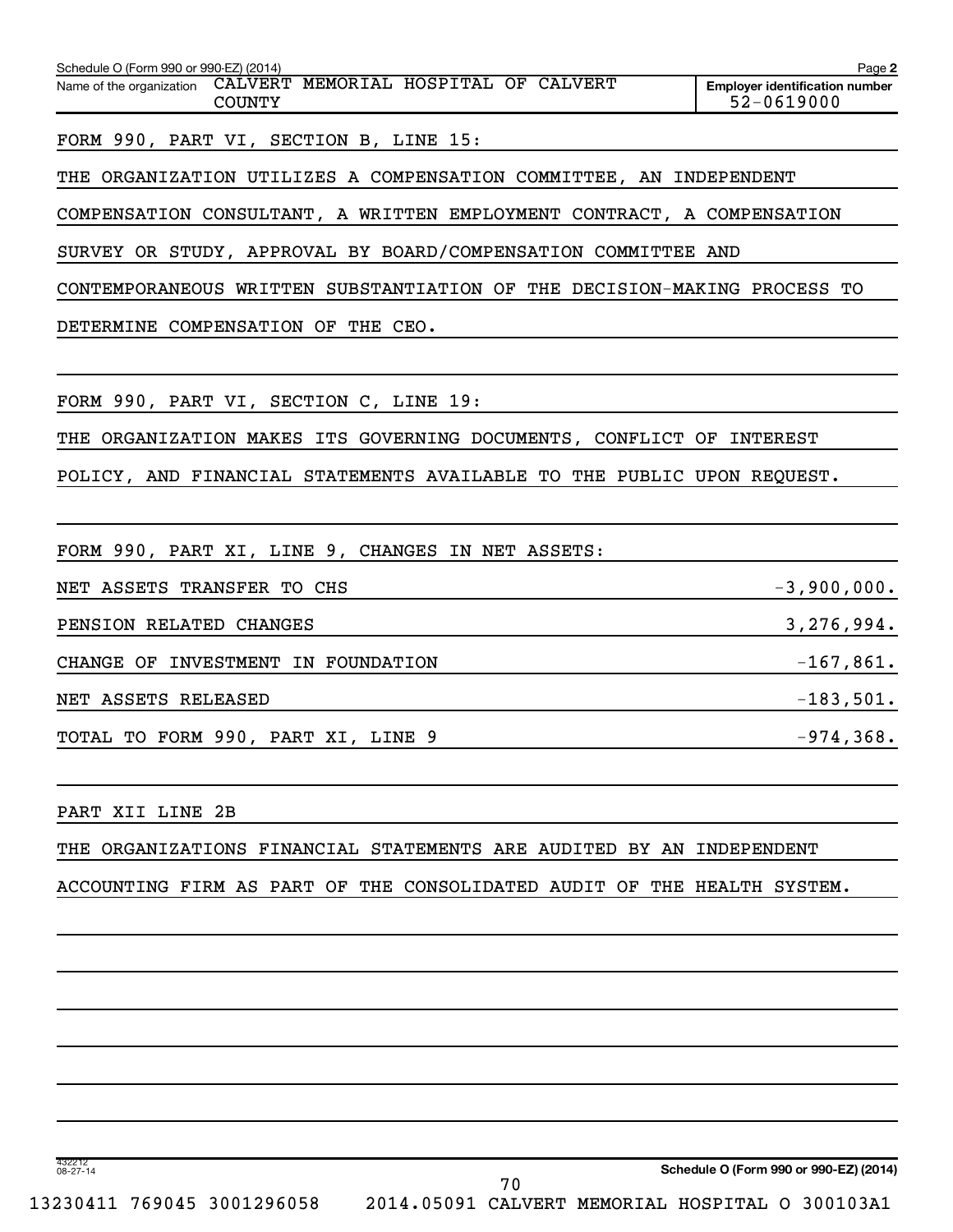| <b>Related Organizations and Unrelated Partnerships</b><br><b>SCHEDULE R</b><br>(Form 990)<br>>Complete if the organization answered "Yes" on Form 990, Part IV, line 33, 34, 35b, 36, or 37.<br>Attach to Form 990.<br>Department of the Treasury<br>Internal Revenue Service<br>Information about Schedule R (Form 990) and its instructions is at www.irs.gov/form990. |                                                                        |                                                                                                                                                                            |                                                     |                                      |                                             |     |                                                     |                                     |                                                      |
|---------------------------------------------------------------------------------------------------------------------------------------------------------------------------------------------------------------------------------------------------------------------------------------------------------------------------------------------------------------------------|------------------------------------------------------------------------|----------------------------------------------------------------------------------------------------------------------------------------------------------------------------|-----------------------------------------------------|--------------------------------------|---------------------------------------------|-----|-----------------------------------------------------|-------------------------------------|------------------------------------------------------|
| Name of the organization                                                                                                                                                                                                                                                                                                                                                  | <b>COUNTY</b>                                                          | CALVERT MEMORIAL HOSPITAL OF CALVERT                                                                                                                                       |                                                     |                                      |                                             |     | <b>Employer identification number</b><br>52-0619000 | Inspection                          |                                                      |
| Part I                                                                                                                                                                                                                                                                                                                                                                    |                                                                        | Identification of Disregarded Entities Complete if the organization answered "Yes" on Form 990, Part IV, line 33.                                                          |                                                     |                                      |                                             |     |                                                     |                                     |                                                      |
|                                                                                                                                                                                                                                                                                                                                                                           | (a)<br>Name, address, and EIN (if applicable)<br>of disregarded entity | (b)<br>Primary activity                                                                                                                                                    | (c)<br>Legal domicile (state or<br>foreign country) | (d)<br>Total income                  | (e)<br>End-of-year assets                   |     |                                                     | (f)<br>Direct controlling<br>entity |                                                      |
|                                                                                                                                                                                                                                                                                                                                                                           |                                                                        |                                                                                                                                                                            |                                                     |                                      |                                             |     |                                                     |                                     |                                                      |
|                                                                                                                                                                                                                                                                                                                                                                           |                                                                        |                                                                                                                                                                            |                                                     |                                      |                                             |     |                                                     |                                     |                                                      |
|                                                                                                                                                                                                                                                                                                                                                                           |                                                                        | Identification of Related Tax-Exempt Organizations Complete if the organization answered "Yes" on Form 990, Part IV, line 34 because it had one or more related tax-exempt |                                                     |                                      |                                             |     |                                                     |                                     |                                                      |
| Part II                                                                                                                                                                                                                                                                                                                                                                   | organizations during the tax year.                                     |                                                                                                                                                                            |                                                     |                                      |                                             |     |                                                     |                                     |                                                      |
|                                                                                                                                                                                                                                                                                                                                                                           | (a)<br>Name, address, and EIN<br>of related organization               | (b)<br>Primary activity                                                                                                                                                    | (c)<br>Legal domicile (state or<br>foreign country) | (d)<br><b>Exempt Code</b><br>section | (e)<br>Public charity<br>status (if section |     | (f)<br>Direct controlling<br>entity                 |                                     | $(g)$<br>Section 512(b)(13)<br>controlled<br>entity? |
|                                                                                                                                                                                                                                                                                                                                                                           | CALVERT HEALTH SYSTEM INC - 52-2347324                                 |                                                                                                                                                                            |                                                     |                                      | 501(c)(3)                                   |     |                                                     | Yes                                 | <b>No</b>                                            |
| 100 HOSPITAL RD                                                                                                                                                                                                                                                                                                                                                           |                                                                        |                                                                                                                                                                            |                                                     |                                      |                                             |     |                                                     |                                     |                                                      |
| PRINCE FREDERICK, MD                                                                                                                                                                                                                                                                                                                                                      | 20678                                                                  | <b>HEALTHCARE</b>                                                                                                                                                          | MARYLAND                                            | 501(C)(3)                            | 509(A)(3)                                   |     |                                                     |                                     | x                                                    |
| CMH HOLDING CO - 52-2176827                                                                                                                                                                                                                                                                                                                                               |                                                                        |                                                                                                                                                                            |                                                     |                                      |                                             |     |                                                     |                                     |                                                      |
| 100 HOSPITAL RD                                                                                                                                                                                                                                                                                                                                                           |                                                                        |                                                                                                                                                                            |                                                     |                                      |                                             |     |                                                     |                                     |                                                      |
| PRINCE FREDERICK, MD 20678                                                                                                                                                                                                                                                                                                                                                |                                                                        | REAL ESTATE                                                                                                                                                                | MARYLAND                                            | 501(C)(2)                            |                                             | CHS |                                                     | x                                   |                                                      |
| CMH II HOLDING CO - 52-2178784                                                                                                                                                                                                                                                                                                                                            |                                                                        |                                                                                                                                                                            |                                                     |                                      |                                             |     |                                                     |                                     |                                                      |
| 100 HOSPITAL RD                                                                                                                                                                                                                                                                                                                                                           |                                                                        |                                                                                                                                                                            |                                                     |                                      |                                             |     |                                                     |                                     |                                                      |
| PRINCE FREDERICK, MD 20678                                                                                                                                                                                                                                                                                                                                                |                                                                        | REAL ESTATE                                                                                                                                                                | MARYLAND                                            | 501(C)(2)                            |                                             | CHS |                                                     | $\mathbf X$                         |                                                      |
|                                                                                                                                                                                                                                                                                                                                                                           | CALVERT MEMORIAL HOSPITAL FOUNDATION INC                               |                                                                                                                                                                            |                                                     |                                      |                                             |     |                                                     |                                     |                                                      |
| 52-1680647 100 HOSPITAL RD PRINCE                                                                                                                                                                                                                                                                                                                                         |                                                                        |                                                                                                                                                                            |                                                     |                                      |                                             |     |                                                     |                                     |                                                      |

**For Paperwork Reduction Act Notice, see the Instructions for Form 990.** Schedule R (Form 990) 2014

FREDERICK, MD 20678 FUNDRAISING MARYLAND 501(C)(3) 509(A)(3) CMH X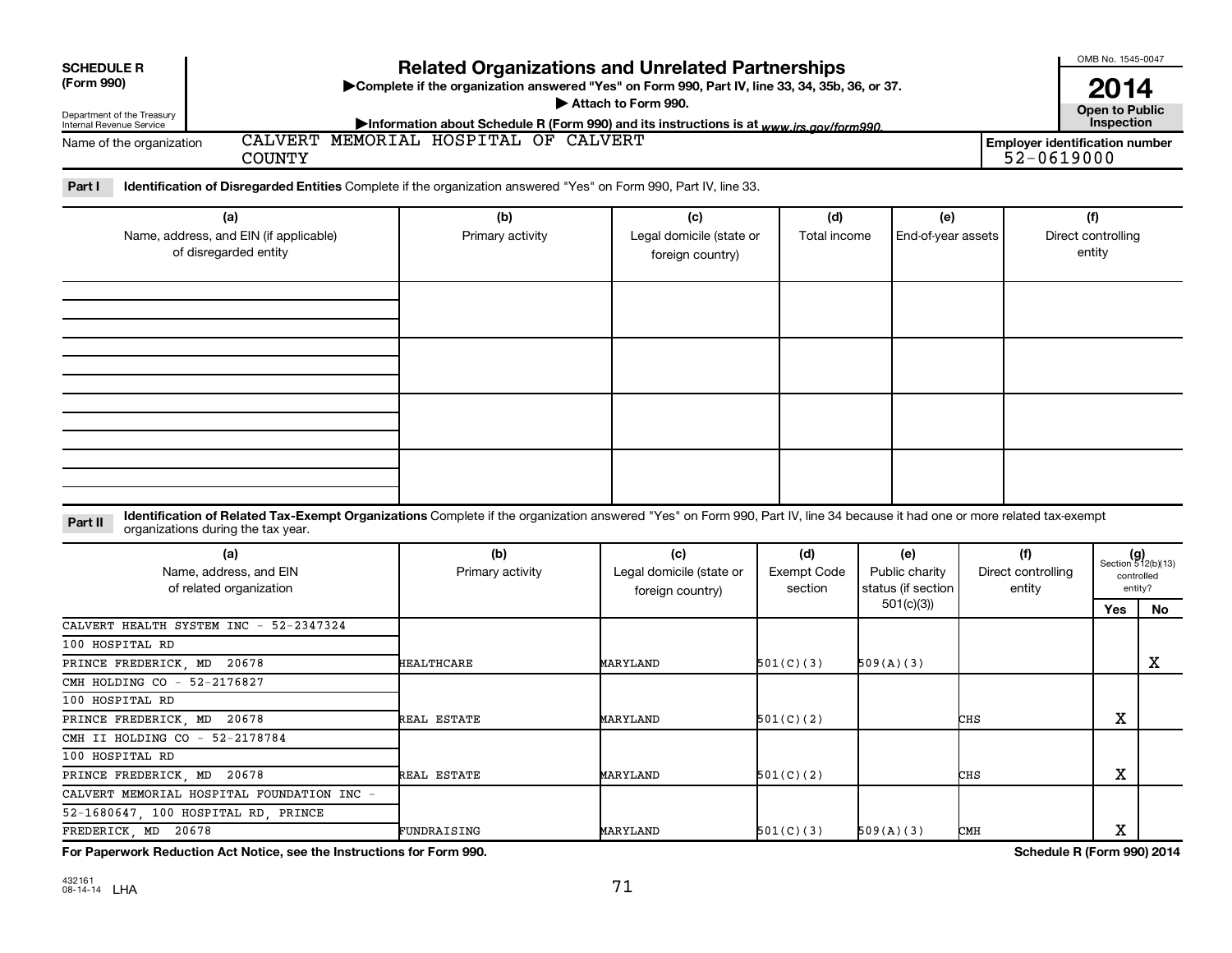Schedule R (Form 990) 2014 COUNTY

Part III Identification of Related Organizations Taxable as a Partnership Complete if the organization answered "Yes" on Form 990, Part IV, line 34 because it had one or more related<br>Read to the organizations tracted as a organizations treated as a partnership during the tax year.

| (a)                                               | (b)              | (c)                                       | (d)                          | (e)                                                                                        | (f)                      | (g)                               | (h)              |              | (i)                                                                            | (i) | (k)                                                     |
|---------------------------------------------------|------------------|-------------------------------------------|------------------------------|--------------------------------------------------------------------------------------------|--------------------------|-----------------------------------|------------------|--------------|--------------------------------------------------------------------------------|-----|---------------------------------------------------------|
| Name, address, and EIN<br>of related organization | Primary activity | Legal<br>domicile<br>(state or<br>foreign | Direct controlling<br>entity | Predominant income<br>(related, unrelated,<br>excluded from tax under<br>sections 512-514) | Share of total<br>income | Share of<br>end-of-year<br>assets | Disproportionate | allocations? | Code V-UBI<br>amount in box<br>20 of Schedule<br>K-1 (Form 1065) <b>Yes No</b> |     | General or Percentage<br>managing ownership<br>partner? |
|                                                   |                  | country)                                  |                              |                                                                                            |                          |                                   |                  | Yes   No     |                                                                                |     |                                                         |
|                                                   |                  |                                           |                              |                                                                                            |                          |                                   |                  |              |                                                                                |     |                                                         |
|                                                   |                  |                                           |                              |                                                                                            |                          |                                   |                  |              |                                                                                |     |                                                         |
|                                                   |                  |                                           |                              |                                                                                            |                          |                                   |                  |              |                                                                                |     |                                                         |
|                                                   |                  |                                           |                              |                                                                                            |                          |                                   |                  |              |                                                                                |     |                                                         |
|                                                   |                  |                                           |                              |                                                                                            |                          |                                   |                  |              |                                                                                |     |                                                         |
|                                                   |                  |                                           |                              |                                                                                            |                          |                                   |                  |              |                                                                                |     |                                                         |
|                                                   |                  |                                           |                              |                                                                                            |                          |                                   |                  |              |                                                                                |     |                                                         |
|                                                   |                  |                                           |                              |                                                                                            |                          |                                   |                  |              |                                                                                |     |                                                         |
|                                                   |                  |                                           |                              |                                                                                            |                          |                                   |                  |              |                                                                                |     |                                                         |
|                                                   |                  |                                           |                              |                                                                                            |                          |                                   |                  |              |                                                                                |     |                                                         |
|                                                   |                  |                                           |                              |                                                                                            |                          |                                   |                  |              |                                                                                |     |                                                         |
|                                                   |                  |                                           |                              |                                                                                            |                          |                                   |                  |              |                                                                                |     |                                                         |
|                                                   |                  |                                           |                              |                                                                                            |                          |                                   |                  |              |                                                                                |     |                                                         |
|                                                   |                  |                                           |                              |                                                                                            |                          |                                   |                  |              |                                                                                |     |                                                         |
|                                                   |                  |                                           |                              |                                                                                            |                          |                                   |                  |              |                                                                                |     |                                                         |
|                                                   |                  |                                           |                              |                                                                                            |                          |                                   |                  |              |                                                                                |     |                                                         |
|                                                   |                  |                                           |                              |                                                                                            |                          |                                   |                  |              |                                                                                |     |                                                         |

Part IV Identification of Related Organizations Taxable as a Corporation or Trust Complete if the organization answered "Yes" on Form 990, Part IV, line 34 because it had one or more related<br>Comparison tracted as a comprat organizations treated as a corporation or trust during the tax year.

| (a)<br>Name, address, and EIN<br>of related organization | (b)<br>Primary activity | (c)<br>Legal domicile<br>(state or<br>foreign<br>country) | (d)<br>Direct controlling<br>entity | (e)<br>Type of entity<br>(C corp, S corp,<br>or trust) | (f)<br>Share of total<br>income | (g)<br>Share of<br>end-of-year<br>assets | (h)<br>Percentage<br>ownership | (i)<br>Section | 512(b)(13)<br>controlled<br>entity? |
|----------------------------------------------------------|-------------------------|-----------------------------------------------------------|-------------------------------------|--------------------------------------------------------|---------------------------------|------------------------------------------|--------------------------------|----------------|-------------------------------------|
| CALVERT HEALTH VENTURES INC - 52-1625432                 |                         |                                                           |                                     |                                                        |                                 |                                          |                                |                | Yes   No                            |
| 100 HOSPITAL RD                                          |                         |                                                           |                                     |                                                        |                                 |                                          |                                |                |                                     |
| PRINCE FREDERICK, MD 20678                               | HEALTHCARE              | MD                                                        | CHS                                 | CORP                                                   | 0.                              | $\mathbf 0$ .                            | .00%                           | X              |                                     |
| CALVERT COMMUNITY HEALTH INC - 52-1996371                |                         |                                                           |                                     |                                                        |                                 |                                          |                                |                |                                     |
| 100 HOSPITAL RD                                          |                         |                                                           |                                     |                                                        |                                 |                                          |                                |                |                                     |
| PRINCE FREDERICK, MD 20678                               | HEALTHCARE              | MD                                                        | <b>CMH</b>                          | CORP<br>◠                                              | 0.                              | $\mathbf{0}$ .                           | 100.00%                        | X              |                                     |
|                                                          |                         |                                                           |                                     |                                                        |                                 |                                          |                                |                |                                     |
|                                                          |                         |                                                           |                                     |                                                        |                                 |                                          |                                |                |                                     |
|                                                          |                         |                                                           |                                     |                                                        |                                 |                                          |                                |                |                                     |
|                                                          |                         |                                                           |                                     |                                                        |                                 |                                          |                                |                |                                     |
|                                                          |                         |                                                           |                                     |                                                        |                                 |                                          |                                |                |                                     |
|                                                          |                         |                                                           |                                     |                                                        |                                 |                                          |                                |                |                                     |
|                                                          |                         |                                                           |                                     |                                                        |                                 |                                          |                                |                |                                     |
|                                                          |                         |                                                           |                                     |                                                        |                                 |                                          |                                |                |                                     |
|                                                          |                         |                                                           |                                     |                                                        |                                 |                                          |                                |                |                                     |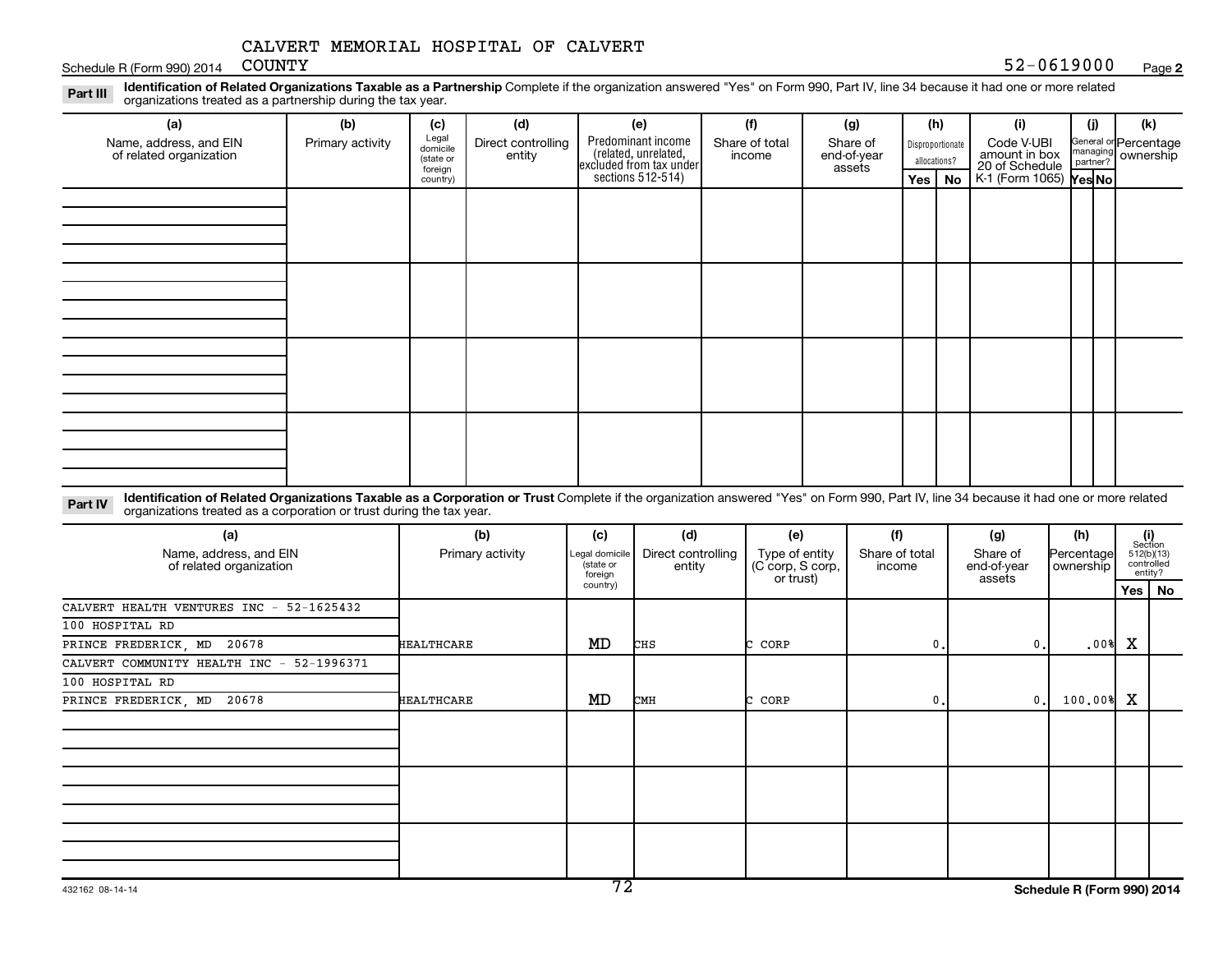Schedule R (Form 990) 2014 COUNTY

|  | Transactions With Related Organizations Complete if the organization answered "Yes" on Form 990, Part IV, line 34, 35b, or 36.<br>Part V                                                                                       |                 |                                  |                                                    |  |  |  |  |  |
|--|--------------------------------------------------------------------------------------------------------------------------------------------------------------------------------------------------------------------------------|-----------------|----------------------------------|----------------------------------------------------|--|--|--|--|--|
|  | Note. Complete line 1 if any entity is listed in Parts II, III, or IV of this schedule.                                                                                                                                        |                 | Yes                              | No                                                 |  |  |  |  |  |
|  | During the tax year, did the organization engage in any of the following transactions with one or more related organizations listed in Parts II-IV?                                                                            |                 |                                  |                                                    |  |  |  |  |  |
|  |                                                                                                                                                                                                                                | 1a              |                                  | $\overline{\texttt{x}}$                            |  |  |  |  |  |
|  | b Gift, grant, or capital contribution to related organization(s) manufaction contribution contribution to related organization(s) manufaction contribution for elated organization(s) manufactured contribution contribution  | 1 <sub>b</sub>  |                                  | $\overline{\mathbf{x}}$                            |  |  |  |  |  |
|  | 1c                                                                                                                                                                                                                             |                 |                                  |                                                    |  |  |  |  |  |
|  |                                                                                                                                                                                                                                | 1 <sub>d</sub>  |                                  | X                                                  |  |  |  |  |  |
|  | 1e                                                                                                                                                                                                                             |                 |                                  |                                                    |  |  |  |  |  |
|  |                                                                                                                                                                                                                                |                 |                                  |                                                    |  |  |  |  |  |
|  |                                                                                                                                                                                                                                |                 |                                  |                                                    |  |  |  |  |  |
|  |                                                                                                                                                                                                                                | 1g              |                                  | $\overline{\texttt{x}}$<br>$\overline{\texttt{x}}$ |  |  |  |  |  |
|  | h Purchase of assets from related organization(s) manufactured and content to content the content of the content of the content of the content of the content of the content of the content of the content of the content of t |                 |                                  |                                                    |  |  |  |  |  |
|  |                                                                                                                                                                                                                                |                 |                                  |                                                    |  |  |  |  |  |
|  |                                                                                                                                                                                                                                |                 |                                  |                                                    |  |  |  |  |  |
|  |                                                                                                                                                                                                                                |                 |                                  |                                                    |  |  |  |  |  |
|  |                                                                                                                                                                                                                                | 1k              | X<br>$\overline{\textnormal{x}}$ |                                                    |  |  |  |  |  |
|  |                                                                                                                                                                                                                                |                 |                                  |                                                    |  |  |  |  |  |
|  |                                                                                                                                                                                                                                |                 |                                  |                                                    |  |  |  |  |  |
|  |                                                                                                                                                                                                                                |                 |                                  |                                                    |  |  |  |  |  |
|  | o Sharing of paid employees with related organization(s) manufactured and content to the content of the content of the content of the content of the content of the content of the content of the content of the content of th | 10 <sub>o</sub> | х                                |                                                    |  |  |  |  |  |
|  |                                                                                                                                                                                                                                |                 |                                  |                                                    |  |  |  |  |  |
|  |                                                                                                                                                                                                                                |                 |                                  |                                                    |  |  |  |  |  |
|  |                                                                                                                                                                                                                                |                 |                                  |                                                    |  |  |  |  |  |
|  |                                                                                                                                                                                                                                |                 |                                  |                                                    |  |  |  |  |  |
|  |                                                                                                                                                                                                                                |                 |                                  |                                                    |  |  |  |  |  |
|  |                                                                                                                                                                                                                                |                 |                                  |                                                    |  |  |  |  |  |
|  | 2 If the answer to any of the above is "Yes," see the instructions for information on who must complete this line, including covered relationships and transaction thresholds.                                                 |                 |                                  |                                                    |  |  |  |  |  |
|  | (b)<br>(c)<br>(d)<br>Name of related organization<br>Method of determining amount involved<br>Amount involved<br>Transaction                                                                                                   |                 |                                  |                                                    |  |  |  |  |  |

| Name of related organization                 | $\sim$<br>Transaction<br>type (a-s) | $\mathbf{v}$<br>Amount involved | $\sim$<br>Method of determining amount involved |
|----------------------------------------------|-------------------------------------|---------------------------------|-------------------------------------------------|
| (1) CALVERT MEMORIAL HOSPITAL FOUNDATION INC | $\mathbf C$                         | 641,012.CASH                    |                                                 |
| (2) CMH HOLDING CO                           | L                                   | 188,896.FMV                     |                                                 |
| (3) CMH HOLDING CO                           | к                                   | 189,703.FMV                     |                                                 |
| (4)                                          |                                     |                                 |                                                 |
| (5)                                          |                                     |                                 |                                                 |
| (6)                                          | ר ד                                 |                                 | A A A<br>-------                                |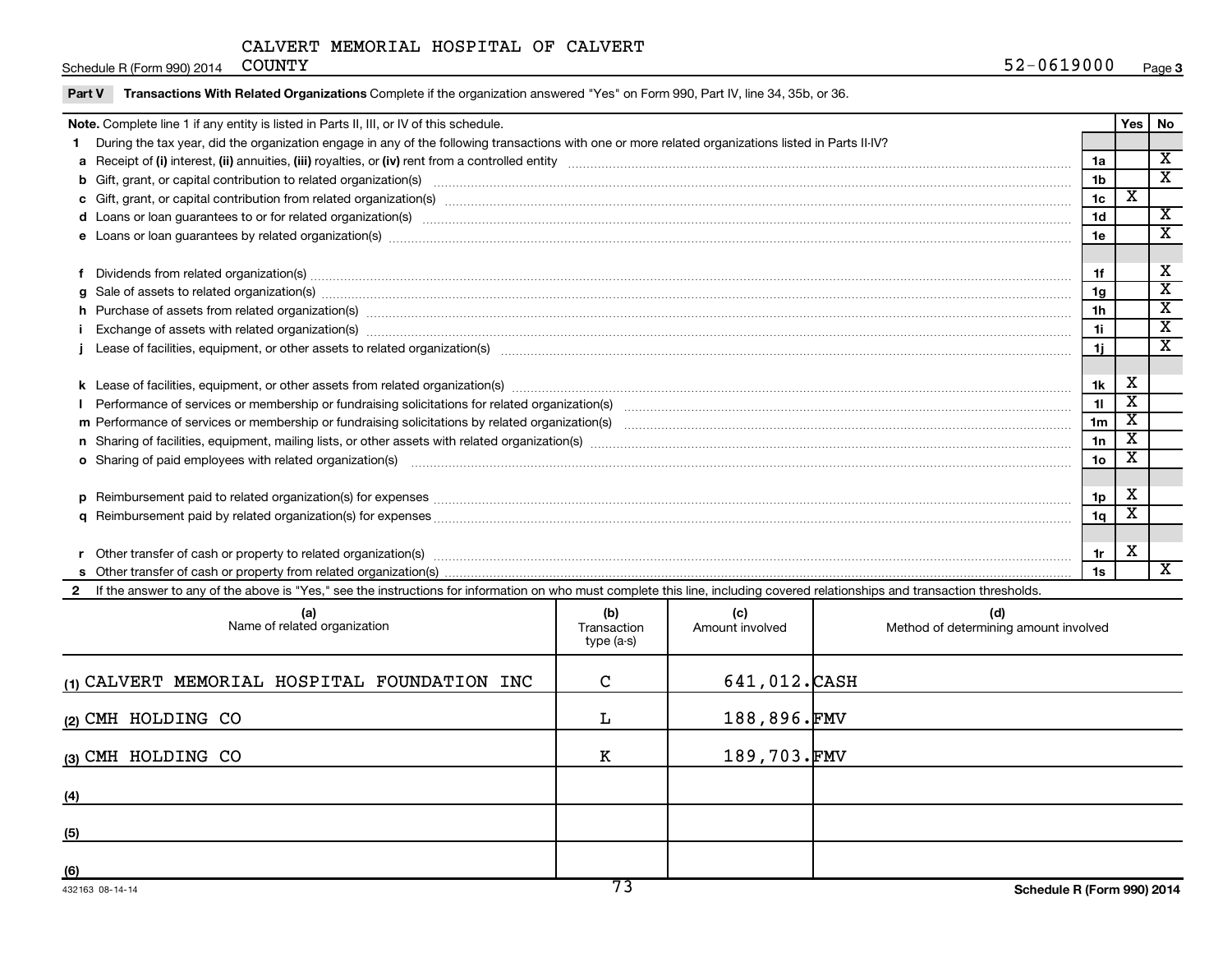Schedule R (Form 990) 2014 COUNTY

#### Part VI Unrelated Organizations Taxable as a Partnership Complete if the organization answered "Yes" on Form 990, Part IV, line 37.

Provide the following information for each entity taxed as a partnership through which the organization conducted more than five percent of its activities (measured by total assets or gross revenue) that was not a related organization. See instructions regarding exclusion for certain investment partnerships.

| that was not a related erganization. Occ included bio regarding excludion for cortain investment partnerships.<br>(a) | (b)              |  |  |  | (f)      | (g)         |        | (h) | (i)                                                                                                                | (i)    | (k) |
|-----------------------------------------------------------------------------------------------------------------------|------------------|--|--|--|----------|-------------|--------|-----|--------------------------------------------------------------------------------------------------------------------|--------|-----|
| Name, address, and EIN                                                                                                | Primary activity |  |  |  | Share of | Share of    |        |     |                                                                                                                    |        |     |
| of entity                                                                                                             |                  |  |  |  | total    | end-of-year |        |     | Disproport Code V-UBI<br>amount in box 20 managing<br>allocations? of Schedule K-1<br>Yes No (Form 1065)<br>Yes No |        |     |
|                                                                                                                       |                  |  |  |  | income   | assets      | Yes No |     |                                                                                                                    | Yes NO |     |
|                                                                                                                       |                  |  |  |  |          |             |        |     |                                                                                                                    |        |     |
|                                                                                                                       |                  |  |  |  |          |             |        |     |                                                                                                                    |        |     |
|                                                                                                                       |                  |  |  |  |          |             |        |     |                                                                                                                    |        |     |
|                                                                                                                       |                  |  |  |  |          |             |        |     |                                                                                                                    |        |     |
|                                                                                                                       |                  |  |  |  |          |             |        |     |                                                                                                                    |        |     |
|                                                                                                                       |                  |  |  |  |          |             |        |     |                                                                                                                    |        |     |
|                                                                                                                       |                  |  |  |  |          |             |        |     |                                                                                                                    |        |     |
|                                                                                                                       |                  |  |  |  |          |             |        |     |                                                                                                                    |        |     |
|                                                                                                                       |                  |  |  |  |          |             |        |     |                                                                                                                    |        |     |
|                                                                                                                       |                  |  |  |  |          |             |        |     |                                                                                                                    |        |     |
|                                                                                                                       |                  |  |  |  |          |             |        |     |                                                                                                                    |        |     |
|                                                                                                                       |                  |  |  |  |          |             |        |     |                                                                                                                    |        |     |
|                                                                                                                       |                  |  |  |  |          |             |        |     |                                                                                                                    |        |     |
|                                                                                                                       |                  |  |  |  |          |             |        |     |                                                                                                                    |        |     |
|                                                                                                                       |                  |  |  |  |          |             |        |     |                                                                                                                    |        |     |
|                                                                                                                       |                  |  |  |  |          |             |        |     |                                                                                                                    |        |     |
|                                                                                                                       |                  |  |  |  |          |             |        |     |                                                                                                                    |        |     |
|                                                                                                                       |                  |  |  |  |          |             |        |     |                                                                                                                    |        |     |
|                                                                                                                       |                  |  |  |  |          |             |        |     |                                                                                                                    |        |     |
|                                                                                                                       |                  |  |  |  |          |             |        |     |                                                                                                                    |        |     |
|                                                                                                                       |                  |  |  |  |          |             |        |     |                                                                                                                    |        |     |
|                                                                                                                       |                  |  |  |  |          |             |        |     |                                                                                                                    |        |     |
|                                                                                                                       |                  |  |  |  |          |             |        |     |                                                                                                                    |        |     |
|                                                                                                                       |                  |  |  |  |          |             |        |     |                                                                                                                    |        |     |
|                                                                                                                       |                  |  |  |  |          |             |        |     |                                                                                                                    |        |     |
|                                                                                                                       |                  |  |  |  |          |             |        |     |                                                                                                                    |        |     |
|                                                                                                                       |                  |  |  |  |          |             |        |     |                                                                                                                    |        |     |
|                                                                                                                       |                  |  |  |  |          |             |        |     |                                                                                                                    |        |     |
|                                                                                                                       |                  |  |  |  |          |             |        |     |                                                                                                                    |        |     |
|                                                                                                                       |                  |  |  |  |          |             |        |     |                                                                                                                    |        |     |
|                                                                                                                       |                  |  |  |  |          |             |        |     |                                                                                                                    |        |     |
|                                                                                                                       |                  |  |  |  |          |             |        |     |                                                                                                                    |        |     |

**Schedule R (Form 990) 2014**